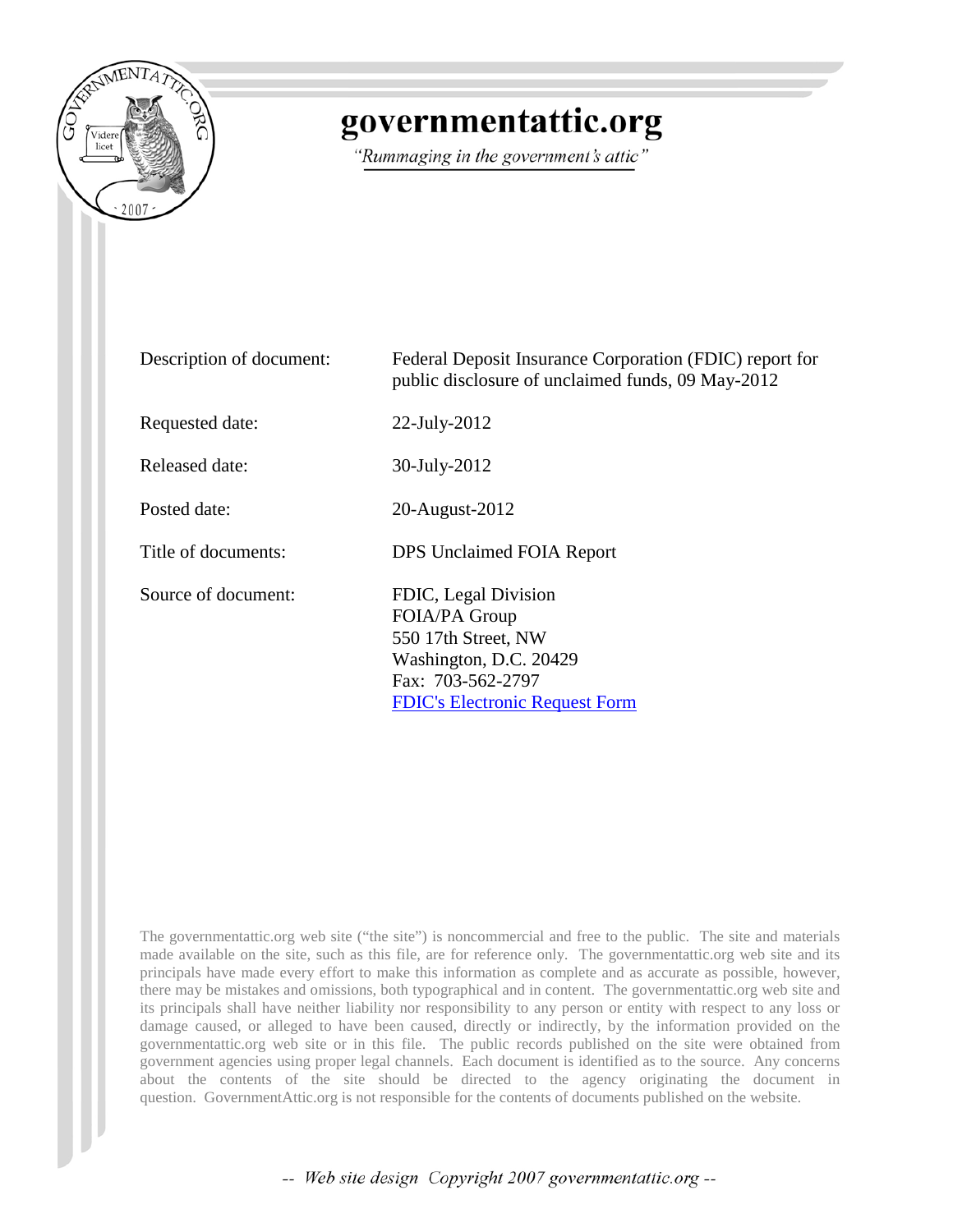From: "Rosenfeld, Alan B." Date: Jul 30, 2012 1:09:24 PM Subject: RE: FDIC FOIA 12-0719

Pursuant to your FOIA 12-0719, attached in Excel is the most recently produced report for public disclosure of unclaimed amounts. The attached report has a run date of 05-09-12. Note that the report has the following three sheets:

Notes to Reports Individual Accounts NonIndividual Accounts

Notes to the attached report

1. Unclaimed funds as a broad category are withheld from disclosure to third parties under FOIA Exemptions b(4) and b(6). However, unclaimed funds that fall within the subcategory of unclaimed deposits and unclaimed receivership dividend payments pertaining to deposits are included in the reports.

2. The reports are prepared using the following public disclosure policy:

- a. Reports do not include any information with respect to individual deposit accounts under \$1,000.
- b. Reports include the following information regarding accounts for other than individuals: owner name; owner address; financial institution name; financial institution address; financial institution failure date; account balance.
- c. Reports include the following information regarding accounts for individuals: owner name; financial institution name; financial institution address; financial institution failure date.
- d. For individuals, reports include account balance ranges; i.e., \$5,000 \$25,000; \$25,000 \$100,000; and \$100,000 and greater, rather than actual amounts.
- e. "Individual" is term of art. It means living persons; estates of deceased persons; sole proprietorships; IRA accounts; 401K accounts; scholarships funds for individuals; trust accounts for individuals; and similar.

3. Under the Unclaimed Deposits Amendment Act of 1993, 12 U.S.C. 1822(e) [\(http://www.fdic.gov/regulations/laws/rules/1000-1400.html\)](http://www.fdic.gov/regulations/laws/rules/1000-1400.html) deposits that are unclaimed for more than 18 months after failure will be offered to the State of the depositor's last known address as unclaimed property.

This completes the processing of your FOIA.

Sincerely,

Alan Rosenfeld Senior Information Specialist FDIC - Division of Resolutions and Receiverships 1310 North Courthouse Road #CH-9238 Arlington VA 22201 arosenfeld@fdic.gov 703-254-2988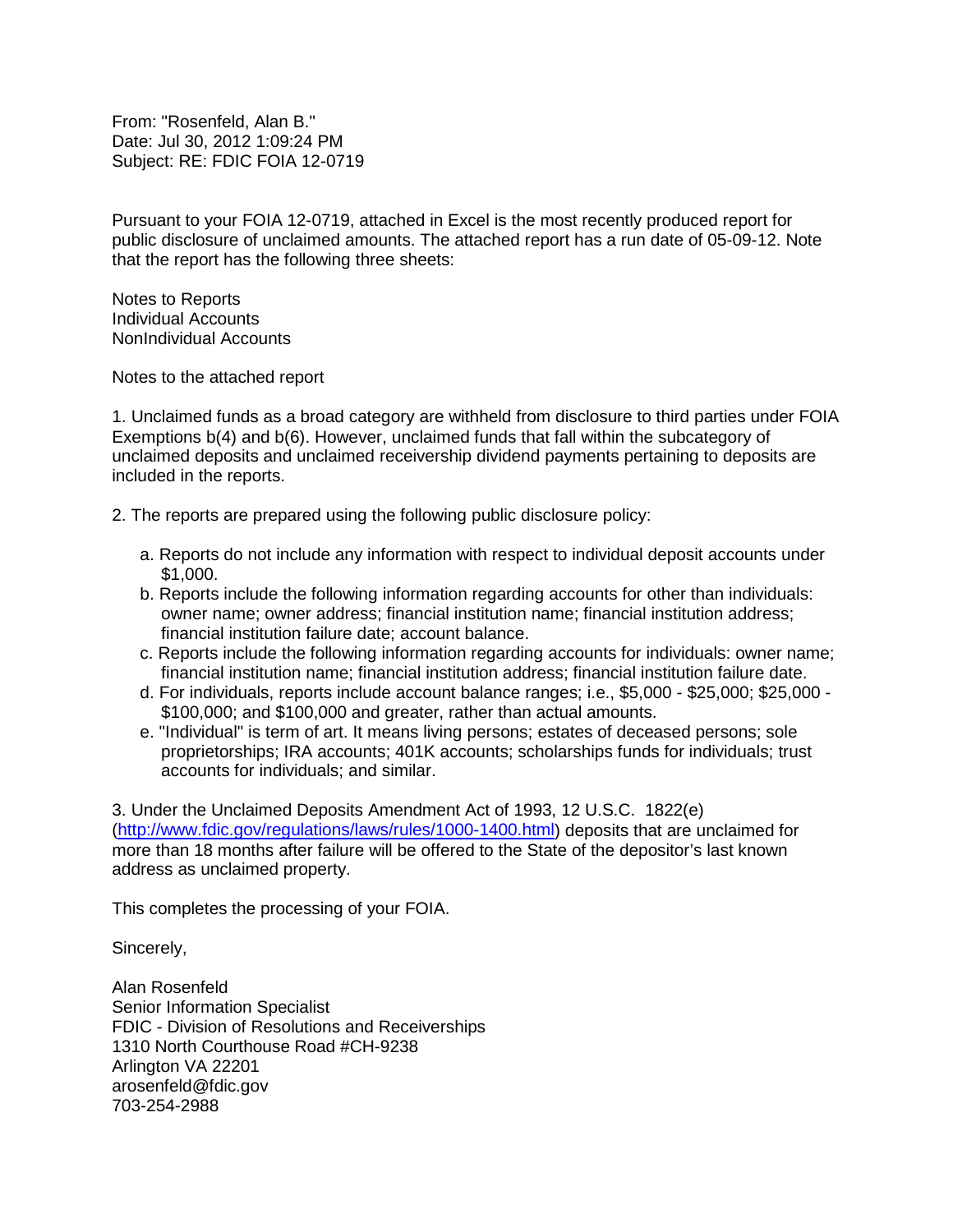# Notes to the reports

1. Unclaimed funds as a broad category are withheld from disclosure to third parties under FOIA Exemptions b(4) and b(6). However, unclaimed funds that fall within the subcategory of unclaimed deposits and unclaimed receivership dividend payments pertaining to deposits are included in the reports.

2. The reports are prepared using the following public disclosure policy:

a. Reports do not include any information with respect to individual deposit accounts under \$1,000.

 b. Reports include the following information regarding accounts for other than individuals: owner name; owner address; financial institution name; financial institution address; financial institution failure date; account balance.

 c. Reports include the following information regarding accounts for individuals: owner name; financial institution name; financial institution address; financial institution failure date.

 d. For individuals, reports include account balance ranges; i.e., \$5,000 - \$25,000; \$25,000 - \$100,000; and \$100,000 and greater, rather than actual amounts.

 e. "Individual" is term of art. It means living persons; estates of deceased persons; sole proprietorships; IRA accounts; 401K accounts; scholarships funds for individuals; trust accounts for individuals; and similar.

3. Under the Unclaimed Deposits Amendment Act of 1993, 12 U.S.C. §1822(e) (http://www.fdic.gov/regulations/laws/rules/1000-1400.html) deposits that are unclaimed for more than 18 months after failure will be offered to the State of the depositor's last known address as unclaimed property.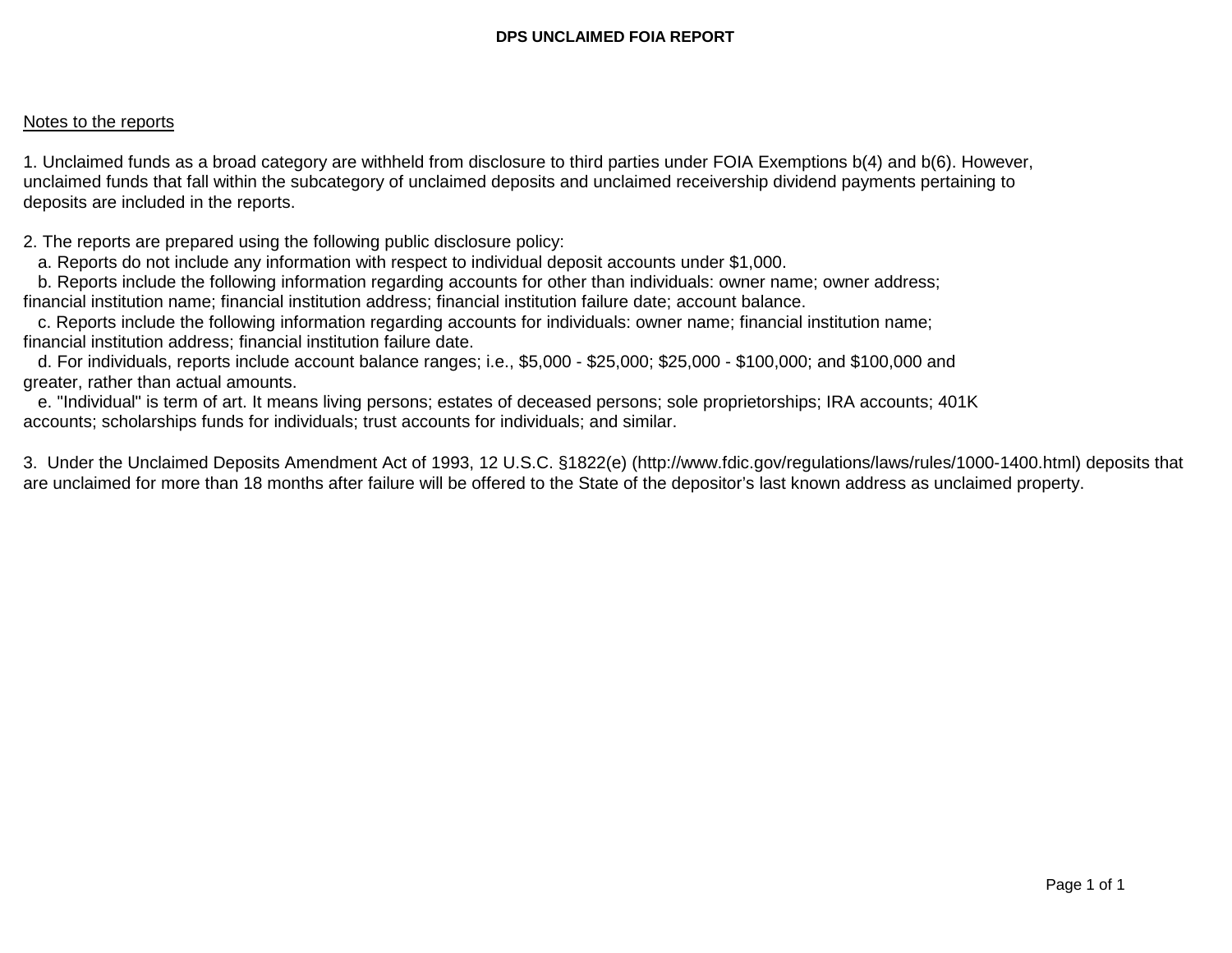| <b>FIN</b> | <b>INSTITUTION NAME</b>                 | <b>STATE CITY</b>      |                      |            | <b>CLOSING DATE ACCOUNT NAME ONE</b>              | <b>BALANCE_RANGE</b> |
|------------|-----------------------------------------|------------------------|----------------------|------------|---------------------------------------------------|----------------------|
| 4497       | IAMERICAN SAVINGS BANK                  | <b>NY</b>              | <b>WHITE PLAINS</b>  | 06/12/1992 | IA C ANDERSON, OR ANDERSON                        | $$1,000 - $5,000$    |
| 4619       | <b>GUARDIAN BANK</b>                    | CA                     | <b>LOS ANGELES</b>   | 01/20/1995 | A TO Z ESCROW AS TRUSTEE FOR SUMI UJIMORI         | $$1,000 - $5,000$    |
| 2201       | <b>FLAGLER FS &amp; LA</b>              | FL.                    | <b>MIAMI</b>         | 03/27/1992 | <b>ADA EHRE</b>                                   | $$1,000 - $5,000$    |
| 4244       | CAPITAL NATIONAL BANK                   | NY                     | <b>BRONX</b>         | 07/06/1990 | ADOLFO MEREGILDO ITF HERVIA MEREGILDO             | $$1,000 - $5,000$    |
| 6004       | <b>SUPERIOR BANK FSB</b>                | IL                     | <b>HINSDALE</b>      | 07/27/2001 | <b>ADOLPH J FIEDLER</b>                           | $$1,000 - $5,000$    |
| 4656       | <b>CONNECTICUT BANK OF COMMERCE</b>     | $\overline{\text{CT}}$ | <b>STAMFORD</b>      | 06/26/2002 | <b>AGATA INTERNATIONAL HOLDINGS CORP</b>          | $$1,000 - $5,000$    |
| 4382       | <b>CITYTRUST</b>                        | CT                     | <b>BRIDGEPORT</b>    | 08/09/1991 | <b>AGNES DERUSHE</b>                              | $$1,000 - $5,000$    |
| 4497       | <b>AMERICAN SAVINGS BANK</b>            | <b>NY</b>              | <b>WHITE PLAINS</b>  | 06/12/1992 | <b>AGNES MAE DEMOND</b>                           | $$1,000 - $5,000$    |
| 4624       | <b>PACIFIC HERITAGE BANK</b>            | CA                     | <b>TORRANCE</b>      | 07/28/1995 | <b>AKEMI UCHIYAMA</b>                             | $$1,000 - $5,000$    |
| 1310       | CONTINENTAL SAVINGS OF AMERICA, FS & LA | CA                     | <b>SAN FRANCISCO</b> | 04/28/1995 | <b>AL RUSSO</b>                                   | $$1,000 - $5,000$    |
| 4660       | <b>SOUTHERN PACIFIC BANK</b>            | CA                     | <b>TORRANCE</b>      | 02/07/2003 | ALAHYAR KADKHODA ITF NICHOLES J BINA              | $$1,000 - $5,000$    |
| 7319       | SURETY FEDERAL SAVINGS ASSOCIATION.     | ТX                     | <b>EL PASO</b>       | 06/07/1991 | Alan F. Siebenaler                                | $$1,000 - $5,000$    |
| 6004       | <b>SUPERIOR BANK FSB</b>                | IL                     | <b>HINSDALE</b>      | 07/27/2001 | ALEXANDER P STEC                                  | $$1,000 - $5,000$    |
| 7166       | THE BEN FRANKLIN FS & LA                | OR                     | PORTLAND             | 09/07/1990 | ALVA L. HUDSON                                    | $$1,000 - $5,000$    |
| 7166       | THE BEN FRANKLIN FS & LA                | $\overline{OR}$        | PORTLAND             | 09/07/1990 | <b>ALVERA WHERRY</b>                              | \$1,000 - \$5,000    |
| 4637       | FIRST NATIONAL BANK OF KEYSTONE         | <b>WV</b>              | <b>KEYSTONE</b>      | 09/01/1999 | ALVIE L. EDWARDS                                  | $$1,000 - $5,000$    |
| 4497       | <b>AMERICAN SAVINGS BANK</b>            | NY                     | <b>WHITE PLAINS</b>  | 06/12/1992 | AMPARO MORALES, MARGARET PERRY                    | $$1,000 - $5,000$    |
| 2202       | HOME FEDERAL S&L ASSOC. OF KANSAS CITY  | <b>MO</b>              | KANSAS               | 03/27/1992 | Angela Jolly or Mary Clara Smith                  | $$1,000 - $5,000$    |
| 4637       | FIRST NATIONAL BANK OF KEYSTONE         | WV                     | <b>KEYSTONE</b>      | 09/01/1999 | ANGELO PATRINICOLA, MARY PORTER, TONY PATRINICOLA | $$1,000 - $5,000$    |
| 10001      | NETBANK, FSB                            | <b>GA</b>              | ALPHARETTA           | 09/28/2007 | ANIL K GOEL                                       | $$1,000 - $5,000$    |
| 6004       | <b>SUPERIOR BANK FSB</b>                | IL                     | <b>HINSDALE</b>      | 07/27/2001 | ANN J SHULMISTRAS ITF JOHN SHULMISTRAS            | $$1,000 - $5,000$    |
| 4660       | <b>SOUTHERN PACIFIC BANK</b>            | CA                     | <b>TORRANCE</b>      | 02/07/2003 | ANN M DONAHUE                                     | $$1,000 - $5,000$    |
| 7416       | OLD BOROUGH SAVINGS & LOAN ASSN         | <b>NJ</b>              | <b>TRENTON</b>       | 08/23/1991 | ANNA GETZ                                         | $$1,000 - $5,000$    |
| 2201       | FLAGLER FS & LA                         | FL                     | <b>MIAMI</b>         | 03/27/1992 | <b>ANNA STIEGER</b>                               | $$1,000 - $5,000$    |
| 2201       | <b>FLAGLER FS &amp; LA</b>              | <b>FL</b>              | <b>MIAMI</b>         | 03/27/1992 | <b>ANNA STIEGER</b>                               | $$1,000 - $5,000$    |
| 4497       | AMERICAN SAVINGS BANK                   | <b>NY</b>              | <b>WHITE PLAINS</b>  | 06/12/1992 | ANNE NAPOLITANO, PHYLLIS NAPOLITANO               | $$1,000 - $5,000$    |
| 6004       | <b>SUPERIOR BANK FSB</b>                |                        | <b>HINSDALE</b>      | 07/27/2001 | <b>ANNE MARIE DOOLEY</b>                          | $$1,000 - $5,000$    |
| 4556       | <b>MERITOR SAVINGS BANK</b>             | <b>PA</b>              | PHILADELPHIA         | 12/11/1992 | <b>ANNETTE MARIE BALAITY</b>                      | $$1,000 - $5,000$    |
| 4650       | HAMILTON BANK, NA                       | FL                     | <b>MIAMI</b>         | 01/11/2002 | <b>ANNIE PORTER</b>                               | $$1,000 - $5,000$    |
| 2195       | <b>TRUSTBANK FSB</b>                    | VA                     | <b>TYSONS CORNER</b> | 03/20/1992 | ANTHONY A. NAPOLETANO OR MARY A NAPOLETANO        | $$1,000 - $5,000$    |
| 10001      | NETBANK, FSB                            | GA                     | ALPHARETTA           | 09/28/2007 | <b>ANTOINE NERON</b>                              | $$1,000 - $5,000$    |
| 4497       | <b>AMERICAN SAVINGS BANK</b>            | <b>NY</b>              | <b>WHITE PLAINS</b>  | 06/12/1992 | ANTONIO LOMBARDO, HELEN LOMBARDO                  | $$1,000 - $5,000$    |
| 4562       | 1ST NATIONAL BANK OF VERMONT            | <b>VT</b>              | <b>BRADFORD</b>      | 01/29/1993 | ARLENE M DRAPER                                   | $$1,000 - $5,000$    |
| 7439       | COLUMBIA SAVINGS & LOAN ASSN.           | CA                     | <b>BEVERLY HILLS</b> | 09/13/1991 | <b>ARTHUR DOTY</b>                                | $$1,000 - $5,000$    |
| 6004       | <b>SUPERIOR BANK FSB</b>                |                        | <b>HINSDALE</b>      | 07/27/2001 | ARTHUR SCHUTH                                     | $$1,000 - $5,000$    |
| 7319       | SURETY FEDERAL SAVINGS ASSOCIATION.     | ТX                     | <b>EL PASO</b>       | 06/07/1991 | Arturo Contreras, MDPA, Profit Sharing and        | $$1,000 - $5,000$    |
| 10001      | NETBANK, FSB                            | GA                     | <b>ALPHARETTA</b>    | 09/28/2007 | <b>ATSUKO N KLEINMAN</b>                          | $$1,000 - $5,000$    |
| 4497       | <b>AMERICAN SAVINGS BANK</b>            | <b>NY</b>              | <b>WHITE PLAINS</b>  | 06/12/1992 | AUDREY S PENN M.D.                                | $$1,000 - $5,000$    |
| 2195       | <b>TRUSTBANK FSB</b>                    | VA                     | <b>TYSONS CORNER</b> | 03/20/1992 | <b>AUGUST F CRABTREE</b>                          | $$1,000 - $5,000$    |
| 2201       | <b>FLAGLER FS &amp; LA</b>              | FL.                    | <b>MIAMI</b>         | 03/27/1992 | <b>AUGUST J. LAVENDER, OR LOIS LAVENDER</b>       | $$1,000 - $5,000$    |
| 4497       | <b>AMERICAN SAVINGS BANK</b>            | <b>NY</b>              | <b>WHITE PLAINS</b>  | 06/12/1992 | <b>BARBARA ZILBERBLAT</b>                         | $$1,000 - $5,000$    |
| 6004       | <b>SUPERIOR BANK FSB</b>                | IL                     | <b>HINSDALE</b>      | 07/27/2001 | <b>BARBARA JOY ZANER</b>                          | $$1,000 - $5,000$    |
| 4572       | MIDLAND BANK OF KANSAS                  | KS                     | <b>MISSION</b>       | 04/02/1993 | BARBARA JULIANO OR DOROTHY LANE, HERSELF          | $$1,000 - $5,000$    |
| 10001      | NETBANK, FSB                            | <b>GA</b>              | ALPHARETTA           | 09/28/2007 | <b>BARBRA J MOYER</b>                             | $$1,000 - $5,000$    |
| 4656       | CONNECTICUT BANK OF COMMERCE            | <b>CT</b>              | <b>STAMFORD</b>      | 06/26/2002 | <b>BARDIMEL SOCIEDAD ANONIMA</b>                  | $$1,000 - $5,000$    |
| 4660       | <b>SOUTHERN PACIFIC BANK</b>            | CA                     | <b>TORRANCE</b>      | 02/07/2003 | <b>BERNARD GLICK</b>                              | $$1,000 - $5,000$    |
| 4656       | CONNECTICUT BANK OF COMMERCE            | <b>CT</b>              | <b>STAMFORD</b>      | 06/26/2002 | <b>BERTA ALICIA OTERO</b>                         | $$1,000 - $5,000$    |
| 2201       | <b>FLAGLER FS &amp; LA</b>              | FL                     | <b>MIAMI</b>         | 03/27/1992 | <b>BERTHA CLARKE</b>                              | $$1,000 - $5,000$    |
| 2147       | ATLANTIC FINANCIAL SAVINGS F.A.         | PA                     | <b>BALA CYNWYD</b>   | 11/15/1991 | <b>BERTHA K. ODOLF</b>                            | $$1,000 - $5,000$    |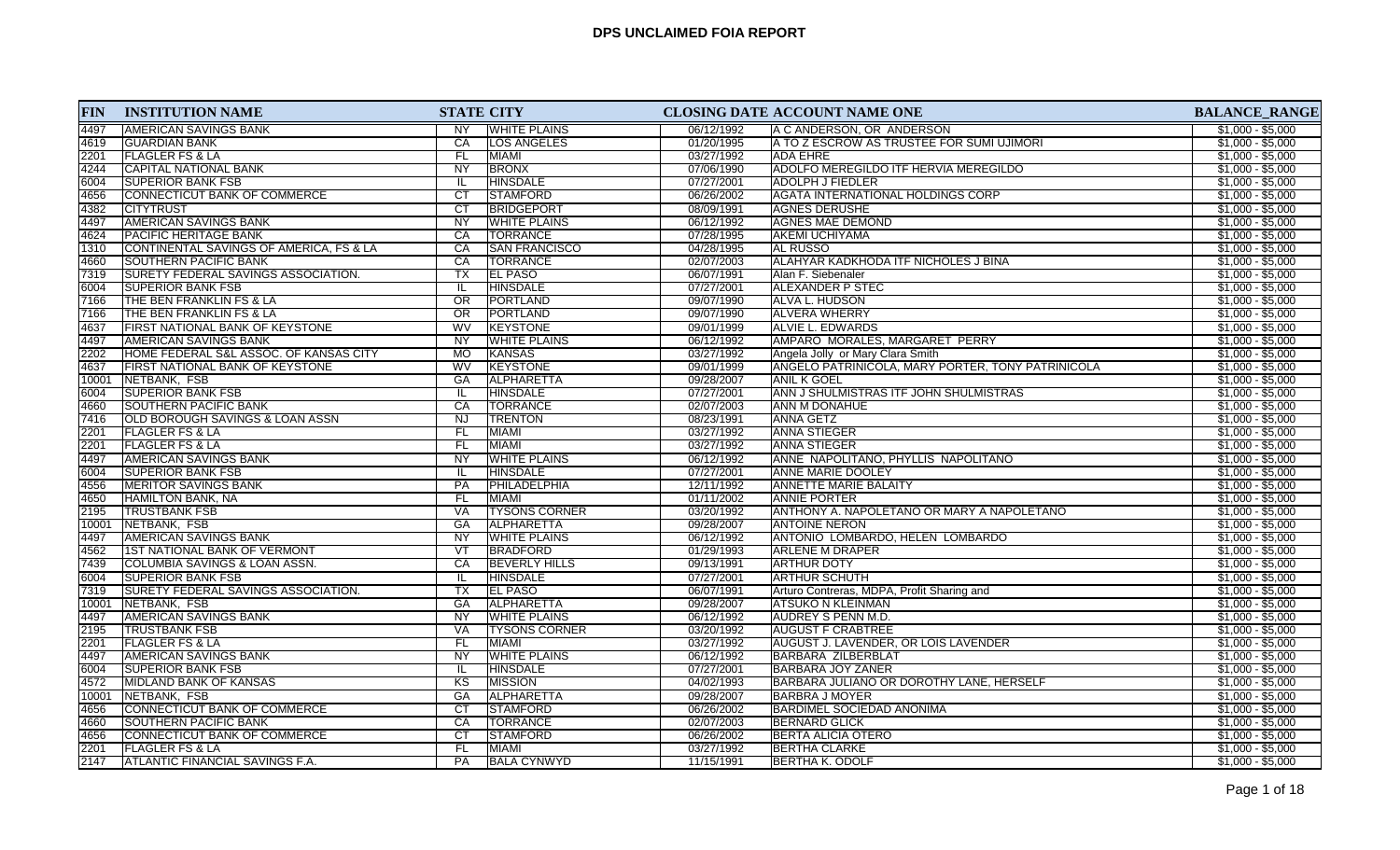| 7439<br><b>COLUMBIA SAVINGS &amp; LOAN ASSN.</b><br><b>BEVERLY HILLS</b><br><b>IBESS POWELL</b><br>$$1,000 - $5,000$<br>09/13/1991<br>CA<br><b>HINSDALE</b><br>07/27/2001<br>BEVERLY A ANDERSON TRUST DTD 3/18/1999<br>$$1,000 - $5,000$<br>6004<br><b>ISUPERIOR BANK FSB</b><br>IL<br><b>SUPERIOR BANK FSB</b><br><b>HINSDALE</b><br>07/27/2001<br>BEVERLY ANDERSON ITF A. & R. GILCHRIST<br>$$1,000 - $5,000$<br>6004<br>IL<br>$$1,000 - $5,000$<br>7439<br>COLUMBIA SAVINGS & LOAN ASSN.<br><b>BEVERLY HILLS</b><br>09/13/1991<br><b>BEVERLY FIN</b><br>CA<br><b>MIAMI</b><br>03/27/1992<br><b>BLANCA E ARAGON</b><br>$$1,000 - $5,000$<br>2201<br>FLAGLER FS & LA<br>FL<br><b>SUPERIOR BANK FSB</b><br><b>HINSDALE</b><br>$$1,000 - $5,000$<br>07/27/2001<br><b>BLANCHE SEBELA TRUSTEE</b><br>6004<br>IL.<br><b>KEYSTONE</b><br>$$1,000 - $5,000$<br>4637<br>FIRST NATIONAL BANK OF KEYSTONE<br><b>WV</b><br>09/01/1999<br><b>BOBBY E. WIDENER</b><br>4550<br><b>MERCHANTS BANK</b><br>MO<br><b>KANSAS CITY</b><br>11/20/1992<br><b>BUANA CHORN</b><br>$$1,000 - $5,000$<br><b>AMERICAN SAVINGS BANK</b><br><b>WHITE PLAINS</b><br>06/12/1992<br><b>CJPERRY DF PERRY</b><br>$$1,000 - $5,000$<br>4497<br><b>NY</b><br>01/29/1993<br>4562<br>1ST NATIONAL BANK OF VERMONT<br>VT<br>BRADFORD<br><b>CAMILLUS PANOUSHEK</b><br>$$1,000 - $5,000$<br>2201<br><b>FLAGLER FS &amp; LA</b><br>FL<br><b>MIAMI</b><br>03/27/1992<br>CARL A KETH OR MARY L KETH<br>$$1,000 - $5,000$<br>HOME FEDERAL S&L ASSOC. OF KANSAS CITY<br><b>MO</b><br><b>KANSAS</b><br>03/27/1992<br>$$1,000 - $5,000$<br>2202<br>Carl A. or Charlie P. Price<br><b>EL PASO</b><br>$$1,000 - $5,000$<br>1206<br>NEW MERABANK TEXAS, FSB<br><b>TX</b><br>04/03/1992<br>Carlisle L. or Helen D. Pettigrew<br><b>DAYTONA BEACH</b><br>$$1,000 - $5,000$<br>1207<br><b>SECURITY FIRST FS &amp; LA</b><br>FL.<br>04/10/1992<br>CARLOS MONETENEGRO OR GLADYS DE MONTENEGRO<br><b>COLUMBIA SAVINGS &amp; LOAN ASSN.</b><br>09/13/1991<br>$$1,000 - $5,000$<br>7439<br>CA<br><b>BEVERLY HILLS</b><br>ICARMEN EUGENIA COOKE<br>09/07/1990<br>7166<br>THE BEN FRANKLIN FS & LA<br><b>OR</b><br>PORTLAND<br>CAROL H. YOUNG, JEAN MARTEL TAYLOR<br>$$1,000 - $5,000$<br>7439<br>COLUMBIA SAVINGS & LOAN ASSN.<br>CA<br><b>BEVERLY HILLS</b><br>09/13/1991<br>$$1,000 - $5,000$<br>CAROLYN M MILLER ACF<br>06/24/1994<br>1289<br>UNITED FSA OF IOWA<br><b>DES MOINES</b><br>CARRIE C BURKETT OR O M BALLARD<br>$$1,000 - $5,000$<br>IA<br><b>GREAT AMERICAN FSA</b><br>05/13/1994<br>$$1,000 - $5,000$<br>1279<br>CA<br><b>SAN DIEGO</b><br>CATHERINE B BARTON ANNE M BARTON<br>2147<br><b>ATLANTIC FINANCIAL SAVINGS F.A.</b><br><b>PA</b><br><b>BALA CYNWYD</b><br>11/15/1991<br><b>CATHERINE G. CUJAS</b><br>$$1,000 - $5,000$<br>6004<br><b>SUPERIOR BANK FSB</b><br><b>HINSDALE</b><br>07/27/2001<br><b>CATHERINE S PARKER</b><br>$$1,000 - $5,000$<br>IL<br>PORTLAND<br>$$1,000 - $5,000$<br>7166<br>THE BEN FRANKLIN FS & LA<br><b>OR</b><br>09/07/1990<br><b>CECIL T. ROBINSON</b><br><b>FLAGLER FS &amp; LA</b><br><b>MIAMI</b><br>03/27/1992<br><b>CELIA-ANTON GOLDASICH</b><br>$$1,000 - $5,000$<br>2201<br>FL.<br>CT<br>STAMFORD<br>CONNECTICUT BANK OF COMMERCE<br>06/26/2002<br>$$1,000 - $5,000$<br>4656<br><b>CHALONE LIMITED</b><br><b>AMERICAN SAVINGS BANK</b><br><b>NY</b><br><b>WHITE PLAINS</b><br>06/12/1992<br><b>CHARLES WING</b><br>$$1,000 - $5,000$<br>4497<br>09/28/2007<br><b>CHARLES C BRIDGE TRUSTEE</b><br>$$1,000 - $5,000$<br>NETBANK, FSB<br>GA<br>ALPHARETTA<br>10001<br><b>AMERICAN SAVINGS BANK</b><br><b>WHITE PLAINS</b><br>06/12/1992<br><b>CHARLES E LAND</b><br>$$1,000 - $5,000$<br><b>NY</b><br>4497<br>4660<br><b>SOUTHERN PACIFIC BANK</b><br>CA<br>TORRANCE<br>02/07/2003<br>CHARLES GREENWALD ITF AUSTIN<br>$$1,000 - $5,000$<br><b>COMFED SAVINGS BANK</b><br><b>LOWELL</b><br>09/13/1991<br><b>CHARLES J GIBADLO</b><br>$$1,000 - $5,000$<br>7440<br>MA<br>4562<br>1ST NATIONAL BANK OF VERMONT<br>VT<br><b>BRADFORD</b><br>01/29/1993<br><b>CHARLES LAVOIE</b><br>$$1,000 - $5,000$<br><b>SUPERIOR BANK FSB</b><br><b>HINSDALE</b><br>07/27/2001<br>CHARLES V COBERN, ITF CAROL BOARDWAY<br>$$1,000 - $5,000$<br>6004<br>IL.<br><b>AMERICAN SAVINGS BANK</b><br><b>WHITE PLAINS</b><br>06/12/1992<br>CHARLOTTE LEHMAN<br>$$1,000 - $5,000$<br>4497<br><b>NY</b><br>6004<br><b>SUPERIOR BANK FSB</b><br><b>HINSDALE</b><br>07/27/2001<br>CHARLOTTE RALSTON TRUST DTD 11/19/1993<br>$$1,000 - $5,000$<br>IL<br>CT<br>4382<br><b>CITYTRUST</b><br><b>BRIDGEPORT</b><br>08/09/1991<br>$$1,000 - $5,000$<br><b>CHARLOTTE ALLEN</b><br>TN<br>NASHVILLE<br>$$1,000 - $5,000$<br>2203<br><b>METROPOLITAN FS &amp; LA</b><br>03/27/1992<br>CHARLOTTE C. BRIGHAM | <b>FIN</b> | <b>INSTITUTION NAME</b> | <b>STATE CITY</b> | CLOSING DATE ACCOUNT NAME ONE | <b>BALANCE_RANGE</b> |
|------------------------------------------------------------------------------------------------------------------------------------------------------------------------------------------------------------------------------------------------------------------------------------------------------------------------------------------------------------------------------------------------------------------------------------------------------------------------------------------------------------------------------------------------------------------------------------------------------------------------------------------------------------------------------------------------------------------------------------------------------------------------------------------------------------------------------------------------------------------------------------------------------------------------------------------------------------------------------------------------------------------------------------------------------------------------------------------------------------------------------------------------------------------------------------------------------------------------------------------------------------------------------------------------------------------------------------------------------------------------------------------------------------------------------------------------------------------------------------------------------------------------------------------------------------------------------------------------------------------------------------------------------------------------------------------------------------------------------------------------------------------------------------------------------------------------------------------------------------------------------------------------------------------------------------------------------------------------------------------------------------------------------------------------------------------------------------------------------------------------------------------------------------------------------------------------------------------------------------------------------------------------------------------------------------------------------------------------------------------------------------------------------------------------------------------------------------------------------------------------------------------------------------------------------------------------------------------------------------------------------------------------------------------------------------------------------------------------------------------------------------------------------------------------------------------------------------------------------------------------------------------------------------------------------------------------------------------------------------------------------------------------------------------------------------------------------------------------------------------------------------------------------------------------------------------------------------------------------------------------------------------------------------------------------------------------------------------------------------------------------------------------------------------------------------------------------------------------------------------------------------------------------------------------------------------------------------------------------------------------------------------------------------------------------------------------------------------------------------------------------------------------------------------------------------------------------------------------------------------------------------------------------------------------------------------------------------------------------------------------------------------------------------------------------------------------------------------------------------------------------------------------------------------------------------------------------------------------------------------------------------------------------------------------------------------------------------------------------------------------------------------------------------------------------------------------------------------------------------------------------------------------------------------------------------------------------------------------------------------------------------------------------------------------------------------------------------------------------------------------------------------|------------|-------------------------|-------------------|-------------------------------|----------------------|
|                                                                                                                                                                                                                                                                                                                                                                                                                                                                                                                                                                                                                                                                                                                                                                                                                                                                                                                                                                                                                                                                                                                                                                                                                                                                                                                                                                                                                                                                                                                                                                                                                                                                                                                                                                                                                                                                                                                                                                                                                                                                                                                                                                                                                                                                                                                                                                                                                                                                                                                                                                                                                                                                                                                                                                                                                                                                                                                                                                                                                                                                                                                                                                                                                                                                                                                                                                                                                                                                                                                                                                                                                                                                                                                                                                                                                                                                                                                                                                                                                                                                                                                                                                                                                                                                                                                                                                                                                                                                                                                                                                                                                                                                                                                                                                  |            |                         |                   |                               |                      |
|                                                                                                                                                                                                                                                                                                                                                                                                                                                                                                                                                                                                                                                                                                                                                                                                                                                                                                                                                                                                                                                                                                                                                                                                                                                                                                                                                                                                                                                                                                                                                                                                                                                                                                                                                                                                                                                                                                                                                                                                                                                                                                                                                                                                                                                                                                                                                                                                                                                                                                                                                                                                                                                                                                                                                                                                                                                                                                                                                                                                                                                                                                                                                                                                                                                                                                                                                                                                                                                                                                                                                                                                                                                                                                                                                                                                                                                                                                                                                                                                                                                                                                                                                                                                                                                                                                                                                                                                                                                                                                                                                                                                                                                                                                                                                                  |            |                         |                   |                               |                      |
|                                                                                                                                                                                                                                                                                                                                                                                                                                                                                                                                                                                                                                                                                                                                                                                                                                                                                                                                                                                                                                                                                                                                                                                                                                                                                                                                                                                                                                                                                                                                                                                                                                                                                                                                                                                                                                                                                                                                                                                                                                                                                                                                                                                                                                                                                                                                                                                                                                                                                                                                                                                                                                                                                                                                                                                                                                                                                                                                                                                                                                                                                                                                                                                                                                                                                                                                                                                                                                                                                                                                                                                                                                                                                                                                                                                                                                                                                                                                                                                                                                                                                                                                                                                                                                                                                                                                                                                                                                                                                                                                                                                                                                                                                                                                                                  |            |                         |                   |                               |                      |
|                                                                                                                                                                                                                                                                                                                                                                                                                                                                                                                                                                                                                                                                                                                                                                                                                                                                                                                                                                                                                                                                                                                                                                                                                                                                                                                                                                                                                                                                                                                                                                                                                                                                                                                                                                                                                                                                                                                                                                                                                                                                                                                                                                                                                                                                                                                                                                                                                                                                                                                                                                                                                                                                                                                                                                                                                                                                                                                                                                                                                                                                                                                                                                                                                                                                                                                                                                                                                                                                                                                                                                                                                                                                                                                                                                                                                                                                                                                                                                                                                                                                                                                                                                                                                                                                                                                                                                                                                                                                                                                                                                                                                                                                                                                                                                  |            |                         |                   |                               |                      |
|                                                                                                                                                                                                                                                                                                                                                                                                                                                                                                                                                                                                                                                                                                                                                                                                                                                                                                                                                                                                                                                                                                                                                                                                                                                                                                                                                                                                                                                                                                                                                                                                                                                                                                                                                                                                                                                                                                                                                                                                                                                                                                                                                                                                                                                                                                                                                                                                                                                                                                                                                                                                                                                                                                                                                                                                                                                                                                                                                                                                                                                                                                                                                                                                                                                                                                                                                                                                                                                                                                                                                                                                                                                                                                                                                                                                                                                                                                                                                                                                                                                                                                                                                                                                                                                                                                                                                                                                                                                                                                                                                                                                                                                                                                                                                                  |            |                         |                   |                               |                      |
|                                                                                                                                                                                                                                                                                                                                                                                                                                                                                                                                                                                                                                                                                                                                                                                                                                                                                                                                                                                                                                                                                                                                                                                                                                                                                                                                                                                                                                                                                                                                                                                                                                                                                                                                                                                                                                                                                                                                                                                                                                                                                                                                                                                                                                                                                                                                                                                                                                                                                                                                                                                                                                                                                                                                                                                                                                                                                                                                                                                                                                                                                                                                                                                                                                                                                                                                                                                                                                                                                                                                                                                                                                                                                                                                                                                                                                                                                                                                                                                                                                                                                                                                                                                                                                                                                                                                                                                                                                                                                                                                                                                                                                                                                                                                                                  |            |                         |                   |                               |                      |
|                                                                                                                                                                                                                                                                                                                                                                                                                                                                                                                                                                                                                                                                                                                                                                                                                                                                                                                                                                                                                                                                                                                                                                                                                                                                                                                                                                                                                                                                                                                                                                                                                                                                                                                                                                                                                                                                                                                                                                                                                                                                                                                                                                                                                                                                                                                                                                                                                                                                                                                                                                                                                                                                                                                                                                                                                                                                                                                                                                                                                                                                                                                                                                                                                                                                                                                                                                                                                                                                                                                                                                                                                                                                                                                                                                                                                                                                                                                                                                                                                                                                                                                                                                                                                                                                                                                                                                                                                                                                                                                                                                                                                                                                                                                                                                  |            |                         |                   |                               |                      |
|                                                                                                                                                                                                                                                                                                                                                                                                                                                                                                                                                                                                                                                                                                                                                                                                                                                                                                                                                                                                                                                                                                                                                                                                                                                                                                                                                                                                                                                                                                                                                                                                                                                                                                                                                                                                                                                                                                                                                                                                                                                                                                                                                                                                                                                                                                                                                                                                                                                                                                                                                                                                                                                                                                                                                                                                                                                                                                                                                                                                                                                                                                                                                                                                                                                                                                                                                                                                                                                                                                                                                                                                                                                                                                                                                                                                                                                                                                                                                                                                                                                                                                                                                                                                                                                                                                                                                                                                                                                                                                                                                                                                                                                                                                                                                                  |            |                         |                   |                               |                      |
|                                                                                                                                                                                                                                                                                                                                                                                                                                                                                                                                                                                                                                                                                                                                                                                                                                                                                                                                                                                                                                                                                                                                                                                                                                                                                                                                                                                                                                                                                                                                                                                                                                                                                                                                                                                                                                                                                                                                                                                                                                                                                                                                                                                                                                                                                                                                                                                                                                                                                                                                                                                                                                                                                                                                                                                                                                                                                                                                                                                                                                                                                                                                                                                                                                                                                                                                                                                                                                                                                                                                                                                                                                                                                                                                                                                                                                                                                                                                                                                                                                                                                                                                                                                                                                                                                                                                                                                                                                                                                                                                                                                                                                                                                                                                                                  |            |                         |                   |                               |                      |
|                                                                                                                                                                                                                                                                                                                                                                                                                                                                                                                                                                                                                                                                                                                                                                                                                                                                                                                                                                                                                                                                                                                                                                                                                                                                                                                                                                                                                                                                                                                                                                                                                                                                                                                                                                                                                                                                                                                                                                                                                                                                                                                                                                                                                                                                                                                                                                                                                                                                                                                                                                                                                                                                                                                                                                                                                                                                                                                                                                                                                                                                                                                                                                                                                                                                                                                                                                                                                                                                                                                                                                                                                                                                                                                                                                                                                                                                                                                                                                                                                                                                                                                                                                                                                                                                                                                                                                                                                                                                                                                                                                                                                                                                                                                                                                  |            |                         |                   |                               |                      |
|                                                                                                                                                                                                                                                                                                                                                                                                                                                                                                                                                                                                                                                                                                                                                                                                                                                                                                                                                                                                                                                                                                                                                                                                                                                                                                                                                                                                                                                                                                                                                                                                                                                                                                                                                                                                                                                                                                                                                                                                                                                                                                                                                                                                                                                                                                                                                                                                                                                                                                                                                                                                                                                                                                                                                                                                                                                                                                                                                                                                                                                                                                                                                                                                                                                                                                                                                                                                                                                                                                                                                                                                                                                                                                                                                                                                                                                                                                                                                                                                                                                                                                                                                                                                                                                                                                                                                                                                                                                                                                                                                                                                                                                                                                                                                                  |            |                         |                   |                               |                      |
|                                                                                                                                                                                                                                                                                                                                                                                                                                                                                                                                                                                                                                                                                                                                                                                                                                                                                                                                                                                                                                                                                                                                                                                                                                                                                                                                                                                                                                                                                                                                                                                                                                                                                                                                                                                                                                                                                                                                                                                                                                                                                                                                                                                                                                                                                                                                                                                                                                                                                                                                                                                                                                                                                                                                                                                                                                                                                                                                                                                                                                                                                                                                                                                                                                                                                                                                                                                                                                                                                                                                                                                                                                                                                                                                                                                                                                                                                                                                                                                                                                                                                                                                                                                                                                                                                                                                                                                                                                                                                                                                                                                                                                                                                                                                                                  |            |                         |                   |                               |                      |
|                                                                                                                                                                                                                                                                                                                                                                                                                                                                                                                                                                                                                                                                                                                                                                                                                                                                                                                                                                                                                                                                                                                                                                                                                                                                                                                                                                                                                                                                                                                                                                                                                                                                                                                                                                                                                                                                                                                                                                                                                                                                                                                                                                                                                                                                                                                                                                                                                                                                                                                                                                                                                                                                                                                                                                                                                                                                                                                                                                                                                                                                                                                                                                                                                                                                                                                                                                                                                                                                                                                                                                                                                                                                                                                                                                                                                                                                                                                                                                                                                                                                                                                                                                                                                                                                                                                                                                                                                                                                                                                                                                                                                                                                                                                                                                  |            |                         |                   |                               |                      |
|                                                                                                                                                                                                                                                                                                                                                                                                                                                                                                                                                                                                                                                                                                                                                                                                                                                                                                                                                                                                                                                                                                                                                                                                                                                                                                                                                                                                                                                                                                                                                                                                                                                                                                                                                                                                                                                                                                                                                                                                                                                                                                                                                                                                                                                                                                                                                                                                                                                                                                                                                                                                                                                                                                                                                                                                                                                                                                                                                                                                                                                                                                                                                                                                                                                                                                                                                                                                                                                                                                                                                                                                                                                                                                                                                                                                                                                                                                                                                                                                                                                                                                                                                                                                                                                                                                                                                                                                                                                                                                                                                                                                                                                                                                                                                                  |            |                         |                   |                               |                      |
|                                                                                                                                                                                                                                                                                                                                                                                                                                                                                                                                                                                                                                                                                                                                                                                                                                                                                                                                                                                                                                                                                                                                                                                                                                                                                                                                                                                                                                                                                                                                                                                                                                                                                                                                                                                                                                                                                                                                                                                                                                                                                                                                                                                                                                                                                                                                                                                                                                                                                                                                                                                                                                                                                                                                                                                                                                                                                                                                                                                                                                                                                                                                                                                                                                                                                                                                                                                                                                                                                                                                                                                                                                                                                                                                                                                                                                                                                                                                                                                                                                                                                                                                                                                                                                                                                                                                                                                                                                                                                                                                                                                                                                                                                                                                                                  |            |                         |                   |                               |                      |
|                                                                                                                                                                                                                                                                                                                                                                                                                                                                                                                                                                                                                                                                                                                                                                                                                                                                                                                                                                                                                                                                                                                                                                                                                                                                                                                                                                                                                                                                                                                                                                                                                                                                                                                                                                                                                                                                                                                                                                                                                                                                                                                                                                                                                                                                                                                                                                                                                                                                                                                                                                                                                                                                                                                                                                                                                                                                                                                                                                                                                                                                                                                                                                                                                                                                                                                                                                                                                                                                                                                                                                                                                                                                                                                                                                                                                                                                                                                                                                                                                                                                                                                                                                                                                                                                                                                                                                                                                                                                                                                                                                                                                                                                                                                                                                  |            |                         |                   |                               |                      |
|                                                                                                                                                                                                                                                                                                                                                                                                                                                                                                                                                                                                                                                                                                                                                                                                                                                                                                                                                                                                                                                                                                                                                                                                                                                                                                                                                                                                                                                                                                                                                                                                                                                                                                                                                                                                                                                                                                                                                                                                                                                                                                                                                                                                                                                                                                                                                                                                                                                                                                                                                                                                                                                                                                                                                                                                                                                                                                                                                                                                                                                                                                                                                                                                                                                                                                                                                                                                                                                                                                                                                                                                                                                                                                                                                                                                                                                                                                                                                                                                                                                                                                                                                                                                                                                                                                                                                                                                                                                                                                                                                                                                                                                                                                                                                                  |            |                         |                   |                               |                      |
|                                                                                                                                                                                                                                                                                                                                                                                                                                                                                                                                                                                                                                                                                                                                                                                                                                                                                                                                                                                                                                                                                                                                                                                                                                                                                                                                                                                                                                                                                                                                                                                                                                                                                                                                                                                                                                                                                                                                                                                                                                                                                                                                                                                                                                                                                                                                                                                                                                                                                                                                                                                                                                                                                                                                                                                                                                                                                                                                                                                                                                                                                                                                                                                                                                                                                                                                                                                                                                                                                                                                                                                                                                                                                                                                                                                                                                                                                                                                                                                                                                                                                                                                                                                                                                                                                                                                                                                                                                                                                                                                                                                                                                                                                                                                                                  |            |                         |                   |                               |                      |
|                                                                                                                                                                                                                                                                                                                                                                                                                                                                                                                                                                                                                                                                                                                                                                                                                                                                                                                                                                                                                                                                                                                                                                                                                                                                                                                                                                                                                                                                                                                                                                                                                                                                                                                                                                                                                                                                                                                                                                                                                                                                                                                                                                                                                                                                                                                                                                                                                                                                                                                                                                                                                                                                                                                                                                                                                                                                                                                                                                                                                                                                                                                                                                                                                                                                                                                                                                                                                                                                                                                                                                                                                                                                                                                                                                                                                                                                                                                                                                                                                                                                                                                                                                                                                                                                                                                                                                                                                                                                                                                                                                                                                                                                                                                                                                  |            |                         |                   |                               |                      |
|                                                                                                                                                                                                                                                                                                                                                                                                                                                                                                                                                                                                                                                                                                                                                                                                                                                                                                                                                                                                                                                                                                                                                                                                                                                                                                                                                                                                                                                                                                                                                                                                                                                                                                                                                                                                                                                                                                                                                                                                                                                                                                                                                                                                                                                                                                                                                                                                                                                                                                                                                                                                                                                                                                                                                                                                                                                                                                                                                                                                                                                                                                                                                                                                                                                                                                                                                                                                                                                                                                                                                                                                                                                                                                                                                                                                                                                                                                                                                                                                                                                                                                                                                                                                                                                                                                                                                                                                                                                                                                                                                                                                                                                                                                                                                                  |            |                         |                   |                               |                      |
|                                                                                                                                                                                                                                                                                                                                                                                                                                                                                                                                                                                                                                                                                                                                                                                                                                                                                                                                                                                                                                                                                                                                                                                                                                                                                                                                                                                                                                                                                                                                                                                                                                                                                                                                                                                                                                                                                                                                                                                                                                                                                                                                                                                                                                                                                                                                                                                                                                                                                                                                                                                                                                                                                                                                                                                                                                                                                                                                                                                                                                                                                                                                                                                                                                                                                                                                                                                                                                                                                                                                                                                                                                                                                                                                                                                                                                                                                                                                                                                                                                                                                                                                                                                                                                                                                                                                                                                                                                                                                                                                                                                                                                                                                                                                                                  |            |                         |                   |                               |                      |
|                                                                                                                                                                                                                                                                                                                                                                                                                                                                                                                                                                                                                                                                                                                                                                                                                                                                                                                                                                                                                                                                                                                                                                                                                                                                                                                                                                                                                                                                                                                                                                                                                                                                                                                                                                                                                                                                                                                                                                                                                                                                                                                                                                                                                                                                                                                                                                                                                                                                                                                                                                                                                                                                                                                                                                                                                                                                                                                                                                                                                                                                                                                                                                                                                                                                                                                                                                                                                                                                                                                                                                                                                                                                                                                                                                                                                                                                                                                                                                                                                                                                                                                                                                                                                                                                                                                                                                                                                                                                                                                                                                                                                                                                                                                                                                  |            |                         |                   |                               |                      |
|                                                                                                                                                                                                                                                                                                                                                                                                                                                                                                                                                                                                                                                                                                                                                                                                                                                                                                                                                                                                                                                                                                                                                                                                                                                                                                                                                                                                                                                                                                                                                                                                                                                                                                                                                                                                                                                                                                                                                                                                                                                                                                                                                                                                                                                                                                                                                                                                                                                                                                                                                                                                                                                                                                                                                                                                                                                                                                                                                                                                                                                                                                                                                                                                                                                                                                                                                                                                                                                                                                                                                                                                                                                                                                                                                                                                                                                                                                                                                                                                                                                                                                                                                                                                                                                                                                                                                                                                                                                                                                                                                                                                                                                                                                                                                                  |            |                         |                   |                               |                      |
|                                                                                                                                                                                                                                                                                                                                                                                                                                                                                                                                                                                                                                                                                                                                                                                                                                                                                                                                                                                                                                                                                                                                                                                                                                                                                                                                                                                                                                                                                                                                                                                                                                                                                                                                                                                                                                                                                                                                                                                                                                                                                                                                                                                                                                                                                                                                                                                                                                                                                                                                                                                                                                                                                                                                                                                                                                                                                                                                                                                                                                                                                                                                                                                                                                                                                                                                                                                                                                                                                                                                                                                                                                                                                                                                                                                                                                                                                                                                                                                                                                                                                                                                                                                                                                                                                                                                                                                                                                                                                                                                                                                                                                                                                                                                                                  |            |                         |                   |                               |                      |
|                                                                                                                                                                                                                                                                                                                                                                                                                                                                                                                                                                                                                                                                                                                                                                                                                                                                                                                                                                                                                                                                                                                                                                                                                                                                                                                                                                                                                                                                                                                                                                                                                                                                                                                                                                                                                                                                                                                                                                                                                                                                                                                                                                                                                                                                                                                                                                                                                                                                                                                                                                                                                                                                                                                                                                                                                                                                                                                                                                                                                                                                                                                                                                                                                                                                                                                                                                                                                                                                                                                                                                                                                                                                                                                                                                                                                                                                                                                                                                                                                                                                                                                                                                                                                                                                                                                                                                                                                                                                                                                                                                                                                                                                                                                                                                  |            |                         |                   |                               |                      |
|                                                                                                                                                                                                                                                                                                                                                                                                                                                                                                                                                                                                                                                                                                                                                                                                                                                                                                                                                                                                                                                                                                                                                                                                                                                                                                                                                                                                                                                                                                                                                                                                                                                                                                                                                                                                                                                                                                                                                                                                                                                                                                                                                                                                                                                                                                                                                                                                                                                                                                                                                                                                                                                                                                                                                                                                                                                                                                                                                                                                                                                                                                                                                                                                                                                                                                                                                                                                                                                                                                                                                                                                                                                                                                                                                                                                                                                                                                                                                                                                                                                                                                                                                                                                                                                                                                                                                                                                                                                                                                                                                                                                                                                                                                                                                                  |            |                         |                   |                               |                      |
|                                                                                                                                                                                                                                                                                                                                                                                                                                                                                                                                                                                                                                                                                                                                                                                                                                                                                                                                                                                                                                                                                                                                                                                                                                                                                                                                                                                                                                                                                                                                                                                                                                                                                                                                                                                                                                                                                                                                                                                                                                                                                                                                                                                                                                                                                                                                                                                                                                                                                                                                                                                                                                                                                                                                                                                                                                                                                                                                                                                                                                                                                                                                                                                                                                                                                                                                                                                                                                                                                                                                                                                                                                                                                                                                                                                                                                                                                                                                                                                                                                                                                                                                                                                                                                                                                                                                                                                                                                                                                                                                                                                                                                                                                                                                                                  |            |                         |                   |                               |                      |
|                                                                                                                                                                                                                                                                                                                                                                                                                                                                                                                                                                                                                                                                                                                                                                                                                                                                                                                                                                                                                                                                                                                                                                                                                                                                                                                                                                                                                                                                                                                                                                                                                                                                                                                                                                                                                                                                                                                                                                                                                                                                                                                                                                                                                                                                                                                                                                                                                                                                                                                                                                                                                                                                                                                                                                                                                                                                                                                                                                                                                                                                                                                                                                                                                                                                                                                                                                                                                                                                                                                                                                                                                                                                                                                                                                                                                                                                                                                                                                                                                                                                                                                                                                                                                                                                                                                                                                                                                                                                                                                                                                                                                                                                                                                                                                  |            |                         |                   |                               |                      |
|                                                                                                                                                                                                                                                                                                                                                                                                                                                                                                                                                                                                                                                                                                                                                                                                                                                                                                                                                                                                                                                                                                                                                                                                                                                                                                                                                                                                                                                                                                                                                                                                                                                                                                                                                                                                                                                                                                                                                                                                                                                                                                                                                                                                                                                                                                                                                                                                                                                                                                                                                                                                                                                                                                                                                                                                                                                                                                                                                                                                                                                                                                                                                                                                                                                                                                                                                                                                                                                                                                                                                                                                                                                                                                                                                                                                                                                                                                                                                                                                                                                                                                                                                                                                                                                                                                                                                                                                                                                                                                                                                                                                                                                                                                                                                                  |            |                         |                   |                               |                      |
|                                                                                                                                                                                                                                                                                                                                                                                                                                                                                                                                                                                                                                                                                                                                                                                                                                                                                                                                                                                                                                                                                                                                                                                                                                                                                                                                                                                                                                                                                                                                                                                                                                                                                                                                                                                                                                                                                                                                                                                                                                                                                                                                                                                                                                                                                                                                                                                                                                                                                                                                                                                                                                                                                                                                                                                                                                                                                                                                                                                                                                                                                                                                                                                                                                                                                                                                                                                                                                                                                                                                                                                                                                                                                                                                                                                                                                                                                                                                                                                                                                                                                                                                                                                                                                                                                                                                                                                                                                                                                                                                                                                                                                                                                                                                                                  |            |                         |                   |                               |                      |
|                                                                                                                                                                                                                                                                                                                                                                                                                                                                                                                                                                                                                                                                                                                                                                                                                                                                                                                                                                                                                                                                                                                                                                                                                                                                                                                                                                                                                                                                                                                                                                                                                                                                                                                                                                                                                                                                                                                                                                                                                                                                                                                                                                                                                                                                                                                                                                                                                                                                                                                                                                                                                                                                                                                                                                                                                                                                                                                                                                                                                                                                                                                                                                                                                                                                                                                                                                                                                                                                                                                                                                                                                                                                                                                                                                                                                                                                                                                                                                                                                                                                                                                                                                                                                                                                                                                                                                                                                                                                                                                                                                                                                                                                                                                                                                  |            |                         |                   |                               |                      |
|                                                                                                                                                                                                                                                                                                                                                                                                                                                                                                                                                                                                                                                                                                                                                                                                                                                                                                                                                                                                                                                                                                                                                                                                                                                                                                                                                                                                                                                                                                                                                                                                                                                                                                                                                                                                                                                                                                                                                                                                                                                                                                                                                                                                                                                                                                                                                                                                                                                                                                                                                                                                                                                                                                                                                                                                                                                                                                                                                                                                                                                                                                                                                                                                                                                                                                                                                                                                                                                                                                                                                                                                                                                                                                                                                                                                                                                                                                                                                                                                                                                                                                                                                                                                                                                                                                                                                                                                                                                                                                                                                                                                                                                                                                                                                                  |            |                         |                   |                               |                      |
|                                                                                                                                                                                                                                                                                                                                                                                                                                                                                                                                                                                                                                                                                                                                                                                                                                                                                                                                                                                                                                                                                                                                                                                                                                                                                                                                                                                                                                                                                                                                                                                                                                                                                                                                                                                                                                                                                                                                                                                                                                                                                                                                                                                                                                                                                                                                                                                                                                                                                                                                                                                                                                                                                                                                                                                                                                                                                                                                                                                                                                                                                                                                                                                                                                                                                                                                                                                                                                                                                                                                                                                                                                                                                                                                                                                                                                                                                                                                                                                                                                                                                                                                                                                                                                                                                                                                                                                                                                                                                                                                                                                                                                                                                                                                                                  |            |                         |                   |                               |                      |
|                                                                                                                                                                                                                                                                                                                                                                                                                                                                                                                                                                                                                                                                                                                                                                                                                                                                                                                                                                                                                                                                                                                                                                                                                                                                                                                                                                                                                                                                                                                                                                                                                                                                                                                                                                                                                                                                                                                                                                                                                                                                                                                                                                                                                                                                                                                                                                                                                                                                                                                                                                                                                                                                                                                                                                                                                                                                                                                                                                                                                                                                                                                                                                                                                                                                                                                                                                                                                                                                                                                                                                                                                                                                                                                                                                                                                                                                                                                                                                                                                                                                                                                                                                                                                                                                                                                                                                                                                                                                                                                                                                                                                                                                                                                                                                  |            |                         |                   |                               |                      |
|                                                                                                                                                                                                                                                                                                                                                                                                                                                                                                                                                                                                                                                                                                                                                                                                                                                                                                                                                                                                                                                                                                                                                                                                                                                                                                                                                                                                                                                                                                                                                                                                                                                                                                                                                                                                                                                                                                                                                                                                                                                                                                                                                                                                                                                                                                                                                                                                                                                                                                                                                                                                                                                                                                                                                                                                                                                                                                                                                                                                                                                                                                                                                                                                                                                                                                                                                                                                                                                                                                                                                                                                                                                                                                                                                                                                                                                                                                                                                                                                                                                                                                                                                                                                                                                                                                                                                                                                                                                                                                                                                                                                                                                                                                                                                                  |            |                         |                   |                               |                      |
| 4556<br>PA<br>PHILADELPHIA<br>12/11/1992<br>$$1,000 - $5,000$<br><b>MERITOR SAVINGS BANK</b><br><b>CHENG LIN SUN</b>                                                                                                                                                                                                                                                                                                                                                                                                                                                                                                                                                                                                                                                                                                                                                                                                                                                                                                                                                                                                                                                                                                                                                                                                                                                                                                                                                                                                                                                                                                                                                                                                                                                                                                                                                                                                                                                                                                                                                                                                                                                                                                                                                                                                                                                                                                                                                                                                                                                                                                                                                                                                                                                                                                                                                                                                                                                                                                                                                                                                                                                                                                                                                                                                                                                                                                                                                                                                                                                                                                                                                                                                                                                                                                                                                                                                                                                                                                                                                                                                                                                                                                                                                                                                                                                                                                                                                                                                                                                                                                                                                                                                                                             |            |                         |                   |                               |                      |
| 4497<br>NY<br><b>WHITE PLAINS</b><br>06/12/1992<br>CHRISTINA VOUTSAS MIHALETO<br>$$1,000 - $5,000$<br>AMERICAN SAVINGS BANK                                                                                                                                                                                                                                                                                                                                                                                                                                                                                                                                                                                                                                                                                                                                                                                                                                                                                                                                                                                                                                                                                                                                                                                                                                                                                                                                                                                                                                                                                                                                                                                                                                                                                                                                                                                                                                                                                                                                                                                                                                                                                                                                                                                                                                                                                                                                                                                                                                                                                                                                                                                                                                                                                                                                                                                                                                                                                                                                                                                                                                                                                                                                                                                                                                                                                                                                                                                                                                                                                                                                                                                                                                                                                                                                                                                                                                                                                                                                                                                                                                                                                                                                                                                                                                                                                                                                                                                                                                                                                                                                                                                                                                      |            |                         |                   |                               |                      |
| <b>FLAGLER FS &amp; LA</b><br>03/27/1992<br>$$1,000 - $5,000$<br>2201<br>FL.<br><b>MIAMI</b><br>CHRISTINE CERASOLI (IRA)                                                                                                                                                                                                                                                                                                                                                                                                                                                                                                                                                                                                                                                                                                                                                                                                                                                                                                                                                                                                                                                                                                                                                                                                                                                                                                                                                                                                                                                                                                                                                                                                                                                                                                                                                                                                                                                                                                                                                                                                                                                                                                                                                                                                                                                                                                                                                                                                                                                                                                                                                                                                                                                                                                                                                                                                                                                                                                                                                                                                                                                                                                                                                                                                                                                                                                                                                                                                                                                                                                                                                                                                                                                                                                                                                                                                                                                                                                                                                                                                                                                                                                                                                                                                                                                                                                                                                                                                                                                                                                                                                                                                                                         |            |                         |                   |                               |                      |
| 4382<br>CT<br><b>BRIDGEPORT</b><br>08/09/1991<br><b>CHRISTINE M KREIDEL</b><br><b>CITYTRUST</b><br>$$1,000 - $5,000$                                                                                                                                                                                                                                                                                                                                                                                                                                                                                                                                                                                                                                                                                                                                                                                                                                                                                                                                                                                                                                                                                                                                                                                                                                                                                                                                                                                                                                                                                                                                                                                                                                                                                                                                                                                                                                                                                                                                                                                                                                                                                                                                                                                                                                                                                                                                                                                                                                                                                                                                                                                                                                                                                                                                                                                                                                                                                                                                                                                                                                                                                                                                                                                                                                                                                                                                                                                                                                                                                                                                                                                                                                                                                                                                                                                                                                                                                                                                                                                                                                                                                                                                                                                                                                                                                                                                                                                                                                                                                                                                                                                                                                             |            |                         |                   |                               |                      |
| 7166<br>THE BEN FRANKLIN FS & LA<br>OR.<br><b>PORTLAND</b><br>09/07/1990<br>CHUCK M. OR SAU KWAN<br>$$1,000 - $5,000$                                                                                                                                                                                                                                                                                                                                                                                                                                                                                                                                                                                                                                                                                                                                                                                                                                                                                                                                                                                                                                                                                                                                                                                                                                                                                                                                                                                                                                                                                                                                                                                                                                                                                                                                                                                                                                                                                                                                                                                                                                                                                                                                                                                                                                                                                                                                                                                                                                                                                                                                                                                                                                                                                                                                                                                                                                                                                                                                                                                                                                                                                                                                                                                                                                                                                                                                                                                                                                                                                                                                                                                                                                                                                                                                                                                                                                                                                                                                                                                                                                                                                                                                                                                                                                                                                                                                                                                                                                                                                                                                                                                                                                            |            |                         |                   |                               |                      |
| <b>KEYSTONE</b><br>$$1,000 - $5,000$<br>4637<br>FIRST NATIONAL BANK OF KEYSTONE<br><b>WV</b><br>09/01/1999<br>CITY NATIONAL BANK FBO NANCY C. VORONO                                                                                                                                                                                                                                                                                                                                                                                                                                                                                                                                                                                                                                                                                                                                                                                                                                                                                                                                                                                                                                                                                                                                                                                                                                                                                                                                                                                                                                                                                                                                                                                                                                                                                                                                                                                                                                                                                                                                                                                                                                                                                                                                                                                                                                                                                                                                                                                                                                                                                                                                                                                                                                                                                                                                                                                                                                                                                                                                                                                                                                                                                                                                                                                                                                                                                                                                                                                                                                                                                                                                                                                                                                                                                                                                                                                                                                                                                                                                                                                                                                                                                                                                                                                                                                                                                                                                                                                                                                                                                                                                                                                                             |            |                         |                   |                               |                      |
| $$1,000 - $5,000$<br>1207<br><b>SECURITY FIRST FS &amp; LA</b><br>DAYTONA BEACH<br>04/10/1992<br>CLARENCE MULHALL OR LOUISE MULHALL<br>FL.                                                                                                                                                                                                                                                                                                                                                                                                                                                                                                                                                                                                                                                                                                                                                                                                                                                                                                                                                                                                                                                                                                                                                                                                                                                                                                                                                                                                                                                                                                                                                                                                                                                                                                                                                                                                                                                                                                                                                                                                                                                                                                                                                                                                                                                                                                                                                                                                                                                                                                                                                                                                                                                                                                                                                                                                                                                                                                                                                                                                                                                                                                                                                                                                                                                                                                                                                                                                                                                                                                                                                                                                                                                                                                                                                                                                                                                                                                                                                                                                                                                                                                                                                                                                                                                                                                                                                                                                                                                                                                                                                                                                                       |            |                         |                   |                               |                      |
| THE BEN FRANKLIN FS & LA<br><b>OR</b><br>PORTLAND<br>09/07/1990<br><b>CLAUDIA M. STRACK</b><br>$$1,000 - $5,000$<br>7166                                                                                                                                                                                                                                                                                                                                                                                                                                                                                                                                                                                                                                                                                                                                                                                                                                                                                                                                                                                                                                                                                                                                                                                                                                                                                                                                                                                                                                                                                                                                                                                                                                                                                                                                                                                                                                                                                                                                                                                                                                                                                                                                                                                                                                                                                                                                                                                                                                                                                                                                                                                                                                                                                                                                                                                                                                                                                                                                                                                                                                                                                                                                                                                                                                                                                                                                                                                                                                                                                                                                                                                                                                                                                                                                                                                                                                                                                                                                                                                                                                                                                                                                                                                                                                                                                                                                                                                                                                                                                                                                                                                                                                         |            |                         |                   |                               |                      |
| FIRST FEDERAL SAVINGS & LOAN ASSOC.<br>$\overline{\text{NC}}$<br>RALEIGH<br>03/06/1992<br>Clyde W. Morris<br>$$1,000 - $5,000$<br>2170                                                                                                                                                                                                                                                                                                                                                                                                                                                                                                                                                                                                                                                                                                                                                                                                                                                                                                                                                                                                                                                                                                                                                                                                                                                                                                                                                                                                                                                                                                                                                                                                                                                                                                                                                                                                                                                                                                                                                                                                                                                                                                                                                                                                                                                                                                                                                                                                                                                                                                                                                                                                                                                                                                                                                                                                                                                                                                                                                                                                                                                                                                                                                                                                                                                                                                                                                                                                                                                                                                                                                                                                                                                                                                                                                                                                                                                                                                                                                                                                                                                                                                                                                                                                                                                                                                                                                                                                                                                                                                                                                                                                                           |            |                         |                   |                               |                      |
| CT<br>06/26/2002<br>$$1,000 - $5,000$<br>4656<br>CONNECTICUT BANK OF COMMERCE<br><b>STAMFORD</b><br>COHEN S.A. SOCIEDAD DE BOLSA                                                                                                                                                                                                                                                                                                                                                                                                                                                                                                                                                                                                                                                                                                                                                                                                                                                                                                                                                                                                                                                                                                                                                                                                                                                                                                                                                                                                                                                                                                                                                                                                                                                                                                                                                                                                                                                                                                                                                                                                                                                                                                                                                                                                                                                                                                                                                                                                                                                                                                                                                                                                                                                                                                                                                                                                                                                                                                                                                                                                                                                                                                                                                                                                                                                                                                                                                                                                                                                                                                                                                                                                                                                                                                                                                                                                                                                                                                                                                                                                                                                                                                                                                                                                                                                                                                                                                                                                                                                                                                                                                                                                                                 |            |                         |                   |                               |                      |
| AMERICAN COMMERCE NATIONAL BANK<br>CA<br>ANAHEIM<br>04/30/1993<br>COOK, RUTH & LEO W.<br>$$1,000 - $5,000$<br>4576                                                                                                                                                                                                                                                                                                                                                                                                                                                                                                                                                                                                                                                                                                                                                                                                                                                                                                                                                                                                                                                                                                                                                                                                                                                                                                                                                                                                                                                                                                                                                                                                                                                                                                                                                                                                                                                                                                                                                                                                                                                                                                                                                                                                                                                                                                                                                                                                                                                                                                                                                                                                                                                                                                                                                                                                                                                                                                                                                                                                                                                                                                                                                                                                                                                                                                                                                                                                                                                                                                                                                                                                                                                                                                                                                                                                                                                                                                                                                                                                                                                                                                                                                                                                                                                                                                                                                                                                                                                                                                                                                                                                                                               |            |                         |                   |                               |                      |
| <b>SAN DIEGO</b><br>12/03/1993<br><b>CORAZON P YUBANE</b><br>$$1,000 - $5,000$<br>1243<br>HOMEFED BANK, F.A.<br>CA                                                                                                                                                                                                                                                                                                                                                                                                                                                                                                                                                                                                                                                                                                                                                                                                                                                                                                                                                                                                                                                                                                                                                                                                                                                                                                                                                                                                                                                                                                                                                                                                                                                                                                                                                                                                                                                                                                                                                                                                                                                                                                                                                                                                                                                                                                                                                                                                                                                                                                                                                                                                                                                                                                                                                                                                                                                                                                                                                                                                                                                                                                                                                                                                                                                                                                                                                                                                                                                                                                                                                                                                                                                                                                                                                                                                                                                                                                                                                                                                                                                                                                                                                                                                                                                                                                                                                                                                                                                                                                                                                                                                                                               |            |                         |                   |                               |                      |
| <b>COLUMBIA SAVINGS &amp; LOAN ASSN.</b><br>09/13/1991<br><b>CYNTHIA A STOVER</b><br>7439<br>CA<br><b>BEVERLY HILLS</b><br>$$1,000 - $5,000$                                                                                                                                                                                                                                                                                                                                                                                                                                                                                                                                                                                                                                                                                                                                                                                                                                                                                                                                                                                                                                                                                                                                                                                                                                                                                                                                                                                                                                                                                                                                                                                                                                                                                                                                                                                                                                                                                                                                                                                                                                                                                                                                                                                                                                                                                                                                                                                                                                                                                                                                                                                                                                                                                                                                                                                                                                                                                                                                                                                                                                                                                                                                                                                                                                                                                                                                                                                                                                                                                                                                                                                                                                                                                                                                                                                                                                                                                                                                                                                                                                                                                                                                                                                                                                                                                                                                                                                                                                                                                                                                                                                                                     |            |                         |                   |                               |                      |
| 4550<br><b>MERCHANTS BANK</b><br><b>MO</b><br><b>KANSAS CITY</b><br>11/20/1992<br><b>D A BLEVINS</b><br>$$1,000 - $5,000$                                                                                                                                                                                                                                                                                                                                                                                                                                                                                                                                                                                                                                                                                                                                                                                                                                                                                                                                                                                                                                                                                                                                                                                                                                                                                                                                                                                                                                                                                                                                                                                                                                                                                                                                                                                                                                                                                                                                                                                                                                                                                                                                                                                                                                                                                                                                                                                                                                                                                                                                                                                                                                                                                                                                                                                                                                                                                                                                                                                                                                                                                                                                                                                                                                                                                                                                                                                                                                                                                                                                                                                                                                                                                                                                                                                                                                                                                                                                                                                                                                                                                                                                                                                                                                                                                                                                                                                                                                                                                                                                                                                                                                        |            |                         |                   |                               |                      |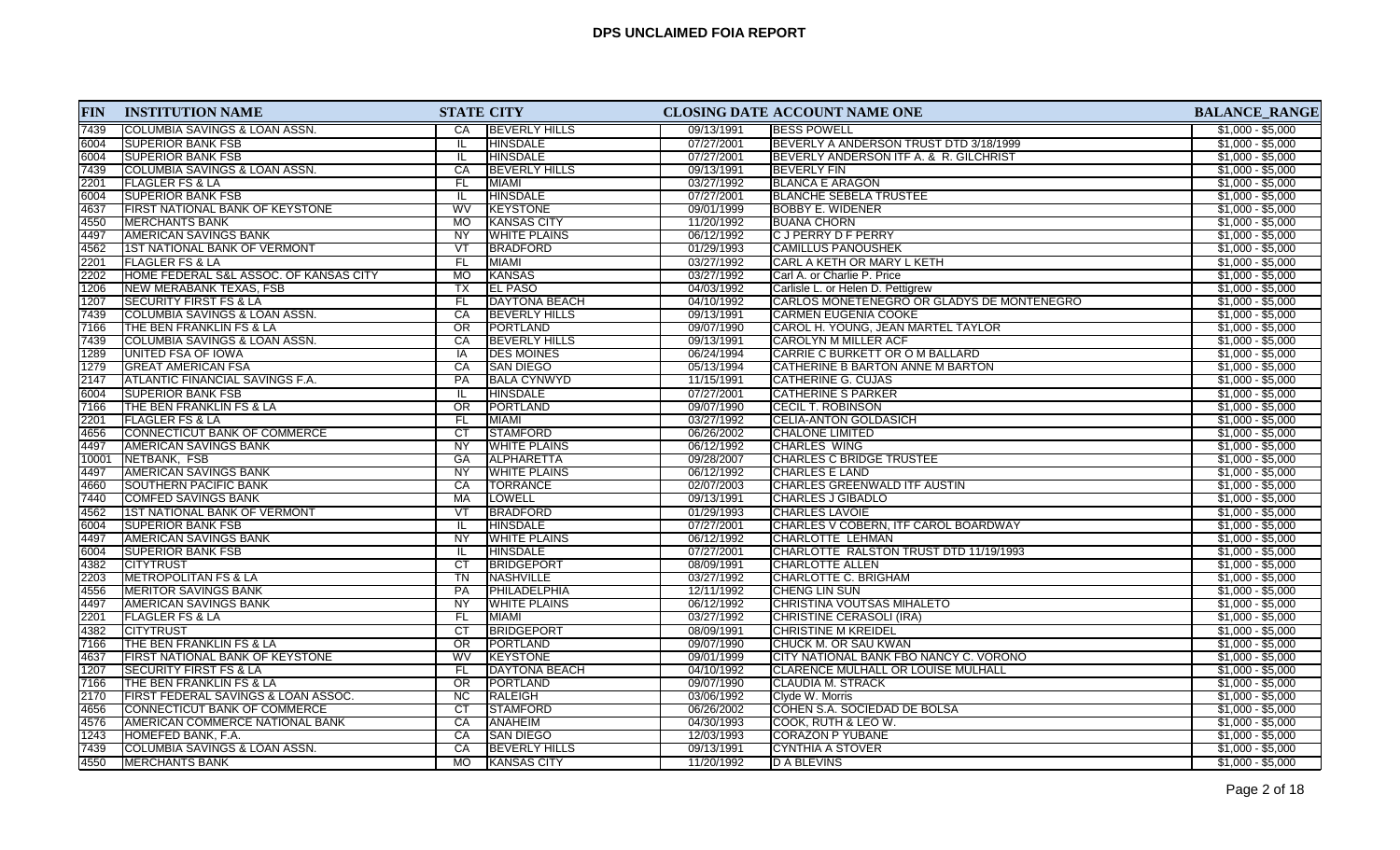| <b>FIN</b> | <b>INSTITUTION NAME</b>                  |                 | <b>STATE CITY</b>    |            | CLOSING DATE ACCOUNT NAME ONE                  | <b>BALANCE_RANGE</b> |
|------------|------------------------------------------|-----------------|----------------------|------------|------------------------------------------------|----------------------|
| 4650       | <b>HAMILTON BANK, NA</b>                 | FL.             | <b>MIAMI</b>         | 01/11/2002 | <b>ID H MCKEE POD S MULEY &amp; K SMITH</b>    | $$1,000 - $5,000$    |
| 7439       | <b>COLUMBIA SAVINGS &amp; LOAN ASSN.</b> | CA              | <b>BEVERLY HILLS</b> | 09/13/1991 | <b>D WEITMAN</b>                               | $$1,000 - $5,000$    |
| 10001      | NETBANK, FSB                             | GA              | <b>ALPHARETTA</b>    | 09/28/2007 | DANIEL A HAMMOND                               | $$1,000 - $5,000$    |
| 4562       | <b>1ST NATIONAL BANK OF VERMONT</b>      | VT              | <b>BRADFORD</b>      | 01/29/1993 | DARCY ROBERTS & THELMA ROBERTS                 | $$1,000 - $5,000$    |
| 4660       | SOUTHERN PACIFIC BANK                    | CA              | <b>TORRANCE</b>      | 02/07/2003 | DARON M BARCLAY ITF ANDREA BARCLAY             | $$1,000 - $5,000$    |
| 6004       | <b>SUPERIOR BANK FSB</b>                 | IL.             | HINSDALE             | 07/27/2001 | DAVID FULGHUM CUS MARGARET R FULGHUM           | $$1,000 - $5,000$    |
| 2203       | <b>METROPOLITAN FS &amp; LA</b>          | TN              | NASHVILLE            | 03/27/1992 | DAVID GABELMAN OR EUN S. GABELMAN              | $$1,000 - $5,000$    |
| 7529       | <b>MAINLAND</b>                          | TX              | <b>HOUSTON</b>       | 04/04/1986 | DAVID L ARBUCKLE                               | $$1,000 - $5,000$    |
| 10001      | NETBANK, FSB                             | GA              | ALPHARETTA           | 09/28/2007 | DAVID L SCHURZ AND MARI MIKURIYA SCHURZ        | $$1,000 - $5,000$    |
| 4556       | <b>MERITOR SAVINGS BANK</b>              | PA              | PHILADELPHIA         | 12/11/1992 | <b>DAVID LIPSCHULTZ</b>                        | $$1,000 - $5,000$    |
| 4562       | <b>1ST NATIONAL BANK OF VERMONT</b>      | VT              | <b>BRADFORD</b>      | 01/29/1993 | DAVID M. MERRITT, OR PAULINE M. AUSTIN         | $$1,000 - $5,000$    |
| 4497       | AMERICAN SAVINGS BANK                    | NY.             | <b>WHITE PLAINS</b>  | 06/12/1992 | DAVID V. JELINK                                | $$1,000 - $5,000$    |
| 4637       | FIRST NATIONAL BANK OF KEYSTONE          | WV              | <b>KEYSTONE</b>      | 09/01/1999 | DAVID V. SHIFFMAN                              | $$1,000 - $5,000$    |
| 6004       | <b>SUPERIOR BANK FSB</b>                 | IL.             | <b>HINSDALE</b>      | 07/27/2001 | <b>DEAN BENZIE</b>                             | $$1,000 - $5,000$    |
| 1285       | <b>FRANKLIN FSA</b>                      | KS              | <b>OTTOWA</b>        | 06/10/1994 | <b>DENNIS P SPRATT</b>                         | $$1,000 - $5,000$    |
| 10001      | NETBANK, FSB                             | GA              | <b>ALPHARETTA</b>    | 09/28/2007 | <b>DIANNE L GIRARD</b>                         | $$1,000 - $5,000$    |
| 2195       | <b>TRUSTBANK FSB</b>                     | <b>VA</b>       | <b>TYSONS CORNER</b> | 03/20/1992 | DONALD D JONES OR THEA E JONES                 | $$1,000 - $5,000$    |
| 7529       | <b>MAINLAND</b>                          | $\overline{TX}$ | <b>HOUSTON</b>       | 04/04/1986 | DONALD L BARNARD INDIVIDUAL RETIREMENT ACCOUNT | $$1,000 - $5,000$    |
| 10001      | NETBANK, FSB                             | GA              | ALPHARETTA           | 09/28/2007 | DONALD L TURBYFILL                             | $$1,000 - $5,000$    |
| 2147       | <b>ATLANTIC FINANCIAL SAVINGS F.A.</b>   | <b>PA</b>       | <b>BALA CYNWYD</b>   | 11/15/1991 | DONATELLI FAMILY TRUST                         | $$1,000 - $5,000$    |
| 4497       | AMERICAN SAVINGS BANK                    | <b>NY</b>       | <b>WHITE PLAINS</b>  | 06/12/1992 | DORA ALKON, MARGARET ALKON FISHER              | $$1,000 - $5,000$    |
| 1207       | <b>SECURITY FIRST FS &amp; LA</b>        | FL.             | DAYTONA BEACH        | 04/10/1992 | DOROTHY G. MCMILLIN                            | $$1,000 - $5,000$    |
| 7439       | COLUMBIA SAVINGS & LOAN ASSN.            | CA              | <b>BEVERLY HILLS</b> | 09/13/1991 | <b>DOROTHY HIRSCHFELD</b>                      | $$1,000 - $5,000$    |
| 4244       | CAPITAL NATIONAL BANK                    | <b>NY</b>       | <b>BRONX</b>         | 07/06/1990 | DOROTHY JEANNE MENDICK                         | $$1,000 - $5,000$    |
| 4497       | <b>AMERICAN SAVINGS BANK</b>             | <b>NY</b>       | <b>WHITE PLAINS</b>  | 06/12/1992 | DOROTHY S WYNSHAW                              | $$1,000 - $5,000$    |
| 4556       | MERITOR SAVINGS BANK                     | <b>PA</b>       | PHILADELPHIA         | 12/11/1992 | DOROTHY T. DAVIS                               | $$1,000 - $5,000$    |
| 2147       | <b>ATLANTIC FINANCIAL SAVINGS F.A.</b>   | PA              | <b>BALA CYNWYD</b>   | 11/15/1991 | <b>DR ADNAN K NASSUR</b>                       | $$1,000 - $5,000$    |
| 4660       | <b>SOUTHERN PACIFIC BANK</b>             | CA              | <b>TORRANCE</b>      | 02/07/2003 | DUANE MEDEIROS ITF TED F MEDEIROS              | $$1,000 - $5,000$    |
| 7439       | <b>COLUMBIA SAVINGS &amp; LOAN ASSN.</b> | CA              | <b>BEVERLY HILLS</b> | 09/13/1991 | <b>DUANE W WRIGHT</b>                          | $$1,000 - $5,000$    |
| 4550       | MERCHANTS BANK                           | MO              | <b>KANSAS CITY</b>   | 11/20/1992 | E H YOUNG                                      | $$1,000 - $5,000$    |
| 4562       | <b>1ST NATIONAL BANK OF VERMONT</b>      | VT              | <b>BRADFORD</b>      | 01/29/1993 | E. B. CROWNINSHIELD, OR CRYSTAL GOODRICH       | $$1,000 - $5,000$    |
| 6004       | <b>SUPERIOR BANK FSB</b>                 | IL.             | <b>HINSDALE</b>      | 07/27/2001 | E. MALLON ITF JOYCE, MANA & TERESA MALLON      | $$1,000 - $5,000$    |
| 1232       | <b>FIRST FS &amp; LA</b>                 | MI              | PONTIAC              | 08/27/1993 | E. PHILIP DOOLITTLE                            | $$1,000 - $5,000$    |
| 6004       | <b>SUPERIOR BANK FSB</b>                 | IL.             | <b>HINSDALE</b>      | 07/27/2001 | E.W. BRETTIN ITF LETITIA A DI VINCENZO         | $$1,000 - $5,000$    |
| 2201       | <b>FLAGLER FS &amp; LA</b>               | FL.             | <b>MIAMI</b>         | 03/27/1992 | <b>EBE HOPP</b>                                | $$1,000 - $5,000$    |
| 4660       | <b>SOUTHERN PACIFIC BANK</b>             | CA              | <b>TORRANCE</b>      | 02/07/2003 | <b>EDGAR A STEIN</b>                           | $$1,000 - $5,000$    |
| 4656       | CONNECTICUT BANK OF COMMERCE             | <b>CT</b>       | STAMFORD             | 06/26/2002 | EDIPAR FINANCIAL CORP                          | $$1,000 - $5,000$    |
| 2188       | FAR WEST SAVINGS & LOAN ASSOC.           | CA              | <b>NEWPORT BEACH</b> | 03/20/1992 | EDITH B. ARTOF OR HENRY E. ARTOF               | $$1,000 - $5,000$    |
| 1287       | <b>SECURITY FEDERAL</b>                  | NJ              | <b>VINELAND</b>      | 06/17/1994 | <b>EDNA M KASTNER POA ALLEN G. JONES</b>       | $$1,000 - $5,000$    |
| 10001      | INETBANK. FSB                            | GA              | ALPHARETTA           | 09/28/2007 | <b>EDNA R GILMORE</b>                          | $$1,000 - $5,000$    |
| 4637       | FIRST NATIONAL BANK OF KEYSTONE          | <b>WV</b>       | KEYSTONE             | 09/01/1999 | EDWARD A. SMITH                                | $$1,000 - $5,000$    |
| 2204       | OLYMPIC FEDERAL SAVINGS & LOAN ASSN.     | -lL             | <b>BERWYN</b>        | 03/27/1992 | EDWARD G. BEHNKE OF ETHEL M. BEHNKE            | $$1,000 - $5,000$    |
| 7442       | FIRST ATLANTIC S & LA                    | <b>NJ</b>       | PLAINFIELD           | 09/13/1991 | EDWARD R DANIELS POD EVELYN MCMULLIN           | $$1,000 - $5,000$    |
| 4562       | <b>1ST NATIONAL BANK OF VERMONT</b>      | VT              | BRADFORD             | 01/29/1993 | EDWIN L. LITTLE OR JANICE W. LITTLE            | $$1,000 - $5,000$    |
| 4650       | HAMILTON BANK, NA                        | FL.             | <b>MIAMI</b>         | 01/11/2002 | EDWIN L. MONTEJO O.OR AIDA DE MARIA            | $$1,000 - $5,000$    |
| 2195       | <b>TRUSTBANK FSB</b>                     | VA              | <b>TYSONS CORNER</b> | 03/20/1992 | <b>EDYTHE S VICTOR</b>                         | $$1,000 - $5,000$    |
| 4497       | AMERICAN SAVINGS BANK                    | <b>NY</b>       | <b>WHITE PLAINS</b>  | 06/12/1992 | <b>EILLEN R. LOVETT</b>                        | $$1,000 - $5,000$    |
| 6004       | <b>SUPERIOR BANK FSB</b>                 | IL.             | <b>HINSDALE</b>      | 07/27/2001 | <b>ELAINE E HRABAL</b>                         | $$1,000 - $5,000$    |
| 7439       | COLUMBIA SAVINGS & LOAN ASSN.            | CA              | <b>BEVERLY HILLS</b> | 09/13/1991 | <b>ELAINE M BIENSTOCK</b>                      | $$1,000 - $5,000$    |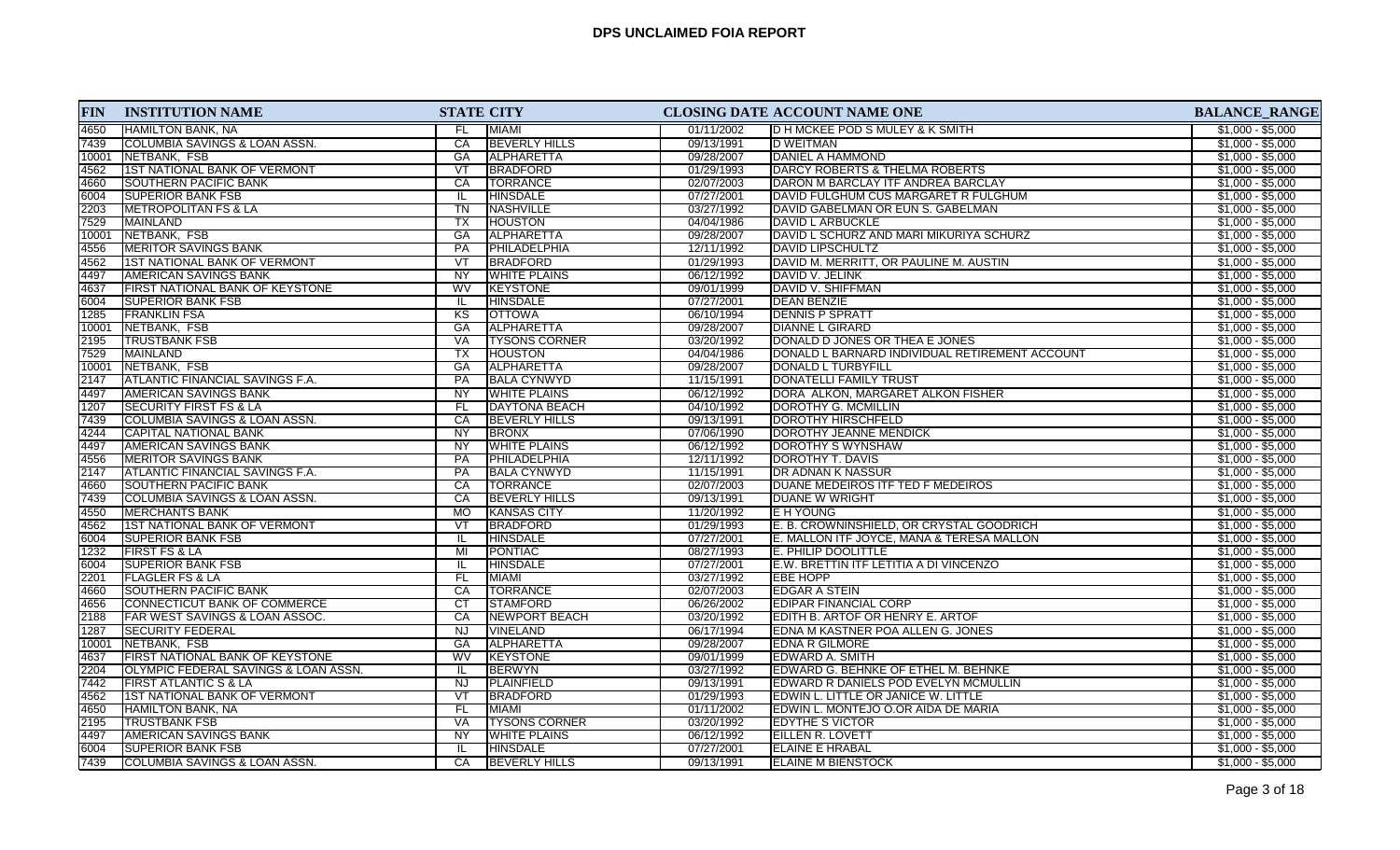| <b>FIN</b> | <b>INSTITUTION NAME</b>                  | <b>STATE CITY</b> |                      |            | CLOSING DATE ACCOUNT NAME ONE                             | <b>BALANCE_RANGE</b> |
|------------|------------------------------------------|-------------------|----------------------|------------|-----------------------------------------------------------|----------------------|
| 6004       | <b>SUPERIOR BANK FSB</b>                 |                   | <b>HINSDALE</b>      | 07/27/2001 | <b>ELAINE NORTH</b>                                       | $$1,000 - $5,000$    |
| 7439       | <b>COLUMBIA SAVINGS &amp; LOAN ASSN.</b> | CA                | <b>BEVERLY HILLS</b> | 09/13/1991 | <b>ELENE WHITMAN</b>                                      | $$1,000 - $5,000$    |
| 6004       | <b>ISUPERIOR BANK FSB</b>                | IL                | <b>HINSDALE</b>      | 07/27/2001 | ELIZABETH A KELLY TRUSTEE                                 | $$1,000 - $5,000$    |
| 2147       | ATLANTIC FINANCIAL SAVINGS F.A.          | <b>PA</b>         | <b>BALA CYNWYD</b>   | 11/15/1991 | <b>ELIZABETH STEELE</b>                                   | $$1,000 - $5,000$    |
| 4660       | <b>SOUTHERN PACIFIC BANK</b>             | CA                | <b>TORRANCE</b>      | 02/07/2003 | <b>ELLEN B SHUMSKY</b>                                    | $$1,000 - $5,000$    |
| 4650       | HAMILTON BANK, NA                        | FL.               | <b>MIAMI</b>         | 01/11/2002 | <b>ELMER E WEST ITF JANE SCHMITT</b>                      | $$1,000 - $5,000$    |
| 1243       | HOMEFED BANK, F.A.                       | CA                | <b>SAN DIEGO</b>     | 12/03/1993 | ELMER H MYERS                                             | $$1,000 - $5,000$    |
| 7319       | SURETY FEDERAL SAVINGS ASSOCIATION.      | TX                | <b>EL PASO</b>       | 06/07/1991 | Elsira Perdez De Moreira or Maria Alda Moreira            | $$1,000 - $5,000$    |
| 7377       | SENTRY FEDERAL SAVINGS BANK              | MA                | <b>HYANNIS</b>       | 07/26/1991 | <b>EMILY S WHITE</b>                                      | $$1,000 - $5,000$    |
| 4650       | <b>HAMILTON BANK, NA</b>                 | FL                | <b>MIAMI</b>         | 01/11/2002 | <b>EMMA E KOMONYI</b>                                     | $$1,000 - $5,000$    |
| 4556       | <b>MERITOR SAVINGS BANK</b>              | PA                | PHILADELPHIA         | 12/11/1992 | <b>EMMA MURPHY</b>                                        | $$1,000 - $5,000$    |
| 4650       | <b>HAMILTON BANK, NA</b>                 | FL.               | <b>MIAMI</b>         | 01/11/2002 | EMMA N MCARTHUR ITF WILLIAM MCARTHUR                      | $$1,000 - $5,000$    |
| 4497       | AMERICAN SAVINGS BANK                    | <b>NY</b>         | <b>WHITE PLAINS</b>  | 06/12/1992 | <b>ERIKA E SELIGMAN</b>                                   | $$1,000 - $5,000$    |
| 4382       | <b>CITYTRUST</b>                         | <b>CT</b>         | <b>BRIDGEPORT</b>    | 08/09/1991 | <b>ERNEST J FRENCH</b>                                    | $$1,000 - $5,000$    |
| 4497       | <b>AMERICAN SAVINGS BANK</b>             | NY                | <b>WHITE PLAINS</b>  | 06/12/1992 | <b>ERNESTINE OMAR</b>                                     | $$1,000 - $5,000$    |
| 2188       | FAR WEST SAVINGS & LOAN ASSOC.           | CA                | <b>NEWPORT BEACH</b> | 03/20/1992 | <b>ESPERANZA G. DE BACAICOA</b>                           | $$1,000 - $5,000$    |
| 2202       | HOME FEDERAL S&L ASSOC. OF KANSAS CITY   | <b>MO</b>         | <b>KANSAS</b>        | 03/27/1992 | Est of Dorothy E Baiers or Ralph F. Baiers                | $$1,000 - $5,000$    |
| 1243       | HOMEFED BANK, F.A.                       | CA                | <b>SAN DIEGO</b>     | 12/03/1993 | <b>ESTATE OF BERENICE G SWEASEY</b>                       | $$1,000 - $5,000$    |
| 4497       | <b>AMERICAN SAVINGS BANK</b>             | NY                | <b>WHITE PLAINS</b>  | 06/12/1992 | <b>ESTATE OF BERNARDINE REED</b>                          | $$1,000 - $5,000$    |
| 4562       | 1ST NATIONAL BANK OF VERMONT             | VT                | BRADFORD             | 01/29/1993 | <b>ESTATE OF D. VICTOR EDWARDS</b>                        | $$1,000 - $5,000$    |
| 6004       | <b>SUPERIOR BANK FSB</b>                 | IL.               | <b>HINSDALE</b>      | 07/27/2001 | <b>ESTATE OF DANIEL HANSEN, A MINOR</b>                   | $$1,000 - $5,000$    |
| 4556       | <b>MERITOR SAVINGS BANK</b>              | <b>PA</b>         | PHILADELPHIA         | 12/11/1992 | <b>ESTATE OF ELSIE CORNISH PRISCILLA BOYER ADMTRIX</b>    | $$1,000 - $5,000$    |
| 4556       | <b>MERITOR SAVINGS BANK</b>              | <b>PA</b>         | PHILADELPHIA         | 12/11/1992 | <b>ESTATE OF HARRY BOYER CARLEAN BANKS TRUSTEE</b>        | $$1,000 - $5,000$    |
| 4556       | <b>MERITOR SAVINGS BANK</b>              | PA                | PHILADELPHIA         | 12/11/1992 | ESTATE OF JOSEPH F. RUPERTUS WILLIAM C. RUPERTUS          | $$1,000 - $5,000$    |
| 4624       | <b>PACIFIC HERITAGE BANK</b>             | CA                | <b>TORRANCE</b>      | 07/28/1995 | <b>ESTATE OF JOYCE L. TODD</b>                            | $$1,000 - $5,000$    |
| 2201       | <b>FLAGLER FS &amp; LA</b>               | FL.               | <b>MIAMI</b>         | 03/27/1992 | <b>ESTATE OF JULIUS STEIN, MILDRED BERNSTEIN PERS REP</b> | $$1,000 - $5,000$    |
| 7297       | <b>CLYDE FS &amp; LA</b>                 | IL.               | NORTH RIVERSIDE      | 05/31/1991 | <b>ESTATE OF LORAINE SPATNY</b>                           | $$1,000 - $5,000$    |
| 2147       | <b>ATLANTIC FINANCIAL SAVINGS F.A.</b>   | <b>PA</b>         | <b>IBALA CYNWYD</b>  | 11/15/1991 | <b>ESTATE OF MAE C THOMAS GDN JOYCE E WILKINSON</b>       | $$1,000 - $5,000$    |
| 4562       | 1ST NATIONAL BANK OF VERMONT             | VT                | BRADFORD             | 01/29/1993 | <b>ESTATE OF MARY CAMPBELL</b>                            | $$1,000 - $5,000$    |
| 4556       | <b>MERITOR SAVINGS BANK</b>              | <b>PA</b>         | PHILADELPHIA         | 12/11/1992 | <b>ESTATE OF PAULINE PRAGER</b>                           | $$1,000 - $5,000$    |
| 2201       | <b>FLAGLER FS &amp; LA</b>               | FL.               | <b>MIAMI</b>         | 03/27/1992 | <b>ESTATE OF SOPHIE BROWN</b>                             | $$1,000 - $5,000$    |
| 2201       | <b>FLAGLER FS &amp; LA</b>               | <b>FL</b>         | <b>MIAMI</b>         | 03/27/1992 | <b>ESTATE OF SOPHIE BROWN</b>                             | $$1,000 - $5,000$    |
| 1287       | <b>SECURITY FEDERAL</b>                  | <b>NJ</b>         | <b>VINELAND</b>      | 06/17/1994 | ESTATE OF WALTER S. EARLING                               | $$1,000 - $5,000$    |
| 4556       | <b>MERITOR SAVINGS BANK</b>              | PA                | PHILADELPHIA         | 12/11/1992 | ESTATE OF WILLIAM D. YOUNG LOUISE CARTER EXTRIX           | $$1,000 - $5,000$    |
| 4551       | BURRITT INTERFINANCIAL BANCORPORATION    | CT                | <b>NEW BRITAIN</b>   | 12/04/1992 | <b>ESTATES OF SOPHIE AND THOMAS STARON</b>                | $$1,000 - $5,000$    |
| 2201       | FLAGLER FS & LA                          | FL                | <b>MIAMI</b>         | 03/27/1992 | <b>ESTELLE BECKER</b>                                     | $$1,000 - $5,000$    |
| 4497       | <b>AMERICAN SAVINGS BANK</b>             | $\overline{NY}$   | <b>WHITE PLAINS</b>  | 06/12/1992 | <b>ETHEL G PARIS</b>                                      | $$1,000 - $5,000$    |
| 7405       | DUVAL FEDERAL SAVINGS ASSN.              | FL                | <b>JACKSONVILLE</b>  | 08/16/1991 | <b>ETHEL ICARD WEST ITF, BYRON YOSINSKI</b>               | $$1,000 - $5,000$    |
| 2202       | HOME FEDERAL S&L ASSOC. OF KANSAS CITY   | <b>MO</b>         | KANSAS               | 03/27/1992 | Eugene E or Adeline V Larson                              | $$1,000 - $5,000$    |
| 2203       | <b>METROPOLITAN FS &amp; LA</b>          | <b>TN</b>         | NASHVILLE            | 03/27/1992 | EUZELLA S. BURNETT OR RANSE L. BURNETT                    | $$1,000 - $5,000$    |
| 4650       | <b>HAMILTON BANK, NA</b>                 | FL.               | <b>MIAMI</b>         | 01/11/2002 | <b>EVA M SCHERDIN</b>                                     | $$1,000 - $5,000$    |
| 7439       | COLUMBIA SAVINGS & LOAN ASSN.            | CA                | <b>BEVERLY HILLS</b> | 09/13/1991 | <b>EVE MONSON</b>                                         | $$1,000 - $5,000$    |
| 2201       | <b>FLAGLER FS &amp; LA</b>               | FL.               | <b>MIAMI</b>         | 03/27/1992 | EVELYN C. RIORDAN                                         | $$1,000 - $5,000$    |
| 2147       | <b>ATLANTIC FINANCIAL SAVINGS F.A.</b>   | PA                | <b>BALA CYNWYD</b>   | 11/15/1991 | IEVELYN FIALKOVICH IRA                                    | $$1,000 - $5,000$    |
| 2195       | <b>TRUSTBANK FSB</b>                     | VA                | <b>TYSONS CORNER</b> | 03/20/1992 | EVERETT S LAMERS OR WINIFRED LAMERS                       | $$1,000 - $5,000$    |
| 7439       | COLUMBIA SAVINGS & LOAN ASSN.            | CA                | <b>BEVERLY HILLS</b> | 09/13/1991 | <b>F &amp; I GOMEZ</b>                                    | $$1,000 - $5,000$    |
| 2147       | ATLANTIC FINANCIAL SAVINGS F.A.          | PA                | <b>BALA CYNWYD</b>   | 11/15/1991 | <b>F E VILLIERS ITF DIANE VILLIERS</b>                    | $$1,000 - $5,000$    |
| 7508       | <b>EMPIRE</b>                            | ТX                | <b>MESQUITE</b>      | 03/14/1984 | <b>FAHAD MIALTURKI</b>                                    | $$1,000 - $5,000$    |
| 2201       | <b>FLAGLER FS &amp; LA</b>               | FL.               | <b>MIAMI</b>         | 03/27/1992 | FAR WEST FEDERAL BANK, FLAGLER FEDERAL AS TRUSTEE         | $$1,000 - $5,000$    |
|            |                                          |                   |                      |            |                                                           |                      |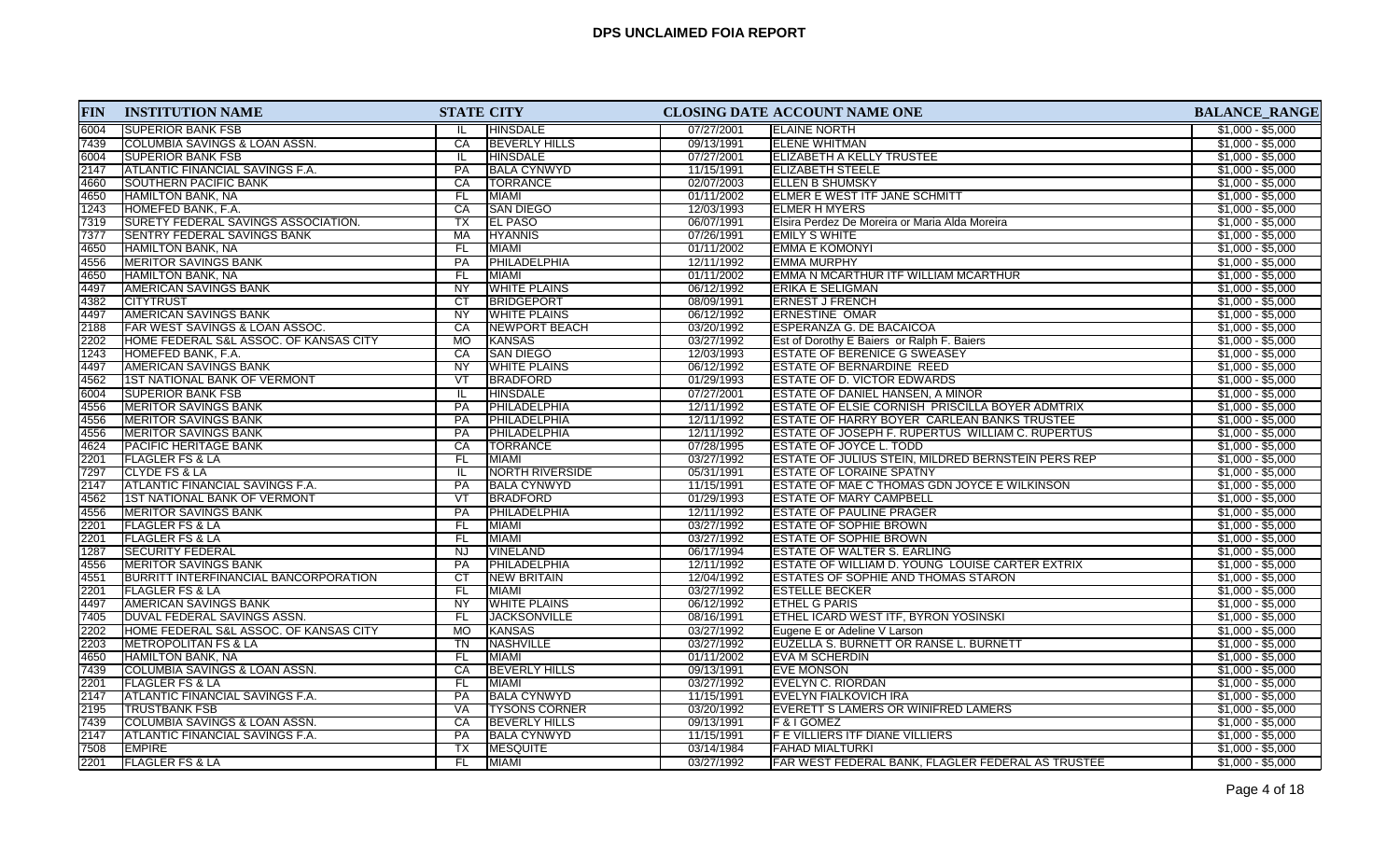| <b>FIN</b> | <b>INSTITUTION NAME</b>                                     |                          | <b>STATE CITY</b>                    |                          | <b>CLOSING DATE ACCOUNT NAME ONE</b>                  | <b>BALANCE_RANGE</b>                   |
|------------|-------------------------------------------------------------|--------------------------|--------------------------------------|--------------------------|-------------------------------------------------------|----------------------------------------|
| 7439       | <b>COLUMBIA SAVINGS &amp; LOAN ASSN.</b>                    | CA                       | <b>BEVERLY HILLS</b>                 | 09/13/1991               | <b>IFEINBLOOM 1992 FAMILY TRUST</b>                   | $$1,000 - $5,000$                      |
| 4650       | <b>HAMILTON BANK, NA</b>                                    | <b>FL</b>                | <b>MIAMI</b>                         | 01/11/2002               | FERNANDO E. SIMAN JR.                                 | $$1,000 - $5,000$                      |
| 1289       | UNITED FSA OF IOWA                                          | IA                       | <b>DES MOINES</b>                    | 06/24/1994               | <b>FERROL BURNHAM</b>                                 | $$1,000 - $5,000$                      |
| 4637       | <b>FIRST NATIONAL BANK OF KEYSTONE</b>                      | WV                       | <b>KEYSTONE</b>                      | 09/01/1999               | <b>FIRST BANK</b>                                     | $$1,000 - $5,000$                      |
| 10001      | NETBANK, FSB                                                | <b>GA</b>                | <b>ALPHARETTA</b>                    | 09/28/2007               | <b>FLORENCE R ROSENBERG</b>                           | $$1,000 - $5,000$                      |
| 6004       | <b>SUPERIOR BANK FSB</b>                                    | IL                       | <b>HINSDALE</b>                      | 07/27/2001               | <b>FLORIDAMAE VANDERPOOL TRUSTEE</b>                  | $$1,000 - $5,000$                      |
| 7166       | THE BEN FRANKLIN FS & LA                                    | OR                       | PORTLAND                             | 09/07/1990               | FLOYD B. OR DIANE M. BLOOM                            | $$1,000 - $5,000$                      |
| 4556       | <b>MERITOR SAVINGS BANK</b>                                 | <b>PA</b>                | PHILADELPHIA                         | 12/11/1992               | <b>FOLLANSBEE MELLON LTD</b>                          | $$1,000 - $5,000$                      |
| 4656       | CONNECTICUT BANK OF COMMERCE                                | CT                       | <b>STAMFORD</b>                      | 06/26/2002               | <b>FOREXCAMBIO SA</b>                                 | $$1,000 - $5,000$                      |
| 6004       | <b>SUPERIOR BANK FSB</b>                                    | IL.                      | <b>HINSDALE</b>                      | 07/27/2001               | <b>FORREST SHAVER</b>                                 | $$1,000 - $5,000$                      |
| 6004       | <b>SUPERIOR BANK FSB</b>                                    | IL.                      | <b>HINSDALE</b>                      | 07/27/2001               | <b>FRANCES E METCALFE TRUSTEE</b>                     | $$1,000 - $5,000$                      |
| 6004       | <b>SUPERIOR BANK FSB</b>                                    | IL                       | <b>HINSDALE</b>                      | 07/27/2001               | FRANCES M BUDD ITF J. ANDERSON & C. COLVATT           | $$1,000 - $5,000$                      |
| 4650       | <b>HAMILTON BANK, NA</b>                                    | <b>FL</b>                | <b>MIAMI</b>                         | 01/11/2002               | <b>FRANCES P WATTMAN REVOCABLE TRUST</b>              | $$1,000 - $5,000$                      |
| 4650       | HAMILTON BANK, NA                                           | <b>FL</b>                | MIAMI                                | 01/11/2002               | FRANCESCO G. SANTAMARIA I/T/FG.G. SANTAMARIA          | $$1,000 - $5,000$                      |
| 2201       | FLAGLER FS & LA                                             | FL                       | <b>MIAMI</b>                         | 03/27/1992               | <b>FRANCESCO VASALLO</b>                              | $$1,000 - $5,000$                      |
| 2156       | PELICAN HOMESTEAD SAVINGS ASSOCIATION                       | LA                       | <b>METAIRIE</b>                      | 01/31/1992               | <b>FRANCIS W. JOUBERT</b>                             | $$1,000 - $5,000$                      |
| 2124       | SAN JACINTO SAVINGS ASSOCIATION, PA                         | <b>TX</b>                | BELLAIRE                             | 09/27/1991               | FRANCISCO A RUIZ, M.D. P.A.                           | $$1,000 - $5,000$                      |
| 4497       | AMERICAN SAVINGS BANK                                       | <b>NY</b>                | <b>WHITE PLAINS</b>                  | 06/12/1992               | <b>FRANK SAUTNER, FRANK SAUTNER</b>                   | $$1,000 - $5,000$                      |
| 2203       | <b>IMETROPOLITAN FS &amp; LA</b>                            | <b>TN</b>                | NASHVILLE                            | 03/27/1992               | FRANK J. ROMANELLI                                    | $$1,000 - $5,000$                      |
| 6543       | <b>CITIZENS STATE BANK OF FULDA</b>                         | M <sub>N</sub>           | FULDA                                | 02/15/1985               | Fred A. or Elizabeth Wolf                             | $$1,000 - $5,000$                      |
| 6004       | <b>SUPERIOR BANK FSB</b>                                    | IL                       | <b>HINSDALE</b>                      | 07/27/2001               | <b>FRED FILACHIONE ITF CAROL ANN FILACHIONE</b>       | $$1,000 - $5,000$                      |
| 6004       | <b>SUPERIOR BANK FSB</b>                                    | IL                       | <b>HINSDALE</b>                      | 07/27/2001               | <b>FREDA KAVY</b>                                     | $$1,000 - $5,000$                      |
| 4562       | 1ST NATIONAL BANK OF VERMONT                                | $\overline{\mathsf{VT}}$ | <b>BRADFORD</b>                      | 01/29/1993               | <b>FREDERICK B. DEMERS</b>                            | $$1,000 - $5,000$                      |
| 4660       | <b>SOUTHERN PACIFIC BANK</b>                                | CA                       | <b>TORRANCE</b>                      | 02/07/2003               | <b>FREDERICK LEBOWITZ</b>                             | $$1,000 - $5,000$                      |
| 4497       | AMERICAN SAVINGS BANK                                       | <b>NY</b>                | <b>WHITE PLAINS</b>                  | 06/12/1992               | <b>FRIEDA OPPENHEIMER</b>                             | $$1,000 - $5,000$                      |
| 6004       | <b>SUPERIOR BANK FSB</b>                                    | IL                       | <b>HINSDALE</b>                      | 07/27/2001               | <b>FRONIA COLLETT</b>                                 | $$1,000 - $5,000$                      |
| 2202       | HOME FEDERAL S&L ASSOC. OF KANSAS CITY                      | <b>MO</b>                | <b>KANSAS</b>                        | 03/27/1992               | FST Union NB of FL TTEE UPSTA as TRS                  | $$1,000 - $5,000$                      |
| 2147       |                                                             | <b>PA</b>                | <b>BALA CYNWYD</b>                   | 11/15/1991               | <b>G WAYNE LARGE</b>                                  | $$1,000 - $5,000$                      |
| 6004       | ATLANTIC FINANCIAL SAVINGS F.A.<br><b>SUPERIOR BANK FSB</b> | IL                       | <b>HINSDALE</b>                      | 07/27/2001               | G.J. MC KINNON, TTEE, ITF THERESA FUENTES             | $$1,000 - $5,000$                      |
| 4382       |                                                             | $\overline{CT}$          | <b>BRIDGEPORT</b>                    |                          |                                                       |                                        |
| 4656       | <b>CITYTRUST</b><br>CONNECTICUT BANK OF COMMERCE            | CT                       | <b>STAMFORD</b>                      | 08/09/1991<br>06/26/2002 | <b>GALEN C SCOTT</b><br><b>GARTER TRADING S A</b>     | $$1,000 - $5,000$<br>$$1,000 - $5,000$ |
|            |                                                             | <b>GA</b>                |                                      |                          |                                                       |                                        |
| 10001      | NETBANK, FSB<br>HOME FEDERAL S&L ASSOC. OF KANSAS CITY      | <b>MO</b>                | <b>ALPHARETTA</b>                    | 09/28/2007               | <b>GENE TAGGART</b>                                   | $$1,000 - $5,000$<br>$$1,000 - $5,000$ |
| 2202       | <b>AMERICAN SAVINGS BANK</b>                                | <b>NY</b>                | <b>KANSAS</b><br><b>WHITE PLAINS</b> | 03/27/1992<br>06/12/1992 | Genevieve or David E Gatterman<br><b>GEORGE TOUGH</b> | $$1,000 - $5,000$                      |
| 4497       |                                                             | VT                       | <b>BRADFORD</b>                      | 01/29/1993               | <b>GEORGE F MCDONALD OR EDITH P MCDONALD</b>          | $$1,000 - $5,000$                      |
| 4562       | 1ST NATIONAL BANK OF VERMONT                                |                          |                                      |                          |                                                       |                                        |
| 2147       | ATLANTIC FINANCIAL SAVINGS F.A.                             | PA                       | <b>BALA CYNWYD</b>                   | 11/15/1991               | <b>IGEORGE FITZPATRICK TRUSTEE JOSEPH FITZPATRICK</b> | $$1,000 - $5,000$                      |
| 6004       | <b>SUPERIOR BANK FSB</b>                                    | IL.                      | <b>HINSDALE</b>                      | 07/27/2001               | <b>GEORGE LUCAS</b>                                   | $$1,000 - $5,000$                      |
| 2124       | <b>SAN JACINTO SAVINGS ASSOCIATION, PA</b>                  | $\overline{TX}$          | <b>BELLAIRE</b>                      | 09/27/1991               | <b>GEORGE W OLDT OR</b>                               | $$1,000 - $5,000$                      |
| 2201       | <b>FLAGLER FS &amp; LA</b>                                  | FL.                      | MIAMI                                | 03/27/1992               | <b>GEORGIA S HUDDY</b>                                | $$1,000 - $5,000$                      |
| 2201       | <b>FLAGLER FS &amp; LA</b>                                  | <b>FL</b>                | MIAMI                                | 03/27/1992               | <b>GERTRUDE MONTAGNOLI</b>                            | $$1,000 - $5,000$                      |
| 2201       | FLAGLER FS & LA                                             | FL.                      | MIAMI                                | 03/27/1992               | <b>GERTRUDE-JOSEPH ZOTTI</b>                          | $$1,000 - $5,000$                      |
| 4650       | HAMILTON BANK, NA                                           | FL                       | <b>MIAMI</b>                         | 01/11/2002               | <b>GIORGIO MELILLI OR MARIA MELILLI</b>               | $$1,000 - $5,000$                      |
| 7573       | CARDINAL SB/UNITED FEDERAL                                  | $\overline{NC}$          | NEWPORT                              | 05/13/1988               | <b>GLADWIN TATUM OR NAOMI G TATUM</b>                 | $$1,000 - $5,000$                      |
| 6004       | <b>SUPERIOR BANK FSB</b>                                    | IL                       | <b>HINSDALE</b>                      | 07/27/2001               | <b>GLADYS C SWEENEY ITF HOWARD SWEENEY</b>            | $$1,000 - $5,000$                      |
| 4637       | <b>FIRST NATIONAL BANK OF KEYSTONE</b>                      | <b>WV</b>                | <b>KEYSTONE</b>                      | 09/01/1999               | <b>GLADYS F. ANDRE</b>                                | $$1,000 - $5,000$                      |
| 4656       | ICONNECTICUT BANK OF COMMERCE                               | CT.                      | <b>STAMFORD</b>                      | 06/26/2002               | <b>GUILHERME FREITAS OLIVEIRA</b>                     | $$1,000 - $5,000$                      |
| 7439       | COLUMBIA SAVINGS & LOAN ASSN.                               | CA                       | <b>BEVERLY HILLS</b>                 | 09/13/1991               | <b>GUN BERGQUIST</b>                                  | $$1,000 - $5,000$                      |
| 10001      | NETBANK, FSB                                                | GA                       | <b>ALPHARETTA</b>                    | 09/28/2007               | <b>HAIBO ZHANG</b>                                    | $$1,000 - $5,000$                      |
| 4588       | <b>JEFFERSON BANK &amp; TRUST</b>                           | CO.                      | <b>LAKEWOOD</b>                      | 07/02/1993               | HANSON, JOHN OR HELEN                                 | $$1,000 - $5,000$                      |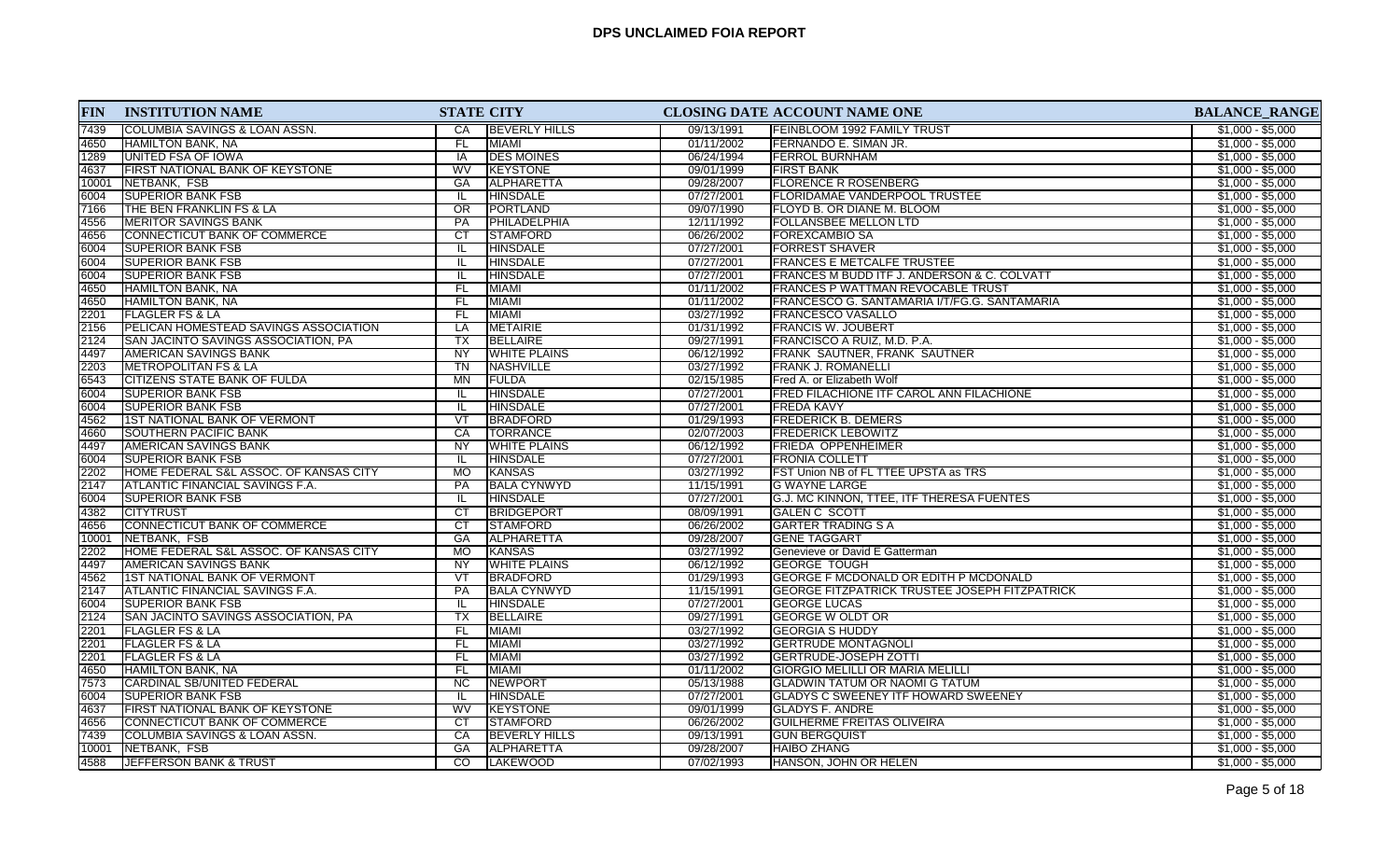| <b>FIN</b> | <b>INSTITUTION NAME</b>                  | <b>STATE CITY</b>                 |                      |            | CLOSING DATE ACCOUNT NAME ONE                       | <b>BALANCE_RANGE</b> |
|------------|------------------------------------------|-----------------------------------|----------------------|------------|-----------------------------------------------------|----------------------|
| 7529       | <b>MAINLAND</b>                          | <b>HOUSTON</b><br>TX              |                      | 04/04/1986 | HAROLD E SMITH ROLLOVER INDIVIDUAL RETIREMENT       | $$1,000 - $5,000$    |
| 4497       | <b>AMERICAN SAVINGS BANK</b>             | <b>NY</b>                         | <b>WHITE PLAINS</b>  | 06/12/1992 | <b>HATTIE M LIVINGTON</b>                           | $$1,000 - $5,000$    |
| 2201       | FLAGLER FS & LA                          | FL.<br><b>MIAMI</b>               |                      | 03/27/1992 | <b>HAYDEE FOWLER</b>                                | $$1,000 - $5,000$    |
| 2201       | <b>FLAGLER FS &amp; LA</b>               | <b>MIAMI</b><br>FL.               |                      | 03/27/1992 | HAZIH ISSA, NAZ AMUSEMENT ARCADE                    | $$1,000 - $5,000$    |
| 4497       | <b>AMERICAN SAVINGS BANK</b>             | NY                                | <b>WHITE PLAINS</b>  | 06/12/1992 | <b>HELEN HALE</b>                                   | $$1,000 - $5,000$    |
| 4497       | AMERICAN SAVINGS BANK                    | <b>NY</b>                         | <b>WHITE PLAINS</b>  | 06/12/1992 | <b>HELEN E HAGGARD</b>                              | $$1,000 - $5,000$    |
| 6004       | <b>SUPERIOR BANK FSB</b>                 | IL.<br>HINSDALE                   |                      | 07/27/2001 | <b>HELEN G WALKER TR</b>                            | $$1,000 - $5,000$    |
| 2179       | <b>PROFESSIONAL SAVINGS BANK</b>         | FL                                | <b>CORAL GABELS</b>  | 03/13/1992 | <b>HELEN K. PARR OR JOHN C. PARR</b>                | $$1,000 - $5,000$    |
| 1312       | <b>STANDARD FSB</b>                      | MD                                | <b>GAITHERSBURG</b>  | 11/18/1994 | <b>HELEN M BAKER OR GEORGE W BAKER</b>              | $$1,000 - $5,000$    |
| 4637       | <b>FIRST NATIONAL BANK OF KEYSTONE</b>   | WV<br><b>KEYSTONE</b>             |                      | 09/01/1999 | HELEN M. PUCKETT OR RALPH E. PUCKETT, JR.           | $$1,000 - $5,000$    |
| 2179       | <b>PROFESSIONAL SAVINGS BANK</b>         | FL                                | <b>CORAL GABELS</b>  | 03/13/1992 | <b>HELEN S. WYATT</b>                               | $$1,000 - $5,000$    |
| 2201       | <b>FLAGLER FS &amp; LA</b>               | FL.<br><b>MIAMI</b>               |                      | 03/27/1992 | <b>HELEN SPEIER</b>                                 | $$1,000 - $5,000$    |
| 7166       | THE BEN FRANKLIN FS & LA                 | $\overline{OR}$<br>PORTLAND       |                      | 09/07/1990 | HELEN SWEENEY DAVIS, JOANNA DAVIS SMITH             | $$1,000 - $5,000$    |
| 4550       | <b>MERCHANTS BANK</b>                    | <b>MO</b><br>KANSAS CITY          |                      | 11/20/1992 | <b>HELEN U. FOWLER</b>                              | $$1,000 - $5,000$    |
| 10001      | NETBANK, FSB                             | GA<br><b>ALPHARETTA</b>           |                      | 09/28/2007 | <b>HERBERT DYRSZKA</b>                              | $$1,000 - $5,000$    |
| 4556       | <b>MERITOR SAVINGS BANK</b>              | <b>PA</b>                         | PHILADELPHIA         | 12/11/1992 | <b>HOMER CUMMINGS</b>                               | $$1,000 - $5,000$    |
| 4497       | <b>AMERICAN SAVINGS BANK</b>             | <b>NY</b>                         | <b>WHITE PLAINS</b>  | 06/12/1992 | <b>IDA SHERRIN</b>                                  | $$1,000 - $5,000$    |
| 6004       | <b>SUPERIOR BANK FSB</b>                 | <b>HINSDALE</b><br>IL.            |                      | 07/27/2001 | <b>IDA E PETERS</b>                                 | $$1,000 - $5,000$    |
| 2201       | FLAGLER FS & LA                          | FL<br><b>MIAMI</b>                |                      | 03/27/1992 | <b>IDA SENTER-M GOLDSTEIN</b>                       | $$1,000 - $5,000$    |
| 2195       | <b>TRUSTBANK FSB</b>                     | VA                                | <b>TYSONS CORNER</b> | 03/20/1992 | INA H BYRD OR MARY M JENNINGS - POA -               | $$1,000 - $5,000$    |
| 7319       | SURETY FEDERAL SAVINGS ASSOCIATION.      | $\overline{TX}$<br><b>EL PASO</b> |                      | 06/07/1991 | IND EXEC-EST OF MILDRED BARNETT - ANNE FRANCIS      | $$1,000 - $5,000$    |
| 6004       | <b>SUPERIOR BANK FSB</b>                 | <b>HINSDALE</b><br>IL.            |                      | 07/27/2001 | <b>INNA DUBINSKY</b>                                | $$1,000 - $5,000$    |
| 4497       | AMERICAN SAVINGS BANK                    | <b>NY</b>                         | <b>WHITE PLAINS</b>  | 06/12/1992 | IRENE DIAPOULIS, ARISTIDIS DIAPOULIS                | $$1,000 - $5,000$    |
| 7573       | CARDINAL SB/UNITED FEDERAL               | $\overline{NC}$<br>NEWPORT        |                      | 05/13/1988 | IRENE E ROSE OR CHARLES F ROSE                      | $$1,000 - $5,000$    |
| 4650       | <b>HAMILTON BANK, NA</b>                 | <b>FL</b><br><b>MIAMI</b>         |                      | 01/11/2002 | <b>IRENE G SHERWOOD</b>                             | $$1,000 - $5,000$    |
| 2147       | ATLANTIC FINANCIAL SAVINGS F.A.          | PA                                | <b>BALA CYNWYD</b>   | 11/15/1991 | <b>IRVING OR SYLVIA GOODMAN</b>                     | $$1,000 - $5,000$    |
| 4497       | <b>AMERICAN SAVINGS BANK</b>             | <b>NY</b>                         | <b>WHITE PLAINS</b>  | 06/12/1992 | <b>IRWIN E BUELLER</b>                              | $$1,000 - $5,000$    |
| 4550       | <b>MERCHANTS BANK</b>                    | <b>MO</b><br><b>KANSAS CITY</b>   |                      | 11/20/1992 | ISAAC GARDNER JR.ATTY.IN FACT FOR ISAAC GARDNER, SR | $$1,000 - $5,000$    |
| 4497       | <b>AMERICAN SAVINGS BANK</b>             | $\overline{NY}$                   | <b>WHITE PLAINS</b>  | 06/12/1992 | <b>ISABELLE SIMONS</b>                              | $$1,000 - $5,000$    |
| 2201       | <b>FLAGLER FS &amp; LA</b>               | FL<br><b>MIAMI</b>                |                      | 03/27/1992 | <b>IVAN STEMBERGER</b>                              | $$1,000 - $5,000$    |
| 2195       | <b>TRUSTBANK FSB</b>                     | <b>VA</b>                         | <b>TYSONS CORNER</b> | 03/20/1992 | J MARK SULLIVAN & ANNA G SULLIVAN                   | $$1,000 - $5,000$    |
| 2202       | HOME FEDERAL S&L ASSOC. OF KANSAS CITY   | <b>KANSAS</b><br><b>MO</b>        |                      | 03/27/1992 | J Norman or Alice M Shows                           | $$1,000 - $5,000$    |
| 7529       | <b>MAINLAND</b>                          | <b>HOUSTON</b><br>ТX              |                      | 04/04/1986 | J ROY SLOVER OR MYRA K SLOVER                       | $$1,000 - $5,000$    |
| 4556       | <b>MERITOR SAVINGS BANK</b>              | PA                                | PHILADELPHIA         | 12/11/1992 | <b>JACK BAKER</b>                                   | $$1,000 - $5,000$    |
| 7232       | FIRST LOUISIANA FEDERAL SAVINGS BANK F.A | LA<br>LAFAYETTE                   |                      | 11/30/1990 | JACK D. DOUCET OR JOSEPH C. DOUCET                  | $$1,000 - $5,000$    |
| 4606       | <b>MECHANICS NATIONAL BANK</b>           | CA<br>PARAMOUNT                   |                      | 04/01/1994 | <b>JAIME SHUCHMAN</b>                               | $$1,000 - $5,000$    |
| 6004       | <b>SUPERIOR BANK FSB</b>                 | <b>HINSDALE</b><br>IL.            |                      | 07/27/2001 | <b>JAMES A BURRELL</b>                              | $$1,000 - $5,000$    |
| 6004       | <b>SUPERIOR BANK FSB</b>                 | <b>HINSDALE</b><br>IL.            |                      | 07/27/2001 | JAMES J APARO, TTEE, ITF DOROTHY J APARO            | $$1,000 - $5,000$    |
| 2147       | <b>ATLANTIC FINANCIAL SAVINGS F.A.</b>   | PA                                | <b>BALA CYNWYD</b>   | 11/15/1991 | JAMES J ROCCO                                       | $$1,000 - $5,000$    |
| 4660       | SOUTHERN PACIFIC BANK                    | CA<br><b>TORRANCE</b>             |                      | 02/07/2003 | <b>JAMES M FALKNER</b>                              | $$1,000 - $5,000$    |
| 7439       | COLUMBIA SAVINGS & LOAN ASSN.            | CA                                | <b>BEVERLY HILLS</b> | 09/13/1991 | <b>JAMES M MARTIN OR</b>                            | $$1,000 - $5,000$    |
| 2156       | PELICAN HOMESTEAD SAVINGS ASSOCIATION    | LA<br>METAIRIE                    |                      | 01/31/1992 | JAMES R. DOUGLAS, JR.                               | $$1,000 - $5,000$    |
| 4650       | HAMILTON BANK, NA                        | MIAMI<br>FL.                      |                      | 01/11/2002 | JAMES W CHURCH OR MARGARET CHURCH                   | $$1,000 - $5,000$    |
| 2201       | <b>FLAGLER FS &amp; LA</b>               | FL<br><b>MIAMI</b>                |                      | 03/27/1992 | JAMES-J DESANTIS, ELIZABETH JACKOWSKI               | $$1,000 - $5,000$    |
| 2201       | <b>FLAGLER FS &amp; LA</b>               | MIAMI<br>FL                       |                      | 03/27/1992 | <b>JAN SIROKY</b>                                   | $$1,000 - $5,000$    |
| 4660       | <b>SOUTHERN PACIFIC BANK</b>             | CA<br><b>TORRANCE</b>             |                      | 02/07/2003 | JANE PIANTEK REVOCABLE LIVING TRUST                 | $$1,000 - $5,000$    |
| 6004       | <b>SUPERIOR BANK FSB</b>                 | <b>HINSDALE</b><br>IL.            |                      | 07/27/2001 | JANET M REDIEHS-STEINQUIST                          | $$1,000 - $5,000$    |
| 4497       | <b>AMERICAN SAVINGS BANK</b>             | NY                                | <b>WHITE PLAINS</b>  | 06/12/1992 | JEAN G LINZ                                         | $$1,000 - $5,000$    |
|            |                                          | <b>WALTHAM</b><br>МA              |                      |            | JEAN L. HARVEY AND ROBERT L. HARVEY                 |                      |
| 4545       | <b>GUARANTY-FIRST TRUST CO</b>           |                                   |                      | 11/13/1992 |                                                     | $$1,000 - $5,000$    |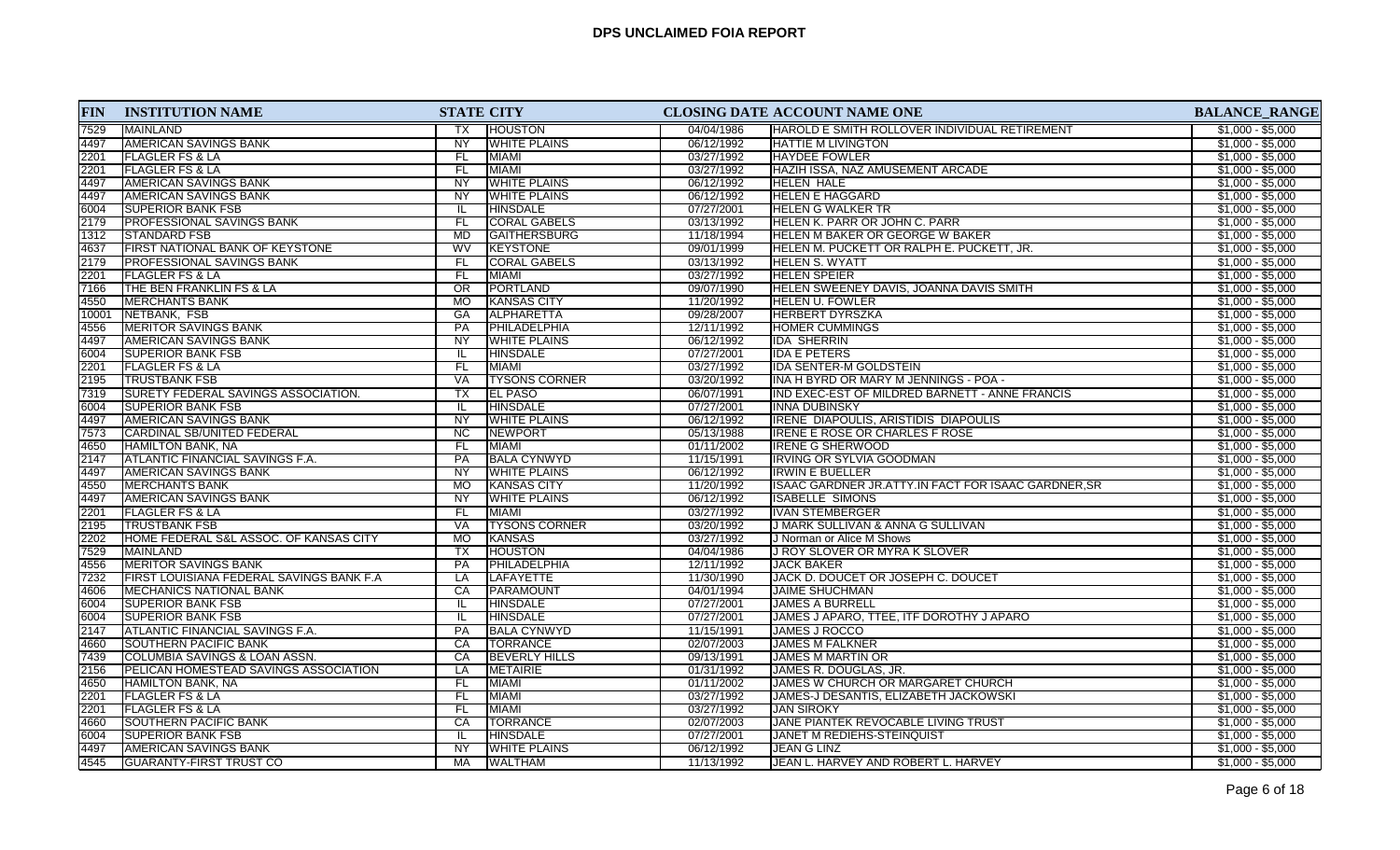| <b>FIN</b> | <b>INSTITUTION NAME</b>                |                        | <b>STATE CITY</b>    |            | CLOSING DATE ACCOUNT NAME ONE                      | <b>BALANCE_RANGE</b> |
|------------|----------------------------------------|------------------------|----------------------|------------|----------------------------------------------------|----------------------|
| 1287       | <b>SECURITY FEDERAL</b>                | NJ.                    | <b>VINELAND</b>      | 06/17/1994 | <b>IJEAN OBRIEN</b>                                | $$1,000 - $5,000$    |
| 2186       | <b>BELL FEDERAL SAVINGS BANK</b>       | PA                     | UPPER DARBY          | 03/20/1992 | <b>JEANETTE SHERMAN</b>                            | $$1,000 - $5,000$    |
| 6004       | <b>SUPERIOR BANK FSB</b>               | IL                     | <b>HINSDALE</b>      | 07/27/2001 | JEANNE WALKER LIVING TRUST                         | $$1,000 - $5,000$    |
| 6004       | <b>SUPERIOR BANK FSB</b>               | IL.                    | <b>HINSDALE</b>      | 07/27/2001 | JEFFREY G TIMBERLAKE ITF JOAN TIMBERLAKE           | $$1,000 - $5,000$    |
| 6004       | <b>SUPERIOR BANK FSB</b>               | IL.                    | <b>HINSDALE</b>      | 07/27/2001 | JEFFREY R NICOLAUS TRUSTEE                         | $$1,000 - $5,000$    |
| 7440       | <b>COMFED SAVINGS BANK</b>             | <b>MA</b>              | <b>LOWELL</b>        | 09/13/1991 | JERRY A BRAZEE                                     | $$1,000 - $5,000$    |
| 2195       | <b>TRUSTBANK FSB</b>                   | <b>VA</b>              | <b>TYSONS CORNER</b> | 03/20/1992 | JERRY B STONE OR CALLIE P STONE                    | $$1,000 - $5,000$    |
| 6004       | <b>SUPERIOR BANK FSB</b>               | IL.                    | <b>HINSDALE</b>      | 07/27/2001 | JESSE M ELSON                                      | $$1,000 - $5,000$    |
| 4650       | HAMILTON BANK, NA                      | FL                     | MIAMI                | 01/11/2002 | JESUS A. SOLORZANO OR OLGA J. DE SOLORZANO         | $$1,000 - $5,000$    |
| 6004       | <b>SUPERIOR BANK FSB</b>               | IL                     | <b>HINSDALE</b>      | 07/27/2001 | JEWEL T COUNTS                                     | $$1,000 - $5,000$    |
| 4382       | <b>CITYTRUST</b>                       | $\overline{CT}$        | <b>BRIDGEPORT</b>    | 08/09/1991 | <b>JIMMIE GLASGOW</b>                              | $$1,000 - $5,000$    |
| 2203       | <b>METROPOLITAN FS &amp; LA</b>        | <b>TN</b>              | <b>NASHVILLE</b>     | 03/27/1992 | JIMMY C. MANN                                      | $$1,000 - $5,000$    |
| 2201       | FLAGLER FS & LA                        | FL.                    | <b>MIAMI</b>         | 03/27/1992 | <b>JISSIE SALINE</b>                               | $$1,000 - $5,000$    |
| 7529       | <b>MAINLAND</b>                        | <b>TX</b>              | <b>HOUSTON</b>       | 04/04/1986 | <b>JO CAROLYN KEPRTA</b>                           | $$1,000 - $5,000$    |
| 2195       | <b>TRUSTBANK FSB</b>                   | VA                     | <b>TYSONS CORNER</b> | 03/20/1992 | <b>JOAN K THURLOW</b>                              | $$1,000 - $5,000$    |
| 4624       | <b>PACIFIC HERITAGE BANK</b>           | CA                     | <b>TORRANCE</b>      | 07/28/1995 | Joe Boccalero                                      | $$1,000 - $5,000$    |
| 4562       | 1ST NATIONAL BANK OF VERMONT           | $\overline{\text{VT}}$ | <b>BRADFORD</b>      | 01/29/1993 | <b>JOE M MOORE</b>                                 | $$1,000 - $5,000$    |
| 2147       | ATLANTIC FINANCIAL SAVINGS F.A.        | PA                     | <b>BALA CYNWYD</b>   | 11/15/1991 | JOHN B OR ELSIE THEODORE                           | $$1,000 - $5,000$    |
| 10001      | NETBANK, FSB                           | GA                     | ALPHARETTA           | 09/28/2007 | JOHN C DAVIS TRUSTEE                               | $$1,000 - $5,000$    |
| 6004       | <b>SUPERIOR BANK FSB</b>               | IL.                    | <b>HINSDALE</b>      | 07/27/2001 | JOHN C LIGTVOET TRUSTEE                            | $$1,000 - $5,000$    |
| 4653       | NEXTBANK, NA                           | AZ                     | PHOENIX              | 02/07/2002 | JOHN EDWARD ZURO ITF KATHERINE ZURO                | $$1,000 - $5,000$    |
| 1243       | HOMEFED BANK, F.A.                     | CA                     | <b>SAN DIEGO</b>     | 12/03/1993 | JOHN N JEPSON OR                                   | $$1,000 - $5,000$    |
| 4660       | <b>SOUTHERN PACIFIC BANK</b>           | CA                     | <b>TORRANCE</b>      | 02/07/2003 | JOHN OR KIYOKO ONEILL ITF JEAN FERLITO             | $$1,000 - $5,000$    |
| 6543       | <b>CITIZENS STATE BANK OF FULDA</b>    | MN                     | <b>FULDA</b>         | 02/15/1985 | John or Nora Ramert                                | $$1,000 - $5,000$    |
| 2202       | HOME FEDERAL S&L ASSOC. OF KANSAS CITY | <b>MO</b>              | KANSAS               | 03/27/1992 | John Slot, Mary Belle Slot                         | $$1,000 - $5,000$    |
| 4616       | <b>BANK OF NEWPORT</b>                 | CA                     | NEWPORT BEACH        | 08/12/1994 | JOHN T. POLHEMUS AND SUSAN M POLHEMUS              | $$1,000 - $5,000$    |
| 7166       | THE BEN FRANKLIN FS & LA               | $\overline{OR}$        | PORTLAND             | 09/07/1990 | JOHN T. STENHOLM                                   | $$1,000 - $5,000$    |
| 4650       | HAMILTON BANK, NA                      | FL                     | MIAMI                | 01/11/2002 | JOONG JAE LEE OR JULIP CHO LEE OR JONG HWA LEE     | $$1,000 - $5,000$    |
| 4497       | <b>AMERICAN SAVINGS BANK</b>           | NY                     | <b>WHITE PLAINS</b>  | 06/12/1992 | JOSE BLANCO                                        | $$1,000 - $5,000$    |
| 2204       | OLYMPIC FEDERAL SAVINGS & LOAN ASSN.   | IL                     | <b>BERWYN</b>        | 03/27/1992 | <b>JOSEF JANOVEC</b>                               | $$1,000 - $5,000$    |
| 2201       | <b>FLAGLER FS &amp; LA</b>             | FL.                    | <b>MIAMI</b>         | 03/27/1992 | JOSEFINA C.BLANCO, RAFAEL R.GUILLERMO DIAGO BLANCO | $$1,000 - $5,000$    |
| 2201       | <b>FLAGLER FS &amp; LA</b>             | FL                     | <b>MIAMI</b>         | 03/27/1992 | JOSEFINA C.BLANCO, RAFAEL R.GUILLERMO DIAGO BLANCO | $$1,000 - $5,000$    |
| 4497       | <b>AMERICAN SAVINGS BANK</b>           | <b>NY</b>              | <b>WHITE PLAINS</b>  | 06/12/1992 | <b>JOSEPH INFORTUNIO</b>                           | $$1,000 - $5,000$    |
| 4497       | AMERICAN SAVINGS BANK                  | <b>NY</b>              | <b>WHITE PLAINS</b>  | 06/12/1992 | JOSEPH STARK, OR STEVEN STARK                      | $$1,000 - $5,000$    |
| 1232       | <b>FIRST FS &amp; LA</b>               | MI                     | <b>PONTIAC</b>       | 08/27/1993 | JOSEPH F OR FRANK E JEANNETTE                      | $$1,000 - $5,000$    |
| 2147       | <b>ATLANTIC FINANCIAL SAVINGS F.A.</b> | PA                     | <b>BALA CYNWYD</b>   | 11/15/1991 | JOSEPH J. CROW                                     | $$1,000 - $5,000$    |
| 4497       | AMERICAN SAVINGS BANK                  | NY.                    | <b>WHITE PLAINS</b>  | 06/12/1992 | JOSEPH V LANZA                                     | $$1,000 - $5,000$    |
| 1312       | STANDARD FSB                           | <b>MD</b>              | GAITHERSBURG         | 11/18/1994 | JOSEPH VELLONE OR JOSEPHINE C VELLONE              | $$1,000 - $5,000$    |
| 6004       | <b>SUPERIOR BANK FSB</b>               | -lL                    | <b>HINSDALE</b>      | 07/27/2001 | JOSEPHINE C MELONE                                 | $$1,000 - $5,000$    |
| 6004       | <b>SUPERIOR BANK FSB</b>               | IL.                    | <b>HINSDALE</b>      | 07/27/2001 | JOSEPHINE PATZER ITF CAROLE E. BARTOLINI           | $$1,000 - $5,000$    |
| 2201       | FLAGLER FS & LA                        | FL                     | <b>MIAMI</b>         | 03/27/1992 | JUAN A MIGUEL, JUDITH C PUYANA MIGUEL              | $$1,000 - $5,000$    |
| 4497       | AMERICAN SAVINGS BANK                  | <b>NY</b>              | <b>WHITE PLAINS</b>  | 06/12/1992 | JUANA YOLANDA G DIAZ, CARIDAD RODRIGUEZ            | $$1,000 - $5,000$    |
| 4382       | <b>CITYTRUST</b>                       | CT                     | <b>BRIDGEPORT</b>    | 08/09/1991 | <b>JUDITH B LINDLEY</b>                            | $$1,000 - $5,000$    |
| 4497       | AMERICAN SAVINGS BANK                  | NY                     | <b>WHITE PLAINS</b>  | 06/12/1992 | <b>JULES BRANDON</b>                               | $$1,000 - $5,000$    |
| 6005       | UNIVERSAL FEDERAL SAVINGS BANK         | IL.                    | <b>CHICAGO</b>       | 06/27/2002 | JULIA MC LEAN                                      | $$1,000 - $5,000$    |
| 4497       | <b>AMERICAN SAVINGS BANK</b>           | <b>NY</b>              | <b>WHITE PLAINS</b>  | 06/12/1992 | JULIA W SCHWEBER                                   | $$1,000 - $5,000$    |
| 2201       | <b>FLAGLER FS &amp; LA</b>             | FL                     | MIAMI                | 03/27/1992 | JULIETTE DESULME                                   | $$1,000 - $5,000$    |
| 1207       | <b>SECURITY FIRST FS &amp; LA</b>      | FL                     | <b>DAYTONA BEACH</b> | 04/10/1992 | K.M. SIMS OR DAVID M. SIMS                         | $$1,000 - $5,000$    |
| 1206       | NEW MERABANK TEXAS, FSB                | TX                     | <b>EL PASO</b>       | 04/03/1992 | Karen M. Torres Trustee for Dr. Israel Torres      | $$1,000 - $5,000$    |
|            |                                        |                        |                      |            |                                                    |                      |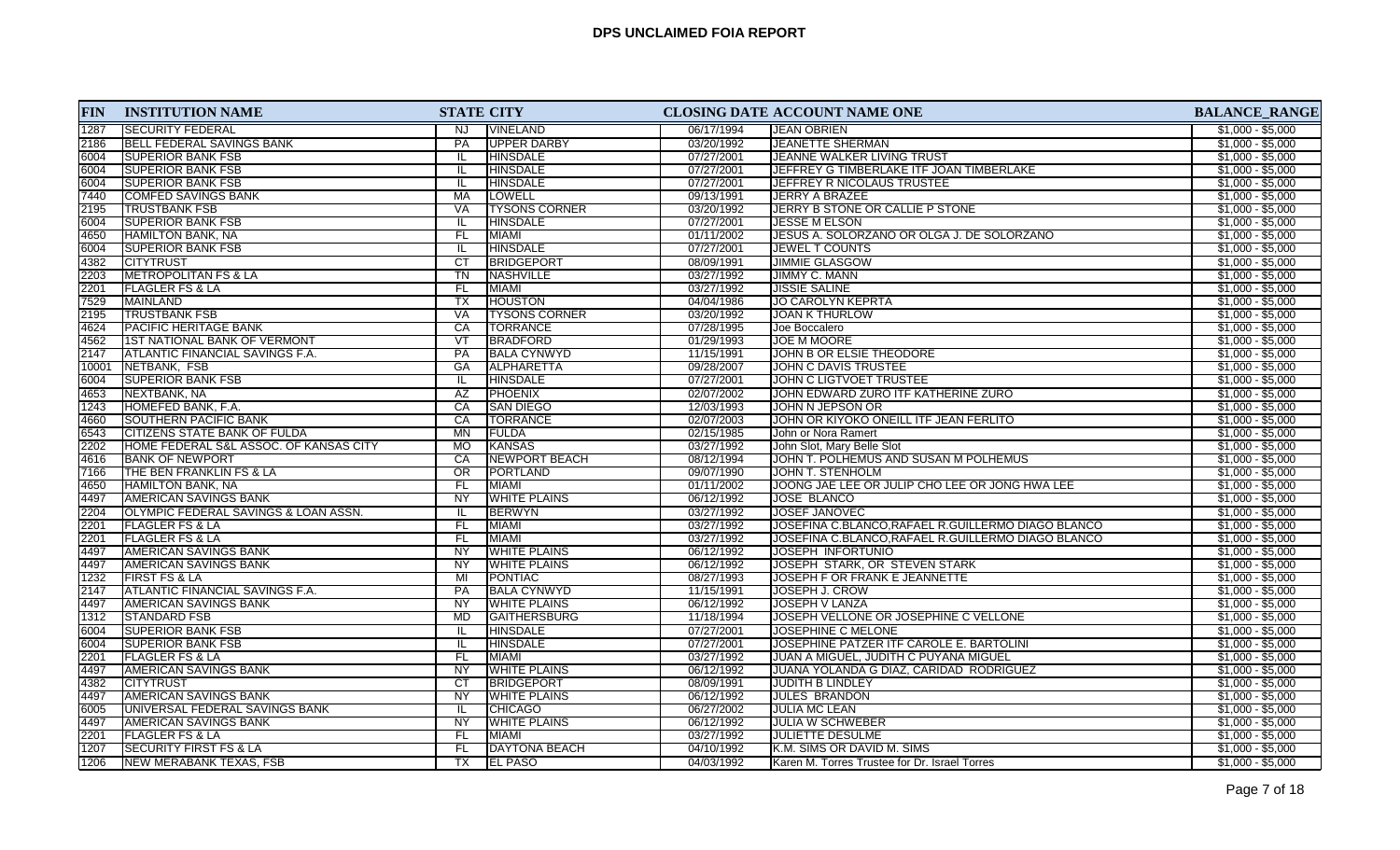| <b>FIN</b> | <b>INSTITUTION NAME</b>                | <b>STATE CITY</b> |                       |            | <b>CLOSING DATE ACCOUNT NAME ONE</b>                        | <b>BALANCE_RANGE</b> |
|------------|----------------------------------------|-------------------|-----------------------|------------|-------------------------------------------------------------|----------------------|
| 4497       | <b>AMERICAN SAVINGS BANK</b>           | <b>NY</b>         | <b>WHITE PLAINS</b>   | 06/12/1992 | KATHERINE ITALIANO                                          | $$1,000 - $5,000$    |
| 2202       | HOME FEDERAL S&L ASSOC. OF KANSAS CITY | <b>MO</b>         | <b>KANSAS</b>         | 03/27/1992 | Katie L or Lota W McKinsey                                  | $$1,000 - $5,000$    |
| 6001       | UNION FEDERAL SAVINGS                  | CA                | LOS ANGELES           | 08/09/1996 | KENNETH CHARLES BOUDET GRIFFIN OR STEPHANIE JANE            | $$1,000 - $5,000$    |
| 6004       | <b>SUPERIOR BANK FSB</b>               | IL                | <b>HINSDALE</b>       | 07/27/2001 | KENNETH GERINGER                                            | $$1,000 - $5,000$    |
| 10001      | NETBANK, FSB                           | GA                | <b>ALPHARETTA</b>     | 09/28/2007 | <b>KEVIN A WRIGHT</b>                                       | $$1,000 - $5,000$    |
| 1206       | <b>NEW MERABANK TEXAS, FSB</b>         | ТX                | <b>EL PASO</b>        | 04/03/1992 | Kevin C. or Constance A. Howe                               | $$1,000 - $5,000$    |
| 6004       | <b>SUPERIOR BANK FSB</b>               | IL.               | <b>HINSDALE</b>       | 07/27/2001 | <b>KEVIN E COLLINS &amp; KATHY COLLINS</b>                  | $$1,000 - $5,000$    |
| 4637       | FIRST NATIONAL BANK OF KEYSTONE        | <b>WV</b>         | KEYSTONE              | 09/01/1999 | <b>KEVIN LEE JENKS</b>                                      | $$1,000 - $5,000$    |
| 4637       | FIRST NATIONAL BANK OF KEYSTONE        | <b>WV</b>         | <b>KEYSTONE</b>       | 09/01/1999 | KIMBALL FIRE DEPARTMENT                                     | $$1,000 - $5,000$    |
| 2203       | <b>METROPOLITAN FS &amp; LA</b>        | TN                | NASHVILLE             | 03/27/1992 | KUO YAO KAO OR TING JAO KAO OR ZUNG-MEI KAO                 | $$1,000 - $5,000$    |
| 4650       | HAMILTON BANK, NA                      | FL.               | <b>MIAMI</b>          | 01/11/2002 | L M ADEVA SAMOY MD PA                                       | $$1,000 - $5,000$    |
| 7166       | THE BEN FRANKLIN FS & LA               | $\overline{OR}$   | PORTLAND              | 09/07/1990 | L.G. BRUCE                                                  | $$1,000 - $5,000$    |
| 7439       | COLUMBIA SAVINGS & LOAN ASSN.          | CA                | <b>BEVERLY HILLS</b>  | 09/13/1991 | <b>LAURA REED</b>                                           | $$1,000 - $5,000$    |
| 4497       | AMERICAN SAVINGS BANK                  | <b>NY</b>         | <b>WHITE PLAINS</b>   | 06/12/1992 | <b>LAWRENCE W STARR</b>                                     | $$1,000 - $5,000$    |
| 1285       | <b>FRANKLIN FSA</b>                    | $\overline{KS}$   | <b>OTTOWA</b>         | 06/10/1994 | <b>LEILA BAXTER TR</b>                                      | $$1,000 - $5,000$    |
| 2202       | HOME FEDERAL S&L ASSOC. OF KANSAS CITY | <b>MO</b>         | KANSAS                | 03/27/1992 | Lena Alagna or Carl Macina                                  | $$1,000 - $5,000$    |
| 4550       | <b>MERCHANTS BANK</b>                  | <b>MO</b>         | <b>KANSAS CITY</b>    | 11/20/1992 | <b>LENA SANTORO</b>                                         | $$1,000 - $5,000$    |
| 4382       | <b>CITYTRUST</b>                       | CT                | <b>BRIDGEPORT</b>     | 08/09/1991 | <b>LEON O LINDLEY</b>                                       | $$1,000 - $5,000$    |
| 6004       | <b>SUPERIOR BANK FSB</b>               | IL                | <b>HINSDALE</b>       | 07/27/2001 | <b>LEONARD C UCHWAT</b>                                     | $$1,000 - $5,000$    |
| 4620       | FIRST TRUST BANK                       | CA                | <b>ONTARIO</b>        | 03/03/1995 | LETHA B WEBBE                                               | $$1,000 - $5,000$    |
| 2186       | BELL FEDERAL SAVINGS BANK              | <b>PA</b>         | <b>UPPER DARBY</b>    | 03/20/1992 | LIBBY L COHEN. IRA                                          | $$1,000 - $5,000$    |
| 4650       | <b>HAMILTON BANK, NA</b>               | FL.               | <b>MIAMI</b>          | 01/11/2002 | LIGIA LOPEZ DIAZ POD LIGIA A. S. LOPEZ & CLAUDIA LOPEZ DIAZ | $$1,000 - $5,000$    |
| 2147       | <b>ATLANTIC FINANCIAL SAVINGS F.A.</b> | <b>PA</b>         | <b>BALA CYNWYD</b>    | 11/15/1991 | <b>LILLIAN ISRAEL AS TRUSTEE FOR</b>                        | $$1,000 - $5,000$    |
| 1287       | <b>SECURITY FEDERAL</b>                | <b>NJ</b>         | VINELAND              | 06/17/1994 | LILY E DAVIS                                                | $$1,000 - $5,000$    |
| 4639       | PACIFIC THRIFT AND LOAN COMPANY        | CA                | <b>WOODLAND HILLS</b> | 11/19/1999 | LINCOLN TRUST FBO JOHN BARTON                               | $$1,000 - $5,000$    |
| 1207       | SECURITY FIRST FS & LA                 | FL                | <b>DAYTONA BEACH</b>  | 04/10/1992 | LINDA S. GALLAGHER OR JOSEPHINE F. GALLAGHER                | $$1,000 - $5,000$    |
| 7166       | THE BEN FRANKLIN FS & LA               | $\overline{OR}$   | PORTLAND              | 09/07/1990 | LISA J. WONG                                                | $$1,000 - $5,000$    |
| 2201       | <b>FLAGLER FS &amp; LA</b>             | <b>FL</b>         | <b>MIAMI</b>          | 03/27/1992 | LOIS D. RODNEY                                              | $$1,000 - $5,000$    |
| 4497       | <b>AMERICAN SAVINGS BANK</b>           | NY                | <b>WHITE PLAINS</b>   | 06/12/1992 | LONIE WOLFF                                                 | $$1,000 - $5,000$    |
| 4550       | <b>MERCHANTS BANK</b>                  | <b>MO</b>         | <b>KANSAS CITY</b>    | 11/20/1992 | <b>LORRAINE HARRIS</b>                                      | $$1,000 - $5,000$    |
| 4660       | SOUTHERN PACIFIC BANK                  | CA                | <b>TORRANCE</b>       | 02/07/2003 | LOUELLA H BANOWETZ, TRUSTEE OF                              | $$1,000 - $5,000$    |
| 4562       | <b>1ST NATIONAL BANK OF VERMONT</b>    | VT                | <b>BRADFORD</b>       | 01/29/1993 | <b>LOUISE &amp; THOMAS LAMPHERE</b>                         | $$1,000 - $5,000$    |
| 2195       | TRUSTBANK FSB                          | VA                | <b>TYSONS CORNER</b>  | 03/20/1992 | LOUISE B LOWE ANNA L STONE                                  | $$1,000 - $5,000$    |
| 4497       | AMERICAN SAVINGS BANK                  | <b>NY</b>         | <b>WHITE PLAINS</b>   | 06/12/1992 | LOUISE L ROWE                                               | $$1,000 - $5,000$    |
| 4650       | <b>HAMILTON BANK, NA</b>               | FL.               | MIAMI                 | 01/11/2002 | LOURDES M PLA POD EDWARD PLA                                | $$1,000 - $5,000$    |
| 4497       | <b>AMERICAN SAVINGS BANK</b>           | <b>NY</b>         | <b>WHITE PLAINS</b>   | 06/12/1992 | LS JAMIESON AS CONSRVTR FOR NA RAMIREZ                      | $$1,000 - $5,000$    |
| 6004       | <b>SUPERIOR BANK FSB</b>               | IL                | <b>HINSDALE</b>       | 07/27/2001 | <b>LUCILLE M BIEZE</b>                                      | $$1,000 - $5,000$    |
| 2201       | <b>FLAGLER FS &amp; LA</b>             | <b>FL</b>         | <b>MIAMI</b>          | 03/27/1992 | LUCILLE SCOTT, JAMES H TOMS & ASSOC.                        | $$1,000 - $5,000$    |
| 6004       | <b>SUPERIOR BANK FSB</b>               | IL                | HINSDALE              | 07/27/2001 | LUCILLE T SASSANO, TRUSTEE                                  | $$1,000 - $5,000$    |
| 1243       | HOMEFED BANK, F.A.                     | CA                | <b>SAN DIEGO</b>      | 12/03/1993 | LUCRECIA DUARTE ULLOA ITF MULTI BENEFICIARIES               | $$1,000 - $5,000$    |
| 4497       | AMERICAN SAVINGS BANK                  | <b>NY</b>         | <b>WHITE PLAINS</b>   | 06/12/1992 | LUCY GERNER                                                 | $$1,000 - $5,000$    |
| 4382       | <b>CITYTRUST</b>                       | <b>CT</b>         | <b>BRIDGEPORT</b>     | 08/09/1991 | LUIS A LUGO                                                 | $$1,000 - $5,000$    |
| 4244       | <b>CAPITAL NATIONAL BANK</b>           | <b>NY</b>         | <b>BRONX</b>          | 07/06/1990 | LUIS EMILIO PENA                                            | $$1,000 - $5,000$    |
| 6004       | <b>SUPERIOR BANK FSB</b>               | IL                | <b>HINSDALE</b>       | 07/27/2001 | <b>LYNN M BARKINGE</b>                                      | $$1,000 - $5,000$    |
| 2202       | HOME FEDERAL S&L ASSOC. OF KANSAS CITY | <b>MO</b>         | <b>KANSAS</b>         | 03/27/1992 | M B Dendy                                                   | $$1,000 - $5,000$    |
| 2156       | PELICAN HOMESTEAD SAVINGS ASSOCIATION  | LA                | METAIRIE              | 01/31/1992 | M/M ERNEST SANCHEZ SR.                                      | $$1,000 - $5,000$    |
| 7439       | COLUMBIA SAVINGS & LOAN ASSN.          | CA                | <b>BEVERLY HILLS</b>  | 09/13/1991 | MAHIN MURTAZA                                               | $$1,000 - $5,000$    |
| 7439       | COLUMBIA SAVINGS & LOAN ASSN.          | CA                | <b>BEVERLY HILLS</b>  | 09/13/1991 | <b>MANUEL CAMPOS</b>                                        | $$1,000 - $5,000$    |
| 4497       | <b>AMERICAN SAVINGS BANK</b>           | NY.               | <b>WHITE PLAINS</b>   | 06/12/1992 | <b>MARGARET GECK</b>                                        | $$1,000 - $5,000$    |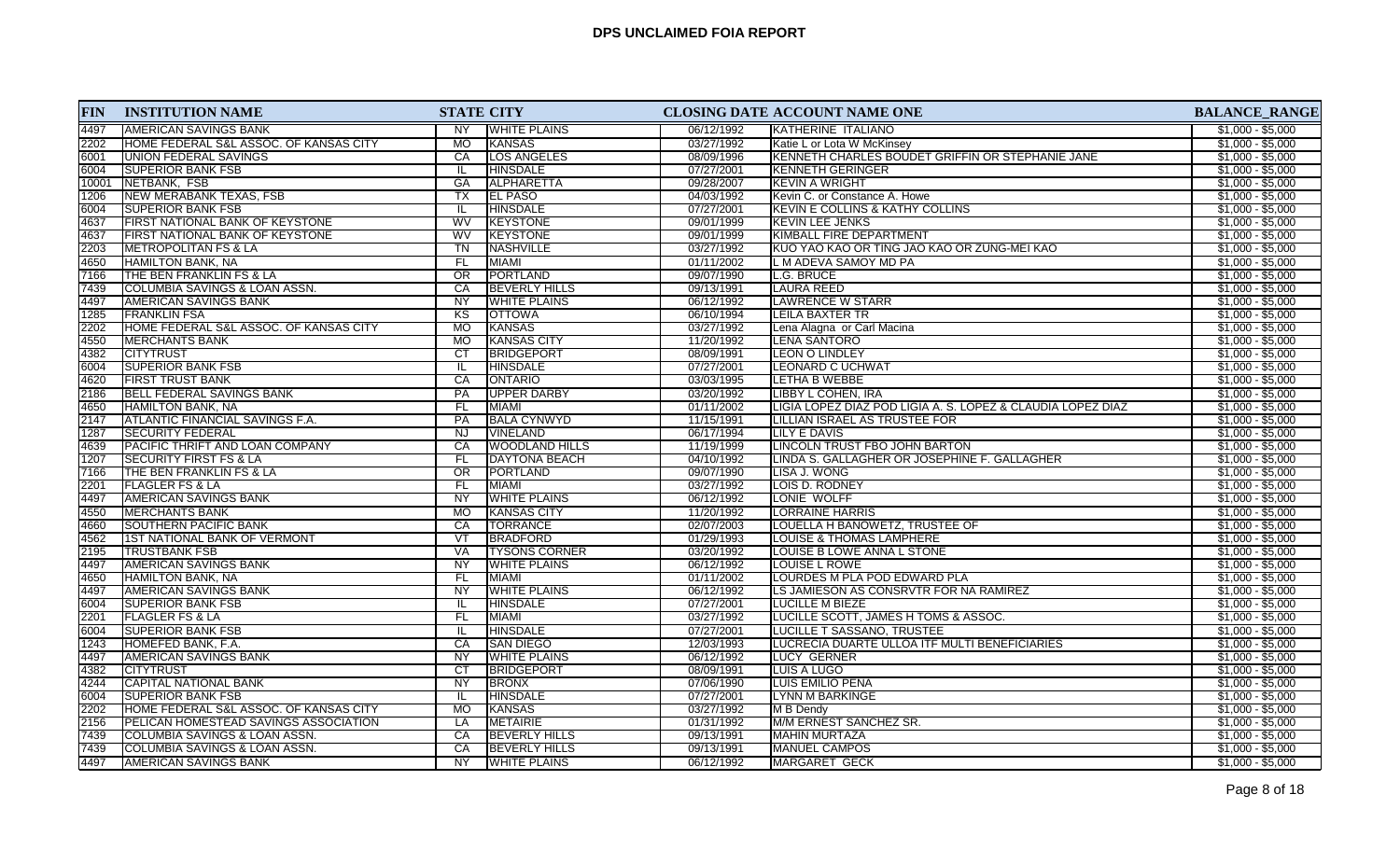| <b>FIN</b> | <b>INSTITUTION NAME</b>                      | <b>STATE CITY</b>      |                      |            | CLOSING DATE ACCOUNT NAME ONE                  | <b>BALANCE_RANGE</b> |
|------------|----------------------------------------------|------------------------|----------------------|------------|------------------------------------------------|----------------------|
| 1243       | HOMEFED BANK, F.A.                           | CA                     | <b>SAN DIEGO</b>     | 12/03/1993 | MARGARET A WHEELAN TTEE FOR MARGARET A WHEELAN | $$1,000 - $5,000$    |
| 1206       | <b>NEW MERABANK TEXAS, FSB</b>               | TX                     | <b>EL PASO</b>       | 04/03/1992 | Margaret Branch                                | $$1,000 - $5,000$    |
| 6004       | <b>SUPERIOR BANK FSB</b>                     | IL.                    | <b>HINSDALE</b>      | 07/27/2001 | MARGARET KEMP TRUSTEE                          | $$1,000 - $5,000$    |
| 7439       | COLUMBIA SAVINGS & LOAN ASSN.                | CA                     | <b>BEVERLY HILLS</b> | 09/13/1991 | <b>MARGARITA J COLMENERO</b>                   | $$1,000 - $5,000$    |
| 4606       | <b>MECHANICS NATIONAL BANK</b>               | CA                     | <b>PARAMOUNT</b>     | 04/01/1994 | <b>MARIA BORGIA</b>                            | $$1,000 - $5,000$    |
| 6004       | <b>SUPERIOR BANK FSB</b>                     | IL.                    | <b>HINSDALE</b>      | 07/27/2001 | MARILYN B DARNALL                              | $$1,000 - $5,000$    |
| 4382       | <b>CITYTRUST</b>                             | CT                     | <b>BRIDGEPORT</b>    | 08/09/1991 | <b>MARION LEVASSEUR</b>                        | $$1,000 - $5,000$    |
| 1287       | <b>SECURITY FEDERAL</b>                      | <b>NJ</b>              | <b>VINELAND</b>      | 06/17/1994 | MARION G MASTRANGELO                           | $$1,000 - $5,000$    |
| 4551       | <b>BURRITT INTERFINANCIAL BANCORPORATION</b> | CT                     | <b>NEW BRITAIN</b>   | 12/04/1992 | <b>MARION WELCH</b>                            | $$1,000 - $5,000$    |
| 7439       | COLUMBIA SAVINGS & LOAN ASSN.                | CA                     | <b>BEVERLY HILLS</b> | 09/13/1991 | <b>MARK ASTON</b>                              | $$1,000 - $5,000$    |
| 7442       | <b>FIRST ATLANTIC S &amp; LA</b>             | NJ                     | PLAINFIELD           | 09/13/1991 | MARTIN KADLICEK POD PAVEL KADLICEK             | $$1,000 - $5,000$    |
| 4497       | <b>AMERICAN SAVINGS BANK</b>                 | <b>NY</b>              | <b>WHITE PLAINS</b>  | 06/12/1992 | <b>MARY AGNELLO</b>                            | $$1,000 - $5,000$    |
| 6004       | <b>SUPERIOR BANK FSB</b>                     | IL.                    | <b>HINSDALE</b>      | 07/27/2001 | <b>MARY A WAKE</b>                             | $$1,000 - $5,000$    |
| 1207       | <b>SECURITY FIRST FS &amp; LA</b>            | <b>FL</b>              | <b>DAYTONA BEACH</b> | 04/10/1992 | MARY ANN COXEY                                 | $$1,000 - $5,000$    |
| 4382       | <b>CITYTRUST</b>                             | CT                     | <b>BRIDGEPORT</b>    | 08/09/1991 | <b>MARY ARSLAN</b>                             | $$1,000 - $5,000$    |
| 7166       | THE BEN FRANKLIN FS & LA                     | <b>OR</b>              | PORTLAND             | 09/07/1990 | MARY BARKER, NANCY MILLER CO-TRUSTEES          | $$1,000 - $5,000$    |
| 2201       | <b>FLAGLER FS &amp; LA</b>                   | FL                     | <b>MIAMI</b>         | 03/27/1992 | <b>MARY C. TIESI TRUSTEE</b>                   | $$1,000 - $5,000$    |
| 2170       | FIRST FEDERAL SAVINGS & LOAN ASSOC.          | NC                     | RALEIGH              | 03/06/1992 | Mary H. Strother or Bettie O. Strother         | $$1,000 - $5,000$    |
| 4551       | BURRITT INTERFINANCIAL BANCORPORATION        | CT                     | <b>NEW BRITAIN</b>   | 12/04/1992 | <b>MARY JAKUBOWICZ</b>                         | $$1,000 - $5,000$    |
| 1232       | FIRST FS & LA                                | MI                     | PONTIAC              | 08/27/1993 | MARY LEIPSITZ, CAROLYN ORDOWER, SUSANN ANNIS   | $$1,000 - $5,000$    |
| 6004       | <b>SUPERIOR BANK FSB</b>                     | -lL                    | <b>HINSDALE</b>      | 07/27/2001 | <b>IMARY MCCARTHY</b>                          | $$1,000 - $5,000$    |
| 4382       | <b>CITYTRUST</b>                             | CT                     | <b>BRIDGEPORT</b>    | 08/09/1991 | <b>MARY P FRAZIER</b>                          | $$1,000 - $5,000$    |
| 4497       | AMERICAN SAVINGS BANK                        | NY                     | <b>WHITE PLAINS</b>  | 06/12/1992 | <b>MARY T. POTSALOS</b>                        | $$1,000 - $5,000$    |
| 4660       | <b>SOUTHERN PACIFIC BANK</b>                 | CA                     | <b>TORRANCE</b>      | 02/07/2003 | <b>MAURICE KRIEGER</b>                         | $$1,000 - $5,000$    |
| 4650       | HAMILTON BANK, NA                            | FL.                    | <b>MIAMI</b>         | 01/11/2002 | <b>MAURICIA DODI</b>                           | $$1,000 - $5,000$    |
| 2201       | <b>FLAGLER FS &amp; LA</b>                   | FL.                    | <b>MIAMI</b>         | 03/27/1992 | <b>MAX-ELLA W BRINKER</b>                      | $$1,000 - $5,000$    |
| 4550       | <b>MERCHANTS BANK</b>                        | <b>MO</b>              | <b>KANSAS CITY</b>   | 11/20/1992 | <b>MAXIME A WHARTON</b>                        | $$1,000 - $5,000$    |
| 4637       | FIRST NATIONAL BANK OF KEYSTONE              | <b>WV</b>              | <b>KEYSTONE</b>      | 09/01/1999 | MAXINE FLOOD POD TO:                           | $$1,000 - $5,000$    |
| 4556       | <b>MERITOR SAVINGS BANK</b>                  | PA                     | PHILADELPHIA         | 12/11/1992 | <b>MCCLLAUM ESCROW ACCOUNT</b>                 | $$1,000 - $5,000$    |
| 7166       | THE BEN FRANKLIN FS & LA                     | $\overline{OR}$        | PORTLAND             | 09/07/1990 | <b>MEL REYNOLDS</b>                            | $$1,000 - $5,000$    |
| 4497       | <b>AMERICAN SAVINGS BANK</b>                 | <b>NY</b>              | <b>WHITE PLAINS</b>  | 06/12/1992 | MICHAEL GEORGAROUDIS                           | $$1,000 - $5,000$    |
| 4382       | <b>CITYTRUST</b>                             | CT                     | <b>BRIDGEPORT</b>    | 08/09/1991 | MICHAEL A CASSANO                              | $$1,000 - $5,000$    |
| 4382       | <b>CITYTRUST</b>                             | $\overline{\text{CT}}$ | <b>BRIDGEPORT</b>    | 08/09/1991 | <b>MICHAEL BELMAN</b>                          | $$1,000 - $5,000$    |
| 2188       | FAR WEST SAVINGS & LOAN ASSOC.               | CA                     | NEWPORT BEACH        | 03/20/1992 | MICHAEL D. TALBOT ATF MICHAEL D. TALBOT KEOGH  | $$1,000 - $5,000$    |
| 6004       | <b>SUPERIOR BANK FSB</b>                     | IL.                    | <b>HINSDALE</b>      | 07/27/2001 | MICHAEL G SUNDERMEIER                          | $$1,000 - $5,000$    |
| 7439       | <b>COLUMBIA SAVINGS &amp; LOAN ASSN.</b>     | CA                     | <b>BEVERLY HILLS</b> | 09/13/1991 | <b>MICHAEL H KRIEGER</b>                       | $$1,000 - $5,000$    |
| 7439       | COLUMBIA SAVINGS & LOAN ASSN.                | CA                     | <b>BEVERLY HILLS</b> | 09/13/1991 | <b>MICHAEL M KRIEGER</b>                       | $$1,000 - $5,000$    |
| 4660       | SOUTHERN PACIFIC BANK                        | CA                     | <b>TORRANCE</b>      | 02/07/2003 | MICHAEL MARDER ITF SHELLEY HIRMAND             | $$1,000 - $5,000$    |
| 2188       | <b>FAR WEST SAVINGS &amp; LOAN ASSOC.</b>    | CA                     | <b>NEWPORT BEACH</b> | 03/20/1992 | MICHAEL P. ELKINS                              | $$1,000 - $5,000$    |
| 10001      | NETBANK, FSB                                 | GA                     | ALPHARETTA           | 09/28/2007 | MICHAEL S SOLAREZ                              | $$1,000 - $5,000$    |
| 2201       | <b>FLAGLER FS &amp; LA</b>                   | FL                     | <b>MIAMI</b>         | 03/27/1992 | MIGUEL A FERNANDEZ, ZENAIDA RODRIGUEZ-FERN     | $$1,000 - $5,000$    |
| 6004       | <b>SUPERIOR BANK FSB</b>                     | -lL                    | <b>HINSDALE</b>      | 07/27/2001 | <b>MIKOLAJ JACKIEWICZ</b>                      | $$1,000 - $5,000$    |
| 6004       | <b>SUPERIOR BANK FSB</b>                     | IL.                    | <b>HINSDALE</b>      | 07/27/2001 | MILDRED BETHEA                                 | $$1,000 - $5,000$    |
| 4497       | <b>AMERICAN SAVINGS BANK</b>                 | NY.                    | <b>WHITE PLAINS</b>  | 06/12/1992 | <b>MINA GOTLIEB TRUST</b>                      | $$1,000 - $5,000$    |
| 2201       | FLAGLER FS & LA                              | FL.                    | <b>MIAMI</b>         | 03/27/1992 | <b>MIRIAM D GOLDBERG</b>                       | $$1,000 - $5,000$    |
| 4562       | 1ST NATIONAL BANK OF VERMONT                 | VT                     | <b>BRADFORD</b>      | 01/29/1993 | MISS OLGA BERNEK OR MRS. ANASTACIA FUGLIESE    | $$1,000 - $5,000$    |
| 2195       | <b>TRUSTBANK FSB</b>                         | VA                     | <b>TYSONS CORNER</b> | 03/20/1992 | MISSIE C HITT OR FLORENCE S ROGERS             | $$1,000 - $5,000$    |
| 2147       | <b>ATLANTIC FINANCIAL SAVINGS F.A.</b>       | PA                     | <b>BALA CYNWYD</b>   | 11/15/1991 | <b>MITCHELL ZAJANO</b>                         | $$1,000 - $5,000$    |
| 2201       | <b>FLAGLER FS &amp; LA</b>                   | <b>FL</b>              | MIAMI                | 03/27/1992 | MOREEN LAWRENCE, FOR L N WHITTINGHAM           | $$1,000 - $5,000$    |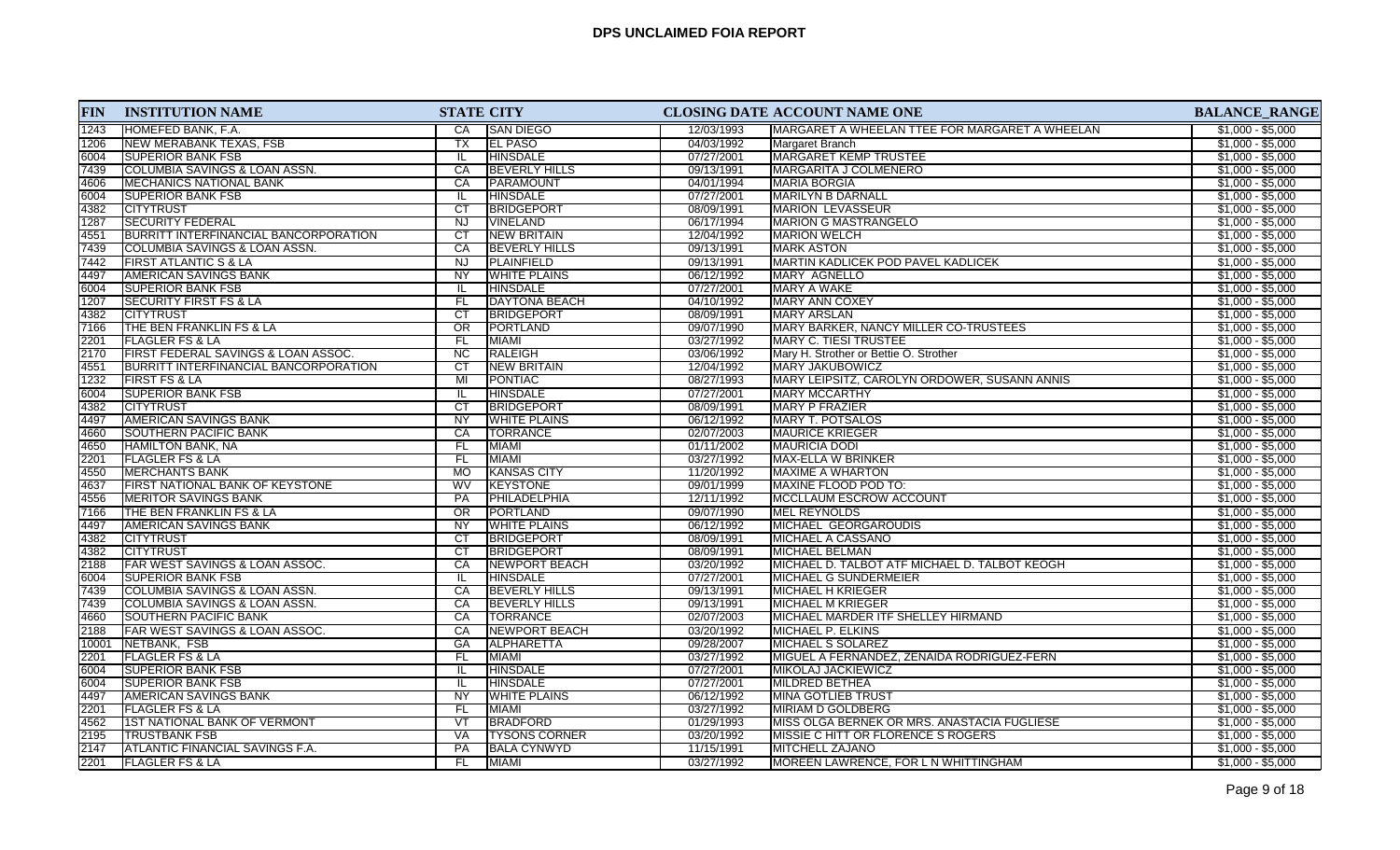| <b>FIN</b> | <b>INSTITUTION NAME</b>                  | <b>STATE CITY</b>                 |                      |            | <b>CLOSING DATE ACCOUNT NAME ONE</b>             | <b>BALANCE_RANGE</b> |
|------------|------------------------------------------|-----------------------------------|----------------------|------------|--------------------------------------------------|----------------------|
| 7439       | <b>COLUMBIA SAVINGS &amp; LOAN ASSN.</b> | CA                                | <b>BEVERLY HILLS</b> | 09/13/1991 | <b>MOSA PHILIPPINES</b>                          | $$1,000 - $5,000$    |
| 4497       | <b>AMERICAN SAVINGS BANK</b>             | $\overline{NY}$                   | <b>WHITE PLAINS</b>  | 06/12/1992 | MR. ANDREW GREEN                                 | $$1,000 - $5,000$    |
| 4244       | CAPITAL NATIONAL BANK                    | <b>NY</b>                         | <b>BRONX</b>         | 07/06/1990 | MR. ARMANDO & IDALIA LABRADA                     | $$1,000 - $5,000$    |
| 2186       | BELL FEDERAL SAVINGS BANK                | <b>PA</b>                         | <b>UPPER DARBY</b>   | 03/20/1992 | MR. WILLIAM J. SPARKS                            | $$1,000 - $5,000$    |
| 4497       | <b>AMERICAN SAVINGS BANK</b>             | <b>NY</b>                         | <b>WHITE PLAINS</b>  | 06/12/1992 | <b>MRS TESSIE MECHUTAN</b>                       | $$1,000 - $5,000$    |
| 4562       | <b>1ST NATIONAL BANK OF VERMONT</b>      | VT                                | <b>BRADFORD</b>      | 01/29/1993 | MRS, VIRGINIA B. DAVIDSON                        | $$1,000 - $5,000$    |
| 7561       | VERNON S&L ASSOCIATION,FSA               | TX                                | <b>DALLAS</b>        | 11/19/1987 | Mrs. Evelyn Bach                                 | $$1,000 - $5,000$    |
| 4562       | 1ST NATIONAL BANK OF VERMONT             | $\overline{\mathsf{V}\mathsf{T}}$ | <b>BRADFORD</b>      | 01/29/1993 | MRS. LENA B. MILTON                              | $$1,000 - $5,000$    |
| 2203       | METROPOLITAN FS & LA                     | $\overline{T}N$                   | NASHVILLE            | 03/27/1992 | MRS. PORTER E. WORRELL                           | $$1,000 - $5,000$    |
| 2147       | <b>ATLANTIC FINANCIAL SAVINGS F.A.</b>   | PA                                | <b>BALA CYNWYD</b>   | 11/15/1991 | MYRON ANTON & GLENMEDE TRUST CO, CO-TRUSTEES     | $$1,000 - $5,000$    |
| 7439       | COLUMBIA SAVINGS & LOAN ASSN.            | CA                                | <b>BEVERLY HILLS</b> | 09/13/1991 | NANCY D LAO                                      | $$1,000 - $5,000$    |
| 6004       | <b>SUPERIOR BANK FSB</b>                 | IL.                               | <b>HINSDALE</b>      | 07/27/2001 | NANCY H DITTBURNER ITF TOM DITTBURNER            | $$1,000 - $5,000$    |
| 7442       | <b>FIRST ATLANTIC S &amp; LA</b>         | <b>NJ</b>                         | <b>PLAINFIELD</b>    | 09/13/1991 | NATALIE GUARNIERI OR PAT GUARNIERI               | $$1,000 - $5,000$    |
| 1236       | <b>HOMESTEAD FSA</b>                     | CA                                | <b>SAN FRANCISCO</b> | 09/17/1993 | NIKOLA MISKULIN ATF ANA AND ANA MARIA AND IVICA  | $$1,000 - $5,000$    |
| 7561       | <b>VERNON S&amp;L ASSOCIATION, FSA</b>   | TX                                | DALLAS               | 11/19/1987 | NISAR A. OR IFTIKHAR SIDDIQUI                    | $$1,000 - $5,000$    |
| 7561       | <b>VERNON S&amp;L ASSOCIATION, FSA</b>   | <b>TX</b>                         | DALLAS               | 11/19/1987 | <b>NISAR SIDDIQUI</b>                            | $$1,000 - $5,000$    |
| 4656       | CONNECTICUT BANK OF COMMERCE             | $\overline{c}$                    | <b>STAMFORD</b>      | 06/26/2002 | <b>NITROS S A</b>                                | $$1,000 - $5,000$    |
| 4497       | AMERICAN SAVINGS BANK                    | <b>NY</b>                         | <b>WHITE PLAINS</b>  | 06/12/1992 | <b>OLGA KRUPSKI</b>                              | $$1,000 - $5,000$    |
| 2202       | HOME FEDERAL S&L ASSOC. OF KANSAS CITY   | <b>MO</b>                         | <b>KANSAS</b>        | 03/27/1992 | Ora M. Carey Trust                               | $$1,000 - $5,000$    |
| 2195       | <b>TRUSTBANK FSB</b>                     | VA                                | <b>TYSONS CORNER</b> | 03/20/1992 | <b>ORESTES POST JR - IRA</b>                     | $$1,000 - $5,000$    |
| 4650       | HAMILTON BANK, NA                        | <b>FL</b>                         | <b>MIAMI</b>         | 01/11/2002 | IOSMAR A FERREIRA                                | $$1,000 - $5,000$    |
| 4656       | <b>CONNECTICUT BANK OF COMMERCE</b>      | $\overline{\text{CT}}$            | <b>STAMFORD</b>      | 06/26/2002 | OSVALDO JUAN DE CARLI                            | $$1,000 - $5,000$    |
| 4653       | NEXTBANK, NA                             | AZ                                | <b>PHOENIX</b>       | 02/07/2002 | <b>PAT CAMPBELL</b>                              | $$1,000 - $5,000$    |
| 4497       | AMERICAN SAVINGS BANK                    | <b>NY</b>                         | <b>WHITE PLAINS</b>  | 06/12/1992 | PATRICIA HARTMAN                                 | $$1,000 - $5,000$    |
| 4497       | AMERICAN SAVINGS BANK                    | <b>NY</b>                         | <b>WHITE PLAINS</b>  | 06/12/1992 | <b>PATSY KLAVERWEIDE</b>                         | $$1,000 - $5,000$    |
| 2147       | ATLANTIC FINANCIAL SAVINGS F.A.          | PA                                | <b>BALA CYNWYD</b>   | 11/15/1991 | <b>PAUL COHEN AS TRUSTEE FOR</b>                 | $$1,000 - $5,000$    |
| 10001      | NETBANK, FSB                             | GA                                | <b>ALPHARETTA</b>    | 09/28/2007 | <b>PAUL D FISHER</b>                             | $$1,000 - $5,000$    |
| 4650       | HAMILTON BANK, NA                        | <b>FL</b>                         | <b>MIAMI</b>         | 01/11/2002 | PAUL H MATTESON ITF ILENE P. MATTESON            | $$1,000 - $5,000$    |
| 10001      | NETBANK, FSB                             | GA                                | <b>ALPHARETTA</b>    | 09/28/2007 | <b>PAUL T ROZMAREK</b>                           | $$1,000 - $5,000$    |
| 6004       | <b>SUPERIOR BANK FSB</b>                 | IL.                               | <b>HINSDALE</b>      | 07/27/2001 | <b>PAUL T SIMA</b>                               | $$1,000 - $5,000$    |
| 4497       | <b>AMERICAN SAVINGS BANK</b>             | <b>NY</b>                         | <b>WHITE PLAINS</b>  | 06/12/1992 | PAULINE NEWMAN                                   | $$1,000 - $5,000$    |
| 2201       | <b>FLAGLER FS &amp; LA</b>               | <b>FL</b>                         | MIAMI                | 03/27/1992 | <b>PAULINE DRIEBEN</b>                           | $$1,000 - $5,000$    |
| 4562       | <b>1ST NATIONAL BANK OF VERMONT</b>      | $\overline{\mathsf{V}\mathsf{T}}$ | <b>BRADFORD</b>      | 01/29/1993 | <b>PAULINE M. GIBSON</b>                         | $$1,000 - $5,000$    |
| 1287       | <b>SECURITY FEDERAL</b>                  | <b>NJ</b>                         | <b>VINELAND</b>      | 06/17/1994 | <b>PEARL LISKER LIVING TRUST</b>                 | $$1,000 - $5,000$    |
| 7166       | THE BEN FRANKLIN FS & LA                 | $\overline{OR}$                   | PORTLAND             | 09/07/1990 | PEARL WRIGHT OR BETTY SAXTON                     | $$1,000 - $5,000$    |
| 4660       | <b>SOUTHERN PACIFIC BANK</b>             | CA                                | <b>TORRANCE</b>      | 02/07/2003 | <b>PEGGY WEDDINGTON SKIDMORE</b>                 | $$1,000 - $5,000$    |
| 4556       | MERITOR SAVINGS BANK                     | <b>PA</b>                         | PHILADELPHIA         | 12/11/1992 | PETER KOCHAN                                     | $$1,000 - $5,000$    |
| 7439       | COLUMBIA SAVINGS & LOAN ASSN.            | CA                                | <b>BEVERLY HILLS</b> | 09/13/1991 | PETER MICHAEL OBRIEN INS TR                      | $$1,000 - $5,000$    |
| 4382       | <b>CITYTRUST</b>                         | <b>CT</b>                         | <b>BRIDGEPORT</b>    | 08/09/1991 | <b>PETER P KLEIN</b>                             | $$1,000 - $5,000$    |
| 6005       | UNIVERSAL FEDERAL SAVINGS BANK           | IL.                               | <b>CHICAGO</b>       | 06/27/2002 | <b>PHYLLIS D GILIBERTO TRUST</b>                 | $$1,000 - $5,000$    |
| 4650       | HAMILTON BANK, NA                        | FL                                | MIAMI                | 01/11/2002 | R CONNORS POD LAWRENCE & ALLAN GALLAWAY          | $$1,000 - $5,000$    |
| 1243       | HOMEFED BANK, F.A.                       | CA                                | <b>SAN DIEGO</b>     | 12/03/1993 | R L RAMIREZ OR FRANK L RAMIREZ                   | $$1,000 - $5,000$    |
| 4382       | <b>CITYTRUST</b>                         | <b>CT</b>                         | <b>BRIDGEPORT</b>    | 08/09/1991 | R R PINSON                                       | $$1,000 - $5,000$    |
| 7439       | COLUMBIA SAVINGS & LOAN ASSN.            | CA                                | <b>BEVERLY HILLS</b> | 09/13/1991 | <b>R WEBER</b>                                   | $$1,000 - $5,000$    |
| 4497       | AMERICAN SAVINGS BANK                    | <b>NY</b>                         | <b>WHITE PLAINS</b>  | 06/12/1992 | <b>RAJA GOHAR REHMAN</b>                         | $$1,000 - $5,000$    |
| 2195       | <b>TRUSTBANK FSB</b>                     | VA                                | <b>TYSONS CORNER</b> | 03/20/1992 | RAJINDER K BINDAL OR SHASHI B BINDAL             | $$1,000 - $5,000$    |
| 6004       | <b>SUPERIOR BANK FSB</b>                 | IL.                               | <b>HINSDALE</b>      | 07/27/2001 | IRAM K BAIS                                      | $$1,000 - $5,000$    |
| 7529       | <b>MAINLAND</b>                          | TX                                | <b>HOUSTON</b>       | 04/04/1986 | RAMON DIAZ - IRA ROLLOVER MAINLAND SAVINGS ASSOC | $$1,000 - $5,000$    |
| 4497       | AMERICAN SAVINGS BANK                    | <b>NY</b>                         | <b>WHITE PLAINS</b>  | 06/12/1992 | <b>RAY WALKES</b>                                | $$1,000 - $5,000$    |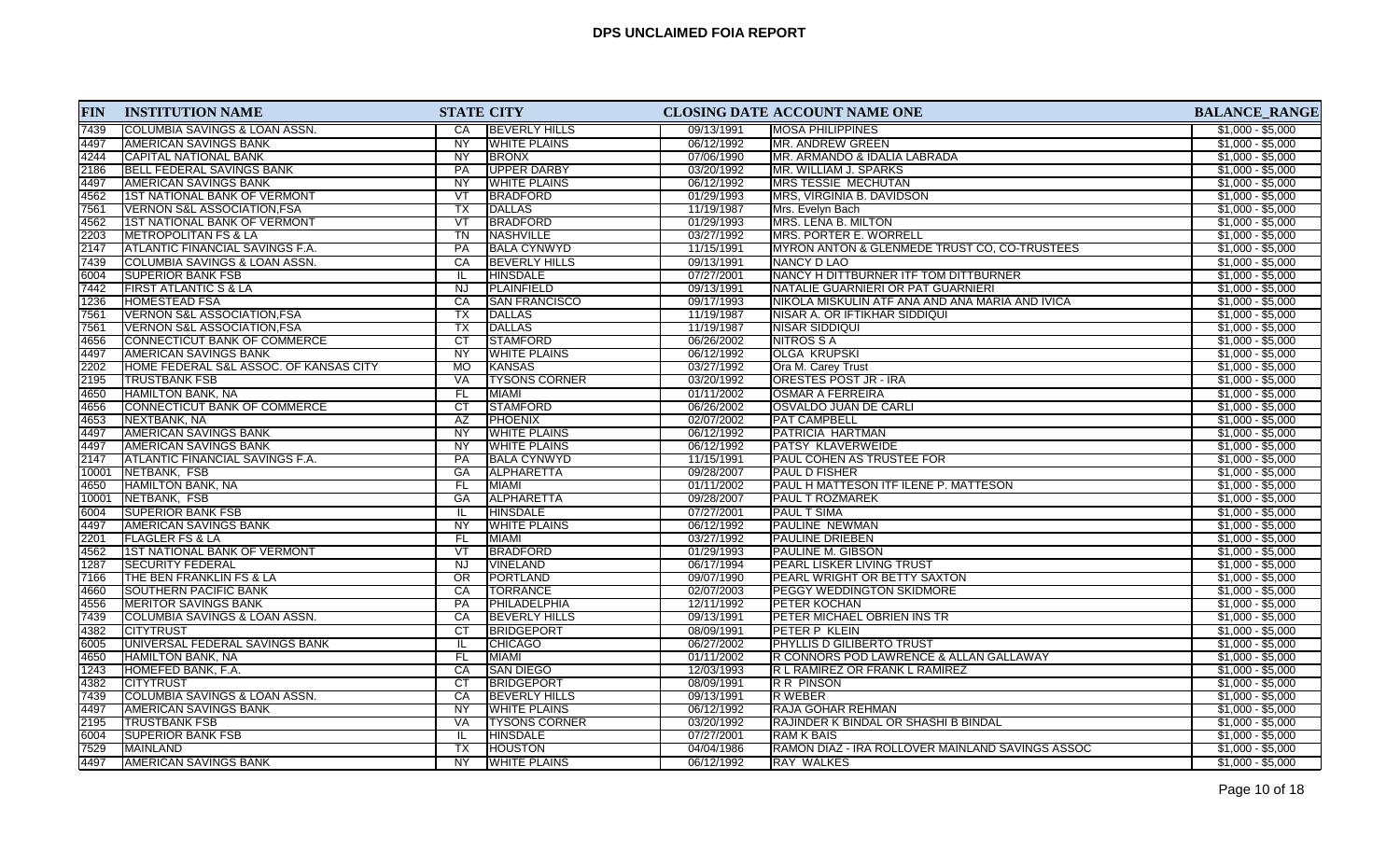| <b>FIN</b> | <b>INSTITUTION NAME</b>                    | <b>STATE CITY</b> |                      |            | <b>CLOSING DATE ACCOUNT NAME ONE</b>               | <b>BALANCE_RANGE</b> |
|------------|--------------------------------------------|-------------------|----------------------|------------|----------------------------------------------------|----------------------|
| 4562       | <b>1ST NATIONAL BANK OF VERMONT</b>        | VT                | <b>BRADFORD</b>      | 01/29/1993 | <b>RAYMOND DORAN</b>                               | $$1,000 - $5,000$    |
| 2195       | <b>TRUSTBANK FSB</b>                       | VA                | <b>TYSONS CORNER</b> | 03/20/1992 | RAYMOND E DRUMWRIGHT OR EVELYN E DRUMWRIGHT        | $$1,000 - $5,000$    |
| 6543       | <b>CITIZENS STATE BANK OF FULDA</b>        | MN                | <b>FULDA</b>         | 02/15/1985 | Raymond F. Nelson POA Hulda Brown                  | $$1,000 - $5,000$    |
| 6543       | CITIZENS STATE BANK OF FULDA               | MN                | <b>FULDA</b>         | 02/15/1985 | Raymond F. or Bernice Nelson                       | $$1,000 - $5,000$    |
| 4382       | CITYTRUST                                  | <b>CT</b>         | <b>BRIDGEPORT</b>    | 08/09/1991 | <b>RAYMOND KING</b>                                | $$1,000 - $5,000$    |
| 2147       | <b>ATLANTIC FINANCIAL SAVINGS F.A.</b>     | PA                | <b>BALA CYNWYD</b>   | 11/15/1991 | RAYMOND LASKOWSKI TR FOR CLAIRE SMOLUK             | $$1,000 - $5,000$    |
| 5973       | <b>GUARDIAN BANK N.A.</b>                  | <b>NY</b>         | <b>HEMPSTEAD</b>     | 06/21/1989 | <b>RAYMOND SOBCHIK</b>                             | $$1,000 - $5,000$    |
| 2202       | HOME FEDERAL S&L ASSOC. OF KANSAS CITY     | <b>MO</b>         | <b>KANSAS</b>        | 03/27/1992 | Rebecca or Benjamin Baker                          | $$1,000 - $5,000$    |
| 4497       | AMERICAN SAVINGS BANK                      | NY                | <b>WHITE PLAINS</b>  | 06/12/1992 | <b>REDA YOUNG</b>                                  | $$1,000 - $5,000$    |
| 4497       | <b>AMERICAN SAVINGS BANK</b>               | <b>NY</b>         | <b>WHITE PLAINS</b>  | 06/12/1992 | <b>RENE M VANWATER</b>                             | $$1,000 - $5,000$    |
| 2203       | <b>IMETROPOLITAN FS &amp; LA</b>           | TN                | <b>NASHVILLE</b>     | 03/27/1992 | <b>REV JAMES M. CALHOUN OR MRS. JAMES CALHOUN</b>  | $$1,000 - $5,000$    |
| 2195       | <b>TRUSTBANK FSB</b>                       | VA                | <b>TYSONS CORNER</b> | 03/20/1992 | <b>RICHARD B STEVENS</b>                           | $$1,000 - $5,000$    |
| 4545       | <b>GUARANTY-FIRST TRUST CO</b>             | <b>MA</b>         | <b>WALTHAM</b>       | 11/13/1992 | <b>RICHARD F.S. HAZLETT</b>                        | $$1,000 - $5,000$    |
| 4660       | SOUTHERN PACIFIC BANK                      | CA                | <b>TORRANCE</b>      | 02/07/2003 | <b>RICHARD KINON</b>                               | $$1,000 - $5,000$    |
| 4308       | CAPITOL BANK & TRUST COMPANY               | MA                | <b>BOSTON</b>        | 12/28/1990 | RICHARD W BISHOP TR UNDER WILL OF ANGIE W FOWLE    | $$1,000 - $5,000$    |
| 10013      | SILVER STATE BANK                          | <b>NV</b>         | <b>HENDERSON</b>     | 09/05/2008 | <b>RICHARD WRUBLIK</b>                             | $$1,000 - $5,000$    |
| 2147       | ATLANTIC FINANCIAL SAVINGS F.A.            | <b>PA</b>         | <b>BALA CYNWYD</b>   | 11/15/1991 | RITA O'DONNELL TR FOR HARRY AND DAVID O'DONNELL    | $$1,000 - $5,000$    |
| 4650       | HAMILTON BANK, NA                          | FL.               | <b>MIAMI</b>         | 01/11/2002 | ROBERT BURNS ITF DOROTHY BURNS                     | $$1,000 - $5,000$    |
| 6004       | <b>SUPERIOR BANK FSB</b>                   | IL                | <b>HINSDALE</b>      | 07/27/2001 | ROBERT C VAN BUSKIRK TRUSTEE                       | $$1,000 - $5,000$    |
| 10011      | THE COLUMBIAN BANK AND TRUST COMPANY       | KS                | <b>TOPEKA</b>        | 08/22/2008 | ROBERT D ZOELLER                                   | $$1,000 - $5,000$    |
| 6004       | <b>SUPERIOR BANK FSB</b>                   | IL                | <b>HINSDALE</b>      | 07/27/2001 | <b>ROBERT H RICHMOND</b>                           | $$1,000 - $5,000$    |
| 4497       | AMERICAN SAVINGS BANK                      | <b>NY</b>         | <b>WHITE PLAINS</b>  | 06/12/1992 | <b>ROBERT HAIG ABAJIAN</b>                         | $$1,000 - $5,000$    |
| 6004       | <b>SUPERIOR BANK FSB</b>                   | IL                | <b>HINSDALE</b>      | 07/27/2001 | <b>ROBERT J CONGDON</b>                            | $$1,000 - $5,000$    |
| 2147       | <b>ATLANTIC FINANCIAL SAVINGS F.A.</b>     | <b>PA</b>         | <b>BALA CYNWYD</b>   | 11/15/1991 | <b>ROBERT J OR AGNES H HENSON</b>                  | $$1,000 - $5,000$    |
| 4656       | CONNECTICUT BANK OF COMMERCE               | <b>CT</b>         | <b>STAMFORD</b>      | 06/26/2002 | <b>ROBERT S VAN STEENBURGH</b>                     | $$1,000 - $5,000$    |
| 6004       | <b>SUPERIOR BANK FSB</b>                   | IL.               | <b>HINSDALE</b>      | 07/27/2001 | <b>ROBERT S ZULLO</b>                              | $$1,000 - $5,000$    |
| 7442       | <b>FIRST ATLANTIC S &amp; LA</b>           | NJ                | <b>PLAINFIELD</b>    | 09/13/1991 | <b>ROBERT W BEIRN OR ROBERT J BEIRN</b>            | $$1,000 - $5,000$    |
| 2195       | <b>TRUSTBANK FSB</b>                       | <b>VA</b>         | <b>TYSONS CORNER</b> | 03/20/1992 | ROBERT W NORMAN AND LIVIA NORMAN                   | $$1,000 - $5,000$    |
| 4616       | <b>BANK OF NEWPORT</b>                     | CA                | NEWPORT BEACH        | 08/12/1994 | <b>ROBERT W. CIRAC</b>                             | $$1,000 - $5,000$    |
| 2147       | <b>ATLANTIC FINANCIAL SAVINGS F.A.</b>     | <b>PA</b>         | <b>BALA CYNWYD</b>   | 11/15/1991 | <b>RODGER MICHELL AS TRUSTEE FOR</b>               | $$1,000 - $5,000$    |
| 1243       | HOMEFED BANK, F.A.                         | CA                | <b>SAN DIEGO</b>     | 12/03/1993 | ROGER W SOMMERSET                                  | $$1,000 - $5,000$    |
| 6004       | <b>SUPERIOR BANK FSB</b>                   |                   | <b>HINSDALE</b>      | 07/27/2001 | RONALD E DIARD                                     | $$1,000 - $5,000$    |
| 7166       | THE BEN FRANKLIN FS & LA                   | $\overline{OR}$   | PORTLAND             | 09/07/1990 | RONALD E. FRITZ                                    | $$1,000 - $5,000$    |
| 2147       | ATLANTIC FINANCIAL SAVINGS F.A.            | <b>PA</b>         | <b>BALA CYNWYD</b>   | 11/15/1991 | RONALD P LEWIS II UTUGMA HELEN M LEWIS CUST        | $$1,000 - $5,000$    |
| 6004       | <b>SUPERIOR BANK FSB</b>                   | IL                | <b>HINSDALE</b>      | 07/27/2001 | RONALD R CEREPA TRUSTEE, ITF MARK R CEREPA         | $$1,000 - $5,000$    |
| 7439       | COLUMBIA SAVINGS & LOAN ASSN.              | CA                | <b>BEVERLY HILLS</b> | 09/13/1991 | <b>RONALD TELDMAN</b>                              | $$1,000 - $5,000$    |
| 2201       | <b>FLAGLER FS &amp; LA</b>                 | FL.               | <b>MIAMI</b>         | 03/27/1992 | ROSALIND PUTTERMAN                                 | $$1,000 - $5,000$    |
| 4497       | AMERICAN SAVINGS BANK                      | <b>NY</b>         | <b>WHITE PLAINS</b>  | 06/12/1992 | <b>ROSALYN F KING</b>                              | $$1,000 - $5,000$    |
| 7416       | <b>OLD BOROUGH SAVINGS &amp; LOAN ASSN</b> | <b>NJ</b>         | <b>TRENTON</b>       | 08/23/1991 | <b>ROSE KATONA</b>                                 | $$1,000 - $5,000$    |
| 2201       | <b>FLAGLER FS &amp; LA</b>                 | FL                | <b>MIAMI</b>         | 03/27/1992 | <b>ROSE NEIBART ESTATE</b>                         | $$1,000 - $5,000$    |
| 1232       | <b>FIRST FS &amp; LA</b>                   | MI                | PONTIAC              | 08/27/1993 | ROZALIA LIPSKI, NADINE GROGIS                      | $$1,000 - $5,000$    |
| 7439       | COLUMBIA SAVINGS & LOAN ASSN.              | CA                | <b>BEVERLY HILLS</b> | 09/13/1991 | <b>SHURWITZ</b>                                    | $$1,000 - $5,000$    |
| 2201       | <b>FLAGLER FS &amp; LA</b>                 | FL.               | <b>MIAMI</b>         | 03/27/1992 | S. KIZELL GUARDIANSHIP                             | $$1,000 - $5,000$    |
| 2201       | <b>FLAGLER FS &amp; LA</b>                 | FL.               | <b>MIAMI</b>         | 03/27/1992 | <b>SALLY ZIFF</b>                                  | $$1,000 - $5,000$    |
| 4497       | <b>AMERICAN SAVINGS BANK</b>               | <b>NY</b>         | <b>WHITE PLAINS</b>  | 06/12/1992 | SAM RANIUK, BELLA RANIUK                           | $$1,000 - $5,000$    |
| 4660       | <b>SOUTHERN PACIFIC BANK</b>               | CA                | <b>TORRANCE</b>      | 02/07/2003 | <b>SAM FARKAS TTEE OF</b>                          | $$1,000 - $5,000$    |
| 2147       | ATLANTIC FINANCIAL SAVINGS F.A.            | PA                | <b>BALA CYNWYD</b>   | 11/15/1991 | <b>SAMUEL OR FRANCIS CITRON</b>                    | $$1,000 - $5,000$    |
| 2147       | ATLANTIC FINANCIAL SAVINGS F.A.            | <b>PA</b>         | <b>BALA CYNWYD</b>   | 11/15/1991 | <b>SAMUEL OR FRANCIS CITRON</b>                    | $$1,000 - $5,000$    |
| 4550       | MERCHANTS BANK                             | <b>MO</b>         | <b>KANSAS CITY</b>   | 11/20/1992 | Sanford H. Balkan, E'lesha Balkan Knouse, and Jean | $$1,000 - $5,000$    |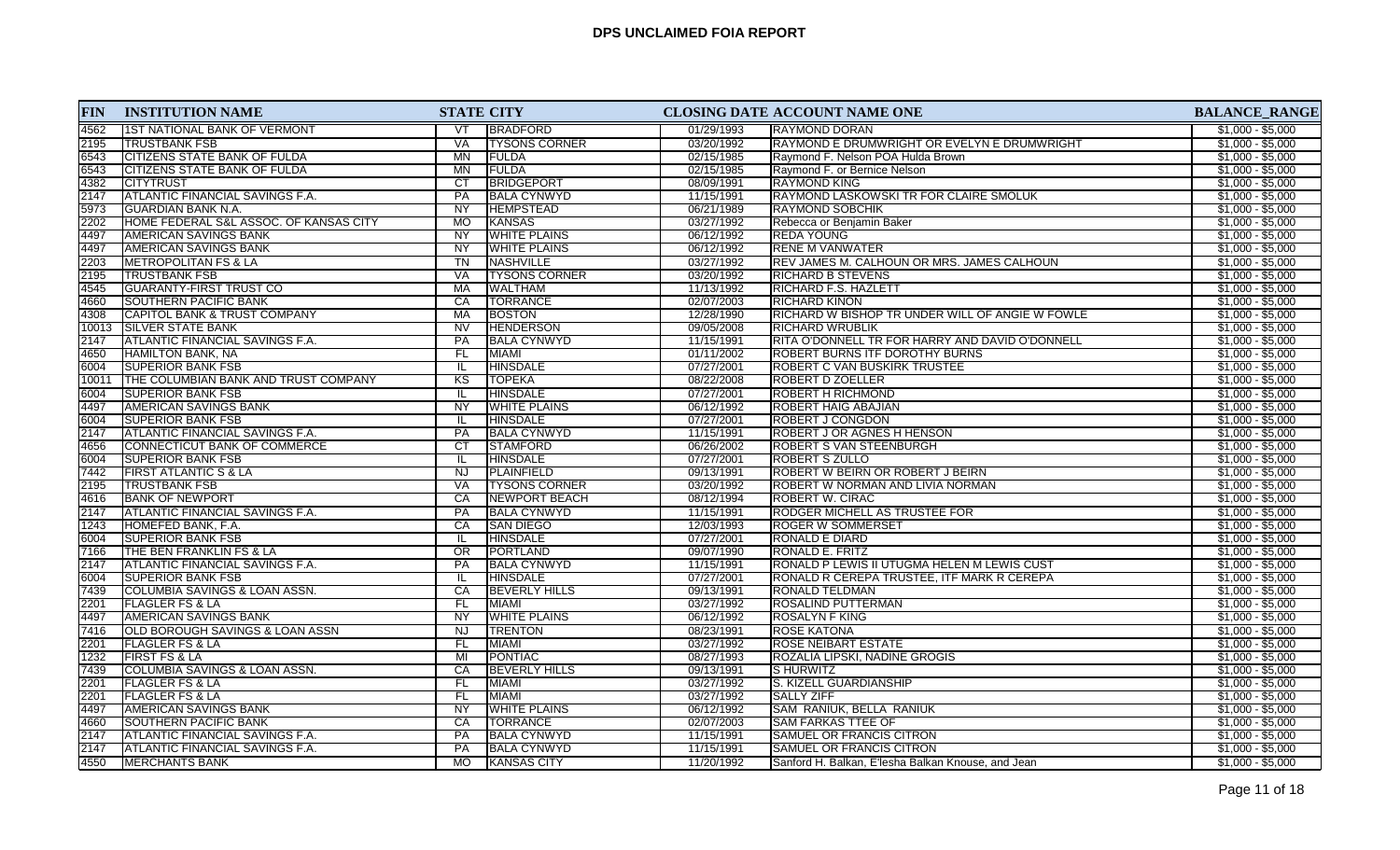| <b>FIN</b> | <b>INSTITUTION NAME</b>                |                 | <b>STATE CITY</b>    |            | CLOSING DATE ACCOUNT NAME ONE                   | <b>BALANCE_RANGE</b> |
|------------|----------------------------------------|-----------------|----------------------|------------|-------------------------------------------------|----------------------|
| 10001      | NETBANK, FSB                           | GA              | <b>ALPHARETTA</b>    | 09/28/2007 | <b>SARAH H BUTA</b>                             | $$1,000 - $5,000$    |
| 2201       | <b>FLAGLER FS &amp; LA</b>             | FL.             | <b>MIAMI</b>         | 03/27/1992 | <b>SEBASTIAN CARDELLA</b>                       | $$1,000 - $5,000$    |
| 4497       | <b>AMERICAN SAVINGS BANK</b>           | <b>NY</b>       | <b>WHITE PLAINS</b>  | 06/12/1992 | <b>SELINA SHLONSKY</b>                          | $$1,000 - $5,000$    |
| 6004       | <b>SUPERIOR BANK FSB</b>               | -lL             | <b>HINSDALE</b>      | 07/27/2001 | <b>SHARON A. THERIEAU</b>                       | $$1,000 - $5,000$    |
| 2147       | <b>ATLANTIC FINANCIAL SAVINGS F.A.</b> | PA              | <b>BALA CYNWYD</b>   | 11/15/1991 | <b>SHERRY KANTER</b>                            | $$1,000 - $5,000$    |
| 4624       | <b>PACIFIC HERITAGE BANK</b>           | CA              | TORRANCE             | 07/28/1995 | <b>SHERYL SHADE &amp; MARY KELLY</b>            | $$1,000 - $5,000$    |
| 4637       | FIRST NATIONAL BANK OF KEYSTONE        | <b>WV</b>       | <b>KEYSTONE</b>      | 09/01/1999 | SHIELDS R. BURGE                                | $$1,000 - $5,000$    |
| 2147       | <b>ATLANTIC FINANCIAL SAVINGS F.A.</b> | PA              | <b>BALA CYNWYD</b>   | 11/15/1991 | SHIRLEY ZEUSLIN OR SOPHIE GOLDEN                | $$1,000 - $5,000$    |
| 4656       | CONNECTICUT BANK OF COMMERCE           | $\overline{CT}$ | <b>STAMFORD</b>      | 06/26/2002 | <b>SHUSTER METTLER CORP</b>                     | $$1,000 - $5,000$    |
| 7439       | COLUMBIA SAVINGS & LOAN ASSN.          | CA              | <b>BEVERLY HILLS</b> | 09/13/1991 | SOCORRO ROQUE TRUSTEE (STATE ERROR)             | $$1,000 - $5,000$    |
| 4650       | <b>HAMILTON BANK, NA</b>               | FL              | <b>MIAMI</b>         | 01/11/2002 | SOLOMON A SAMOY OR CHRISTINE SAMOY              | $$1,000 - $5,000$    |
| 2147       | <b>ATLANTIC FINANCIAL SAVINGS F.A.</b> | PA              | <b>BALA CYNWYD</b>   | 11/15/1991 | <b>SOPHIE GONSKI</b>                            | $$1,000 - $5,000$    |
| 4382       | <b>CITYTRUST</b>                       | <b>CT</b>       | <b>BRIDGEPORT</b>    | 08/09/1991 | <b>STACEY ROSE</b>                              | $$1,000 - $5,000$    |
| 4650       | <b>HAMILTON BANK, NA</b>               | FL.             | <b>MIAMI</b>         | 01/11/2002 | <b>STANLEY BARTOSIK ITF NINA TATTER</b>         | $$1,000 - $5,000$    |
| 7529       | <b>MAINLAND</b>                        | $\overline{TX}$ | <b>HOUSTON</b>       | 04/04/1986 | <b>STANLEY E. MADLOF</b>                        | $$1,000 - $5,000$    |
| 7439       | COLUMBIA SAVINGS & LOAN ASSN.          | CA              | <b>BEVERLY HILLS</b> | 09/13/1991 | <b>STANLEY R ROMAIN ACF</b>                     | $$1,000 - $5,000$    |
| 1232       | <b>FIRST FS &amp; LA</b>               | MI              | <b>PONTIAC</b>       | 08/27/1993 | <b>STANLEY SMOLAREK, PHILIP SMOLAREK</b>        | $$1,000 - $5,000$    |
| 4382       | <b>CITYTRUST</b>                       | CT              | <b>BRIDGEPORT</b>    | 08/09/1991 | <b>STANLEY ZANEVSKY</b>                         | $$1,000 - $5,000$    |
| 4660       | SOUTHERN PACIFIC BANK                  | CA              | <b>TORRANCE</b>      | 02/07/2003 | STELLA BERESTETSKY ITF MIKHAIL BERESTETSKY      | $$1,000 - $5,000$    |
| 10001      | NETBANK, FSB                           | GA              | <b>ALPHARETTA</b>    | 09/28/2007 | <b>STEPHEN L LINDSEY</b>                        | $$1,000 - $5,000$    |
| 10001      | NETBANK, FSB                           | GA              | ALPHARETTA           | 09/28/2007 | <b>STEPHEN PAREY</b>                            | $$1,000 - $5,000$    |
| 4650       | <b>HAMILTON BANK, NA</b>               | FL.             | <b>MIAMI</b>         | 01/11/2002 | <b>SUE RATKIN REVOCABLE TRUST</b>               | $$1,000 - $5,000$    |
| 4623       | <b>FOUNDERS BANK</b>                   | $\overline{c}$  | <b>NEW HAVEN</b>     | 07/28/1995 | <b>SUE SISE</b>                                 | $$1,000 - $5,000$    |
| 6004       | <b>SUPERIOR BANK FSB</b>               | IL.             | <b>HINSDALE</b>      | 07/27/2001 | SUZANNE M CONGER LIVING TRUST DTD 10/03/97      | $$1,000 - $5,000$    |
| 1287       | <b>SECURITY FEDERAL</b>                | NJ              | VINELAND             | 06/17/1994 | SYED K HUSSAIN, MD, ZAHEDA HUSSAIN, MD          | $$1,000 - $5,000$    |
| 4497       | AMERICAN SAVINGS BANK                  | NY              | <b>WHITE PLAINS</b>  | 06/12/1992 | SYLVAN KATZ                                     | $$1,000 - $5,000$    |
| 10001      | NETBANK, FSB                           | GA              | ALPHARETTA           | 09/28/2007 | <b>SYLVIA HAYMES REVOCABLE TRUST</b>            | $$1,000 - $5,000$    |
| 2201       | <b>FLAGLER FS &amp; LA</b>             | <b>FL</b>       | <b>MIAMI</b>         | 03/27/1992 | <b>SYLVIA WILLOUGHBY</b>                        | $$1,000 - $5,000$    |
| 6004       | <b>SUPERIOR BANK FSB</b>               | IL.             | <b>HINSDALE</b>      | 07/27/2001 | <b>TAI HSIANG CHAO</b>                          | $$1,000 - $5,000$    |
| 2186       | <b>BELL FEDERAL SAVINGS BANK</b>       | <b>PA</b>       | <b>UPPER DARBY</b>   | 03/20/1992 | TAN HUYNH DUNG NGUYEN                           | $$1,000 - $5,000$    |
| 7166       | THE BEN FRANKLIN FS & LA               | $\overline{OR}$ | <b>PORTLAND</b>      | 09/07/1990 | <b>TERESA A. DELAET</b>                         | $$1,000 - $5,000$    |
| 7439       | COLUMBIA SAVINGS & LOAN ASSN.          | CA              | <b>BEVERLY HILLS</b> | 09/13/1991 | <b>TERRIE MALONEY</b>                           | $$1,000 - $5,000$    |
| 6004       | <b>SUPERIOR BANK FSB</b>               | IL.             | <b>HINSDALE</b>      | 07/27/2001 | THE BRIAN ZELENKA TRUST UTA DTD 3/31/00         | $$1,000 - $5,000$    |
| 6004       | <b>SUPERIOR BANK FSB</b>               | IL              | <b>HINSDALE</b>      | 07/27/2001 | THE ESTATE OF DOROTHY M KARNER                  | $$1,000 - $5,000$    |
| 1287       | <b>SECURITY FEDERAL</b>                | NJ              | <b>VINELAND</b>      | 06/17/1994 | THE ESTATE OF JAMES A ORDILLE                   | $$1,000 - $5,000$    |
| 6004       | <b>SUPERIOR BANK FSB</b>               | -lL             | <b>HINSDALE</b>      | 07/27/2001 | THE FLORENCE J SCHMIDT TRUST UTA DTD 10/19/1984 | $$1,000 - $5,000$    |
| 4650       | HAMILTON BANK, NA                      | FL              | <b>MIAMI</b>         | 01/11/2002 | <b>THE TATUM TRUST</b>                          | $$1,000 - $5,000$    |
| 4497       | AMERICAN SAVINGS BANK                  | $\overline{NY}$ | <b>WHITE PLAINS</b>  | 06/12/1992 | THELMA B DEGRAFF, BUTLER HALL                   | $$1,000 - $5,000$    |
| 7439       | COLUMBIA SAVINGS & LOAN ASSN.          | CA              | <b>BEVERLY HILLS</b> | 09/13/1991 | <b>TIAN TIAK HOO</b>                            | $$1,000 - $5,000$    |
| 4550       | <b>MERCHANTS BANK</b>                  | <b>MO</b>       | <b>KANSAS CITY</b>   | 11/20/1992 | <b>TINA C. HAMILTON</b>                         | $$1,000 - $5,000$    |
| 4624       | PACIFIC HERITAGE BANK                  | CA              | <b>TORRANCE</b>      | 07/28/1995 | TOM T. KASAI                                    | $$1,000 - $5,000$    |
| 10001      | NETBANK, FSB                           | GA              | <b>ALPHARETTA</b>    | 09/28/2007 | <b>TOMOHIRO KOIKE</b>                           | $$1,000 - $5,000$    |
| 7439       | COLUMBIA SAVINGS & LOAN ASSN.          | CA              | <b>BEVERLY HILLS</b> | 09/13/1991 | <b>TRACY LANDON</b>                             | $$1,000 - $5,000$    |
| 4656       | CONNECTICUT BANK OF COMMERCE           | CT              | <b>STAMFORD</b>      | 06/26/2002 | <b>TRANSCAMBIO SA</b>                           | $$1,000 - $5,000$    |
| 4650       | HAMILTON BANK, NA                      | FL.             | <b>MIAMI</b>         | 01/11/2002 | TRENTO SOCIEDAD ANONIMA                         | $$1,000 - $5,000$    |
| 10001      | NETBANK, FSB                           | GA              | <b>ALPHARETTA</b>    | 09/28/2007 | <b>VALERIE L WARBURTON</b>                      | $$1,000 - $5,000$    |
| 6004       | <b>SUPERIOR BANK FSB</b>               | IL.             | <b>HINSDALE</b>      | 07/27/2001 | <b>VAUGHAN A SMITH</b>                          | $$1,000 - $5,000$    |
| 4546       | <b>METRO NORTH STATE BANK</b>          | <b>MO</b>       | <b>KANSAS CITY</b>   | 11/13/1992 | VILLA RANCHO BERNARDO ASSOCIATES LP             | $$1,000 - $5,000$    |
| 1232       | <b>FIRST FS &amp; LA</b>               | MI              | PONTIAC              | 08/27/1993 | <b>VIOLA M WALKER</b>                           | $$1,000 - $5,000$    |
|            |                                        |                 |                      |            |                                                 |                      |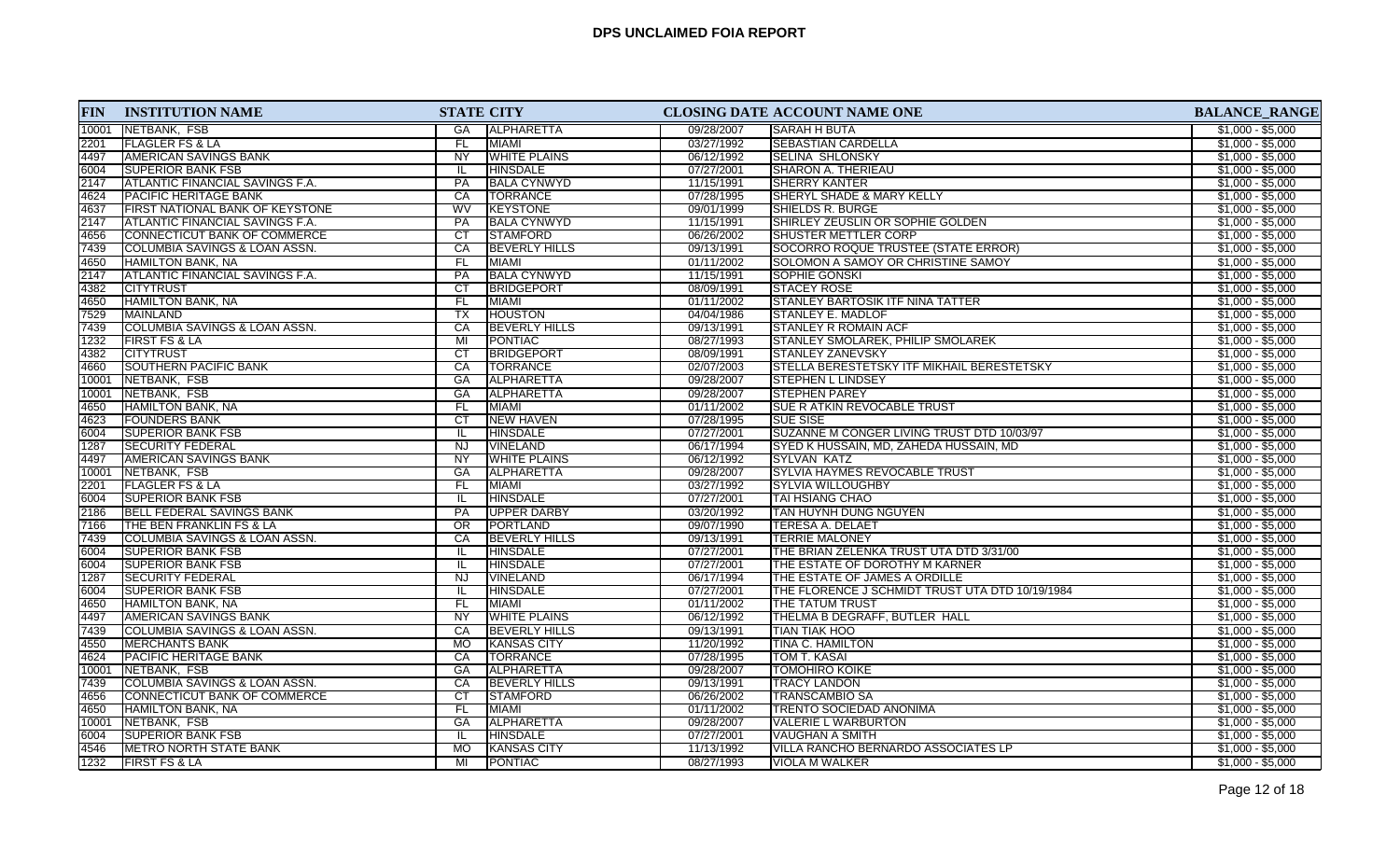| 2203<br>IMETROPOLITAN FS & LA<br>NASHVILLE<br><b>VIOLA SELLERS</b><br>03/27/1992<br>ΤN<br>HOME FEDERAL S&L ASSOC. OF KANSAS CITY<br><b>MO</b><br><b>KANSAS</b><br>03/27/1992<br>2202<br>Violet S Maddux<br>1287<br><b>NJ</b><br><b>VINELAND</b><br>06/17/1994<br> SECURITY FEDERAL<br><u>IVIRGINIA C REIDEL</u> | $$1,000 - $5,000$<br>$$1,000 - $5,000$<br>$$1,000 - $5,000$ |
|-----------------------------------------------------------------------------------------------------------------------------------------------------------------------------------------------------------------------------------------------------------------------------------------------------------------|-------------------------------------------------------------|
|                                                                                                                                                                                                                                                                                                                 |                                                             |
|                                                                                                                                                                                                                                                                                                                 |                                                             |
|                                                                                                                                                                                                                                                                                                                 |                                                             |
| <b>HINSDALE</b><br><b>SUPERIOR BANK FSB</b><br>07/27/2001<br>VLADIMIR & INNA DUBINSKY TTEE YURI DUBINSKY<br>6004<br>IL                                                                                                                                                                                          | $$1,000 - $5,000$                                           |
| 4556<br><b>MERITOR SAVINGS BANK</b><br>PA<br>PHILADELPHIA<br>12/11/1992<br>W. JUANITA BARBER                                                                                                                                                                                                                    | $$1,000 - $5,000$                                           |
| 09/27/1991<br>2124<br>SAN JACINTO SAVINGS ASSOCIATION, PA<br>ТX<br>BELLAIRE<br><b>WAI MING CHOW TANG</b>                                                                                                                                                                                                        | $$1,000 - $5,000$                                           |
| 03/27/1992<br>2201<br>FL.<br><b>MIAMI</b><br>WALLACE KAIZER, SYD-SIDNEY SCHWARTZ<br><b>FLAGLER FS &amp; LA</b>                                                                                                                                                                                                  | $$1,000 - $5,000$                                           |
| <b>SUPERIOR BANK FSB</b><br><b>HINSDALE</b><br>6004<br>07/27/2001<br><b>WALLACE L RIDGWAY</b><br>IL.                                                                                                                                                                                                            | $$1,000 - $5,000$                                           |
| 4550<br><b>KANSAS CITY</b><br>11/20/1992<br>WARREN N FACKLAM, PERS REP FOR CHAS. OLIVER, DEC'D<br><b>MERCHANTS BANK</b><br><b>MO</b>                                                                                                                                                                            | $$1,000 - $5,000$                                           |
| <b>BEVERLY HILLS</b><br>09/13/1991<br>7439<br>COLUMBIA SAVINGS & LOAN ASSN.<br>CA<br><b>WENDY LAWRENCE</b>                                                                                                                                                                                                      | $$1,000 - $5,000$                                           |
| 6004<br><b>SUPERIOR BANK FSB</b><br><b>HINSDALE</b><br>07/27/2001<br><b>WILBERT LUEPKE</b>                                                                                                                                                                                                                      | $$1,000 - $5,000$                                           |
| <b>PACIFIC HERITAGE BANK</b><br>CA<br><b>TORRANCE</b><br>07/28/1995<br><b>WILLIAM E. TSUKAMOTO</b><br>4624                                                                                                                                                                                                      | $$1,000 - $5,000$                                           |
| 7439<br> COLUMBIA SAVINGS & LOAN ASSN.<br>CA<br><b>BEVERLY HILLS</b><br>09/13/1991<br><b>WILLIAM GREENE</b>                                                                                                                                                                                                     | $$1,000 - $5,000$                                           |
| 2202<br>HOME FEDERAL S&L ASSOC. OF KANSAS CITY<br><b>MO</b><br>KANSAS<br>03/27/1992<br>William J Dail                                                                                                                                                                                                           | $$1,000 - $5,000$                                           |
| <b>SAN FRANCISCO</b><br>1236<br>CA<br>09/17/1993<br>WILLIAM J. NAUGHTON JR HELENA NAUGHTON<br>IHOMESTEAD FSA                                                                                                                                                                                                    | $$1,000 - $5,000$                                           |
| 6004<br>07/27/2001<br><b>SUPERIOR BANK FSB</b><br><b>HINSDALE</b><br><b>WILLIAM L SNYDER &amp; KYLE SNYDER</b><br>IL.                                                                                                                                                                                           | $$1,000 - $5,000$                                           |
| CA<br>4660<br><b>TORRANCE</b><br>02/07/2003<br><b>WILLIAM RHODES KUGLER</b><br> SOUTHERN PACIFIC BANK                                                                                                                                                                                                           | $$1,000 - $5,000$                                           |
| 7529<br>04/04/1986<br>MAINLAND<br>TX<br><b>HOUSTON</b><br><b>WILLIAM S PHILLIPS TRUSTEE FOR P&amp;W WAREHOUSE</b>                                                                                                                                                                                               | $$1,000 - $5,000$                                           |
| 4556<br><b>MERITOR SAVINGS BANK</b><br><b>PA</b><br>PHILADELPHIA<br>12/11/1992<br><b>WILLIAM T. HINKLE</b>                                                                                                                                                                                                      | $$1,000 - $5,000$                                           |
| 4556<br><b>IMERITOR SAVINGS BANK</b><br><b>PA</b><br>PHILADELPHIA<br>12/11/1992<br><b>WILLIE L. WILLIAMS</b>                                                                                                                                                                                                    | $$1,000 - $5,000$                                           |
| 7439<br>COLUMBIA SAVINGS & LOAN ASSN.<br>CA<br><b>BEVERLY HILLS</b><br>09/13/1991<br><b>WILLIE MAE EVANS</b>                                                                                                                                                                                                    | $$1,000 - $5,000$                                           |
| 03/27/1992<br>2202<br>HOME FEDERAL S&L ASSOC. OF KANSAS CITY<br><b>MO</b><br>KANSAS<br>Wilmurt or Doris C Rainwater                                                                                                                                                                                             | $$1,000 - $5,000$                                           |
| <b>MO</b><br><b>KANSAS CITY</b><br>4550<br><b>MERCHANTS BANK</b><br>11/20/1992<br>WINIFRED J. HOUSTON                                                                                                                                                                                                           | $$1,000 - $5,000$                                           |
| CA<br>7439<br>COLUMBIA SAVINGS & LOAN ASSN.<br>09/13/1991<br><b>BEVERLY HILLS</b><br>Y SHWARTZBACH                                                                                                                                                                                                              | $$1,000 - $5,000$                                           |
| CA<br><b>PACIFIC HERITAGE BANK</b><br><b>TORRANCE</b><br>07/28/1995<br><b>YASUHIRO HIRATA</b><br>4624                                                                                                                                                                                                           | $$1,000 - $5,000$                                           |
| 7529<br>TX<br>MAINLAND<br><b>HOUSTON</b><br>04/04/1986<br>YOUNG K LEE AND MAINLAND SAVINGS ASSOCIATION                                                                                                                                                                                                          | $$1,000 - $5,000$                                           |
| <b>TRUSTBANK FSB</b><br>VA<br><b>TYSONS CORNER</b><br>03/20/1992<br>2195<br><b>YUA YUE TSAY</b>                                                                                                                                                                                                                 | $$1,000 - $5,000$                                           |
| 10001<br>GA<br>ALPHARETTA<br>09/28/2007<br><b>YUEPENG FENG</b><br>NETBANK, FSB                                                                                                                                                                                                                                  | $$1,000 - $5,000$                                           |
| 7251<br><b>CHARTER SAVINGS BANK</b><br>CA<br><b>NEWPORT BEACH</b><br>12/07/1990<br>YUKIO MURAKAMI                                                                                                                                                                                                               | $$1,000 - $5,000$                                           |
| 2202<br>HOME FEDERAL S&L ASSOC. OF KANSAS CITY<br><b>MO</b><br><b>KANSAS</b><br>03/27/1992<br>Zella Jantz                                                                                                                                                                                                       | $$1,000 - $5,000$                                           |
| PA<br><b>BALA CYNWYD</b><br>11/15/1991<br><b>ZENO OR MARGARET NERI</b><br>2147<br>ATLANTIC FINANCIAL SAVINGS F.A.                                                                                                                                                                                               | $$1,000 - $5,000$                                           |
| OR<br><b>PORTLAND</b><br>09/07/1990<br><b>ZOA N. BROWN</b><br>7166<br>ITHE BEN FRANKLIN FS & LA                                                                                                                                                                                                                 | $$1,000 - $5,000$                                           |
| $\overline{OR}$<br>THE BEN FRANKLIN FS & LA<br>PORTLAND<br>09/07/1990<br><b>ZOA N. BROWN</b><br>7166                                                                                                                                                                                                            | $$1,000 - $5,000$                                           |
| 7270<br>$N_J$<br><b>SOMERSET</b><br>01/11/1991<br><b>ZOFIA KEMPSKI</b><br><b>CITY SAVINGS, F.S.B.</b>                                                                                                                                                                                                           | $$1,000 - $5,000$                                           |
| FIRST FEDERAL SAVINGS & LOAN ASSOC.<br>$\overline{NC}$<br>RALEIGH<br>2170<br>03/06/1992<br>Zola B. Berge                                                                                                                                                                                                        | $$1,000 - $5,000$                                           |
| CA<br><b>PASADENA</b><br>07/11/2008<br>BARBARA JEAN FERRIS, GLENDA J NASH, ITF WAYNE ALLEN FERRIS<br>10007<br>INDYMAC BANK, FSB                                                                                                                                                                                 | \$100,000 and greater                                       |
| 4656<br>CONNECTICUT BANK OF COMMERCE<br>CT<br><b>STAMFORD</b><br>06/26/2002<br>EDGAR MONTEIRO GONCALVES DA ROCHA                                                                                                                                                                                                | \$100,000 and greater                                       |
| $\overline{\mathsf{u}\mathsf{r}}$<br>KAYSVILLE<br>10171<br><b>BARNES BANKING COMPANY</b><br>01/15/2010<br><b>JERRY L KERSHAW</b>                                                                                                                                                                                | \$100,000 and greater                                       |
| <b>NY</b><br><b>WHITE PLAINS</b><br>06/12/1992<br><b>ALEKSANDRA PADLO</b><br>4497<br><b>AMERICAN SAVINGS BANK</b>                                                                                                                                                                                               | \$25,000 - \$100,000                                        |
| 10007<br><b>INDYMAC BANK, FSB</b><br>CA<br><b>PASADENA</b><br>07/11/2008<br><b>CASSANDRA A MATTHEWS</b>                                                                                                                                                                                                         | $$25,000 - $100,000$                                        |
| NETBANK, FSB<br><b>ALPHARETTA</b><br>10001<br>GA<br>09/28/2007<br>CHI WEI WANG                                                                                                                                                                                                                                  | \$25,000 - \$100,000                                        |
| NETBANK, FSB<br>GA<br>ALPHARETTA<br>09/28/2007<br>DANIEL M LEVINE<br>10001                                                                                                                                                                                                                                      | $$25,000 - $100,000$                                        |
| 07/27/2001<br>6004<br><b>SUPERIOR BANK FSB</b><br>HINSDALE<br>DAVID M PIECUCH ITF HARRIETTE PIEUCH<br>IL                                                                                                                                                                                                        | \$25,000 - \$100,000                                        |
| 4382<br><b>CITYTRUST</b><br>CT<br><b>BRIDGEPORT</b><br>08/09/1991<br><b>EDNA BLAKE</b>                                                                                                                                                                                                                          | $$25,000 - $100,000$                                        |
| 2172<br>NY<br>03/13/1992<br>CENTRAL FEDERAL SAVINGS BANK<br>MINNEOLA<br>ELIZABETH GEISER OR JOHN STARK                                                                                                                                                                                                          | $$25,000 - $100,000$                                        |
| 02/07/2002<br>AZ<br><b>PHOENIX</b><br><b>ELLEN CONNORTON</b><br>4653<br>NEXTBANK, NA                                                                                                                                                                                                                            | \$25,000 - \$100,000                                        |
| 2201<br>FL<br>03/27/1992<br><b>GIUSEPPE GEORGI</b><br><b>FLAGLER FS &amp; LA</b><br><b>MIAMI</b>                                                                                                                                                                                                                | $$25,000 - $100,000$                                        |
| 09/28/2007<br>10001<br><b>NETBANK, FSB</b><br>GA<br>ALPHARETTA<br><b>GWYN JONES</b>                                                                                                                                                                                                                             | $$25,000 - $100,000$                                        |
| 2201<br><b>FLAGLER FS &amp; LA</b><br><b>MIAMI</b><br>03/27/1992<br><b>HELEN BROCK</b><br>FL.                                                                                                                                                                                                                   | $$25,000 - $100,000$                                        |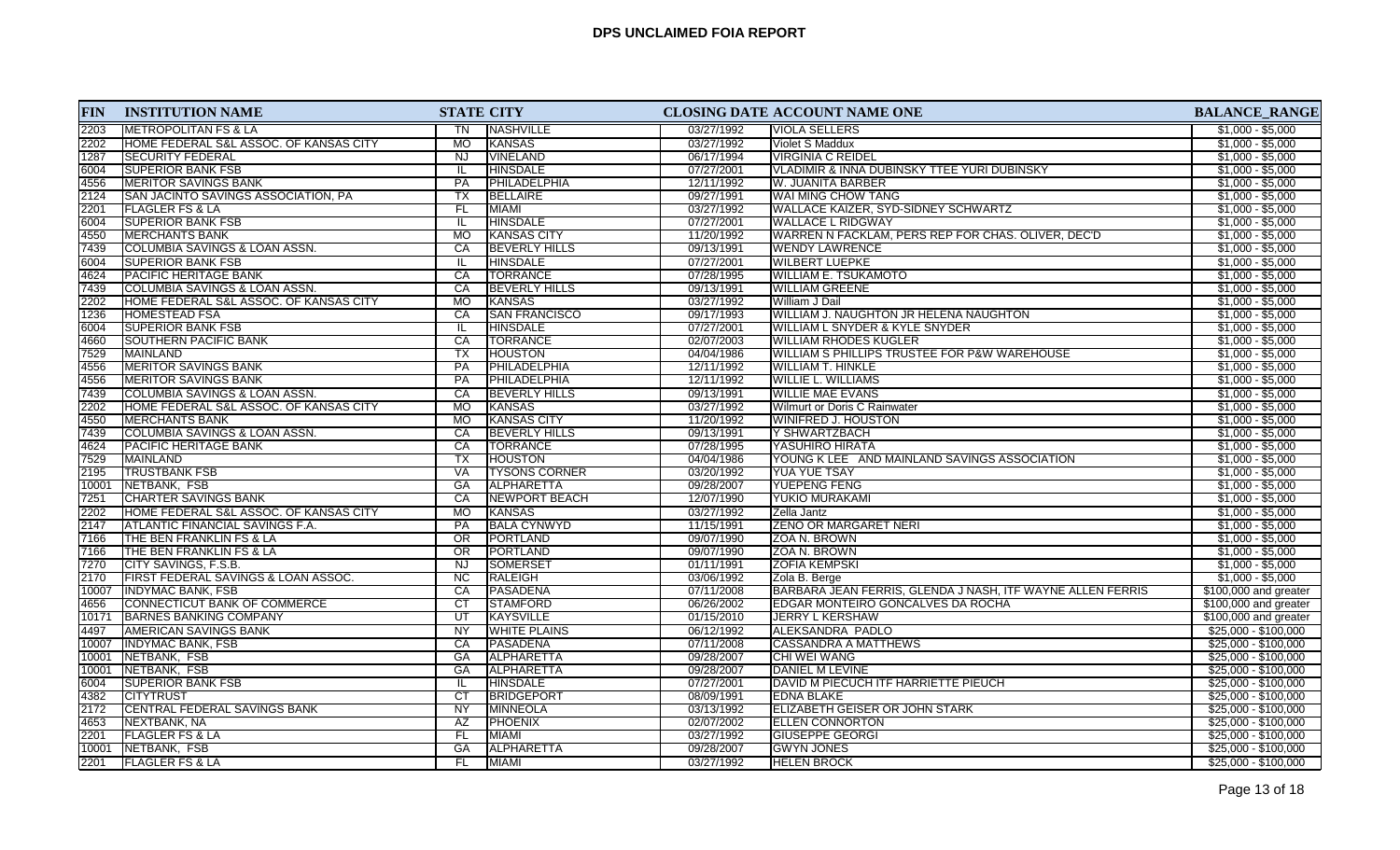| <b>FIN</b> | <b>INSTITUTION NAME</b>                | <b>STATE CITY</b> |                      |            | <b>CLOSING DATE ACCOUNT NAME ONE</b>              | <b>BALANCE_RANGE</b> |
|------------|----------------------------------------|-------------------|----------------------|------------|---------------------------------------------------|----------------------|
| 7439       | COLUMBIA SAVINGS & LOAN ASSN.          | CA                | <b>BEVERLY HILLS</b> | 09/13/1991 | <b>IJ HOOGHIUS</b>                                | $$25,000 - $100,000$ |
| 10001      | NETBANK, FSB                           | <b>GA</b>         | <b>ALPHARETTA</b>    | 09/28/2007 | JOHN P DONAHUE                                    | $$25,000 - $100,000$ |
| 10001      | NETBANK, FSB                           | <b>GA</b>         | <b>ALPHARETTA</b>    | 09/28/2007 | <b>KATIE U MURRAY</b>                             | $$25,000 - $100,000$ |
| 6004       | <b>SUPERIOR BANK FSB</b>               |                   | <b>HINSDALE</b>      | 07/27/2001 | <b>MARIA ROCKUS</b>                               | \$25,000 - \$100,000 |
| 4497       | <b>AMERICAN SAVINGS BANK</b>           | <b>NY</b>         | <b>WHITE PLAINS</b>  | 06/12/1992 | <b>MARIANNE RIEPER</b>                            | $$25,000 - $100,000$ |
| 2201       | <b>FLAGLER FS &amp; LA</b>             | FL.               | MIAMI                | 03/27/1992 | <b>Mario Muralles</b>                             | $$25,000 - $100,000$ |
| 4497       | AMERICAN SAVINGS BANK                  | <b>NY</b>         | <b>WHITE PLAINS</b>  | 06/12/1992 | MARTHA JACOBI                                     | \$25,000 - \$100,000 |
| 10001      | NETBANK, FSB                           | GA                | ALPHARETTA           | 09/28/2007 | <b>REID G HOFFMAN</b>                             | $$25,000 - $100,000$ |
| 10001      | NETBANK, FSB                           | GA                | <b>ALPHARETTA</b>    | 09/28/2007 | <b>ROBERT WENZEL</b>                              | \$25,000 - \$100,000 |
| 10001      | NETBANK, FSB                           | GA                | <b>ALPHARETTA</b>    | 09/28/2007 | <b>ROBIN C KELTON</b>                             | $$25,000 - $100,000$ |
| 10001      | NETBANK, FSB                           | GА                | ALPHARETTA           | 09/28/2007 | <b>ROLAND W CLAY</b>                              | $$25,000 - $100,000$ |
| 6004       | <b>SUPERIOR BANK FSB</b>               | Ш.                | <b>HINSDALE</b>      | 07/27/2001 | STUART S SATULLO AND STUART S. SATULLO II         | $$25,000 - $100,000$ |
| 6004       | <b>SUPERIOR BANK FSB</b>               | IL                | <b>HINSDALE</b>      | 07/27/2001 | THE ANTHONY J LUPO TRUST                          | \$25,000 - \$100,000 |
| 6004       | <b>SUPERIOR BANK FSB</b>               | IL                | <b>HINSDALE</b>      | 07/27/2001 | <b>WAYNE F NOVOTNY</b>                            | \$25,000 - \$100,000 |
| 2201       | <b>FLAGLER FS &amp; LA</b>             | FL                | <b>MIAMI</b>         | 03/27/1992 | A OCTAVIA BLANCO.RAFAEL R GUILLERMO DIAGO BLANCO. | $$5,000 - $25,000$   |
| 4650       | HAMILTON BANK, NA                      | <b>FL</b>         | MIAMI                | 01/11/2002 | A. C. VARGAS ITF FRANCISCO VARGAS & ROY FLORES    | $$5,000 - $25,000$   |
| 4497       | <b>AMERICAN SAVINGS BANK</b>           | NY                | <b>WHITE PLAINS</b>  | 06/12/1992 | <b>ADA CAIL</b>                                   | $$5,000 - $25,000$   |
| 10001      | NETBANK, FSB                           | <b>GA</b>         | ALPHARETTA           | 09/28/2007 | <b>ADAM R STEIN</b>                               | $$5,000 - $25,000$   |
| 2172       | CENTRAL FEDERAL SAVINGS BANK           | <b>NY</b>         | MINNEOLA             | 03/13/1992 | ALICE E WEINSTEIN                                 | $$5,000 - $25,000$   |
| 4511       | THE UNION SAVINGS BANK                 | <b>NY</b>         | <b>PATCHOGUE</b>     | 08/28/1992 | <b>ALINE ROCKWELL</b>                             | $$5,000 - $25,000$   |
| 4382       | <b>CITYTRUST</b>                       | $\overline{CT}$   | <b>BRIDGEPORT</b>    | 08/09/1991 | <b>ANGELINA ANGELONE</b>                          | $$5,000 - $25,000$   |
| 4497       | <b>AMERICAN SAVINGS BANK</b>           | <b>NY</b>         | <b>WHITE PLAINS</b>  | 06/12/1992 | ANN SNYDER                                        | $$5,000 - $25,000$   |
| 2202       | HOME FEDERAL S&L ASSOC. OF KANSAS CITY | <b>MO</b>         | KANSAS               | 03/27/1992 | Ann K or Thorne E Inman                           | $$5,000 - $25,000$   |
| 7439       | COLUMBIA SAVINGS & LOAN ASSN.          | CA                | <b>BEVERLY HILLS</b> | 09/13/1991 | <b>ANNA ROTH</b>                                  | $$5,000 - $25,000$   |
| 4497       | AMERICAN SAVINGS BANK                  | <b>NY</b>         | <b>WHITE PLAINS</b>  | 06/12/1992 | <b>ANNE SUGRUE</b>                                | $$5,000 - $25,000$   |
| 10001      | NETBANK, FSB                           | GA                | ALPHARETTA           | 09/28/2007 | <b>ANTHONY H ACKERMANN</b>                        | $$5,000 - $25,000$   |
| 2201       | <b>FLAGLER FS &amp; LA</b>             | FL                | MIAMI                | 03/27/1992 | ANTHONY W. SUMEGI                                 | $$5,000 - $25,000$   |
| 2201       | <b>FLAGLER FS &amp; LA</b>             | <b>FL</b>         | MIAMI                | 03/27/1992 | <b>ANTHONY W. SUMEGI</b>                          | $$5,000 - $25,000$   |
| 2201       | <b>FLAGLER FS &amp; LA</b>             | <b>FL</b>         | MIAMI                | 03/27/1992 | <b>ARMOND ARMESTO</b>                             | $$5,000 - $25,000$   |
| 7058       | VALLEY FEDERAL SAVINGS BANK            | <b>NM</b>         | <b>ROSWELL</b>       | 06/08/1990 | Arsenio Fabian Sanchez                            | $$5,000 - $25,000$   |
| 4650       | HAMILTON BANK, NA                      | <b>FL</b>         | <b>MIAMI</b>         | 01/11/2002 | AUGUSTO C VARGAS ITF GABRIELA V BOGRAN            | $$5,000 - $25,000$   |
| 4650       | <b>HAMILTON BANK, NA</b>               | <b>FL</b>         | <b>MIAMI</b>         | 01/11/2002 | AUGUSTO C. VARGAS AND BEAL BANK, SSB              | $$5,000 - $25,000$   |
| 2170       | FIRST FEDERAL SAVINGS & LOAN ASSOC.    | <b>NC</b>         | <b>RALEIGH</b>       | 03/06/1992 | Bessie Knott Watson                               | $$5,000 - $25,000$   |
| 7439       | COLUMBIA SAVINGS & LOAN ASSN.          | CA                | <b>BEVERLY HILLS</b> | 09/13/1991 | <b>BETTY S DURBIN</b>                             | $$5,000 - $25,000$   |
| 4497       | <b>AMERICAN SAVINGS BANK</b>           | <b>NY</b>         | <b>WHITE PLAINS</b>  | 06/12/1992 | <b>BIRDIE SHARGEL</b>                             | $$5,000 - $25,000$   |
| 4497       | AMERICAN SAVINGS BANK                  | NY                | <b>WHITE PLAINS</b>  | 06/12/1992 | <b>CALLIE PORTER</b>                              | $$5,000 - $25,000$   |
| 10001      | NETBANK, FSB                           | GA                | <b>ALPHARETTA</b>    | 09/28/2007 | <b>CAROL CHONGAS</b>                              | $$5,000 - $25,000$   |
| 6005       | UNIVERSAL FEDERAL SAVINGS BANK         |                   | <b>CHICAGO</b>       | 06/27/2002 | <b>CHARLES A ARLIUNAS</b>                         | $$5,000 - $25,000$   |
| 10001      | NETBANK, FSB                           | <b>GA</b>         | ALPHARETTA           | 09/28/2007 | <b>CHARLES A BROWN</b>                            | $$5,000 - $25,000$   |
| 6004       | <b>SUPERIOR BANK FSB</b>               |                   | <b>HINSDALE</b>      | 07/27/2001 | CHARLES BOLTON ITF CAROL BOLTON                   | $$5,000 - $25,000$   |
| 10001      | NETBANK, FSB                           | GA                | ALPHARETTA           | 09/28/2007 | <b>CHARLES D DEWITT</b>                           | $$5,000 - $25,000$   |
| 4497       | AMERICAN SAVINGS BANK                  | <b>NY</b>         | <b>WHITE PLAINS</b>  | 06/12/1992 | <b>CHARLES J MISTRZAK</b>                         | $$5,000 - $25,000$   |
| 7166       | THE BEN FRANKLIN FS & LA               | <b>OR</b>         | PORTLAND             | 09/07/1990 | CHARLES OR FRANKIE WILSON                         | $$5,000 - $25,000$   |
| 2202       | HOME FEDERAL S&L ASSOC. OF KANSAS CITY | <b>MO</b>         | <b>KANSAS</b>        | 03/27/1992 | Charles or Margaret Katowitz                      | $$5,000 - $25,000$   |
| 4556       | <b>MERITOR SAVINGS BANK</b>            | PA                | PHILADELPHIA         | 12/11/1992 | <b>CHARLIE JEFFERSON</b>                          | $$5,000 - $25,000$   |
| 4550       | <b>MERCHANTS BANK</b>                  | МO                | <b>KANSAS CITY</b>   | 11/20/1992 | <b>CHLOE T CLAWSON</b>                            | $$5,000 - $25,000$   |
| 4497       | <b>AMERICAN SAVINGS BANK</b>           | <b>NY</b>         | <b>WHITE PLAINS</b>  | 06/12/1992 | <b>CLARENCE JENKINS JR</b>                        | $$5,000 - $25,000$   |
| 4550       | <b>MERCHANTS BANK</b>                  | <b>MO</b>         | KANSAS CITY          | 11/20/1992 | <b>CLAUDE R WILSEY</b>                            | $$5,000 - $25,000$   |
| 2147       | <b>ATLANTIC FINANCIAL SAVINGS F.A.</b> | <b>PA</b>         | <b>BALA CYNWYD</b>   | 11/15/1991 | <b>CYRUS WINSTON</b>                              | $$5,000 - $25,000$   |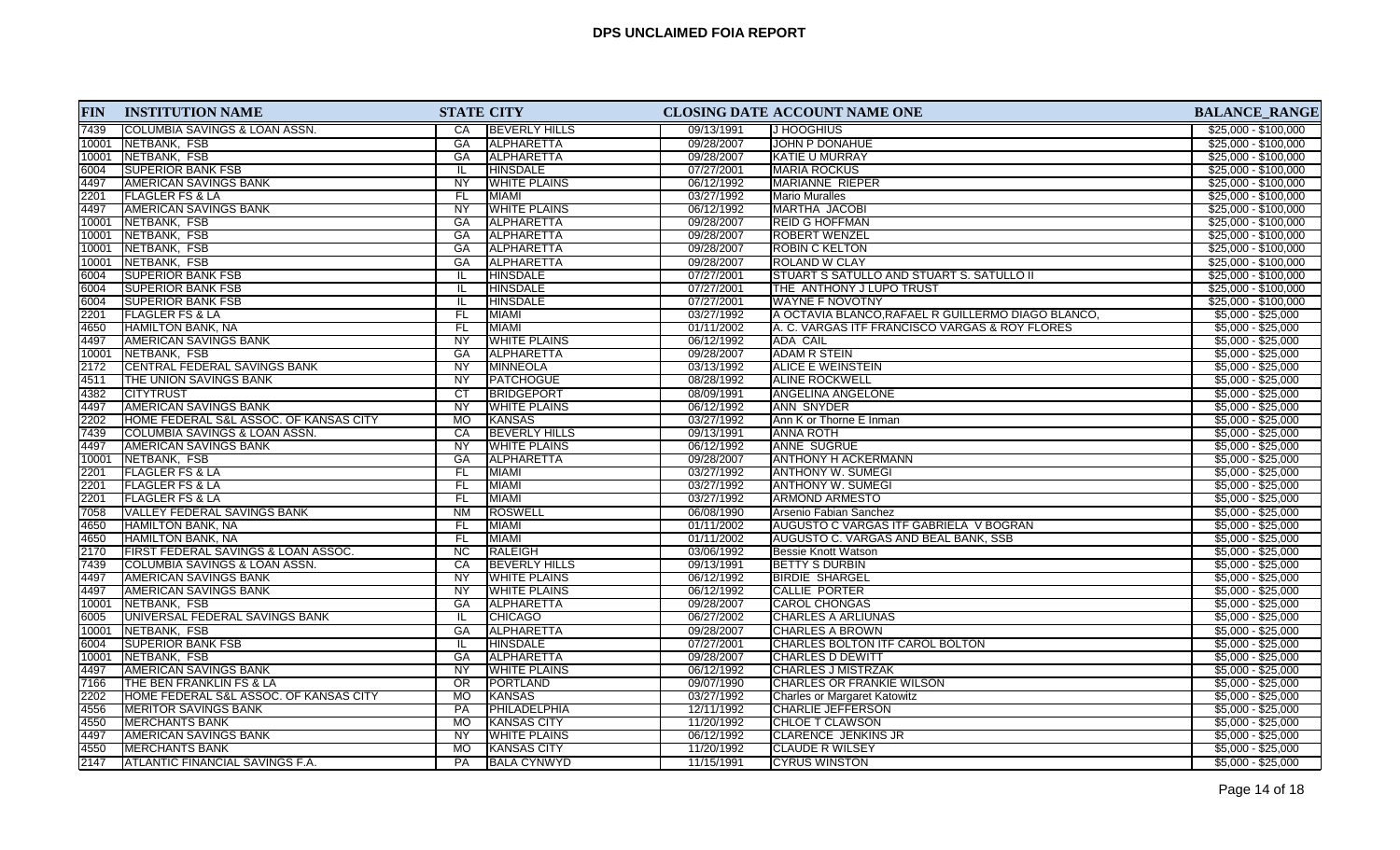| <b>FIN</b> | <b>INSTITUTION NAME</b>                  |                        | <b>STATE CITY</b>    |            | CLOSING DATE ACCOUNT NAME ONE                         | <b>BALANCE_RANGE</b> |
|------------|------------------------------------------|------------------------|----------------------|------------|-------------------------------------------------------|----------------------|
| 10001      | NETBANK, FSB                             | GA                     | <b>ALPHARETTA</b>    | 09/28/2007 | <b>DANA J SEEHALE</b>                                 | $$5,000 - $25,000$   |
| 7529       | MAINLAND                                 | <b>TX</b>              | <b>HOUSTON</b>       | 04/04/1986 | DAVID N. GRAY OR GRETCHEN R. GRAY                     | $$5,000 - $25,000$   |
| 10001      | NETBANK, FSB                             | GA                     | <b>ALPHARETTA</b>    | 09/28/2007 | <b>DAVID W GUEST</b>                                  | $$5,000 - $25,000$   |
| 4653       | NEXTBANK, NA                             | AZ                     | <b>PHOENIX</b>       | 02/07/2002 | DEBORAH DUNNELL POD NINA DUNNELL                      | $$5,000 - $25,000$   |
| 10001      | NETBANK, FSB                             | GA                     | <b>ALPHARETTA</b>    | 09/28/2007 | <b>DEEPAK MATHUR</b>                                  | $$5,000 - $25,000$   |
| 10001      | NETBANK, FSB                             | GA                     | <b>ALPHARETTA</b>    | 09/28/2007 | <b>DELBERT H ADAMS</b>                                | $$5,000 - $25,000$   |
| 6004       | <b>SUPERIOR BANK FSB</b>                 | IL.                    | HINSDALE             | 07/27/2001 | DONALD EUGENE FRIES                                   | $$5,000 - $25,000$   |
| 6004       | <b>SUPERIOR BANK FSB</b>                 | π                      | <b>HINSDALE</b>      | 07/27/2001 | DONALD L CLELLAND SR                                  | $$5,000 - $25,000$   |
| 1207       | <b>SECURITY FIRST FS &amp; LA</b>        | FL                     | DAYTONA BEACH        | 04/10/1992 | DORIS E. COTTON                                       | $$5,000 - $25,000$   |
| 1207       | <b>SECURITY FIRST FS &amp; LA</b>        | FL.                    | <b>DAYTONA BEACH</b> | 04/10/1992 | DORIS E. COTTON                                       | $$5,000 - $25,000$   |
| 1207       | <b>SECURITY FIRST FS &amp; LA</b>        | FL                     | <b>DAYTONA BEACH</b> | 04/10/1992 | DORIS E. COTTON                                       | $$5,000 - $25,000$   |
| 4660       | <b>SOUTHERN PACIFIC BANK</b>             | CA                     | <b>TORRANCE</b>      | 02/07/2003 | DOROTHY HARRIS ITF JANICE HARRIS                      | $$5,000 - $25,000$   |
| 7529       | <b>MAINLAND</b>                          | <b>TX</b>              | <b>HOUSTON</b>       | 04/04/1986 | DOUGLAS FREELANDER                                    | $$5,000 - $25,000$   |
| 7529       | <b>MAINLAND</b>                          | <b>TX</b>              | <b>HOUSTON</b>       | 04/04/1986 | <b>DOUGLAS FREELANDER</b>                             | $$5,000 - $25,000$   |
| 6004       | <b>SUPERIOR BANK FSB</b>                 | IL.                    | <b>HINSDALE</b>      | 07/27/2001 | <b>EARL SHIRLEY ITF PATRICIA MADARIS, JUDITH FREE</b> | $$5,000 - $25,000$   |
| 4497       | AMERICAN SAVINGS BANK                    | <b>NY</b>              | <b>WHITE PLAINS</b>  | 06/12/1992 | <b>EDNA A LINDSTROM</b>                               | $$5,000 - $25,000$   |
| 4602       | THE BANK OF SAN DIEGO                    | CA                     | <b>ISAN DIEGO</b>    | 10/29/1993 | <b>EDWARD G. ROURKE</b>                               | $$5,000 - $25,000$   |
| 10011      | THE COLUMBIAN BANK AND TRUST COMPANY     | KS                     | <b>TOPEKA</b>        | 08/22/2008 | <b>ELIZABETH J CORCORAN</b>                           | $$5,000 - $25,000$   |
| 10001      | NETBANK, FSB                             | GA                     | ALPHARETTA           | 09/28/2007 | <b>ELIZABETH K CHAPMAN</b>                            | $$5,000 - $25,000$   |
| 4550       | <b>MERCHANTS BANK</b>                    | <b>MO</b>              | <b>KANSAS CITY</b>   | 11/20/1992 | ELIZABETH M. ATWELL                                   | $$5,000 - $25,000$   |
| 6004       | <b>SUPERIOR BANK FSB</b>                 | IL                     | <b>HINSDALE</b>      | 07/27/2001 | <b>ELLA R MASLEK</b>                                  | $$5,000 - $25,000$   |
| 4497       | AMERICAN SAVINGS BANK                    | <b>NY</b>              | <b>WHITE PLAINS</b>  | 06/12/1992 | <b>EMIL O KLOPFER</b>                                 | $$5,000 - $25,000$   |
| 4423       | COMMUNITY NATIONAL BANK & TRUST CO OF NY | <b>NY</b>              | NEW YORK CITY        | 11/08/1991 | ESTATE OF JOHN A. GIORDANO AKA GIOVANNI GIORDANO      | $$5,000 - $25,000$   |
| 6004       | <b>SUPERIOR BANK FSB</b>                 | IL.                    | HINSDALE             | 07/27/2001 | <b>ESTATE OF JOSEPH A SCHWEITZER</b>                  | $$5,000 - $25,000$   |
| 2147       | ATLANTIC FINANCIAL SAVINGS F.A.          | PA                     | <b>BALA CYNWYD</b>   | 11/15/1991 | <b>ESTATE OF MARTIN DONATUCCI OR ALICE CERRA</b>      | $$5,000 - $25,000$   |
| 4637       | <b>FIRST NATIONAL BANK OF KEYSTONE</b>   | WV                     | <b>KEYSTONE</b>      | 09/01/1999 | <b>ESTATE OF OCHEL JONES</b>                          | $$5,000 - $25,000$   |
| 1232       | <b>FIRST FS &amp; LA</b>                 | MI                     | PONTIAC              | 08/27/1993 | ESTATE OF SUZANNA THOMAS, MRS LINDA IRANI, CONSERVAT  | $$5,000 - $25,000$   |
| 1232       | <b>FIRST FS &amp; LA</b>                 | MI                     | PONTIAC              | 08/27/1993 | ESTATE OF SUZANNA THOMAS, MRS LINDA IRANI, CONSERVAT  | $$5,000 - $25,000$   |
| 4497       | <b>AMERICAN SAVINGS BANK</b>             | NY                     | <b>WHITE PLAINS</b>  | 06/12/1992 | <b>ESTATE OF WILLIAM SALASCO</b>                      | $$5,000 - $25,000$   |
| 4650       | HAMILTON BANK, NA                        | FL.                    | <b>MIAMI</b>         | 01/11/2002 | <b>FANNIE W KAPLAN</b>                                | $$5,000 - $25,000$   |
| 4497       | <b>AMERICAN SAVINGS BANK</b>             | <b>NY</b>              | <b>WHITE PLAINS</b>  | 06/12/1992 | <b>FELIX SALZBURG</b>                                 | $$5,000 - $25,000$   |
| 6004       | <b>SUPERIOR BANK FSB</b>                 | IL                     | <b>HINSDALE</b>      | 07/27/2001 | <b>FRANCES T LAX ITF PLACENT DELIA</b>                | $$5,000 - $25,000$   |
| 7166       | THE BEN FRANKLIN FS & LA                 | $\overline{OR}$        | <b>PORTLAND</b>      | 09/07/1990 | <b>FRANCIS H. NEWELL</b>                              | $$5,000 - $25,000$   |
| 4650       | HAMILTON BANK, NA                        | FL.                    | <b>MIAMI</b>         | 01/11/2002 | <b>FRANCISCO ALVARADO MACDONALD</b>                   | $$5,000 - $25,000$   |
| 4497       | <b>AMERICAN SAVINGS BANK</b>             | NY                     | <b>WHITE PLAINS</b>  | 06/12/1992 | <b>FRANK MARX</b>                                     | $$5,000 - $25,000$   |
| 6004       | <b>ISUPERIOR BANK FSB</b>                | IL                     | <b>HINSDALE</b>      | 07/27/2001 | <b>FRANK S SCARLATI</b>                               | $$5,000 - $25,000$   |
| 4382       | <b>CITYTRUST</b>                         | $\overline{\text{CT}}$ | <b>BRIDGEPORT</b>    | 08/09/1991 | <b>FRIEDA VENEZIA</b>                                 | $$5,000 - $25,000$   |
| 4576       | AMERICAN COMMERCE NATIONAL BANK          | CA                     | ANAHEIM              | 04/30/1993 | G TRUSTS #1, #2, #3                                   | $$5,000 - $25,000$   |
| 10001      | NETBANK, FSB                             | <b>GA</b>              | <b>ALPHARETTA</b>    | 09/28/2007 | <b>GARY SANDERS</b>                                   | $$5,000 - $25,000$   |
| 6004       | <b>SUPERIOR BANK FSB</b>                 | IL.                    | <b>HINSDALE</b>      | 07/27/2001 | <b>GENESEE VALLEY CENTER MERCHANTS ASSOC</b>          | $$5,000 - $25,000$   |
| 2203       | <b>METROPOLITAN FS &amp; LA</b>          | $\overline{\text{TN}}$ | <b>NASHVILLE</b>     | 03/27/1992 | <b>GENEVA SMOTHERMAN OR CHRISTINE SHRIVER</b>         | $$5,000 - $25,000$   |
| 6004       | <b>SUPERIOR BANK FSB</b>                 | IL                     | <b>HINSDALE</b>      | 07/27/2001 | <b>GENEVIEVE C KOSCIELSKI</b>                         | $$5,000 - $25,000$   |
| 2202       | HOME FEDERAL S&L ASSOC. OF KANSAS CITY   | <b>MO</b>              | KANSAS               | 03/27/1992 | <b>GEORGE A OR ANNETTE M WHITE</b>                    | $$5,000 - $25,000$   |
| 4382       | <b>CITYTRUST</b>                         | $\overline{c}$         | <b>BRIDGEPORT</b>    | 08/09/1991 | <b>GERALDINE BRADLEY KARL</b>                         | $$5,000 - $25,000$   |
| 2201       | <b>FLAGLER FS &amp; LA</b>               | FL.                    | <b>MIAMI</b>         | 03/27/1992 | <b>GERTRUDE SHAPIRO</b>                               | $$5,000 - $25,000$   |
| 4497       | <b>AMERICAN SAVINGS BANK</b>             | <b>NY</b>              | <b>WHITE PLAINS</b>  | 06/12/1992 | <b>GLADYS GOLDSMITH</b>                               | $$5,000 - $25,000$   |
| 4660       | <b>SOUTHERN PACIFIC BANK</b>             | CA                     | TORRANCE             | 02/07/2003 | <b>GLADYS S FORSTER</b>                               | $$5,000 - $25,000$   |
| 7576       | <b>AMERICAN DIVERSIFIED</b>              | CA                     | <b>COSTA MESA</b>    | 06/06/1988 | GOODMAN, DAVID Z. TTEE FOR GLICK PRODUCTIONS, INC.    | $$5,000 - $25,000$   |
| 7576       | <b>AMERICAN DIVERSIFIED</b>              | СA                     | <b>COSTA MESA</b>    | 06/06/1988 | GOODMAN, DAVID Z. TTEE FOR GLICK PRODUCTIONS, INC.    | $$5,000 - $25,000$   |
|            |                                          |                        |                      |            |                                                       |                      |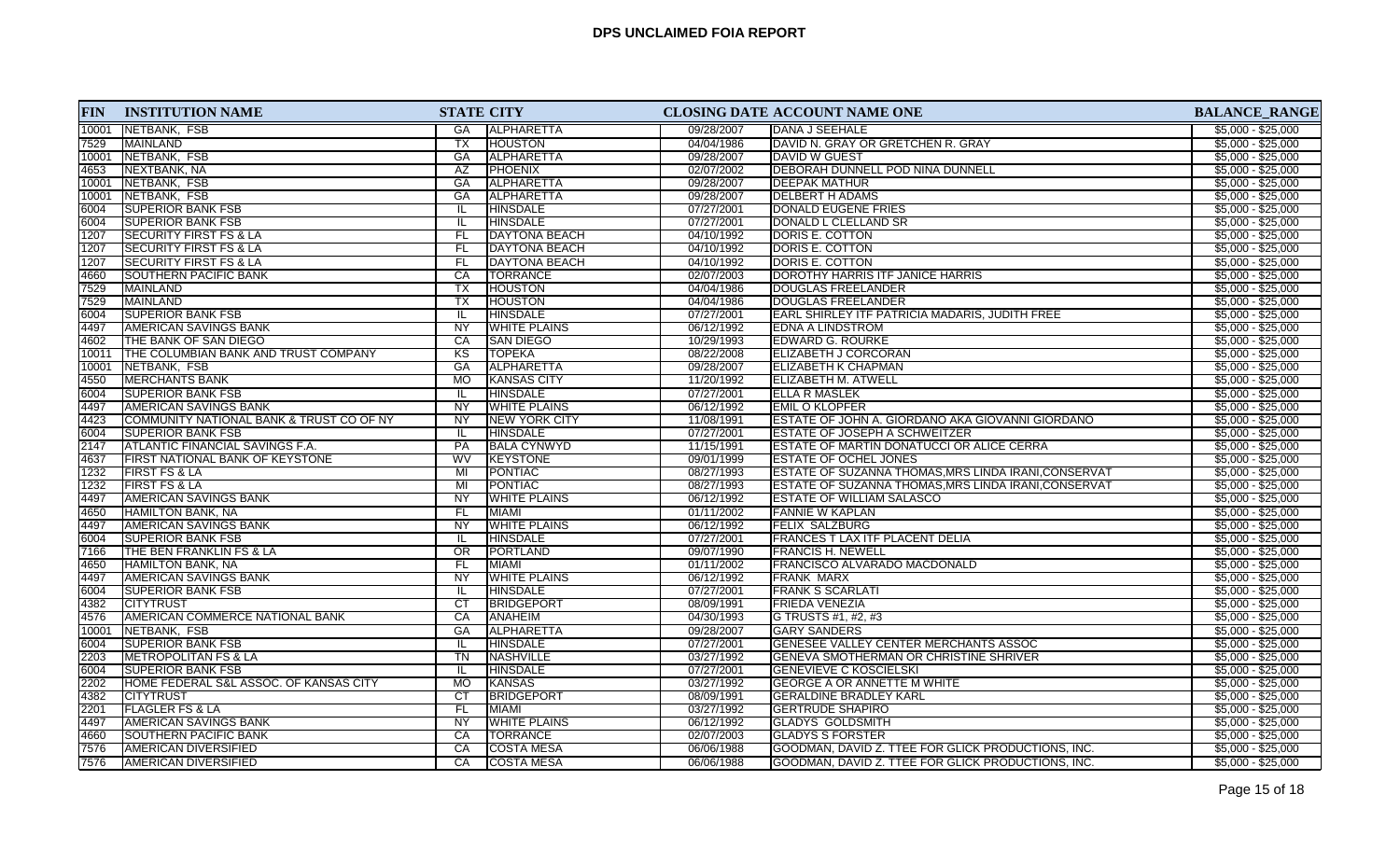| <b>FIN</b> | <b>INSTITUTION NAME</b>                      | <b>STATE CITY</b>                      |            | <b>CLOSING DATE ACCOUNT NAME ONE</b>           | <b>BALANCE_RANGE</b> |
|------------|----------------------------------------------|----------------------------------------|------------|------------------------------------------------|----------------------|
| 10005      | IANB FINANCIAL, N.A.                         | <b>BENTONVILLE</b><br>AR.              | 05/09/2008 | <b>GRANT M FLORA</b>                           | $$5,000 - $25,000$   |
| 4656       | CONNECTICUT BANK OF COMMERCE                 | <b>STAMFORD</b><br><b>CT</b>           | 06/26/2002 | H BREMER, I P BREMER, H BREMER JR, L BREMER    | $$5,000 - $25,000$   |
| 1243       | HOMEFED BANK, F.A.                           | <b>SAN DIEGO</b><br>CA                 | 12/03/1993 | <b>H EDWARD HANSON OR</b>                      | $$5,000 - $25,000$   |
| 4650       | <b>HAMILTON BANK, NA</b>                     | <b>MIAMI</b><br>FL.                    | 01/11/2002 | H. TERCERO ROMO OR ROBERTO TELLEZ & H. T. LING | $$5,000 - $25,000$   |
| 4497       | <b>AMERICAN SAVINGS BANK</b>                 | $\overline{NY}$<br><b>WHITE PLAINS</b> | 06/12/1992 | HAROLD E LEVISON                               | $$5,000 - $25,000$   |
| 6005       | UNIVERSAL FEDERAL SAVINGS BANK               | <b>CHICAGO</b><br>IL.                  | 06/27/2002 | <b>HAROLD L MILLER</b>                         | $$5,000 - $25,000$   |
| 4497       | <b>AMERICAN SAVINGS BANK</b>                 | <b>NY</b><br><b>WHITE PLAINS</b>       | 06/12/1992 | <b>HELEN STETZ</b>                             | $$5,000 - $25,000$   |
| 10001      | NETBANK, FSB                                 | GA<br> ALPHARETTA                      | 09/28/2007 | <b>HELEN G JONES</b>                           | $$5,000 - $25,000$   |
| 7440       | <b>COMFED SAVINGS BANK</b>                   | LOWELL<br>MA                           | 09/13/1991 | <b>HELEN M OR JAMES B TORRENS</b>              | $$5,000 - $25,000$   |
| 4497       | <b>AMERICAN SAVINGS BANK</b>                 | <b>WHITE PLAINS</b><br><b>NY</b>       | 06/12/1992 | <b>HELEN M SERVEISS</b>                        | $$5,000 - $25,000$   |
| 10001      | <b>NETBANK, FSB</b>                          | GA<br>ALPHARETTA                       | 09/28/2007 | <b>HONGYU SHIH</b>                             | $$5,000 - $25,000$   |
| 4650       | <b>HAMILTON BANK, NA</b>                     | <b>MIAMI</b><br>FL.                    | 01/11/2002 | HUMBERTO A. MERIDA G. OR MARIA MERIDA B        | $$5,000 - $25,000$   |
| 4656       | CONNECTICUT BANK OF COMMERCE                 | CT<br><b>STAMFORD</b>                  | 06/26/2002 | IGNACIO ROSPIDE                                | $$5,000 - $25,000$   |
| 4660       | <b>SOUTHERN PACIFIC BANK</b>                 | <b>TORRANCE</b><br>CA                  | 02/07/2003 | <b>IRVIN M DAVIS</b>                           | $$5,000 - $25,000$   |
| 6004       | <b>SUPERIOR BANK FSB</b>                     | <b>HINSDALE</b><br>-lL                 | 07/27/2001 | <b>IVAN C FERNANDEZ</b>                        | $$5,000 - $25,000$   |
| 6543       | <b>CITIZENS STATE BANK OF FULDA</b>          | FULDA<br>MN                            | 02/15/1985 | Ivor Morgan                                    | $$5,000 - $25,000$   |
| 4551       | <b>BURRITT INTERFINANCIAL BANCORPORATION</b> | $\overline{CT}$<br><b>NEW BRITAIN</b>  | 12/04/1992 | J ALBERT RINGUETTE OR LAURA WIGHT              | $$5,000 - $25,000$   |
| 7166       | THE BEN FRANKLIN FS & LA                     | OR<br><b>PORTLAND</b>                  | 09/07/1990 | <b>J. ARCHER HARRIS</b>                        | $$5,000 - $25,000$   |
| 4656       | CONNECTICUT BANK OF COMMERCE                 | CT<br><b>STAMFORD</b>                  | 06/26/2002 | J. HSIN LEE                                    | $$5,000 - $25,000$   |
| 10018      | <b>ALPHA BANK &amp; TRUST</b>                | GA<br>ALPHARETTA                       | 10/24/2008 | JAMES CECIL TOOLE                              | $$5,000 - $25,000$   |
| 6004       | <b>SUPERIOR BANK FSB</b>                     | <b>HINSDALE</b><br>IL                  | 07/27/2001 | JAMES J JAY & LUANA M JAY                      | $$5,000 - $25,000$   |
| 2186       | BELL FEDERAL SAVINGS BANK                    | <b>PA</b><br>UPPER DARBY               | 03/20/1992 | <b>JAMES T KELLY</b>                           | $$5,000 - $25,000$   |
| 4497       | <b>AMERICAN SAVINGS BANK</b>                 | <b>NY</b><br><b>WHITE PLAINS</b>       | 06/12/1992 | JEAN ROSENSWEIG                                | $$5,000 - $25,000$   |
| 4650       | HAMILTON BANK, NA                            | FL<br><b>MIAMI</b>                     | 01/11/2002 | JEAN E. H. KELSICK                             | $$5,000 - $25,000$   |
| 1243       | HOMEFED BANK, F.A.                           | CA<br><b>SAN DIEGO</b>                 | 12/03/1993 | <b>JEAN GAMBLE</b>                             | $$5,000 - $25,000$   |
| 4613       | <b>BANK OF SAN PEDRO</b>                     | <b>SAN PEDRO</b><br>CA                 | 07/15/1994 | JEANNE M. STEVENS GAL FOR REBECKA L. STEVENS   | $$5,000 - $25,000$   |
| 4613       | <b>BANK OF SAN PEDRO</b>                     | <b>SAN PEDRO</b><br>CA                 | 07/15/1994 | JEANNE STEVENS GAL FOR ROBERT J. STEVENS       | $$5,000 - $25,000$   |
| 4497       | <b>AMERICAN SAVINGS BANK</b>                 | <b>WHITE PLAINS</b><br><b>NY</b>       | 06/12/1992 | JENNIE KAHN                                    | $$5,000 - $25,000$   |
| 2195       | <b>TRUSTBANK FSB</b>                         | <b>VA</b><br><b>TYSONS CORNER</b>      | 03/20/1992 | JESSIE H MCCATHERN OR INA OR HUGH HOBERT       | $$5,000 - $25,000$   |
| 1243       | HOMEFED BANK, F.A.                           | <b>SAN DIEGO</b><br>CA                 | 12/03/1993 | <b>JIMMY G REEVES</b>                          | $$5,000 - $25,000$   |
| 10001      | NETBANK, FSB                                 | GA<br>ALPHARETTA                       | 09/28/2007 | JOCELYN D GONZAGA                              | $$5,000 - $25,000$   |
| 1279       | <b>GREAT AMERICAN FSA</b>                    | CA<br><b>SAN DIEGO</b>                 | 05/13/1994 | <b>JOHN A HEINO</b>                            | $$5,000 - $25,000$   |
| 2202       | HOME FEDERAL S&L ASSOC. OF KANSAS CITY       | <b>MO</b><br>KANSAS                    | 03/27/1992 | John H Opitz Trust                             | $$5,000 - $25,000$   |
| 4660       | <b>SOUTHERN PACIFIC BANK</b>                 | CA<br><b>TORRANCE</b>                  | 02/07/2003 | <b>JOHN TOKARUK</b>                            | $$5,000 - $25,000$   |
| 10001      | NETBANK, FSB                                 | GA<br>ALPHARETTA                       | 09/28/2007 | <b>JONATHAN B PALMER</b>                       | $$5,000 - $25,000$   |
| 4602       | THE BANK OF SAN DIEGO                        | CA<br><b>SAN DIEGO</b>                 | 10/29/1993 | <b>JORGE ARAGON</b>                            | $$5,000 - $25,000$   |
| 4656       | CONNECTICUT BANK OF COMMERCE                 | CT<br><b>STAMFORD</b>                  | 06/26/2002 | JOSE LUIS MOURE Y OTROS                        | $$5,000 - $25,000$   |
| 4497       | <b>AMERICAN SAVINGS BANK</b>                 | NY.<br><b>WHITE PLAINS</b>             | 06/12/1992 | JOSEPH MILLER                                  | $$5,000 - $25,000$   |
| 2147       | ATLANTIC FINANCIAL SAVINGS F.A.              | <b>PA</b><br><b>BALA CYNWYD</b>        | 11/15/1991 | JOSEPH J. CROW                                 | $$5,000 - $25,000$   |
| 2147       | ATLANTIC FINANCIAL SAVINGS F.A.              | <b>BALA CYNWYD</b><br><b>PA</b>        | 11/15/1991 | JOSEPH J. CROW                                 | $$5,000 - $25,000$   |
| 7439       | <b>COLUMBIA SAVINGS &amp; LOAN ASSN.</b>     | CA<br><b>BEVERLY HILLS</b>             | 09/13/1991 | <b>JUAN F PENA</b>                             | $$5,000 - $25,000$   |
| 6004       | <b>SUPERIOR BANK FSB</b>                     | HINSDALE<br>IL.                        | 07/27/2001 | KATE M LIPUMA TRUST UTA DTD 7/29/92            | $$5,000 - $25,000$   |
| 4660       | <b>SOUTHERN PACIFIC BANK</b>                 | CA<br><b>TORRANCE</b>                  | 02/07/2003 | KATHLEEN HANLEY                                | $$5,000 - $25,000$   |
| 10001      | <b>NETBANK, FSB</b>                          | GA<br>ALPHARETTA                       | 09/28/2007 | <b>KATJA SEVERING</b>                          | $$5,000 - $25,000$   |
| 2201       | <b>FLAGLER FS &amp; LA</b>                   | FL.<br><b>MIAMI</b>                    | 03/27/1992 | K-S-JI-HI WOO LEE                              | $$5,000 - $25,000$   |
| 2201       | <b>FLAGLER FS &amp; LA</b>                   | FL<br><b>MIAMI</b>                     | 03/27/1992 | K-S-JI-HI WOO LEE                              | $$5,000 - $25,000$   |
| 4497       | <b>AMERICAN SAVINGS BANK</b>                 | $\overline{NY}$<br><b>WHITE PLAINS</b> | 06/12/1992 | LAWRENCE WACHTEL                               | $$5,000 - $25,000$   |
| 4382       | <b>CITYTRUST</b>                             | СT<br><b>BRIDGEPORT</b>                | 08/09/1991 | <b>LEONARDO MAINIERO</b>                       | $$5,000 - $25,000$   |
| 6004       | <b>SUPERIOR BANK FSB</b>                     | HINSDALE<br>IL.                        | 07/27/2001 | LEROY ROBERTS                                  | $$5,000 - $25,000$   |
|            |                                              |                                        |            |                                                |                      |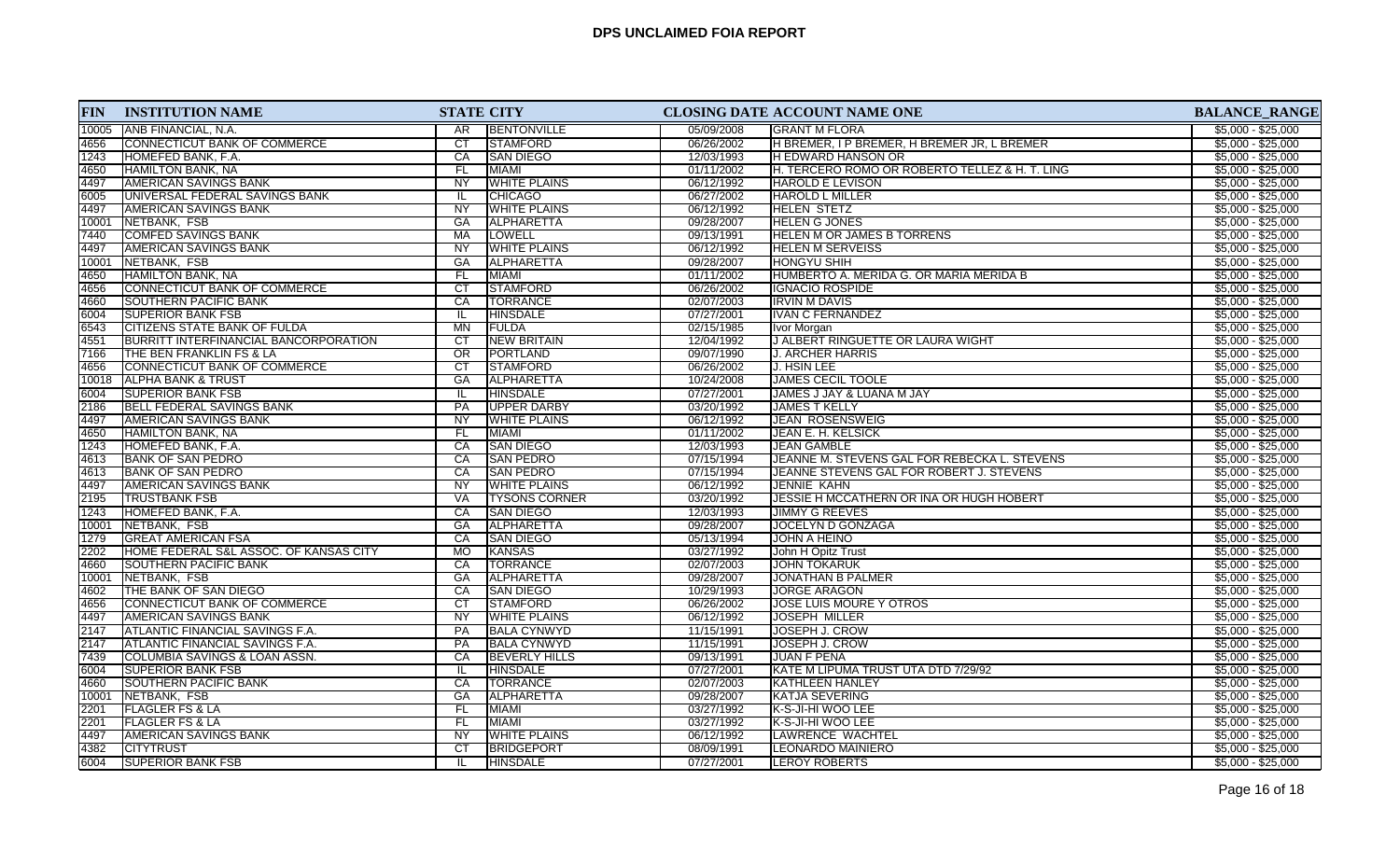| <b>FIN</b> | <b>INSTITUTION NAME</b>                  | <b>STATE CITY</b>      |                      |            | <b>CLOSING DATE ACCOUNT NAME ONE</b>           |                    |  |  |
|------------|------------------------------------------|------------------------|----------------------|------------|------------------------------------------------|--------------------|--|--|
| 10001      | NETBANK, FSB                             | GA                     | <b>ALPHARETTA</b>    | 09/28/2007 | <b>LUKE B ROBERTSON MINOR</b>                  | $$5,000 - $25,000$ |  |  |
| 6004       | <b>SUPERIOR BANK FSB</b>                 | IL                     | <b>HINSDALE</b>      | 07/27/2001 | LYNNE D RUCH, ITF RICHARD D RUCH               | $$5,000 - $25,000$ |  |  |
| 10001      | NETBANK, FSB                             | <b>GA</b>              | <b>ALPHARETTA</b>    | 09/28/2007 | <b>IMARC A THOMAS</b>                          | $$5,000 - $25,000$ |  |  |
| 4497       | AMERICAN SAVINGS BANK                    | <b>NY</b>              | <b>WHITE PLAINS</b>  | 06/12/1992 | <b>MARGARET FRANCIS BRASKO</b>                 | $$5,000 - $25,000$ |  |  |
| 4550       | <b>MERCHANTS BANK</b>                    | <b>MO</b>              | KANSAS CITY          | 11/20/1992 | MARGARET REDEKER FILBY                         | $$5,000 - $25,000$ |  |  |
| 2201       | <b>FLAGLER FS &amp; LA</b>               | <b>FL</b>              | MIAMI                | 03/27/1992 | MARGUERITE BARNARD, MAE R. PETERSEN            | $$5,000 - $25,000$ |  |  |
| 2201       | <b>FLAGLER FS &amp; LA</b>               | <b>FL</b>              | MIAMI                | 03/27/1992 | MARGUERITE BARNARD, MAE R. PETERSEN            | $$5,000 - $25,000$ |  |  |
| 7529       | <b>MAINLAND</b>                          | $\overline{TX}$        | <b>HOUSTON</b>       | 04/04/1986 | MARIE STOREY TRUSTEE FOR MICHELLE STOREY       | $$5,000 - $25,000$ |  |  |
| 2172       | CENTRAL FEDERAL SAVINGS BANK             | <b>NY</b>              | MINNEOLA             | 03/13/1992 | MARIKA DUDLEY                                  | $$5,000 - $25,000$ |  |  |
| 4660       | SOUTHERN PACIFIC BANK                    | CA                     | <b>TORRANCE</b>      | 02/07/2003 | MARILYN GERDES                                 | $$5,000 - $25,000$ |  |  |
| 6005       | UNIVERSAL FEDERAL SAVINGS BANK           |                        | <b>CHICAGO</b>       | 06/27/2002 | MARIN D ORTEGA TR                              | $$5,000 - $25,000$ |  |  |
| 4497       | AMERICAN SAVINGS BANK                    | <b>NY</b>              | <b>WHITE PLAINS</b>  | 06/12/1992 | <b>MARY KAROUNOS, EVANTHEA KAROUNOS</b>        | $$5,000 - $25,000$ |  |  |
| 6004       | <b>SUPERIOR BANK FSB</b>                 | IL                     | <b>HINSDALE</b>      | 07/27/2001 | MARY F FREEMONT                                | $$5,000 - $25,000$ |  |  |
| 4660       | <b>SOUTHERN PACIFIC BANK</b>             | CA                     | <b>TORRANCE</b>      | 02/07/2003 | MARY M BENNETT ITF JOHN DENOVE                 | $$5,000 - $25,000$ |  |  |
| 6004       | <b>SUPERIOR BANK FSB</b>                 | IL                     | <b>HINSDALE</b>      | 07/27/2001 | <b>IMATTHEW N RICHTER</b>                      | $$5,000 - $25,000$ |  |  |
| 1289       | UNITED FSA OF IOWA                       | IA                     | <b>DES MOINES</b>    | 06/24/1994 | MICHAEL A COPPOLA                              | $$5,000 - $25,000$ |  |  |
| 1289       | UNITED FSA OF IOWA                       | IA                     | <b>DES MOINES</b>    | 06/24/1994 | <b>MICHAEL A COPPOLA</b>                       | $$5,000 - $25,000$ |  |  |
| 1289       | UNITED FSA OF IOWA                       | IA                     | <b>DES MOINES</b>    | 06/24/1994 | <b>MICHAEL A COPPOLA</b>                       | $$5,000 - $25,000$ |  |  |
| 1289       | UNITED FSA OF IOWA                       | IA                     | <b>DES MOINES</b>    | 06/24/1994 | <b>MICHAEL A COPPOLA</b>                       | $$5,000 - $25,000$ |  |  |
| 2186       | <b>BELL FEDERAL SAVINGS BANK</b>         | PA                     | <b>UPPER DARBY</b>   | 03/20/1992 | MICHAEL GOLDMAN                                | $$5,000 - $25,000$ |  |  |
| 6004       | <b>SUPERIOR BANK FSB</b>                 | $\mathbf{u}$           | <b>HINSDALE</b>      | 07/27/2001 | MILLISA A SUVA, TTEE, ITF DORIS A JONES        | $$5,000 - $25,000$ |  |  |
| 2201       | <b>FLAGLER FS &amp; LA</b>               | <b>FL</b>              | <b>MIAMI</b>         | 03/27/1992 | MOISES ALGAZI PEREZ, AMADA C DE ALGAZI         | $$5,000 - $25,000$ |  |  |
| 2201       | <b>FLAGLER FS &amp; LA</b>               | <b>FL</b>              | <b>MIAMI</b>         | 03/27/1992 | MOISES ALGAZI PEREZ, AMADA C DE ALGAZI         | $$5,000 - $25,000$ |  |  |
| 2201       | <b>FLAGLER FS &amp; LA</b>               | <b>FL</b>              | <b>MIAMI</b>         | 03/27/1992 | MOISES ALGAZI PEREZ, AMADA C DE ALGAZI         | $$5,000 - $25,000$ |  |  |
| 2147       | <b>ATLANTIC FINANCIAL SAVINGS F.A.</b>   | <b>PA</b>              | BALA CYNWYD          | 11/15/1991 | <b>MR RICHARD ROBINSON</b>                     | $$5,000 - $25,000$ |  |  |
| 4562       | 1ST NATIONAL BANK OF VERMONT             | VT                     | BRADFORD             | 01/29/1993 | <b>MRS. ESTHER BARNARD</b>                     | $$5,000 - $25,000$ |  |  |
| 4562       | 1ST NATIONAL BANK OF VERMONT             | $\overline{\text{VT}}$ | BRADFORD             | 01/29/1993 | MRS. ESTHER BARNARD                            | $$5,000 - $25,000$ |  |  |
| 4497       | AMERICAN SAVINGS BANK                    | <b>NY</b>              | <b>WHITE PLAINS</b>  | 06/12/1992 | NARCISO DE LLANO, ELAINE D KEYES               | $$5,000 - $25,000$ |  |  |
| 4497       | <b>AMERICAN SAVINGS BANK</b>             | <b>NY</b>              | <b>WHITE PLAINS</b>  | 06/12/1992 | NATHAN SINGER                                  | $$5,000 - $25,000$ |  |  |
| 4660       | SOUTHERN PACIFIC BANK                    | CA                     | <b>TORRANCE</b>      | 02/07/2003 | NICKOLAS TOKARUK ITF JOHN TOKARUK              | $$5,000 - $25,000$ |  |  |
| 7561       | VERNON S&L ASSOCIATION, FSA              | <b>TX</b>              | DALLAS               | 11/19/1987 | NORMAN AND SANDRA KAYTON TRUSTEES A KAYTON     | $$5,000 - $25,000$ |  |  |
| 7561       | <b>VERNON S&amp;L ASSOCIATION, FSA</b>   | TX                     | <b>DALLAS</b>        | 11/19/1987 | NORMAN AND SANDRA KAYTON TRUSTEES M KAYTON     | $$5,000 - $25,000$ |  |  |
| 7561       | <b>VERNON S&amp;L ASSOCIATION, FSA</b>   | TX                     | <b>DALLAS</b>        | 11/19/1987 | NORMAN AND SANDRA KAYTON TRUSTEES P KAYTON     | $$5,000 - $25,000$ |  |  |
| 7561       | <b>VERNON S&amp;L ASSOCIATION, FSA</b>   | <b>TX</b>              | DALLAS               | 11/19/1987 | NORMAN AND SANDRA KAYTON, TRUSTEE M KAYTON     | $$5,000 - $25,000$ |  |  |
| 4653       | NEXTBANK, NA                             | AZ                     | <b>PHOENIX</b>       | 02/07/2002 | NORMAN L OR BARBARA J HERMAN                   | $$5,000 - $25,000$ |  |  |
| 6004       | <b>SUPERIOR BANK FSB</b>                 | IL                     | <b>HINSDALE</b>      | 07/27/2001 | <b>PHILIP HODAPP</b>                           | $$5,000 - $25,000$ |  |  |
| 4550       | <b>MERCHANTS BANK</b>                    | <b>MO</b>              | <b>KANSAS CITY</b>   | 11/20/1992 | POLLY P BRODERSON                              | $$5,000 - $25,000$ |  |  |
| 6004       | <b>SUPERIOR BANK FSB</b>                 |                        | <b>HINSDALE</b>      | 07/27/2001 | PRISCILLA CROUZET TRUSTEE OF PRISCILLA CROUZET | $$5,000 - $25,000$ |  |  |
| 4497       | AMERICAN SAVINGS BANK                    | <b>NY</b>              | <b>WHITE PLAINS</b>  | 06/12/1992 | RAYMOND HOLDER, E HOLDER                       | $$5,000 - $25,000$ |  |  |
| 6004       | <b>SUPERIOR BANK FSB</b>                 |                        | <b>HINSDALE</b>      | 07/27/2001 | RAYMOND VAHER, ITF PAUL VAHER                  | $$5,000 - $25,000$ |  |  |
| 10100      | COMMUNITY BANK OF NEVADA                 | $\overline{\text{NV}}$ | <b>LAS VEGAS</b>     | 08/14/2009 | REESE A JARRETT, ITF DREW EASTER JARRETT       | $$5,000 - $25,000$ |  |  |
| 6004       | <b>SUPERIOR BANK FSB</b>                 | IL                     | <b>HINSDALE</b>      | 07/27/2001 | <b>RICHARD FOX &amp; ROBERTA FOX</b>           | $$5,000 - $25,000$ |  |  |
| 6004       | <b>SUPERIOR BANK FSB</b>                 | IL                     | <b>HINSDALE</b>      | 07/27/2001 | ROBERT A. AND DORIS W. CHRISTOPH               | $$5,000 - $25,000$ |  |  |
| 10001      | NETBANK, FSB                             | <b>GA</b>              | ALPHARETTA           | 09/28/2007 | <b>ROBERT M SUJISHI</b>                        | $$5,000 - $25,000$ |  |  |
| 10001      | NETBANK, FSB                             | <b>GA</b>              | <b>ALPHARETTA</b>    | 09/28/2007 | <b>ROBERT W KEANE</b>                          | $$5,000 - $25,000$ |  |  |
| 4656       | CONNECTICUT BANK OF COMMERCE             | CT                     | <b>STAMFORD</b>      | 06/26/2002 | <b>RODRIGO SANTOS DE MOURA</b>                 | $$5,000 - $25,000$ |  |  |
| 4650       | HAMILTON BANK, NA                        | FL.                    | MIAMI                | 01/11/2002 | ROOPAN RAMOTAR ITF S. I. AND N. R. RAMOTAR     | $$5,000 - $25,000$ |  |  |
| 7439       | <b>COLUMBIA SAVINGS &amp; LOAN ASSN.</b> | CA                     | <b>BEVERLY HILLS</b> | 09/13/1991 | <b>ROSE F MELNICK</b>                          | $$5,000 - $25,000$ |  |  |
| 10001      | NETBANK, FSB                             | GA                     | ALPHARETTA           | 09/28/2007 | <b>ROSE Z BROWN</b>                            | $$5,000 - $25,000$ |  |  |
|            |                                          |                        |                      |            |                                                |                    |  |  |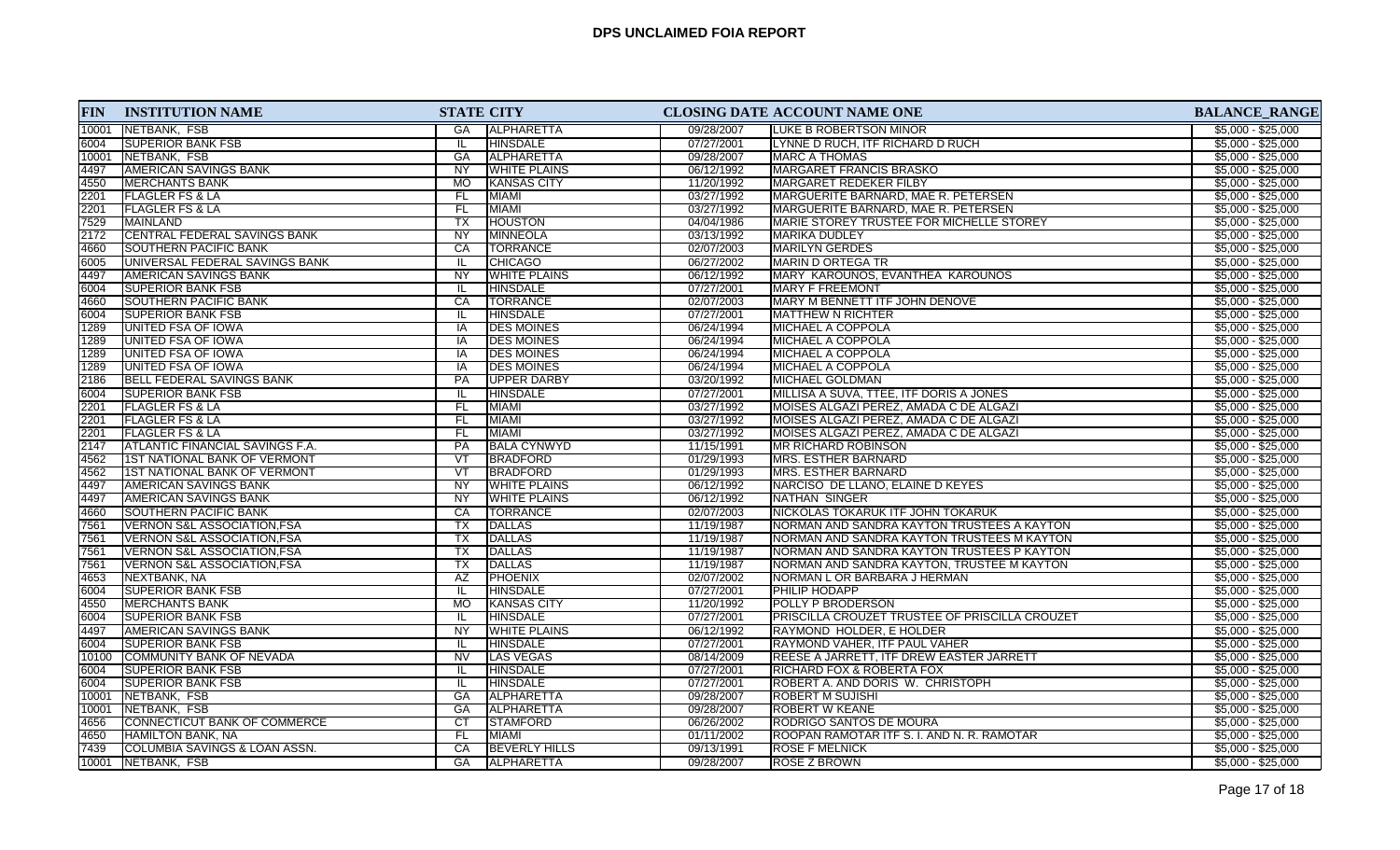| <b>FIN</b> | <b>INSTITUTION NAME</b>                    |                 | <b>STATE CITY</b>     |            | <b>CLOSING DATE ACCOUNT NAME ONE</b>                            | <b>BALANCE RANGE</b> |
|------------|--------------------------------------------|-----------------|-----------------------|------------|-----------------------------------------------------------------|----------------------|
| 4660       | <b>SOUTHERN PACIFIC BANK</b>               | CA              | <b>TORRANCE</b>       | 02/07/2003 | <b>IRUTH A MACGREGOR</b>                                        | $$5,000 - $25,000$   |
| 2188       | <b>IFAR WEST SAVINGS &amp; LOAN ASSOC.</b> | CA              | INEWPORT BEACH        | 03/20/1992 | <b>RUTH M. GANT OR CHARLENE SPEER</b>                           | $$5,000 - $25,000$   |
| 4556       | IMERITOR SAVINGS BANK                      | PA              | PHILADELPHIA          | 12/11/1992 | <b>RUTH PALMER</b>                                              | $$5,000 - $25,000$   |
| 2172       | CENTRAL FEDERAL SAVINGS BANK               | <b>NY</b>       | MINNEOLA              | 03/13/1992 | <b>SADEGH NAZEMI</b>                                            | $$5,000 - $25,000$   |
| 10001      | NETBANK, FSB                               | GA              | <b>ALPHARETTA</b>     | 09/28/2007 | <b>SAMANTHA E BROWN</b>                                         | $$5,000 - $25,000$   |
| 4650       | HAMILTON BANK, NA                          | FL              | <b>MIAMI</b>          | 01/11/2002 | SANTOS P. D. CALDERON OR J.O. PIVARAL P.                        | $$5,000 - $25,000$   |
| 4639       | <b>IPACIFIC THRIFT AND LOAN COMPANY</b>    | CA              | <b>WOODLAND HILLS</b> | 11/19/1999 | <b>ISHARON J. POLAK TRUSTEE</b>                                 | $$5,000 - $25,000$   |
| 10001      | NETBANK, FSB                               | G A             | ALPHARETTA            | 09/28/2007 | <b>SHEFA CHASDEI YOEL</b>                                       | $$5,000 - $25,000$   |
| 7166       | <b>THE BEN FRANKLIN FS &amp; LA</b>        | $\overline{OR}$ | <b>PORTLAND</b>       | 09/07/1990 | <b>SIGNE ELLISON, MARGARET MCGUIRE</b>                          | $$5,000 - $25,000$   |
| 6004       | <b>SUPERIOR BANK FSB</b>                   |                 | <b>HINSDALE</b>       | 07/27/2001 | <b>SOPHIE BAN SULLIVAN</b>                                      | $$5,000 - $25,000$   |
| 2188       | <b>IFAR WEST SAVINGS &amp; LOAN ASSOC.</b> | CA              | <b>NEWPORT BEACH</b>  | 03/20/1992 | <b>STEPHEN M. LEWIS</b>                                         | $$5,000 - $25,000$   |
| 10001      | NETBANK, FSB                               | GA              | ALPHARETTA            | 09/28/2007 | <b>STEVEN P ENGO</b>                                            | $$5,000 - $25,000$   |
| 4244       | <b>CAPITAL NATIONAL BANK</b>               | $\overline{NY}$ | <b>BRONX</b>          | 07/06/1990 | <b>SUPER MEDICAL SALES, INC.</b>                                | $$5,000 - $25,000$   |
| 10001      | NETBANK, FSB                               | <b>GA</b>       | <b>ALPHARETTA</b>     | 09/28/2007 | <b>SYLVIA KASSOFF</b>                                           | $$5,000 - $25,000$   |
| 4660       | <b>SOUTHERN PACIFIC BANK</b>               | CA              | <b>TORRANCE</b>       | 02/07/2003 | <b>SYLVIA ZIMMERMAN REVOCABLE LIVING TRUST</b>                  | $$5,000 - $25,000$   |
| 10001      | NETBANK, FSB                               | GA              | ALPHARETTA            | 09/28/2007 | <b>TAYLOR M SANDERS</b>                                         | $$5,000 - $25,000$   |
| 6004       | <b>SUPERIOR BANK FSB</b>                   |                 | <b>HINSDALE</b>       | 07/27/2001 | TED F JOZWIAK TTEE                                              | $$5,000 - $25,000$   |
| 6004       | <b>SUPERIOR BANK FSB</b>                   |                 | <b>HINSDALE</b>       | 07/27/2001 | THE JAMES D WOODS TRUST                                         | $$5,000 - $25,000$   |
| 4497       | <b>AMERICAN SAVINGS BANK</b>               | NY              | <b>WHITE PLAINS</b>   | 06/12/1992 | <b>THERESE H COPPS</b>                                          | $$5,000 - $25,000$   |
| 6004       | <b>SUPERIOR BANK FSB</b>                   |                 | <b>HINSDALE</b>       | 07/27/2001 | <b>THOMAS J BURNS TRUSTEE</b>                                   | $$5,000 - $25,000$   |
| 4244       | <b>CAPITAL NATIONAL BANK</b>               | NY              | <b>BRONX</b>          | 07/06/1990 | TOMAS E. GUZMAN AND/OR JOSE J. GUZMAN                           | $$5,000 - $25,000$   |
| 4650       | <b>HAMILTON BANK, NA</b>                   | FL              | <b>MIAMI</b>          | 01/11/2002 | <b>VACLAV PRING I/T/F ANA PRINC LEAL</b>                        | $$5,000 - $25,000$   |
| 4244       | <b>CAPITAL NATIONAL BANK</b>               | NY              | <b>BRONX</b>          | 07/06/1990 | <b>VICTOR LOPEZ</b>                                             | $$5,000 - $25,000$   |
| 2201       | <b>FLAGLER FS &amp; LA</b>                 | FL              | <b>MIAMI</b>          | 03/27/1992 | VINCENZO PASSARIELLO, CARMEN PASSARIELLO                        | $$5,000 - $25,000$   |
| 4660       | <b>SOUTHERN PACIFIC BANK</b>               | CA              | <b>TORRANCE</b>       | 02/07/2003 | <b>VIRGINIA P PADILLA ITF LISA M. PADILLA</b>                   | $$5,000 - $25,000$   |
| 10001      | NETBANK, FSB                               | GA              | <b>ALPHARETTA</b>     | 09/28/2007 | <b>WAI K CHEUNG</b>                                             | $$5,000 - $25,000$   |
| 6004       | <b>SUPERIOR BANK FSB</b>                   |                 | <b>HINSDALE</b>       | 07/27/2001 | <b>WILLEM KOK</b>                                               | $$5,000 - $25,000$   |
| 10001      | NETBANK, FSB                               | GA              | <b>ALPHARETTA</b>     | 09/28/2007 | <b>WILLIAM A SCHUR</b>                                          | $$5,000 - $25,000$   |
| 4637       | FIRST NATIONAL BANK OF KEYSTONE            | <b>WV</b>       | KEYSTONE              | 09/01/1999 | <b>WILLIAM G SKEWES</b>                                         | $$5,000 - $25,000$   |
| 4550       | <b>MERCHANTS BANK</b>                      | <b>MO</b>       | KANSAS CITY           | 11/20/1992 | <b>WILLIAM LEVIN</b>                                            | $$5,000 - $25,000$   |
| 6004       | <b>SUPERIOR BANK FSB</b>                   |                 | <b>HINSDALE</b>       | 07/27/2001 | <b>WILLIAM WOLZ TRUST</b>                                       | $$5,000 - $25,000$   |
| 2202       | HOME FEDERAL S&L ASSOC. OF KANSAS CITY     | <b>MO</b>       | <b>KANSAS</b>         | 03/27/1992 | Zella Schulze                                                   | $$5,000 - $25,000$   |
| 7166       | ITHE BEN FRANKLIN FS & LA                  | $\overline{OR}$ | <b>PORTLAND</b>       | 09/07/1990 | GORDON HOFSTETTER AND LEONA M HOFSTETTER                        |                      |
| 6004       | <b>SUPERIOR BANK FSB</b>                   |                 | <b>HINSDALE</b>       | 07/27/2001 | THE ESTATE OF I.B.WAKUP, DISABLED PERSON                        | $$1,000 - $5,000$    |
| 6004       | <b>SUPERIOR BANK FSB</b>                   |                 | <b>HINSDALE</b>       | 07/27/2001 | <b>BUSSCHER FAMILY PARTNERSHIP</b>                              | $$1,000 - $5,000$    |
| 6004       | <b>SUPERIOR BANK FSB</b>                   |                 | <b>HINSDALE</b>       | 07/27/2001 | <b>ESTATE OF MONICA OREL</b>                                    | $$5,000 - $25,000$   |
| 4550       | <b>IMERCHANTS BANK</b>                     | <b>MO</b>       | <b>KANSAS CITY</b>    | 11/20/1992 | RAYMOND JAMES AND ASSOCIATES CUSTODIAN FOR CAROL A. GOULD. IRAL | $$1,000 - $5,000$    |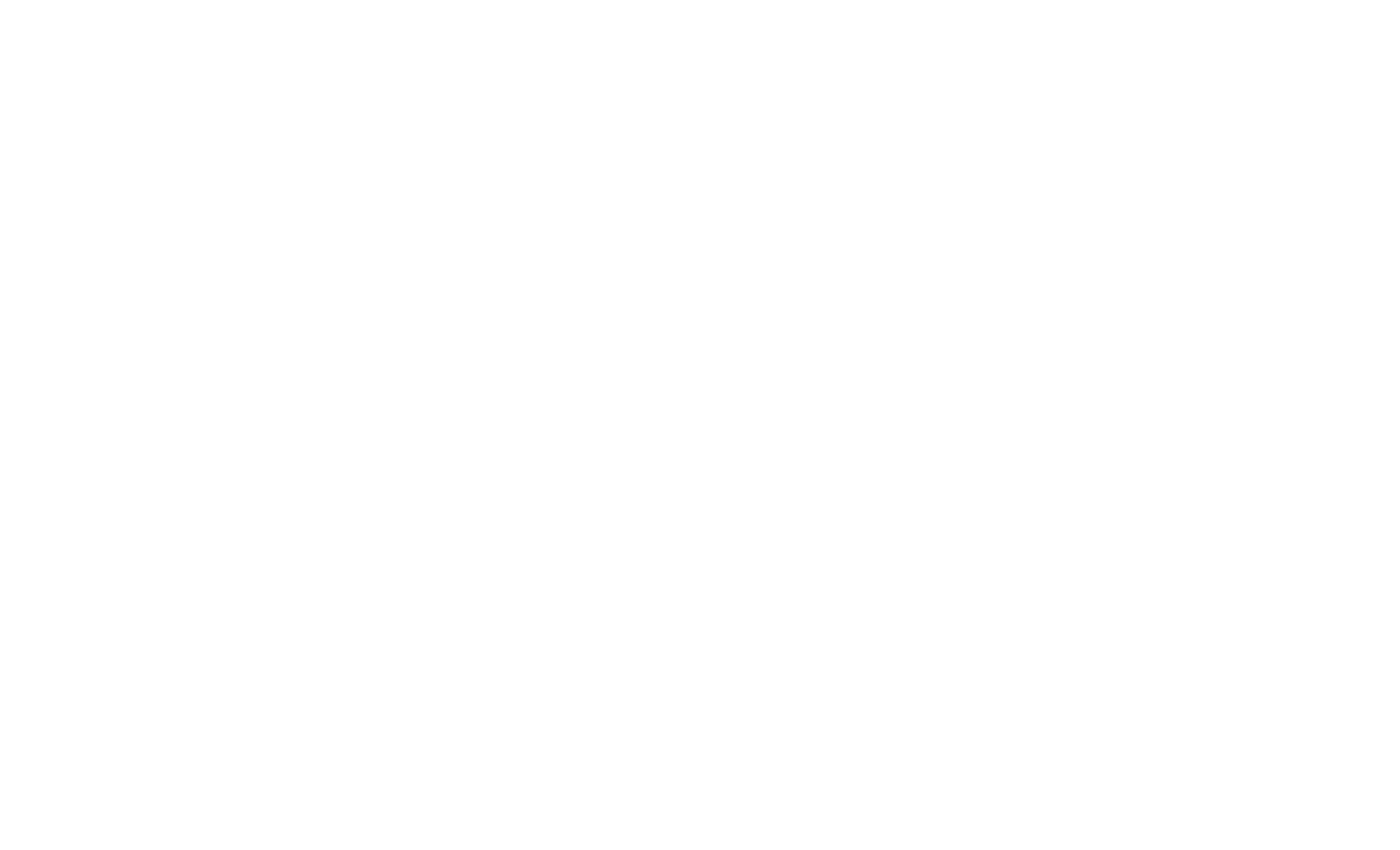|            |                                      |              |                      |                     |                                             | <b>ACCOUNT</b> |                          |                |
|------------|--------------------------------------|--------------|----------------------|---------------------|---------------------------------------------|----------------|--------------------------|----------------|
| <b>FIN</b> | <b>INSTITUTION NAME</b>              | <b>STATE</b> | <b>CITY</b>          | <b>CLOSING</b>      | <b>ACCOUNT NAME ONE</b>                     | <b>NAME</b>    | <b>ACCOUNT ADDRESS</b>   | <b>ACCOUNT</b> |
|            |                                      |              |                      | <b>DATE</b>         |                                             | TWO            |                          | <b>BALANCE</b> |
|            | 4382 CITYTRUST                       | CT           | BRIDGEPORT           |                     | 08/09/1991 COUNTRY DELI & VARIETY           |                | <b>BRIDGEPORT, CT</b>    | 10.99          |
|            | 7439 COLUMBIA SAVINGS & LOAN ASSN.   | CA           | <b>BEVERLY HILLS</b> |                     | 09/13/1991 LOS ANGELES COUNTY RECORDER      |                | <b>BEVERLY HILLS, CA</b> | 12.00          |
|            | 7439 COLUMBIA SAVINGS & LOAN ASSN.   | <b>CA</b>    | <b>BEVERLY HILLS</b> |                     | 09/13/1991 SECRETARY OF STATE NOTARY PUBLIC |                | <b>BEVERLY HILLS, CA</b> | 15.00          |
|            | 7439 COLUMBIA SAVINGS & LOAN ASSN.   | CA           | <b>BEVERLY HILLS</b> |                     | 09/13/1991 CLERK OF THE COURT               |                | <b>BEVERLY HILLS, CA</b> | 16.00          |
|            | 7439 COLUMBIA SAVINGS & LOAN ASSN.   | CA           | <b>BEVERLY HILLS</b> |                     | 09/13/1991 N AMER TTL CO                    |                | <b>BEVERLY HILLS, CA</b> | 22.00          |
|            | 7439 COLUMBIA SAVINGS & LOAN ASSN.   | CA           | <b>BEVERLY HILLS</b> |                     | 09/13/1991 LA CNTY BAR ASSN                 |                | <b>BEVERLY HILLS, CA</b> | 25.00          |
|            | 7439 COLUMBIA SAVINGS & LOAN ASSN.   | CA           | <b>BEVERLY HILLS</b> |                     | 09/13/1991   MARCH OF DIMES                 |                | <b>BEVERLY HILLS, CA</b> | 25.00          |
|            | 7439 COLUMBIA SAVINGS & LOAN ASSN.   | CA           | <b>BEVERLY HILLS</b> |                     | 09/13/1991   MARCH OF DIMES                 |                | <b>BEVERLY HILLS, CA</b> | 25.00          |
|            | 7439 COLUMBIA SAVINGS & LOAN ASSN.   | CA           | <b>BEVERLY HILLS</b> |                     | 09/13/1991 NEWPORT BOARD OF RLTRS           |                | <b>BEVERLY HILLS, CA</b> | 25.00          |
|            | 7439 COLUMBIA SAVINGS & LOAN ASSN.   | CA           | <b>BEVERLY HILLS</b> |                     | 09/13/1991 STATE BAR LABOR                  |                | <b>BEVERLY HILLS, CA</b> | 25.00          |
|            | 7439 COLUMBIA SAVINGS & LOAN ASSN.   | CA           | <b>BEVERLY HILLS</b> |                     | 09/13/1991 THE ADVANCEMENT FUND             |                | <b>BEVERLY HILLS, CA</b> | 25.00          |
|            | 7439 COLUMBIA SAVINGS & LOAN ASSN.   | <b>CA</b>    | <b>BEVERLY HILLS</b> |                     | 09/13/1991 THE HOOP CLUB OF BIULA           |                | <b>BEVERLY HILLS, CA</b> | 25.00          |
|            | 7439 COLUMBIA SAVINGS & LOAN ASSN.   | <b>CA</b>    | <b>BEVERLY HILLS</b> | 09/13/1991 BEC MGMT |                                             |                | <b>BEVERLY HILLS, CA</b> | 26.00          |
|            | 7439 COLUMBIA SAVINGS & LOAN ASSN.   | CA           | <b>BEVERLY HILLS</b> | 09/13/1991 BEC MGMT |                                             |                | <b>BEVERLY HILLS, CA</b> | 26.00          |
|            | 7439 COLUMBIA SAVINGS & LOAN ASSN.   | CA           | <b>BEVERLY HILLS</b> |                     | 09/13/1991 SANTA CLARA LAND TITLE CO        |                | <b>BEVERLY HILLS, CA</b> | 26.00          |
|            | 7439 COLUMBIA SAVINGS & LOAN ASSN.   | <b>CA</b>    | <b>BEVERLY HILLS</b> |                     | 09/13/1991 BOTTOMLINE                       |                | <b>BEVERLY HILLS, CA</b> | 29.00          |
|            | 4382 CITYTRUST                       | <b>CT</b>    | <b>BRIDGEPORT</b>    |                     | 08/09/1991 WESTERN RESEARCH                 |                | <b>BRIDGEPORT, CT</b>    | 30.00          |
|            | 7439 COLUMBIA SAVINGS & LOAN ASSN.   | CA           | <b>BEVERLY HILLS</b> | 09/13/1991 BEC MGMT |                                             |                | <b>BEVERLY HILLS, CA</b> | 30.00          |
|            | 7439 COLUMBIA SAVINGS & LOAN ASSN.   | CA           | <b>BEVERLY HILLS</b> |                     | 09/13/1991 FREDDIE MAC                      |                | <b>BEVERLY HILLS, CA</b> | 30.00          |
|            | 7439 COLUMBIA SAVINGS & LOAN ASSN.   | CA           | <b>BEVERLY HILLS</b> |                     | 09/13/1991 N AMER TTL CO                    |                | BEVERLY HILLS, CA        | 31.00          |
|            | 7439   COLUMBIA SAVINGS & LOAN ASSN. | CA           | <b>BEVERLY HILLS</b> |                     | 09/13/1991   MAJIC PENCIL CO                |                | <b>BEVERLY HILLS, CA</b> | 32.00          |
|            | 7439 COLUMBIA SAVINGS & LOAN ASSN.   | CA           | <b>BEVERLY HILLS</b> |                     | 09/13/1991 A SHAW & MABEL                   |                | <b>BEVERLY HILLS, CA</b> | 33.00          |
|            | 7439 COLUMBIA SAVINGS & LOAN ASSN.   | CA           | <b>BEVERLY HILLS</b> |                     | 09/13/1991 CITY OF W HOLLYWOOD              |                | <b>BEVERLY HILLS, CA</b> | 33.00          |
|            | 7439 COLUMBIA SAVINGS & LOAN ASSN.   | CA           | <b>BEVERLY HILLS</b> |                     | 09/13/1991 NATIONAL INFORMATION DATA CNTR   |                | <b>BEVERLY HILLS, CA</b> | 33.00          |
|            | 7439 COLUMBIA SAVINGS & LOAN ASSN.   | CA           | <b>BEVERLY HILLS</b> |                     | 09/13/1991 SECRETARY OF STATE               |                | <b>BEVERLY HILLS, CA</b> | 34.00          |
|            | 7166 THE BEN FRANKLIN FS & LA        | <b>OR</b>    | PORTLAND             |                     | 09/07/1990 BAPTIST YOUTH                    |                | PORTLAND, OR             | 34.00          |
|            | 4382 CITYTRUST                       | <b>CT</b>    | <b>BRIDGEPORT</b>    |                     | 08/09/1991 ALLIED MORTGAGE INC.             |                | <b>BRIDGEPORT, CT</b>    | 34.55          |
|            | 7439 COLUMBIA SAVINGS & LOAN ASSN.   | CA           | <b>BEVERLY HILLS</b> |                     | 09/13/1991 COMMONWEALTH LAND TITLE CO       |                | <b>BEVERLY HILLS, CA</b> | 35.00          |
|            | 7439 COLUMBIA SAVINGS & LOAN ASSN.   | CA           | <b>BEVERLY HILLS</b> |                     | 09/13/1991 CONTINENTAL LAND TITLE           |                | <b>BEVERLY HILLS, CA</b> | 37.00          |
|            | 7439 COLUMBIA SAVINGS & LOAN ASSN.   | CA           | <b>BEVERLY HILLS</b> |                     | 09/13/1991   FWH SERV INC                   |                | <b>BEVERLY HILLS, CA</b> | 40.00          |
|            | 7439 COLUMBIA SAVINGS & LOAN ASSN.   | <b>CA</b>    | <b>BEVERLY HILLS</b> |                     | 09/13/1991 PAC STATE BK                     |                | <b>BEVERLY HILLS, CA</b> | 41.00          |
|            | 7439 COLUMBIA SAVINGS & LOAN ASSN.   | CA           | <b>BEVERLY HILLS</b> |                     | 09/13/1991 N AMER TTL                       |                | <b>BEVERLY HILLS, CA</b> | 42.00          |
|            | 7439 COLUMBIA SAVINGS & LOAN ASSN.   | CA           | <b>BEVERLY HILLS</b> |                     | 09/13/1991 1ST AMER TTL CO                  |                | <b>BEVERLY HILLS, CA</b> | 44.00          |
|            | 7439 COLUMBIA SAVINGS & LOAN ASSN.   | CA           | <b>BEVERLY HILLS</b> |                     | 09/13/1991   WESTSIDE PAONT COMPANY         |                | <b>BEVERLY HILLS, CA</b> | 44.00          |
|            | 7439 COLUMBIA SAVINGS & LOAN ASSN.   | CA           | <b>BEVERLY HILLS</b> |                     | 09/13/1991 PERSONNEL JOURNAL                |                | <b>BEVERLY HILLS, CA</b> | 45.00          |
|            | 4382 CITYTRUST                       | <b>CT</b>    | BRIDGEPORT           |                     | 08/09/1991 CONVIENENT MARKET                |                | <b>BRIDGEPORT, CT</b>    | 48.13          |
|            | 7439 COLUMBIA SAVINGS & LOAN ASSN.   | CA           | <b>BEVERLY HILLS</b> |                     | 09/13/1991 CORPORATE MOTIVATORS             |                | <b>BEVERLY HILLS, CA</b> | 49.00          |
|            | 7439 COLUMBIA SAVINGS & LOAN ASSN.   | CA           | <b>BEVERLY HILLS</b> |                     | 09/13/1991 NORTH AMER TTL CO                |                | <b>BEVERLY HILLS, CA</b> | 49.00          |
|            | 7439 COLUMBIA SAVINGS & LOAN ASSN.   | <b>CA</b>    | <b>BEVERLY HILLS</b> |                     | 09/13/1991 PASADENA BD OF RLTRS             |                | <b>BEVERLY HILLS, CA</b> | 50.00          |
|            | 4382 CITYTRUST                       | <b>CT</b>    | BRIDGEPORT           |                     | 08/09/1991 CLOTHING PLUS BANK               |                | <b>BRIDGEPORT, CT</b>    | 51.58          |
|            | 7439 COLUMBIA SAVINGS & LOAN ASSN.   | CA           | <b>BEVERLY HILLS</b> |                     | 09/13/1991 LEWIS & CLARK                    |                | BEVERLY HILLS, CA        | 52.00          |
|            | 7439 COLUMBIA SAVINGS & LOAN ASSN.   | CA           | <b>BEVERLY HILLS</b> |                     | 09/13/1991 1ST AMERICAN TITLE               |                | <b>BEVERLY HILLS, CA</b> | 54.00          |
|            | 4382 CITYTRUST                       | <b>CT</b>    | BRIDGEPORT           |                     | 08/09/1991 GREAT WEDDINGS                   |                | <b>BRIDGEPORT, CT</b>    | 61.23          |
|            | 4382 CITYTRUST                       | <b>CT</b>    | BRIDGEPORT           |                     | 08/09/1991   NORTH ST. OFFICE SUPPLY        |                | <b>BRIDGEPORT, CT</b>    | 64.43          |
|            | 4382 CITYTRUST                       | <b>CT</b>    | <b>BRIDGEPORT</b>    | 08/09/1991 CSC      |                                             |                | <b>BRIDGEPORT, CT</b>    | 65.86          |
|            | 7439 COLUMBIA SAVINGS & LOAN ASSN.   | CA           | <b>BEVERLY HILLS</b> |                     | 09/13/1991 MONARCH ANSWERING                |                | <b>BEVERLY HILLS, CA</b> | 69.00          |
|            | 7439 COLUMBIA SAVINGS & LOAN ASSN.   | CA           | <b>BEVERLY HILLS</b> |                     | 09/13/1991 FID NATL TTL                     |                | BEVERLY HILLS, CA        | 74.00          |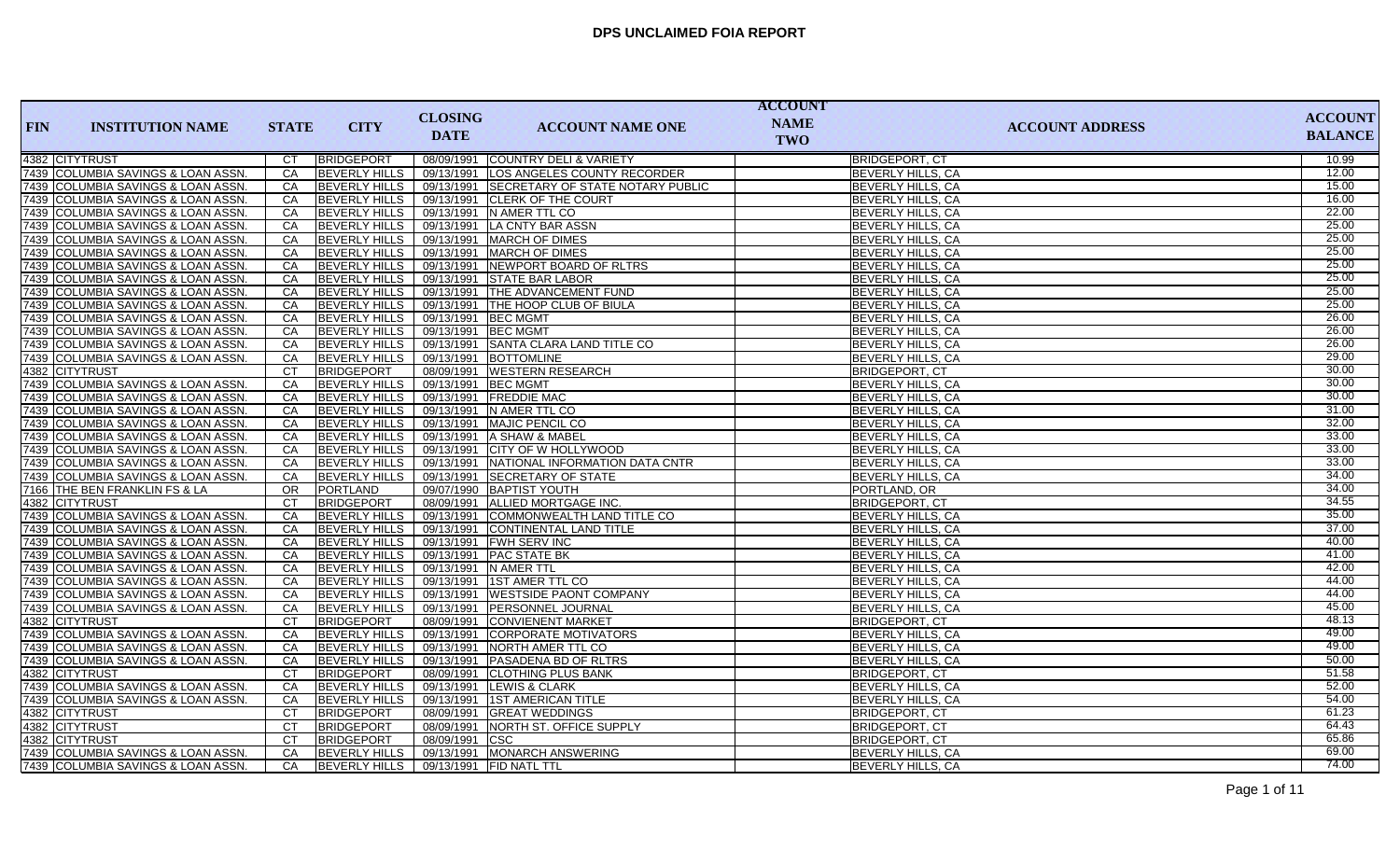| <b>FIN</b> | <b>INSTITUTION NAME</b>            | <b>STATE</b> | <b>CITY</b>          | <b>CLOSING</b><br><b>DATE</b> | <b>ACCOUNT NAME ONE</b>                               | <b>ACCOUNT</b><br><b>NAME</b><br><b>TWO</b> | <b>ACCOUNT ADDRESS</b>                  | <b>ACCOUNT</b><br><b>BALANCE</b> |
|------------|------------------------------------|--------------|----------------------|-------------------------------|-------------------------------------------------------|---------------------------------------------|-----------------------------------------|----------------------------------|
|            | 7439 COLUMBIA SAVINGS & LOAN ASSN. | CA           | <b>BEVERLY HILLS</b> |                               | 09/13/1991 EQUITY TTL CO                              |                                             | <b>BEVERLY HILLS, CA</b>                | 75.00                            |
|            | 4382 CITYTRUST                     | <b>CT</b>    | BRIDGEPORT           |                               | 08/09/1991 GRAMERE CHEVRON, INC                       |                                             | <b>BRIDGEPORT, CT</b>                   | 76.26                            |
|            | 4382 CITYTRUST                     | CT           | BRIDGEPORT           |                               | 08/09/1991 SOUTH BAY ASSOCIATES                       |                                             | C/O SOUTH NORWALK OFFICE BRIDGEPORT, CT | 79.21                            |
|            | 7439 COLUMBIA SAVINGS & LOAN ASSN. | CA           | <b>BEVERLY HILLS</b> |                               | 09/13/1991 N AMER TTL                                 |                                             | <b>BEVERLY HILLS, CA</b>                | 81.00                            |
|            | 4382 CITYTRUST                     | CT           | <b>BRIDGEPORT</b>    |                               | 08/09/1991   WESTERN CONNECTICUT CLASS OF 1969        |                                             | 124 STODDARD DR BRIDGEPORT, CT          | 81.68                            |
|            | 4382 CITYTRUST                     | CT           | <b>BRIDGEPORT</b>    |                               | 08/09/1991 ALLIED MORTGAGE INC.                       |                                             | <b>BRIDGEPORT, CT</b>                   | 83.90                            |
|            | 7439 COLUMBIA SAVINGS & LOAN ASSN. | CA           | <b>BEVERLY HILLS</b> |                               | 09/13/1991 MOUNTAIN FUEL                              |                                             | <b>BEVERLY HILLS, CA</b>                | 84.00                            |
|            | 4382 CITYTRUST                     | <b>CT</b>    | BRIDGEPORT           |                               | 08/09/1991 COUPLES CLUB OF ST JAMES CHURCH            |                                             | 40 PELL MELL DR BRIDGEPORT, CT          | 84.73                            |
|            | 7439 COLUMBIA SAVINGS & LOAN ASSN. | CA           | <b>BEVERLY HILLS</b> |                               | 09/13/1991   LOU - ART CARPET                         |                                             | <b>BEVERLY HILLS, CA</b>                | 84.79                            |
|            | 7439 COLUMBIA SAVINGS & LOAN ASSN. | CA           | <b>BEVERLY HILLS</b> |                               | 09/13/1991 FAIRVIEW FEDERAL EMPLOYEES                 |                                             | <b>BEVERLY HILLS, CA</b>                | 89.00                            |
|            | 7439 COLUMBIA SAVINGS & LOAN ASSN. | CA           | <b>BEVERLY HILLS</b> |                               | 09/13/1991 1ST AMER TTL CO OF LA                      |                                             | <b>BEVERLY HILLS, CA</b>                | 92.00                            |
|            | 7166 THE BEN FRANKLIN FS & LA      | OR.          | PORTLAND             | 09/07/1990                    | <b>CEDAROAK APT WESTERN INTL</b><br><b>PROPERTIES</b> |                                             | PORTLAND, OR                            | 95.00                            |
|            | 7439 COLUMBIA SAVINGS & LOAN ASSN. | CA           | <b>BEVERLY HILLS</b> |                               | 09/13/1991 SUPERIOR TTL CO                            |                                             | <b>BEVERLY HILLS, CA</b>                | 96.00                            |
|            | 7439 COLUMBIA SAVINGS & LOAN ASSN. | CA           | <b>BEVERLY HILLS</b> |                               | 09/13/1991 NATL YELLOW PAGES                          |                                             | <b>BEVERLY HILLS, CA</b>                | 98.00                            |
|            | 7439 COLUMBIA SAVINGS & LOAN ASSN. | <b>CA</b>    | <b>BEVERLY HILLS</b> |                               | 09/13/1991 GMAC MTG CORP                              |                                             | <b>BEVERLY HILLS, CA</b>                | 100.00                           |
|            | 7439 COLUMBIA SAVINGS & LOAN ASSN. | CA           | <b>BEVERLY HILLS</b> |                               | 09/13/1991   LA CNTY YAX COLL                         |                                             | BEVERLY HILLS, CA                       | 100.00                           |
|            | 7439 COLUMBIA SAVINGS & LOAN ASSN. | CA           | <b>BEVERLY HILLS</b> |                               | 09/13/1991 1ST AMER TL CO                             |                                             | BEVERLY HILLS, CA                       | 102.00                           |
|            | 7439 COLUMBIA SAVINGS & LOAN ASSN. | CA           | <b>BEVERLY HILLS</b> |                               | 09/13/1991 1ST AMER TTL CO OF LA                      |                                             | <b>BEVERLY HILLS, CA</b>                | 102.00                           |
|            | 7439 COLUMBIA SAVINGS & LOAN ASSN. | <b>CA</b>    | <b>BEVERLY HILLS</b> | 09/13/1991                    | <b>INLAND EMPIRE W BOARD &amp; RLTRS</b>              |                                             | <b>BEVERLY HILLS, CA</b>                | 103.00                           |
|            | 4382 CITYTRUST                     | <b>CT</b>    | BRIDGEPORT           | 08/09/1991                    | THERMOGRAPHY ASSN OF NEW ENGLAND<br><b>INC</b>        |                                             | 40 E PUTNAM AVE BRIDGEPORT, CT          | 104.32                           |
|            | 7439 COLUMBIA SAVINGS & LOAN ASSN. | CA           | <b>BEVERLY HILLS</b> |                               | 09/13/1991 FID NATL TTL CO                            |                                             | <b>BEVERLY HILLS, CA</b>                | 109.00                           |
|            | 7439 COLUMBIA SAVINGS & LOAN ASSN. | CA           | <b>BEVERLY HILLS</b> |                               | 09/13/1991   ORANGE COAST TTL                         |                                             | <b>BEVERLY HILLS, CA</b>                | 112.00                           |
|            | 7439 COLUMBIA SAVINGS & LOAN ASSN. | CA           | <b>BEVERLY HILLS</b> |                               | 09/13/1991 1ST AMER TTL CO                            |                                             | <b>BEVERLY HILLS, CA</b>                | 118.00                           |
|            | 7439 COLUMBIA SAVINGS & LOAN ASSN  | CA           | <b>BEVERLY HILLS</b> |                               | 09/13/1991 CALIF FAIR PLAN                            |                                             | <b>BEVERLY HILLS, CA</b>                | 120.00                           |
|            | 7439 COLUMBIA SAVINGS & LOAN ASSN. | CA           | <b>BEVERLY HILLS</b> |                               | 09/13/1991 FID NATL TTL                               |                                             | BEVERLY HILLS, CA                       | 126.00                           |
|            | 7439 COLUMBIA SAVINGS & LOAN ASSN. | CA           | <b>BEVERLY HILLS</b> |                               | 09/13/1991 BASKIN FIN CORP                            |                                             | <b>BEVERLY HILLS, CA</b>                | 127.00                           |
|            | 7439 COLUMBIA SAVINGS & LOAN ASSN. | CA           | <b>BEVERLY HILLS</b> |                               | 09/13/1991 H & B DISTRIBUTORS                         |                                             | BEVERLY HILLS, CA                       | 130.00                           |
|            | 7439 COLUMBIA SAVINGS & LOAN ASSN. | CA           | <b>BEVERLY HILLS</b> |                               | 09/13/1991 IRVINE RANCH FARMERS MKT                   |                                             | <b>BEVERLY HILLS, CA</b>                | 130.00                           |
|            | 7439 COLUMBIA SAVINGS & LOAN ASSN. | CA           | <b>BEVERLY HILLS</b> |                               | 09/13/1991 EASTLAND BUILDING SUPPLIES CO              |                                             | <b>BEVERLY HILLS, CA</b>                | 130.17                           |
|            | 7439 COLUMBIA SAVINGS & LOAN ASSN. | CA           | <b>BEVERLY HILLS</b> |                               | 09/13/1991 SOUTHLAND TTL GRP                          |                                             | <b>BEVERLY HILLS, CA</b>                | 132.00                           |
|            | 7439 COLUMBIA SAVINGS & LOAN ASSN. | CA           | <b>BEVERLY HILLS</b> |                               | 09/13/1991   DAY-TIMERS INC                           |                                             | <b>BEVERLY HILLS, CA</b>                | 135.00                           |
|            | 4382 CITYTRUST                     | <b>CT</b>    | BRIDGEPORT           |                               | 08/09/1991 A.M.E. ZION CHURCH                         |                                             | PO BOX 7311 BRIDGEPORT, CT              | 140.12                           |
|            | 7439 COLUMBIA SAVINGS & LOAN ASSN. | CA           | <b>BEVERLY HILLS</b> |                               | 09/13/1991   ORANGE COAST TITLE CO                    |                                             | <b>BEVERLY HILLS, CA</b>                | 143.00                           |
|            | 7439 COLUMBIA SAVINGS & LOAN ASSN. | CA           | <b>BEVERLY HILLS</b> |                               | 09/13/1991 A CAPPELLA                                 |                                             | <b>BEVERLY HILLS, CA</b>                | 144.00                           |
|            | 7439 COLUMBIA SAVINGS & LOAN ASSN. | CA           | <b>BEVERLY HILLS</b> |                               | 09/13/1991 INFORMATIVE RESEARCH INC                   |                                             | <b>BEVERLY HILLS, CA</b>                | 144.00                           |
|            | 7166 THE BEN FRANKLIN FS & LA      | OR.          | PORTLAND             |                               | 09/07/1990 ROS AND PITTS D/B/A RICH SONS NURSERY      |                                             | PORTLAND, OR                            | 148.00                           |
|            | 7439 COLUMBIA SAVINGS & LOAN ASSN. | CA           | <b>BEVERLY HILLS</b> |                               | 09/13/1991 SAFEWAY STORES INC                         |                                             | BEVERLY HILLS, CA                       | 151.00                           |
|            | 7166 THE BEN FRANKLIN FS & LA      | OR.          | PORTLAND             |                               | 09/07/1990 ST ANTHONY'S REUNION GRADE SCHOOL          |                                             | PORTLAND, OR                            | 158.00                           |
|            | 7439 COLUMBIA SAVINGS & LOAN ASSN. | CA           | <b>BEVERLY HILLS</b> |                               | 09/13/1991 LINCOLN TITLE COMPANY                      |                                             | <b>BEVERLY HILLS, CA</b>                | 161.00                           |
|            | 7166 THE BEN FRANKLIN FS & LA      | OR.          | <b>PORTLAND</b>      |                               | 09/07/1990 YOUNGBLOOD & WYNN                          |                                             | PORTLAND, OR                            | 167.00                           |
|            | 7439 COLUMBIA SAVINGS & LOAN ASSN. | CA           | <b>BEVERLY HILLS</b> |                               | 09/13/1991 CHASE COURIERS LIMITED INC                 |                                             | <b>BEVERLY HILLS, CA</b>                | 169.99                           |
|            | 7439 COLUMBIA SAVINGS & LOAN ASSN. | CA           | <b>BEVERLY HILLS</b> |                               | 09/13/1991 UNIVANCE                                   |                                             | <b>BEVERLY HILLS, CA</b>                | 177.48                           |
|            | 7439 COLUMBIA SAVINGS & LOAN ASSN. | CA           | <b>BEVERLY HILLS</b> |                               | 09/13/1991   LA RECREATION & PARK                     |                                             | <b>BEVERLY HILLS, CA</b>                | 190.00                           |
|            | 7439 COLUMBIA SAVINGS & LOAN ASSN. | CA           | <b>BEVERLY HILLS</b> |                               | 09/13/1991 1ST AMER TTL CO OF LA                      |                                             | <b>BEVERLY HILLS, CA</b>                | 195.00                           |
|            | 7439 COLUMBIA SAVINGS & LOAN ASSN  | CA           |                      |                               | BEVERLY HILLS   09/13/1991   F C G C CORPORATION      |                                             | <b>BEVERLY HILLS, CA</b>                | 199.69                           |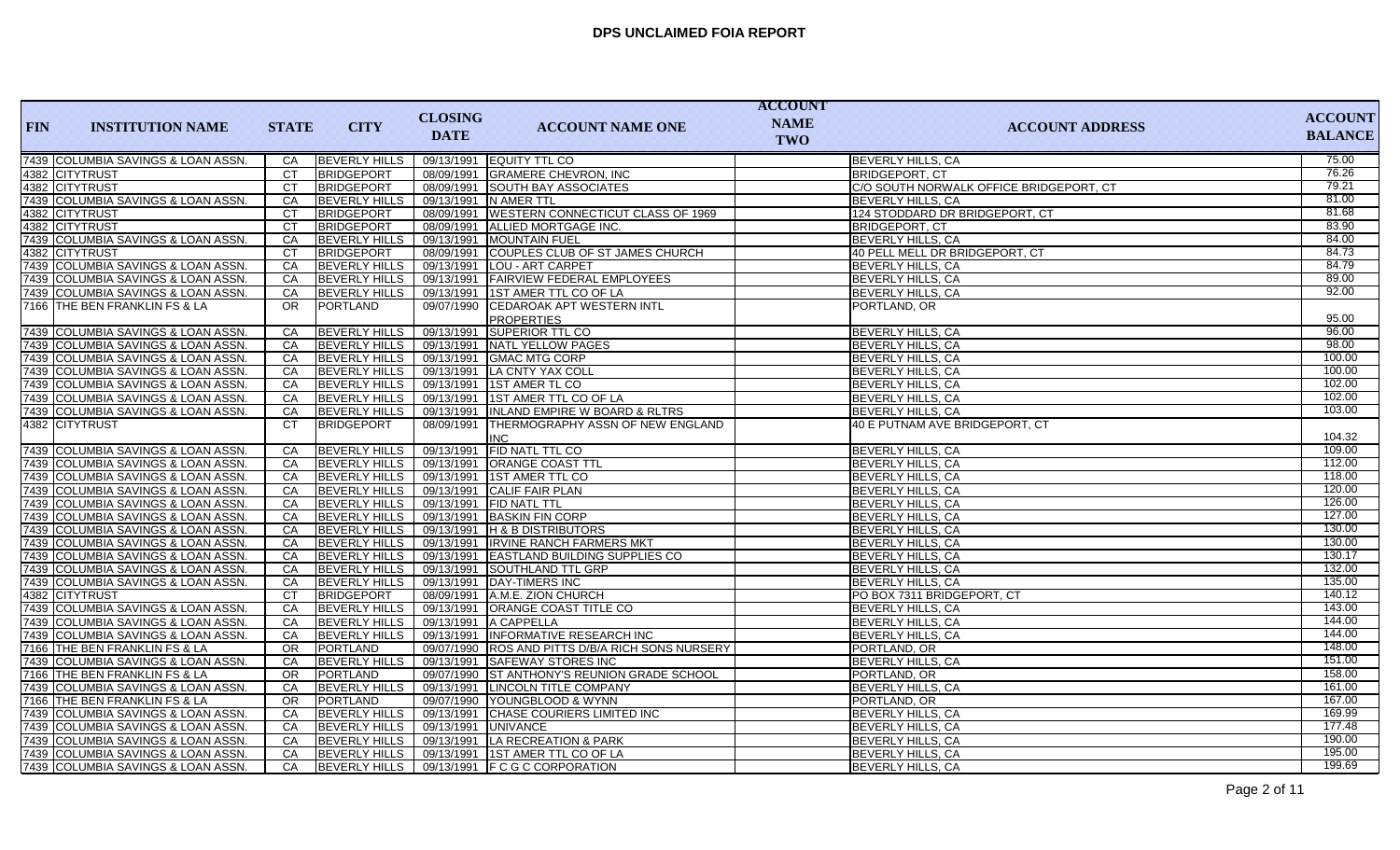|            |                                      |                 |                                    |                      |                                                  | <b>ACCOUNT</b> |                                                                      |                  |
|------------|--------------------------------------|-----------------|------------------------------------|----------------------|--------------------------------------------------|----------------|----------------------------------------------------------------------|------------------|
| <b>FIN</b> | <b>INSTITUTION NAME</b>              | <b>STATE</b>    | <b>CITY</b>                        | <b>CLOSING</b>       | <b>ACCOUNT NAME ONE</b>                          | <b>NAME</b>    | <b>ACCOUNT ADDRESS</b>                                               | <b>ACCOUNT</b>   |
|            |                                      |                 |                                    | <b>DATE</b>          |                                                  | <b>TWO</b>     |                                                                      | <b>BALANCE</b>   |
|            | 7439 COLUMBIA SAVINGS & LOAN ASSN.   |                 | <b>BEVERLY HILLS</b>               |                      | 09/13/1991 C & G PARTNERS                        |                |                                                                      | 200.00           |
|            |                                      | CA<br><b>CA</b> | <b>BEVERLY HILLS</b>               |                      | 09/13/1991 CAMP YOUNG JUDAEA                     |                | BEVERLY HILLS, CA                                                    | 200.00           |
|            | 7439 COLUMBIA SAVINGS & LOAN ASSN.   |                 |                                    |                      |                                                  |                | BEVERLY HILLS, CA                                                    | 200.00           |
|            | 7439 COLUMBIA SAVINGS & LOAN ASSN.   | CA              | <b>BEVERLY HILLS</b>               |                      | 09/13/1991 DEPT OF S & L                         |                | BEVERLY HILLS. CA                                                    | 203.00           |
|            | 7439 COLUMBIA SAVINGS & LOAN ASSN.   | CA              | <b>BEVERLY HILLS</b>               |                      | 09/13/1991   UCI EXTENSION                       |                | <b>BEVERLY HILLS, CA</b>                                             | 225.98           |
|            | 4382 CITYTRUST                       | CT.             | BRIDGEPORT                         | 08/09/1991 ANDREW'S  |                                                  |                | 196 MIDDLE ST BRIDGEPORT, CT                                         | 228.00           |
|            | 7439 COLUMBIA SAVINGS & LOAN ASSN.   | CA              | <b>BEVERLY HILLS</b>               |                      | 09/13/1991 TEMPLE EMANUEL OF BEVERLY HILLS MA    |                | <b>BEVERLY HILLS, CA</b>                                             | 236.11           |
|            | 4382 CITYTRUST                       | <b>CT</b>       | BRIDGEPORT<br><b>BEVERLY HILLS</b> |                      | 08/09/1991 CRAWFORD RUSSELL FRIENDSHIP CLUB      |                | 1016 JEFFERSON AVE BRIDGEPORT, CT                                    | 238.00           |
|            | 7439 COLUMBIA SAVINGS & LOAN ASSN.   | CA              |                                    |                      | 09/13/1991 SANTA CLARA LAND TTL CO               |                | <b>BEVERLY HILLS, CA</b>                                             | 254.87           |
|            | 4382 CITYTRUST                       | <b>CT</b>       | <b>BRIDGEPORT</b>                  |                      | 08/09/1991 NATIONAL COMMERSE EXCHANGE            |                | 240 FAIRFIELD AVE BRIDGEPORT, CT                                     | 275.00           |
|            | 7439 COLUMBIA SAVINGS & LOAN ASSN.   | CA              | <b>BEVERLY HILLS</b>               |                      | 09/13/1991 LA CHAPTER FMS                        |                | BEVERLY HILLS, CA                                                    | 292.00           |
|            | 7439 COLUMBIA SAVINGS & LOAN ASSN.   | CA              | <b>BEVERLY HILLS</b>               |                      | 09/13/1991 TAYLORS BOOK STORE                    |                | <b>BEVERLY HILLS, CA</b>                                             | 296.00           |
|            | 7166 THE BEN FRANKLIN FS & LA        | <b>OR</b>       | PORTLAND                           |                      | 09/07/1990 WOMENS FELLOWSHIP MEMORIAL FUND       |                | PORTLAND, OR                                                         | 300.00           |
|            | 7439 COLUMBIA SAVINGS & LOAN ASSN.   | CA              | <b>BEVERLY HILLS</b>               |                      | 09/13/1991   ARIZONA CORP COMMISSION             |                | <b>BEVERLY HILLS, CA</b>                                             | 300.00           |
|            | 7439 COLUMBIA SAVINGS & LOAN ASSN.   | CA              | <b>BEVERLY HILLS</b>               |                      | 09/13/1991   MEDALLIONS                          |                | <b>BEVERLY HILLS, CA</b>                                             | 319.00           |
|            | 7439 COLUMBIA SAVINGS & LOAN ASSN.   | CA              | <b>BEVERLY HILLS</b>               |                      | 09/13/1991 1ST AMER TTL CO                       |                | <b>BEVERLY HILLS, CA</b>                                             |                  |
|            | 7439 COLUMBIA SAVINGS & LOAN ASSN.   | CA              | <b>BEVERLY HILLS</b>               |                      | 09/13/1991 1ST AMER TTL                          |                | BEVERLY HILLS, CA                                                    | 323.00<br>332.60 |
|            | 4382 CITYTRUST                       | <b>CT</b>       | BRIDGEPORT                         |                      | 08/09/1991   FIRST BAPTIST HOUSING OF BPT INC    |                | 64 INDIAN AVE BRIDGEPORT, CT                                         | 335.00           |
|            | 7439 COLUMBIA SAVINGS & LOAN ASSN.   | CA              | <b>BEVERLY HILLS</b>               |                      | 09/13/1991 CHRISTOPHER BARR PHOTOGRAPHY          |                | <b>BEVERLY HILLS, CA</b>                                             |                  |
|            | 7439 COLUMBIA SAVINGS & LOAN ASSN.   | <b>CA</b>       | <b>BEVERLY HILLS</b>               |                      | 09/13/1991   BARTOLONI EXCAVATION                |                | <b>BEVERLY HILLS, CA</b>                                             | 342.00           |
|            | 7439 COLUMBIA SAVINGS & LOAN ASSN.   | CA              | <b>BEVERLY HILLS</b>               |                      | 09/13/1991 UNITED STATES CR BUREAU INC           |                | <b>BEVERLY HILLS, CA</b>                                             | 350.00           |
|            | 7439 COLUMBIA SAVINGS & LOAN ASSN.   | CA              | <b>BEVERLY HILLS</b>               |                      | 09/13/1991 GAYLORD APT                           |                | BEVERLY HILLS, CA                                                    | 376.00           |
|            | 7439 COLUMBIA SAVINGS & LOAN ASSN.   | CA              | <b>BEVERLY HILLS</b>               |                      | 09/13/1991 JACK NIEROB PLUMBING INC              |                | <b>BEVERLY HILLS, CA</b>                                             | 396.00           |
|            | 4382 CITYTRUST                       | CT              | <b>BRIDGEPORT</b>                  |                      | 08/09/1991 GARY BEER DISTRIBUTORS INC            |                | 800 SOUTH AVE BRIDGEPORT, CT                                         | 398.88           |
|            | 7439 COLUMBIA SAVINGS & LOAN ASSN.   | CA              | <b>BEVERLY HILLS</b>               | 09/13/1991 APCOA INC |                                                  |                | <b>BEVERLY HILLS, CA</b>                                             | 435.00           |
|            | 7439 COLUMBIA SAVINGS & LOAN ASSN.   | CA              | <b>BEVERLY HILLS</b>               |                      | 09/13/1991 FIN SEMINARS INC                      |                | <b>BEVERLY HILLS, CA</b>                                             | 490.00           |
|            | 7439 COLUMBIA SAVINGS & LOAN ASSN.   | CA              | <b>BEVERLY HILLS</b>               | 09/13/1991 RAMADA    |                                                  |                | <b>BEVERLY HILLS, CA</b>                                             | 500.00           |
|            | 7439 COLUMBIA SAVINGS & LOAN ASSN.   | <b>CA</b>       | <b>BEVERLY HILLS</b>               |                      | 09/13/1991 GUILD MTG CO                          |                | <b>BEVERLY HILLS, CA</b>                                             | 517.00           |
|            | 7439 COLUMBIA SAVINGS & LOAN ASSN.   | CA              | <b>BEVERLY HILLS</b>               |                      | 09/13/1991 CONTINENTAL LAND TITLE CO             |                | <b>BEVERLY HILLS, CA</b>                                             | 540.00           |
|            | 4382 CITYTRUST                       | CT              | <b>BRIDGEPORT</b>                  |                      | 08/09/1991 KINGS POINT CHARTERS CORP             |                | 89-205 HARBOR DR BRIDGEPORT. CT                                      | 544.50           |
|            | 4382 CITYTRUST                       | CT.             | <b>BRIDGEPORT</b>                  |                      | 08/09/1991 MOHAWK PRESS                          |                | 50 WASHINGTON ST LOWER LEVEL BRIDGEPORT. CT                          | 561.13           |
|            | 7439 COLUMBIA SAVINGS & LOAN ASSN.   | <b>CA</b>       | <b>BEVERLY HILLS</b>               |                      | 09/13/1991 PAC PANORAMA OWNERS                   |                | <b>BEVERLY HILLS, CA</b>                                             | 584.00           |
|            | 7439 COLUMBIA SAVINGS & LOAN ASSN.   | CA              | <b>BEVERLY HILLS</b>               |                      | 09/13/1991   TEXAS INDEPENDENT BANK AS AGENT FOR |                | <b>BEVERLY HILLS, CA</b>                                             | 588.00           |
|            | 7166 THE BEN FRANKLIN FS & LA        | OR.             | PORTLAND                           |                      | 09/07/1990 RETREADS INC                          |                | PORTLAND, OR                                                         | 614.00           |
|            | 4656 CONNECTICUT BANK OF COMMERCE    | CT              | <b>STAMFORD</b>                    |                      | 06/26/2002 GABANAS CAPITAL, INC.                 |                | NO ADDRESS                                                           | $$1,000 -$       |
|            |                                      |                 |                                    |                      |                                                  |                |                                                                      | \$5,000          |
|            | 6004 SUPERIOR BANK FSB               | ΙL              | HINSDALE                           |                      | 07/27/2001 CENTRAL STATES REGIONAL               |                | <b>NO ADDRESS</b>                                                    | $$1,000 -$       |
|            |                                      |                 |                                    |                      | <b>UNINCORPORATED</b>                            |                |                                                                      | \$5,000          |
|            | 7166 THE BEN FRANKLIN FS & LA        | OR.             | PORTLAND                           |                      | 09/07/1990 PHI DELTA THETA DUCKS MOM CLUB        |                | PORTLAND, OR                                                         | 626.00           |
|            | 7439 COLUMBIA SAVINGS & LOAN ASSN.   | CA              | <b>BEVERLY HILLS</b>               |                      | 09/13/1991   BRANCHFELD AND SHEPPARD             |                | BEVERLY HILLS, CA                                                    | 764.00           |
|            | 4382 CITYTRUST                       | CT              | BRIDGEPORT                         |                      | 08/09/1991 JP WHITNEY DEVELOPMENT CORP           |                | 317 SOUTH BROADWAY BRIDGEPORT, CT                                    | 771.96           |
|            | 7439 COLUMBIA SAVINGS & LOAN ASSN.   | <b>CA</b>       | <b>BEVERLY HILLS</b>               |                      | 09/13/1991 THE REGENCY HOTEL                     |                | <b>BEVERLY HILLS, CA</b>                                             | 811.00           |
|            | 7439 COLUMBIA SAVINGS & LOAN ASSN.   | CA              | <b>BEVERLY HILLS</b>               | 09/13/1991 KULPA P   |                                                  |                | BEVERLY HILLS, CA                                                    | 822.00           |
|            | 4382 CITYTRUST                       | CT              | BRIDGEPORT                         |                      | 08/09/1991 ALS SALES RENTAL REPAIR               |                | 237 ROOSEVELT DR BRIDGEPORT, CT                                      | 900.84           |
|            | 7439 COLUMBIA SAVINGS & LOAN ASSN.   | CA              | <b>BEVERLY HILLS</b>               |                      | 09/13/1991 SPRING CREEK IMPROVEMENT DIST         |                | <b>BEVERLY HILLS, CA</b>                                             | 952.00           |
|            | 2147 ATLANTIC FINANCIAL SAVINGS F.A. | <b>PA</b>       | <b>BALA CYNWYD</b>                 |                      | 11/15/1991 PRIME SAVINGS BANK AS TRUSTEE FOR     |                | 6425 RISING SUN AVE IRVIN KLEEMAN PROFIT SHARING/AC PHILADELPHIA, PA |                  |
|            |                                      |                 |                                    |                      |                                                  |                | 19111-5228                                                           | 1,023.49         |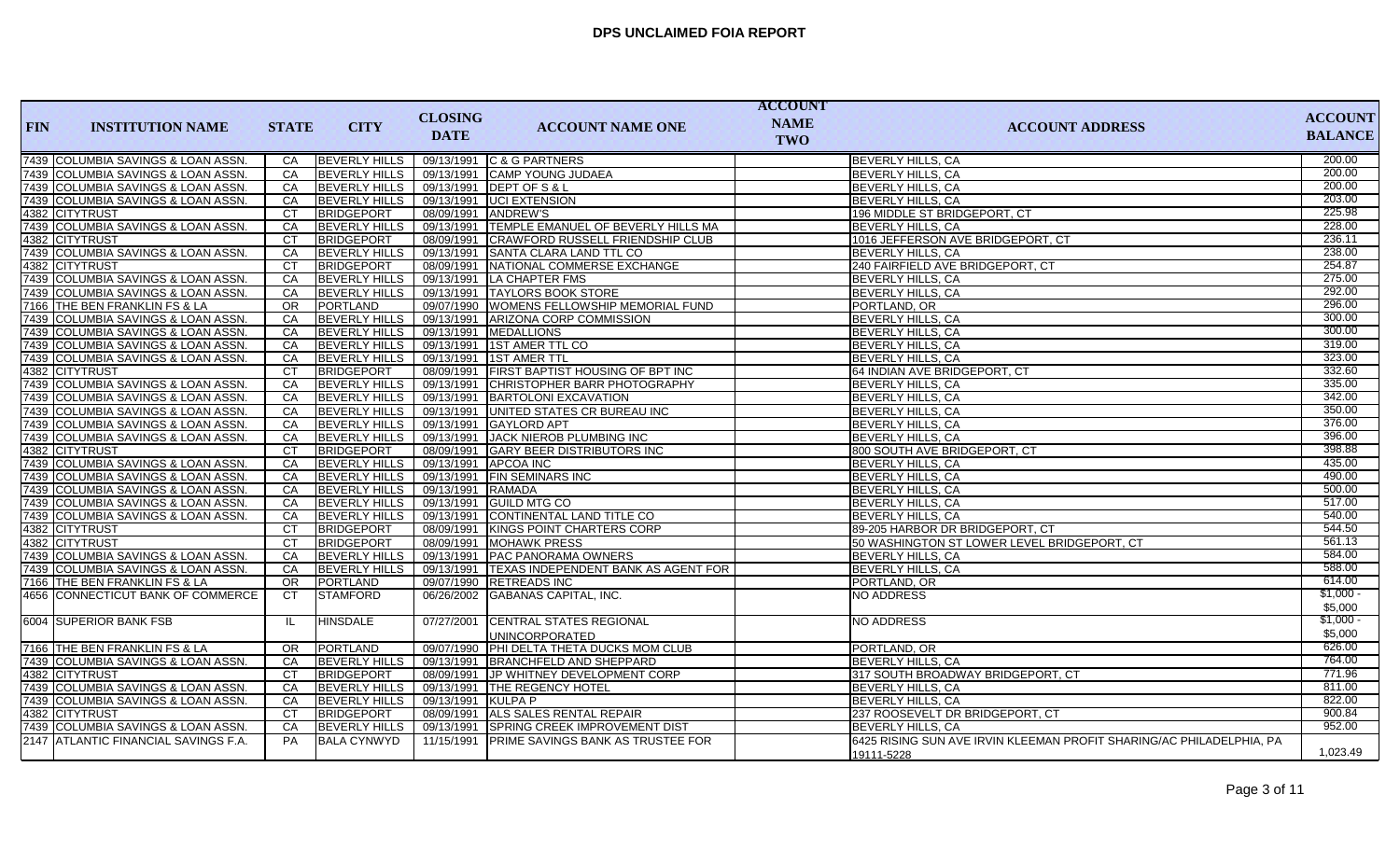| <b>FIN</b> | <b>INSTITUTION NAME</b>                        | <b>STATE</b> | <b>CITY</b>          | <b>CLOSING</b> | <b>ACCOUNT NAME ONE</b>                                          | <b>ACCOUNT</b><br><b>NAME</b> | <b>ACCOUNT ADDRESS</b>                                                                           | <b>ACCOUNT</b> |
|------------|------------------------------------------------|--------------|----------------------|----------------|------------------------------------------------------------------|-------------------------------|--------------------------------------------------------------------------------------------------|----------------|
|            |                                                |              |                      | <b>DATE</b>    |                                                                  | TWO                           |                                                                                                  | <b>BALANCE</b> |
|            | 1000 NETBANK, FSB                              | GA           | ALPHARETTA           | 09/28/2007     | <b>LIGHTSPRAY</b>                                                |                               | 43595 MILLAY COURT ASHBURN, VA 20147                                                             | 1,043.04       |
|            | 4550 MERCHANTS BANK                            | <b>MO</b>    | <b>KANSAS CITY</b>   | 11/20/1992     | LOCAL 297 NATIONAL POSTAL MAIL<br><b>HANDLERS</b>                |                               | 3217 BROADWAY, STE 205 KANSAS CITY, MO 64111                                                     | 1.048.83       |
|            | 2147 ATLANTIC FINANCIAL SAVINGS F.A.           | <b>PA</b>    | <b>BALA CYNWYD</b>   |                | 11/15/1991 SUNG BIN MOON MD AND ASSOCIATES                       |                               | 65 BRIARWOOD DR JEANNETTE, PA 15644-9666                                                         | 1,074.91       |
|            | 4650 HAMILTON BANK, NA                         | <b>FL</b>    | MIAMI                |                | 01/11/2002 VIVE LA FETE. INC.                                    |                               | J.RONALD LACAYO 7175 SW 47 STREET, #205 MIAMI, AK 33155                                          | 1,079.49       |
|            | 4550 MERCHANTS BANK                            | <b>MO</b>    | <b>KANSAS CITY</b>   |                | 11/20/1992 KANSAS CITY CARDIOVASCULAR &<br>THORACIC              |                               | 7509 CANTERBURY CT PRAIRIE VILLAGE, KS 66208                                                     | 1,108.10       |
|            | 6004 SUPERIOR BANK FSB                         | - IL         | <b>HINSDALE</b>      |                | 07/27/2001 YORBA LINDA FRIENDS CHURCH                            |                               | 5211 LAKEVIEW AVE YORBA LINDA, CA 92886-0000                                                     | 1,110.56       |
|            | 4656 CONNECTICUT BANK OF COMMERCE              | <b>CT</b>    | STAMFORD             |                | 06/26/2002 KAUFMAN AND SEROTA                                    |                               | 53 NORTH PARK AVENUE SUITE 201 ROCKVILLE CENTRE, NY 11570-0000                                   | 1,133.75       |
|            | 2147 ATLANTIC FINANCIAL SAVINGS F.A.           | PA           | <b>BALA CYNWYD</b>   | 11/15/1991     | <b>SHEARSON LEHMAN AS TRUSTEE FOR</b><br><b>BERNARD KATZ PSP</b> |                               | 825 BERKSHIRE BLVD STE 100 WYOMISSING, PA 19610-1247                                             | 1,133.91       |
|            | 4619 GUARDIAN BANK                             | CA           | LOS ANGELES          |                | 01/20/1995 PACIFIC STANDARD EXCHANGE, INC.                       |                               | 642 S BARRANCA AVE COVINA, CA 91723-3601                                                         | 1,134.04       |
|            | 4624 PACIFIC HERITAGE BANK                     | CA           | <b>TORRANCE</b>      |                | 07/28/1995   Visual Communications                               |                               | 263 S LOS ANGELES ST STE 307 LOS ANGELES, CA 90012-3726                                          | 1,138.79       |
|            | 7439 COLUMBIA SAVINGS & LOAN ASSN.             | CA           | <b>BEVERLY HILLS</b> | 09/13/1991     | LINCOLN TTL CO                                                   |                               | BEVERLY HILLS, CA                                                                                | 1,140.00       |
|            | 6004 SUPERIOR BANK FSB                         | -IL.         | <b>HINSDALE</b>      | 07/27/2001     | LEWIS VARVEL, GUARANTY FED BANK<br><b>TTEE</b>                   |                               | PO BOX 1149 - RETIREMENT DEPT AUSTIN, TX 78767-1149                                              | 1,153.46       |
|            | 4562 1ST NATIONAL BANK OF VERMONT              | VT           | BRADFORD             |                | 01/29/1993 ALPINE SCREENWORKS, INC.                              |                               | PO BOX 588 SPRINGFIELD. VT 05156-0588                                                            | 1,153.56       |
|            | 2147 ATLANTIC FINANCIAL SAVINGS F.A.           | PA           | <b>BALA CYNWYD</b>   |                | 11/15/1991   FRANKFORD BANK AS TRUSTEE FOR                       |                               | 601 DRESHER RD HASS SHAFIA PSP HORSHAM, PA 19044-2203                                            | 1,154.53       |
|            | 4550 MERCHANTS BANK                            | <b>MO</b>    | <b>KANSAS CITY</b>   |                | 11/20/1992 SYSTEM ONE RENT-A-CAR                                 |                               | 9501 E 350 HWY RAYTOWN, MO                                                                       | 1,168.52       |
|            | 1000 NETBANK, FSB                              | <b>GA</b>    | ALPHARETTA           |                | 09/28/2007 THE BANK OF NEW YORK MELLON CORP.                     |                               | ONE WALL STREET, 6TH FLOOR REORG NEW YORK, NY 10286                                              | 1,180.95       |
|            | 4546 METRO NORTH STATE BANK                    | <b>MO</b>    | <b>KANSAS CITY</b>   |                | 11/13/1992 BARCELONA APARTMENTS                                  |                               | c/o Valley View Bank 7500 W. 95th Street Overland Park, KS 66212                                 | 1,185.27       |
|            | 4382 CITYTRUST                                 | <b>CT</b>    | BRIDGEPORT           |                | 08/09/1991 POST TRANSPORT INC                                    |                               | C/O RECORDS RETENTION BRIDGEPORT. CT                                                             | 1,201.13       |
|            | 4606 MECHANICS NATIONAL BANK                   | CA           | PARAMOUNT            |                | 04/01/1994 KELLEHER EQUIPMENT CO. INC. PENSION<br>PLAN E         |                               | 2121 E CURRY ST LONG BEACH, CA 90805-3207                                                        | 1.207.17       |
|            | 4656 CONNECTICUT BANK OF COMMERCE              | <b>CT</b>    | <b>STAMFORD</b>      |                | 06/26/2002 BANCO RENDIMENTO SA                                   |                               | IAV. BRIGADEIRO FARIA LIMA NO 2092 19 ANDAR SAO PAULO - SP. 014510905                            | 1,210.95       |
|            | 7188 YORKRIDGE-CALVERT FED SAVINGS<br>ASSN     | MD           | <b>PIKESVILLE</b>    |                | 09/28/1990 CHASE KNOLL LIMITED PARTNERSHIP                       |                               | 6800 LOCH RAVEN BLVD TOWSON, MD 21286-8301                                                       | 1,217.24       |
|            | 6004 SUPERIOR BANK FSB                         | -IL          | <b>HINSDALE</b>      |                | 07/27/2001 EDWARD RAAP ARCHITECTS                                |                               | 680 N LAKE SHORE DR CHICAGO. IL 60611-0000                                                       | 1,232.44       |
|            | 4650 HAMILTON BANK, NA                         | FL.          | MIAMI                | 01/11/2002     | CONSTRUCTORA Y SERVICIOS AGUAMAR<br>CA                           |                               | C/O BANCO SANTANDER CENTRAL HISPANO INTERNATIONAL 1401 BRICKELL<br><b>AVENUE MIAMI. FL 33131</b> | 1,244.28       |
|            | 7508 EMPIRE                                    | <b>TX</b>    | <b>MESQUITE</b>      |                | 03/14/1984   MARK III ADVERTISING LTD PENSION TRUST              |                               | INY.                                                                                             | 1,260.51       |
|            | 4650 HAMILTON BANK, NA                         | FL.          | MIAMI                |                | 01/11/2002 BANK CROZIER LIMITED                                  |                               | PANNELL KERR FOSTER BUILDING GRAND ANSE. ST. GEORGES GRENADA WEST<br>INDIES. $\sim$              | 1,288.05       |
|            | 6004 SUPERIOR BANK FSB                         | -lL          | <b>HINSDALE</b>      | 07/27/2001     | <b>NEW FRONTIER MANAGEMENT</b><br><b>CORPORATION</b>             |                               | 541 N FAIRBANKS CT STE 1800 CHICAGO. IL 60611-3305                                               | 1,288.63       |
|            | 4576 AMERICAN COMMERCE NATIONAL<br><b>BANK</b> | CA           | ANAHEIM              |                | 04/30/1993 GEROVICAP PHARMACEUTICAL CORP.                        |                               | 4161 S EASTERN AVE STE B3 LAS VEGAS. NV 89119-5425                                               | 1,310.36       |
|            | 4545 GUARANTY-FIRST TRUST CO                   | MA           | <b>WALTHAM</b>       |                | 11/13/1992 RAM COMMUNICATIONS                                    |                               | 1800 E. COUNTY LINE ROAD SUITE 300 RIDGELAN, MS 39157                                            | 1,335.01       |
|            | 4650 HAMILTON BANK, NA                         | -FL          | MIAMI                |                | 01/11/2002 INTERIORS FOR SENIOR HOUSING INC                      |                               | 2033 MAIN STREET SUITE 300 SARASOTA, FL 34237                                                    | 1,357.03       |
|            | 4656 CONNECTICUT BANK OF COMMERCE              | <b>CT</b>    | <b>STAMFORD</b>      |                | 06/26/2002 CT MEDIA INC                                          |                               | 1011 HOPE ST. 2ND FLOOR, SUITE B STAMFORD, CT 06907                                              | 1,359.94       |
|            | 7440 COMFED SAVINGS BANK                       | MA           | LOWELL               |                | 09/13/1991 CALDWELL SCHOOLS, INC                                 |                               | PO BOX 4280 TYLER, TX 75712-4280                                                                 | 1,365.19       |
|            | 4650 HAMILTON BANK, NA                         | <b>FL</b>    | MIAMI                |                | 01/11/2002 MOKAVI LIMITED                                        |                               | THE LAKE BUILDING, 1ST FLOOR WICKHAMS, CAY I TORTOLA, VIRGIN ISLA, 00000                         | 1,375.99       |
|            | 1000 NETBANK, FSB                              | GA           | <b>ALPHARETTA</b>    |                | 09/28/2007 PSIFAS CORP                                           |                               | 50 KINGS AVE ATLANTIC BEACH, NY 11509                                                            | 1,390.65       |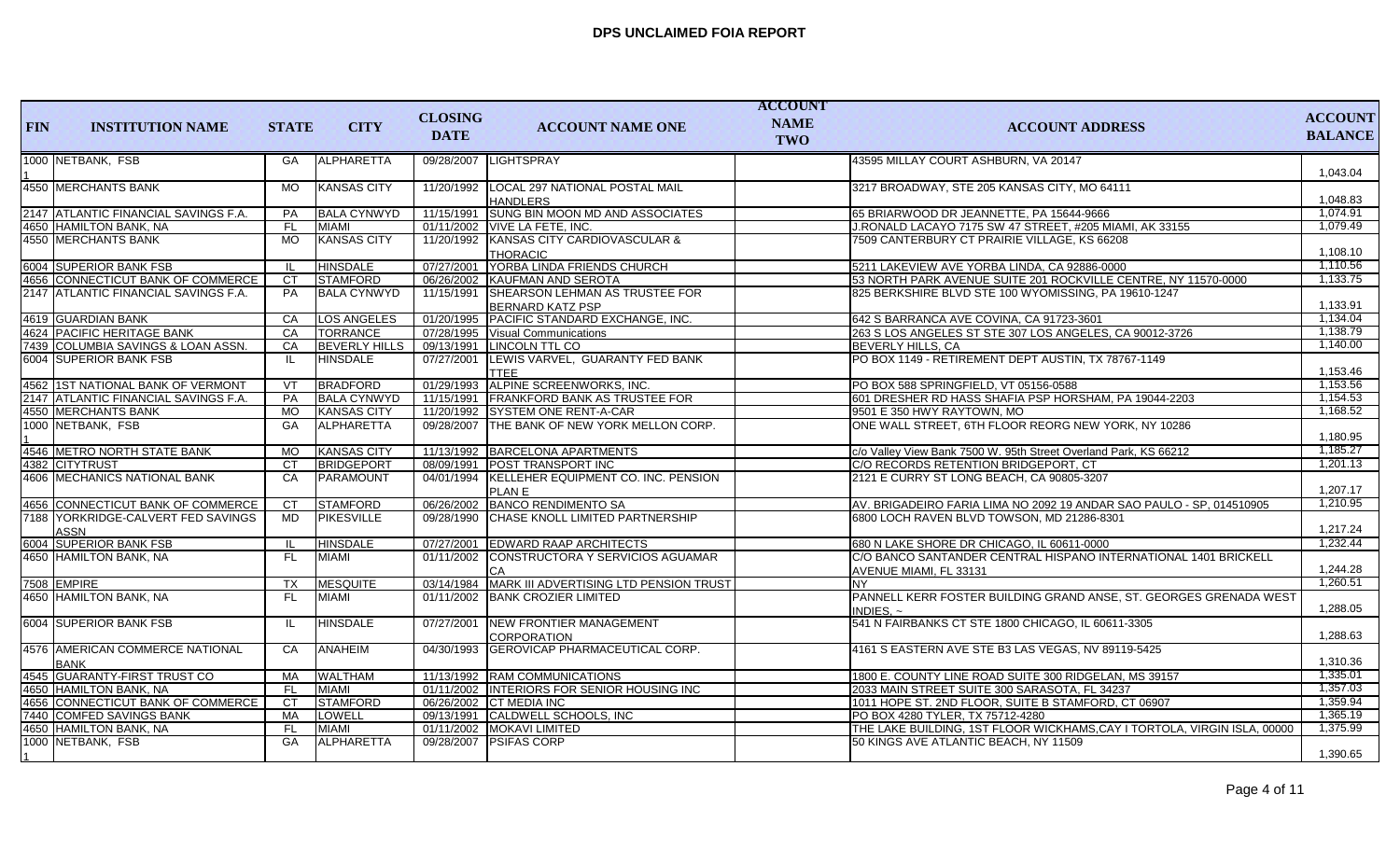| <b>FIN</b> | <b>INSTITUTION NAME</b>                      | <b>STATE</b> | <b>CITY</b>          | <b>CLOSING</b><br><b>DATE</b> | <b>ACCOUNT NAME ONE</b>                                         | <b>ACCOUNT</b><br><b>NAME</b><br>TWO | <b>ACCOUNT ADDRESS</b>                                                                              | <b>ACCOUNT</b><br><b>BALANCE</b> |
|------------|----------------------------------------------|--------------|----------------------|-------------------------------|-----------------------------------------------------------------|--------------------------------------|-----------------------------------------------------------------------------------------------------|----------------------------------|
|            | 4660 SOUTHERN PACIFIC BANK                   | CA           | <b>TORRANCE</b>      |                               | 02/07/2003 ALISO EQUITIES, LTD                                  |                                      | 6272 FORESTER DR HUNTINGTON BEACH, CA 92648-6611                                                    | 1,390.99                         |
|            | 7319  SURETY FEDERAL SAVINGS<br>ASSOCIATION. | <b>TX</b>    | <b>EL PASO</b>       | 06/07/1991                    | Trelleborg, S.A. De CV                                          |                                      | #810 CD Juarez Chihuahua, MX. ~ 27000                                                               | 1,409.18                         |
|            | 7439 COLUMBIA SAVINGS & LOAN ASSN.           | CA           | <b>BEVERLY HILLS</b> |                               | 09/13/1991 NAT-U-RAL, INC                                       |                                      | <b>BEVERLY HILLS, CA</b>                                                                            | 1,426.99                         |
|            | 4602 THE BANK OF SAN DIEGO                   | CA           | <b>SAN DIEGO</b>     |                               | 10/29/1993 C. S. SYSTEMS                                        |                                      | 1342 BELL AVE TUSTIN, CA 92680-0000                                                                 | 1,437.39                         |
|            | 4619 GUARDIAN BANK                           | CA           | <b>LOS ANGELES</b>   |                               | 01/20/1995 POSIT PLUS, INC.                                     |                                      | 1823 ENTERPRISE WAY A CALIFORNIA CORPORATION MONROVIA, CA 91016-4272                                | 1,444.33                         |
|            | 4650  HAMILTON BANK, NA                      | <b>FL</b>    | MIAMI                |                               | 01/11/2002 SIMAN PAPER, INC.                                    |                                      | 5000 S.W. 75 AVENUE MIAMI, FL 33155                                                                 | 1,447.78                         |
|            | 1000 NETBANK, FSB                            | GA           | <b>ALPHARETTA</b>    |                               | 09/28/2007 SANTA BARBARA WINE INVESTORS LTD                     |                                      | 1117 DESERT LANE SUITE 1667 LAS VEGAS, NV 89102                                                     | 1.456.87                         |
|            | 2147 ATLANTIC FINANCIAL SAVINGS F.A.         | <b>PA</b>    | <b>BALA CYNWYD</b>   |                               | 11/15/1991 AID PARTS                                            |                                      | 1760 WILLIAM FLYNN HWY GLENSHAW, PA 15116-1739                                                      | 1,472.07                         |
|            | 4497  AMERICAN SAVINGS BANK                  | <b>NY</b>    | <b>WHITE PLAINS</b>  |                               | 06/12/1992 MILTON AND WEYAND, LTD                               |                                      | 2710 N STEMMONS FWY STE 200 DALLAS, TX 75207-2215                                                   | 1.473.79                         |
|            | 7561 VERNON S&L ASSOCIATION.FSA              | <b>TX</b>    | <b>DALLAS</b>        | 11/19/1987                    | CONDEL CONSTRUCTION CO., INC.                                   |                                      | <b>TX</b>                                                                                           | 1,499.02                         |
|            | 1005 FIRST BANK OF BEVERLY HILLS             | CA           | <b>CALABASAS</b>     |                               | 04/24/2009 ISEI TRUST COMPANY                                   |                                      | 1 FREEDOM VALLEY DRIVE HILLSIDE BUILDING # 800 OAKS, PA 19456                                       | 1,500.22                         |
|            | 7576 AMERICAN DIVERSIFIED                    | CA           | <b>COSTA MESA</b>    | 06/06/1988                    | <b>ISUSMAN LAW ASSOCIATES PC</b>                                |                                      | 834 CHESTNUT ST ESCROW AGENT FOR LORETTA TURSI PHILADELPHIA, PA<br>19107-5127                       | 1,534.12                         |
|            | <b>4660 SOUTHERN PACIFIC BANK</b>            | CA           | <b>TORRANCE</b>      | 02/07/2003                    | <b>PTARMIGAN INVESTMENTS, INC PROFIT</b><br><b>SHARING PLAN</b> |                                      | 16835 ALGONQUIN ST # 241 HUNTINGTON BEACH, CA 92649-3810                                            | 1,549.71                         |
|            | 6004 SUPERIOR BANK FSB                       | - II         | <b>HINSDALE</b>      |                               | 07/27/2001 ACCUS RESERVE ACCOUNT                                |                                      | 1500 SKOKIE BLVD STE 101 NORTHBROOK, IL 60062-0000                                                  | 1.572.59                         |
|            | 4546 METRO NORTH STATE BANK                  | <b>MO</b>    | <b>KANSAS CITY</b>   |                               | 11/13/1992 CLEARVIEW CITY RETIREMENT                            |                                      | P O BOX 30060 SHREVEPORT, LA 71130                                                                  | 1,593.86                         |
|            | 7576 AMERICAN DIVERSIFIED                    | CA           | <b>COSTA MESA</b>    | 06/06/1988                    | UNITED STEEL WORKERS UNION, HEALTH &                            |                                      | 2354 STANWELL DR TRUST FUND - CONCORD, CA 94520-4822                                                |                                  |
|            |                                              |              |                      |                               | WELFARE                                                         |                                      |                                                                                                     | 1,644.09                         |
|            | 4656 CONNECTICUT BANK OF COMMERCE            | <b>CT</b>    | <b>STAMFORD</b>      | 06/26/2002 EUROPA             |                                                                 |                                      | C/O FOX, MORAN & CAMERINI, LLP 825 THIRD AVENUE , 11TH FLOOR NEW YORK,<br>NY 10022                  | 1,657.65                         |
|            | 6004 SUPERIOR BANK FSB                       | - IL         | <b>HINSDALE</b>      | 07/27/2001                    | <b>GRANVILLE TOWER CONDO ASSOC</b>                              |                                      | 6166 N SHERIDAN RD #14G CHICAGO, IL 60660-0000                                                      | 1.692.51                         |
|            | 4606   MECHANICS NATIONAL BANK               | CA           | <b>PARAMOUNT</b>     |                               | 04/01/1994   PALATINE HILLS HOMEOWNERS<br><b>ASSOCIATION</b>    |                                      | PO BOX 400 DOWNEY, CA 90241-0400                                                                    | 1,693.56                         |
|            | 4650 HAMILTON BANK, NA                       | <b>FL</b>    | <b>MIAMI</b>         |                               | 01/11/2002   DAEWOO ELECTRONICS (PANAMA) S.A.                   |                                      | APARTADO 5312, ZONA 5 PANAMA 5REP DE PANAMA, 00000                                                  | 1.694.26                         |
|            | 7508 EMPIRE                                  | <b>TX</b>    | <b>MESQUITE</b>      |                               | 03/14/1984 MARK III ADVERTISING PENSION TRUST                   |                                      | <b>NY</b>                                                                                           | 1,702.45                         |
|            | 6004 SUPERIOR BANK FSB                       | H            | <b>HINSDALE</b>      | 07/27/2001   HGL LLC          |                                                                 |                                      | 34 RANCH RD WOODBRIDGE, CT 06525-0000                                                               | 1,763.59                         |
|            | 4650 HAMILTON BANK, NA                       | FL.          | MIAMI                | 01/11/2002                    | ALAYON & ASSOCIATES, P.A. ESCROW<br><b>ACCOUNT</b>              |                                      | 2450 S.W. 137TH AVENUE, SUITE 221 MIAMI, FL 33175                                                   | 1,767.70                         |
|            | 4656 CONNECTICUT BANK OF COMMERCE            | <b>CT</b>    | <b>STAMFORD</b>      |                               | 06/26/2002 BADEN HOLDINGS LTD                                   |                                      | C/O BRYAN CAVE LLP 1290 AVE OF AMERICAS NEW YORK, NY 10104                                          | 1,786.52                         |
|            | 1236 HOMESTEAD FSA                           | CA           |                      |                               | SAN FRANCISCO 09/17/1993 M.B. VICK & COMPANY                    |                                      | 120 S SALLE ST CHICAGO. IL 60603                                                                    | 1,824.95                         |
|            | 2201 FLAGLER FS & LA                         | <b>FL</b>    | MIAMI                |                               | 03/27/1992 GENERAL HOTEL PROFIT SHARING PLAN                    |                                      | 7300 NW 77 STREET MIAMI, FL 33166                                                                   | 1,845.90                         |
|            | 4497 AMERICAN SAVINGS BANK                   | <b>NY</b>    | <b>WHITE PLAINS</b>  |                               | 06/12/1992 MILTON SOKOL AND CO. PENSION TRUST                   |                                      | 92 WARREN ST NEW YORK, NY 10007-1004                                                                | 1,906.04                         |
|            | 4545  GUARANTY-FIRST TRUST CO                | <b>MA</b>    | <b>WALTHAM</b>       | 11/13/1992 M H M INC          |                                                                 |                                      | 14651 DALLAS PARKWAY, SUITE 400 DALLAS, TX 75240                                                    | 1,917.88                         |
|            | 4656 CONNECTICUT BANK OF COMMERCE            | <b>CT</b>    | <b>STAMFORD</b>      |                               | 06/26/2002 FULL SPECTRUM MARKETING INC                          |                                      | 214 HIGHLAND AVE ROWAYTON, CT 06853-0000                                                            | 1,927.85                         |
|            | 1000  ANB FINANCIAL, N.A.                    | AR.          | <b>BENTONVILLE</b>   |                               | 05/09/2008 E*TRADE FINANCIAL                                    |                                      | C/O RIDGE CLEARING OUTSOURCING SOLUTIONS 2 JOURNAL SQUARE PLAZA.<br>5TH FLOOR JERSEY CITY, NJ 07306 | 1,937.00                         |
|            | 4497 AMERICAN SAVINGS BANK                   | <b>NY</b>    | <b>WHITE PLAINS</b>  | 06/12/1992                    | 4250 CAMEL BACK INC                                             |                                      | 99 CHURCH ST WHITE PLAINS, NY 10601-1505                                                            | 1,950.68                         |
|            | 4656 CONNECTICUT BANK OF COMMERCE            | <b>CT</b>    | <b>STAMFORD</b>      |                               | 06/26/2002 DARTLEY HOLDINGS INC                                 |                                      | BRYAN CAVE LLP 1290 AVENUE OF THE AMERICAS NEW YORK, NY 10104                                       | 1,957.32                         |
|            | 2147 ATLANTIC FINANCIAL SAVINGS F.A.         | <b>PA</b>    | <b>BALA CYNWYD</b>   | 11/15/1991                    | <b>GERMANTOWN SAVINGS BK AS TRUST FOR</b><br>ARAXIE B SPRIGG    |                                      | CITY LINE & BELMONT AVE BALA CYNWYD, PA 19004                                                       | 1,965.52                         |
|            | 6004 SUPERIOR BANK FSB                       | -H           | <b>HINSDALE</b>      |                               | 07/27/2001 THE NORTHERN TRUST CO.                               |                                      | 801 SO. CANAL CHICAGO, IL 60675                                                                     | 1,966.23                         |
|            | 4660 SOUTHERN PACIFIC BANK                   | CA           | <b>TORRANCE</b>      |                               | 02/07/2003 KEYSOFT INTERNATIONAL INC                            |                                      | 17326 EDWARDS RD A205 CERRITOS, CA 90703-2443                                                       | 1,968.01                         |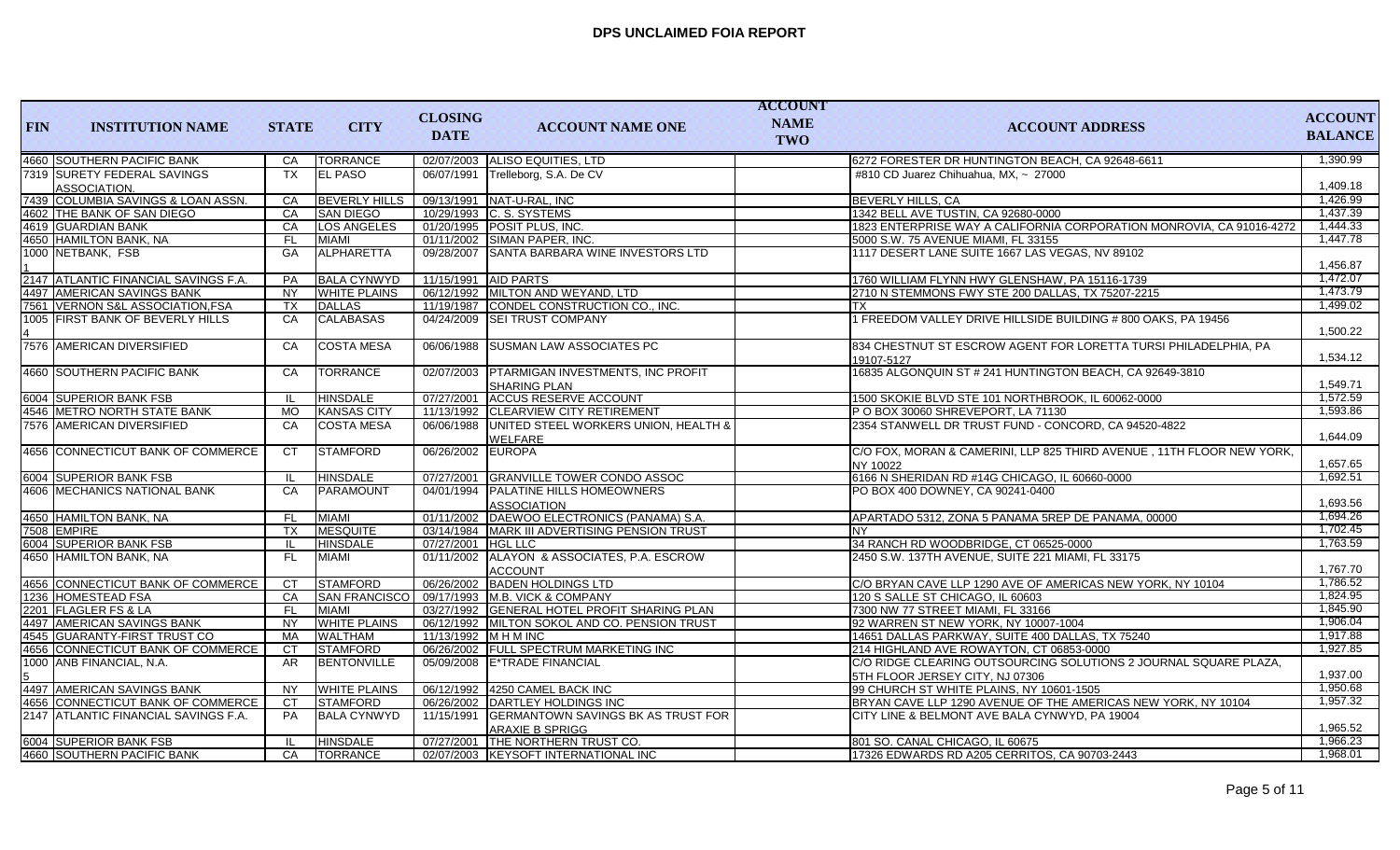| <b>FIN</b>  | <b>INSTITUTION NAME</b>                              | <b>STATE</b> | <b>CITY</b>          | <b>CLOSING</b><br><b>DATE</b> | <b>ACCOUNT NAME ONE</b>                                     | <b>ACCOUNT</b><br><b>NAME</b><br>TWO | <b>ACCOUNT ADDRESS</b>                                                                          | <b>ACCOUNT</b><br><b>BALANCE</b> |
|-------------|------------------------------------------------------|--------------|----------------------|-------------------------------|-------------------------------------------------------------|--------------------------------------|-------------------------------------------------------------------------------------------------|----------------------------------|
|             | 4646 THE NATIONAL STATE BANK OF<br><b>METROPOLIS</b> | -lL          | Metropolis           |                               | 12/14/2000 STAR TICKETS, INC                                |                                      | 800 BRAZOA ST #300 AUSTIN. TX 78701                                                             | 1,968.56                         |
| 7508 EMPIRE |                                                      | <b>TX</b>    | MESQUITE             |                               | 03/14/1984 AT&T EMPLOYEES FCU                               |                                      | 219 SOUTH ST. PO BOX 708 NEW PROVIDENCE. NJ 07974                                               | 1,969.07                         |
|             | 4656 CONNECTICUT BANK OF COMMERCE                    | <b>CT</b>    | STAMFORD             | 06/26/2002 DIGITAL            |                                                             |                                      | C/O FOX MORAN & CAMERINI LLP 825 THIRD AVE 11TH FLOOR NEW YORK, NY                              |                                  |
|             |                                                      |              |                      |                               |                                                             |                                      | 10022                                                                                           | 1,980.68                         |
|             | 4650 HAMILTON BANK, NA                               | FL.          | MIAMI                |                               | 01/11/2002 BANCO CANARIAS DE                                |                                      | BLVD.DE SABANA GDE.TORR.FINANCIERA CANARIAS PISO 1, GERENCIA                                    |                                  |
|             |                                                      |              |                      |                               | VENEZUELA, CARACAS                                          |                                      | OPERACIONE INTL.SABANA GDE.PARQUE DEL RECREO CARACAS, VENEZUELA,                                | 1,987.79                         |
|             | 4550 MERCHANTS BANK                                  | <b>MO</b>    | <b>KANSAS CITY</b>   |                               | 11/20/1992 PIPEFITTERS LOCAL UNION NO 533                   |                                      | 00000<br>9876 HICKMAN MILLS DR KANSAS CITY, MO 64137-1140                                       | 2.025.00                         |
|             | 4660 SOUTHERN PACIFIC BANK                           | CA           | <b>TORRANCE</b>      |                               | 02/07/2003 WESTWOOD GARDENS H.O.A.                          |                                      | 5700 HANNUM AVE CULVER CITY, CA 90230-6552                                                      | 2,031.88                         |
|             | 6004 SUPERIOR BANK FSB                               | -H.          | <b>HINSDALE</b>      |                               | 07/27/2001   PRUDENTIAL SECURITIES                          |                                      | 1 NEW YORK PLAZA 14TH FLOOR NEW YORK, NY 10292                                                  | 2.039.83                         |
|             | 4624 PACIFIC HERITAGE BANK                           | CA           | <b>TORRANCE</b>      |                               | 07/28/1995   LANDMARK MEDICAL SERVICES, INC.                |                                      | 2030 N GAREY AVE POMONA, CA 91767-2722                                                          | 2,073.10                         |
|             | 2195 TRUSTBANK FSB                                   | <b>VA</b>    | <b>TYSONS</b>        | 03/20/1992                    | <b>WHEAT, FIRST SECURITIES, AS TRUSTEE</b>                  |                                      | KEOGH 6701 ROCKLEDGE DRIVE, SUITE 100 BETHESDA, MD 20817-1895                                   |                                  |
|             |                                                      |              | <b>CORNER</b>        |                               | <b>FOR</b>                                                  |                                      |                                                                                                 | 2,078.95                         |
|             | 2147 ATLANTIC FINANCIAL SAVINGS F.A.                 | PA           | <b>BALA CYNWYD</b>   | 11/15/1991                    | MELLON BANK AS TRUSTEE FOR                                  |                                      | OSCAR E LABORA PROFIT SHARING RMH-OPP STE 3110, 1098 W BALTIMORE PIKE<br><b>MEDIA, PA 19063</b> | 2,080.00                         |
|             | 4650 HAMILTON BANK, NA                               | <b>FL</b>    | <b>MIAMI</b>         |                               | 01/11/2002 ALMOND ENTERPRISES COMPANY, S.A.                 |                                      | 1440 BRICKELL BAY DRIVE #805 MIAMI, FL 33131                                                    | 2.129.54                         |
|             | 7377 SENTRY FEDERAL SAVINGS BANK                     | MA           | <b>HYANNIS</b>       |                               | 07/26/1991 CAPE COD PATHOLOGY                               |                                      | CONSULTANTS PC 27 PARK ST HYANNIS, MA 02601                                                     | 2,133.37                         |
|             | 1020 ADVANTA BANK CORP                               | UT           | DRAPER               |                               | 03/19/2010 LPL FINANCIAL SERVICES                           |                                      | 9785 TOWNE CENTRE DRIVE SAN DIEGO, CA 92121                                                     | 2,169.13                         |
|             | 4660 SOUTHERN PACIFIC BANK                           | CA           | <b>TORRANCE</b>      |                               | 02/07/2003 PAUL A BERNS INC DEFINED BENEFIT<br>PENSION PLAN |                                      | 311 N ROBERTSON BLVD SUITE 823 BEVERLY HILLS, CA 90211-1705                                     | 2,169.99                         |
|             | 4497 AMERICAN SAVINGS BANK                           | <b>NY</b>    | <b>WHITE PLAINS</b>  |                               | 06/12/1992 KOREAN METHODIST CHURCH & INST                   |                                      | 633 W 115TH ST NEW YORK. NY 10025-7722                                                          | 2.181.36                         |
|             | 4624 PACIFIC HERITAGE BANK                           | CA           | <b>TORRANCE</b>      |                               | 07/28/1995   MANHATTAN GENERAL, INC.                        |                                      | 24413 CRENSHAW BLVD. LOS ANGELES, CA 90505                                                      | 2,188.98                         |
|             | 4606 MECHANICS NATIONAL BANK                         | CA           | PARAMOUNT            | 04/01/1994                    | <b>TURNBULL CANYON VILLAGE OWNERS</b><br>ASSOC              |                                      | PO BOX 400 DOWNEY, CA 90241-0400                                                                | 2,191.36                         |
|             | 1000 NETBANK, FSB                                    | GA           | ALPHARETTA           | 09/28/2007                    | <b>FLEXETECH SOLUTIONS INC</b>                              |                                      | 8 PADDOCK ROAD MARLTON, NJ 08053                                                                | 2.194.97                         |
| 7508 EMPIRE |                                                      | <b>TX</b>    | MESQUITE             |                               | 03/14/1984 RIVERLANDS NATIONAL BANK                         |                                      | P O BOX 489 LA PLACE, LA 70068                                                                  | 2,205.23                         |
| 7508 EMPIRE |                                                      | TX           | <b>MESQUITE</b>      |                               | 03/14/1984   RIVERLANDS NATIONAL BANK                       |                                      | PO BOX 489 LA PLACE, LA 70068                                                                   | 2,205.23                         |
|             | 4562 1ST NATIONAL BANK OF VERMONT                    | VT           | <b>BRADFORD</b>      |                               | 01/29/1993 LADIES LIBRARY ASSOC                             |                                      | PO BOX 147 DANVILLE, VT 05828-0147                                                              | 2,214.78                         |
|             | 7439 COLUMBIA SAVINGS & LOAN ASSN.                   | CA           | <b>BEVERLY HILLS</b> | 09/13/1991                    | GOLD KEY ELECTRONICS INC                                    |                                      | BEVERLY HILLS, CA                                                                               | 2,259.00                         |
|             | 6004 SUPERIOR BANK FSB                               | IL           | <b>HINSDALE</b>      | 07/27/2001                    | K SUPPLY CO EMPLOYEE STOCK<br>OWNERSHIP TRUST               |                                      | 326 HIDDENBROOK LN WILLOWBROOK, IL 60521-5409                                                   | 2,265.25                         |
|             | 4650 HAMILTON BANK, NA                               | <b>FL</b>    | <b>MIAMI</b>         |                               | 01/11/2002 PATSON INVEST CORPORATION                        |                                      | F-200 P.O. BOX 591828 MIAMI, FL 32159                                                           | 2,267.43                         |
|             | 4550 MERCHANTS BANK                                  | <b>MO</b>    | <b>KANSAS CITY</b>   |                               | 11/20/1992 UNITED FEDERAL CREDIT UNION                      |                                      | PO BOX 267 1 CREDIT UNION DRIVE NANTY GLO. PA 15943-0267                                        | 2,267.51                         |
|             | 4382 CITYTRUST                                       | СT           | <b>BRIDGEPORT</b>    | 08/09/1991                    | JONES NURSING HOME INC PATIENTS<br><b>ACCOUN</b>            |                                      | 41 MILLVILLE AVE BRIDGEPORT, CT                                                                 | 2,295.40                         |
|             | 2147 ATLANTIC FINANCIAL SAVINGS F.A.                 | PA           | <b>BALA CYNWYD</b>   |                               | 11/15/1991 AID PARTS                                        |                                      | 1760 WILLIAM FLYNN HWY GLENSHAW, PA 15116-1739                                                  | 2,313.28                         |
|             | 4583 CAPITAL BANK OF CALIFORNIA                      | <b>CA</b>    | <b>LOS ANGLES</b>    |                               | 06/18/1993 FEDERAL INDUSTRIES INC.                          |                                      | PO BOX 999 EL SEGUNDO. CA 90245-0999                                                            | 2,361.89                         |
|             | 4656 CONNECTICUT BANK OF COMMERCE                    | <b>CT</b>    | <b>STAMFORD</b>      |                               | 06/26/2002 GLOBAL LOGISTICS TECHNOLOGIES, INC               |                                      | 1 RESERVOIR CORPORATE CTR SUITE 301 SHELTON, CT 06484-0000                                      | 2,370.76                         |
|             | 4660 SOUTHERN PACIFIC BANK                           | CA           | <b>TORRANCE</b>      |                               | 02/07/2003 CRYSTAL CAY CONDOMINIUM ASSOCIATION              |                                      | C/O MN COMMUNITY ASSOC. MGMT, INC. 16742 GOTHARD ST SUITE 104                                   |                                  |
|             |                                                      |              |                      |                               |                                                             |                                      | HUNTINGTON BEACH, CA 92647-4562                                                                 | 2,422.10                         |
|             | 7439 COLUMBIA SAVINGS & LOAN ASSN.                   | CA           | <b>BEVERLY HILLS</b> | 09/13/1991                    | COMMITTEE SAGER LOS ANGELES                                 |                                      | BEVERLY HILLS, CA                                                                               | 2,500.00                         |
|             | 4619 GUARDIAN BANK                                   | <b>CA</b>    | <b>LOS ANGELES</b>   | 01/20/1995                    | COMMONWEALTH LAND TITLE AS                                  |                                      | 200 W SANTA ANA BLVD FOOTHILL RANCH DEVELOPMENT CORP SANTA ANA, CA                              |                                  |
|             |                                                      |              |                      |                               | <b>CUSTODIAN FOR</b>                                        |                                      | 92701-4134                                                                                      | 2,512.65                         |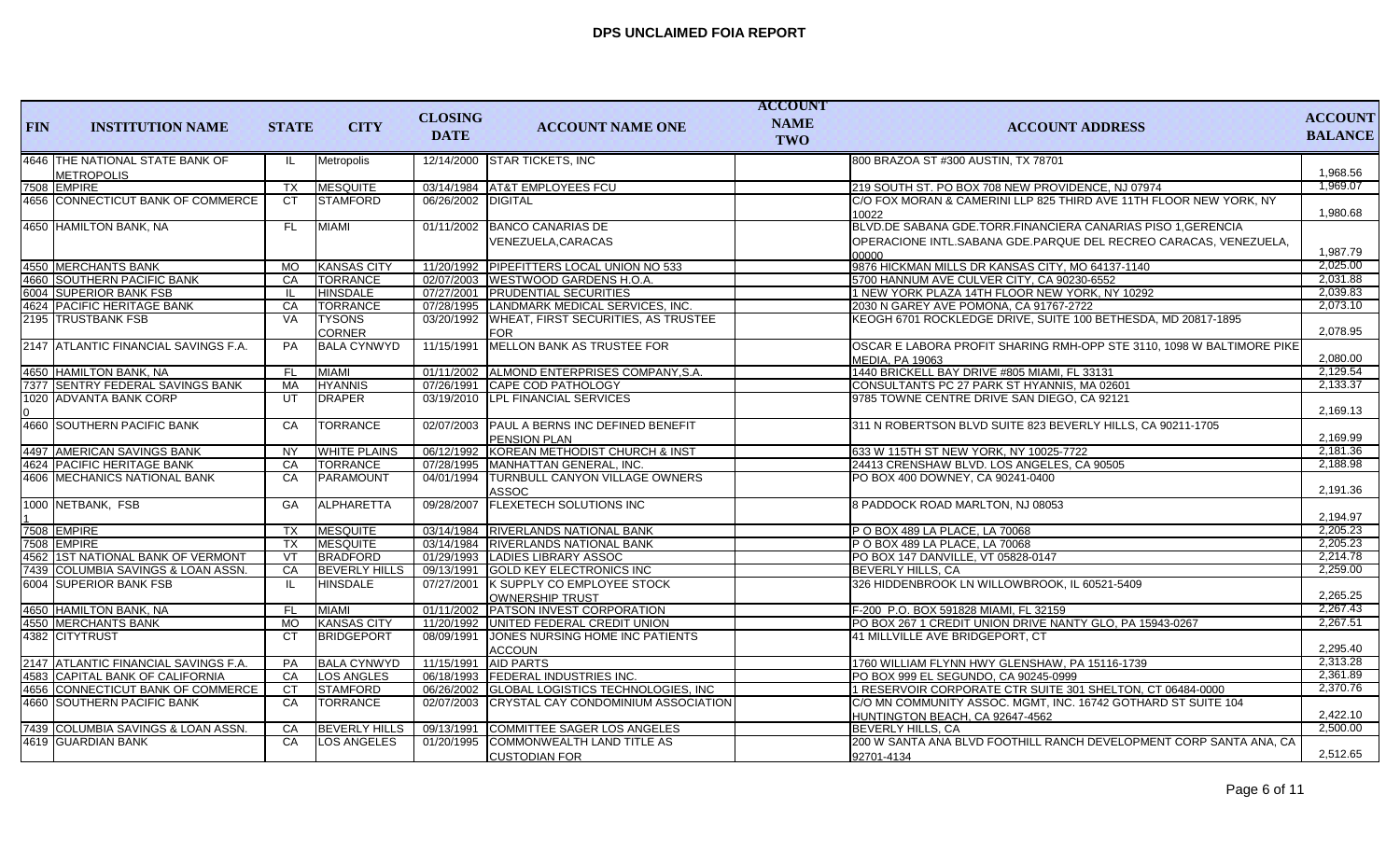|            |                                                |              |                      | <b>CLOSING</b> |                                                               | <b>ACCOUNT</b>     |                                                                              | <b>ACCOUNT</b> |
|------------|------------------------------------------------|--------------|----------------------|----------------|---------------------------------------------------------------|--------------------|------------------------------------------------------------------------------|----------------|
| <b>FIN</b> | <b>INSTITUTION NAME</b>                        | <b>STATE</b> | <b>CITY</b>          | <b>DATE</b>    | <b>ACCOUNT NAME ONE</b>                                       | <b>NAME</b><br>TWO | <b>ACCOUNT ADDRESS</b>                                                       | <b>BALANCE</b> |
|            | 4546 METRO NORTH STATE BANK                    | <b>MO</b>    | <b>KANSAS CITY</b>   |                | 11/13/1992 VALLEY TRUST CO AS AGENT FOR                       |                    | PO BOX 5915 MADISON, WI 53705-0915                                           |                |
|            |                                                |              |                      |                | NETWORK HEALTH PLAN                                           |                    |                                                                              | 2.567.22       |
|            | 7439 COLUMBIA SAVINGS & LOAN ASSN.             | CA           | <b>BEVERLY HILLS</b> |                | 09/13/1991 PRUDENTIAL SECURITIES INCORPORATED                 |                    | 1 SEAPORT PLZ FL 30 NEW YORK, NY 10038-3526                                  | 2.585.19       |
|            | 1017 BARNES BANKING COMPANY                    | UT           | KAYSVILLE            |                | 01/15/2010 NEW HAMPTON MANOR ASSOCIATES                       |                    | 1133 NAYON DR LAYTON, UT 84040-5125                                          | 2.608.02       |
|            | 7529 MAINLAND                                  | <b>TX</b>    | <b>HOUSTON</b>       |                | 04/04/1986 P & W WAREHOUSE INC                                |                    | ITX.                                                                         | 2,694.16       |
|            | 4602 THE BANK OF SAN DIEGO                     | CA           | <b>SAN DIEGO</b>     |                | 10/29/1993 RED CARPET REAL ESTATE SERVICE, INC.               |                    | 4180 RUFFIN ROAD #210 SAN DIEGO, CA 92123-0000                               | 2,766.73       |
|            | 4656 CONNECTICUT BANK OF COMMERCE              | <b>CT</b>    | <b>STAMFORD</b>      |                | 06/26/2002 NAKIA HOLDINGS, INC                                |                    | CALLE PEDRO BERRO. 1122 - APTO. 702 MONTEVIDEO URUGUAY                       | 2,782.24       |
|            | 4637 FIRST NATIONAL BANK OF<br><b>KEYSTONE</b> | <b>WV</b>    | KEYSTONE             |                | 09/01/1999 COUNCIL OF SOUTHERN MOUNTAINS                      |                    | PO BOX 158 WILCOE. WV 24895                                                  | 2,844.67       |
|            | 7439 COLUMBIA SAVINGS & LOAN ASSN.             | CA           | <b>BEVERLY HILLS</b> |                | 09/13/1991 SKYLINE HEIGHTS C-O                                |                    | BEVERLY HILLS, CA                                                            | 2.846.07       |
|            | 4650 HAMILTON BANK, NA                         | FL.          | <b>MIAMI</b>         |                | 01/11/2002 PHOTIV TRADING INC.                                |                    | C/O ISRAEL DISCOUNT BANK OF NEW YORK 1000 BRICKELL AVENUE MIAMI, FL<br>33131 | 2,879.32       |
|            | 4660 SOUTHERN PACIFIC BANK                     | CA           | <b>TORRANCE</b>      | 02/07/2003     | <b>WESTERN CAPITAL FUNDING</b><br><b>CORPORATION</b>          |                    | 350 S CENTER ST SUITE 500 RENO, NV 89501-2114                                | 2.944.04       |
|            | 7508 EMPIRE                                    | <b>TX</b>    | MESQUITE             |                | 03/14/1984 BRICKELLBANC SAVINGS ASSOCIATION                   |                    | 2666 BRICKELL AVENUE MIAMI, FL                                               | 2,947.01       |
|            | 7508 EMPIRE                                    | TX           | MESQUITE             |                | 03/14/1984   BRICKELLBANC SAVINGS ASSOCIATION                 |                    | 2666 BRICKELL AVENUE MIAMI, FL                                               | 2,948.07       |
|            | 7508 EMPIRE                                    | <b>TX</b>    | MESQUITE             |                | 03/14/1984 BRICKELLBANC SAVINGS ASSOCIATION                   |                    | 2666 BRICKELL AVENUE MIAMI. FL                                               | 2.948.07       |
|            | 4650 HAMILTON BANK, NA                         | <b>FL</b>    | MIAMI                |                | 01/11/2002 FLEECE GROUP, INC.                                 |                    | 23011 N.W. 78TH AVE. ALACHUA, FL 32615                                       | 2,970.92       |
|            | 4550 MERCHANTS BANK                            | <b>MO</b>    | <b>KANSAS CITY</b>   |                | 11/20/1992   FRONTIER INS CO                                  |                    | P.O. BOX 777 JEFFERSON CITY, MO                                              | 2,979.42       |
|            | 4550 MERCHANTS BANK                            | <b>MO</b>    | <b>KANSAS CITY</b>   |                | 11/20/1992 WEST TECH LTD                                      |                    | 4550 W 109TH ST STE 220 OVERLAND PARK, KS 66211-1308                         | 2.989.14       |
|            | 4619 GUARDIAN BANK                             | CA           | <b>LOS ANGELES</b>   |                | 01/20/1995 PAID PERSCRIPTIONS, INC.                           |                    | 2029 CENTURY PARK E STE 800 LOS ANGELES, CA 90067-2909                       | 3,104.32       |
|            | 4650 HAMILTON BANK, NA                         | <b>FL</b>    | MIAMI                |                | 01/11/2002 GUYANA BANK FOR TRADE AND INDUSTRY                 |                    | 47-48 WATER ST. GEORGETOWN, GUY, 00000                                       | 3,161.60       |
|            | 4650 HAMILTON BANK, NA                         | <b>FL</b>    | MIAMI                |                | 01/11/2002 LINKSER, S.A.                                      |                    | ICALLE POTOSI NO. 41 SANTA CRUZ. BOLIVIA. 00000                              | 3.164.56       |
|            | 4602 THE BANK OF SAN DIEGO                     | CA           | <b>SAN DIEGO</b>     |                | 10/29/1993   ITT SMALL BUSINESS FINANCE<br><b>CORPORATION</b> |                    | 2055 CRAIGSHIRE RD #440 ST LOUIS, MO 63146-7710                              | 3.186.19       |
|            | 1000 NETBANK, FSB                              | GA           | <b>ALPHARETTA</b>    | 09/28/2007     | <b>PROSPECTUS ENTERTAINMENT VENTURES</b>                      |                    | 122 CALISTOGA ROAD #552 SANTA ROSA, CA 95409-3702                            | 3,211.35       |
|            | 1000 NETBANK, FSB                              | GA           | <b>ALPHARETTA</b>    | 09/28/2007     | AG EDWARDS & SONS, INC.                                       |                    | ONE N. JEFFERSON ST. LOUIS, MO 63103                                         | 3,220.36       |
|            | 4550 MERCHANTS BANK                            | <b>MO</b>    | <b>KANSAS CITY</b>   |                | 11/20/1992 MCHENRY SAVINGS BANK                               |                    | PO BOX 566 MC HENRY. IL 60050                                                | 3.275.57       |
|            | 4623 FOUNDERS BANK                             | <b>CT</b>    | <b>NEW HAVEN</b>     | 07/28/1995     | COMMUNITY ACTION AGENCY OF NEW<br><b>HAVEN</b>                |                    | 781 WHALLEY AVE PO BOX 2085 NEW HAVEN, CT 06515-1716                         | 3,364.21       |
|            | 2147 ATLANTIC FINANCIAL SAVINGS F.A.           | <b>PA</b>    | <b>BALA CYNWYD</b>   | 11/15/1991     | STATE STREET BANK & TRUST AS TRUSTEE<br><b>FOR</b>            |                    | PSP-AARP INVESTMENT PROGRAM 160 FEDERAL ST BOSTON, MA 02110                  | 3,367.05       |
|            | 4660 SOUTHERN PACIFIC BANK                     | CA           | <b>TORRANCE</b>      | 02/07/2003     | <b>SEABRIDGE HOMEOWNERS ASSOCIATION</b>                       |                    | IC/O J D PROPERTY MANAGEMENT INC. PO BOX 1230 COSTA MESA, CA 92628-1230      | 3,400.03       |
|            | 4650 HAMILTON BANK, NA                         | - FL         | MIAMI                |                | 01/11/2002 LANDBOUW BANK, N.V.                                |                    | P.O. BOX 929 PARAMARIBO, SURINAME, 00000                                     | 3,405.22       |
|            | 4550 MERCHANTS BANK                            | <b>MO</b>    | <b>KANSAS CITY</b>   |                | 11/20/1992 CLOVERSET PLACE LP                                 |                    | 850 MAIN STREET KANSAS CITY, MO 64105-0000                                   | 3,473.12       |
|            | 6004 SUPERIOR BANK FSB                         | $\mathbf{H}$ | <b>HINSDALE</b>      |                | 07/27/2001 MEDINAH TEMPLE                                     |                    | 78 EISENHOWER LANE NORTH LOMBARD. IL 60148-0000                              | 3,488.05       |
|            | 4656 CONNECTICUT BANK OF COMMERCE              | CT           | STAMFORD             |                | 06/26/2002 BUSINESS PROPERTIES, INC.                          |                    | 598 CJ #121 SAO PAULO 01402-000 BRAZIL                                       | 3,492.39       |
|            | 1287 SECURITY FEDERAL                          | <b>NJ</b>    | <b>VINELAND</b>      |                | 06/17/1994   OLD DEERFIELD PIKE                               |                    | 1071 E LANDIS AVE VINELAND, NJ 08360-4060                                    | 3,579.38       |
|            | 4656 CONNECTICUT BANK OF COMMERCE              | <b>CT</b>    | <b>STAMFORD</b>      |                | 06/26/2002 UNIVEST MARKETING S A                              |                    | C/O HUDSON UNITED BANK ATTN: INTERNATIONAL BANKING DEPART. 90 BROAD          |                |
|            |                                                |              |                      |                |                                                               |                    | STREET, 20TH FLOOR NEW YORK, NY 10004                                        | 3,615.14       |
|            | 4656 CONNECTICUT BANK OF COMMERCE              | CT           | <b>STAMFORD</b>      |                | 06/26/2002 GANI MANAGEMENT CORP                               |                    | 823 AVENUE S BROOKLYN, NY 11223                                              | 3,656.86       |
|            | 4606 MECHANICS NATIONAL BANK                   | CA           | PARAMOUNT            |                | 04/01/1994 MONTEFINO HOMEOWNERS ASSOCIATION                   |                    | PO BOX 1510 UPLAND. CA 91786                                                 | 3,713.14       |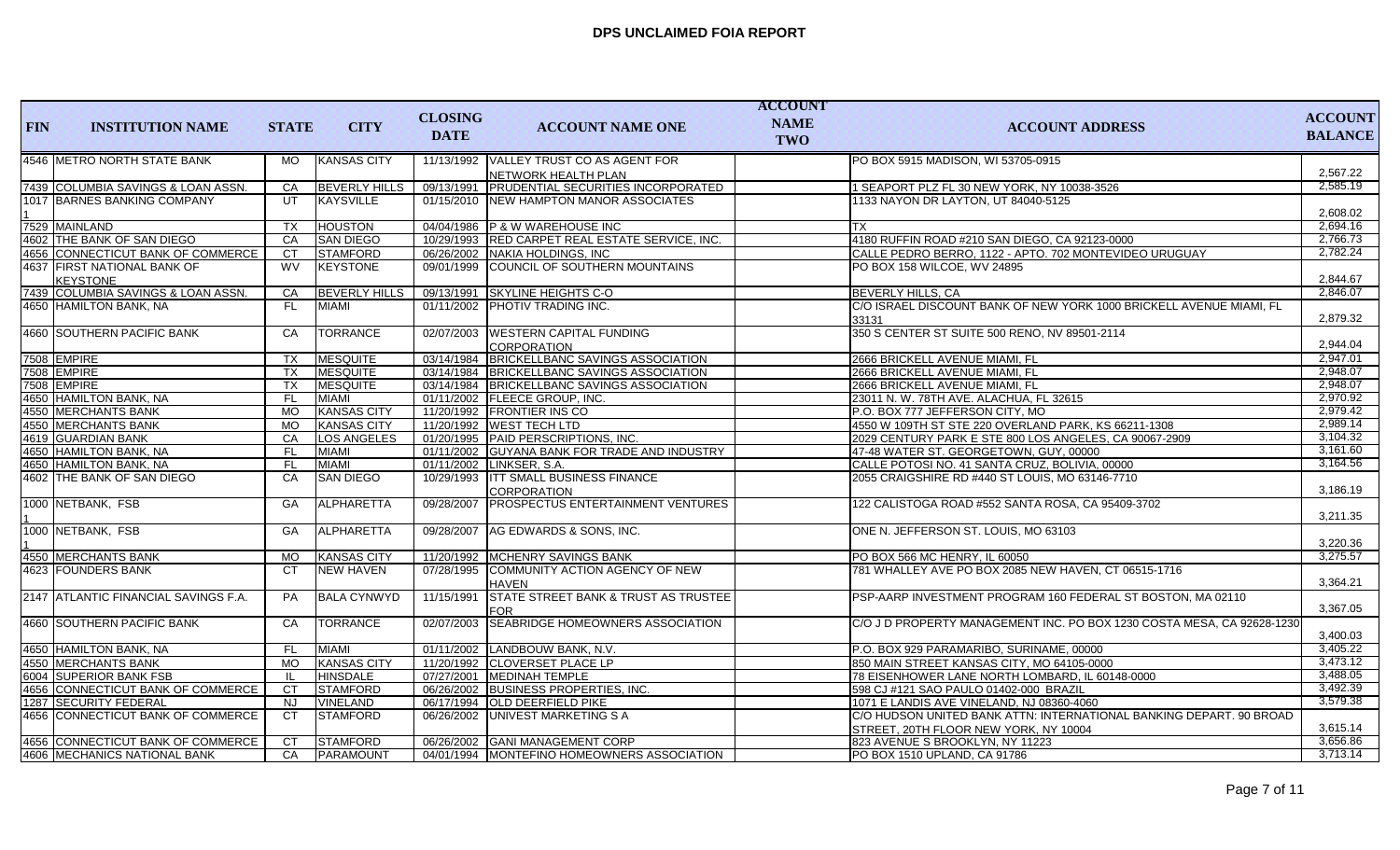| <b>FIN</b> | <b>INSTITUTION NAME</b>                        | <b>STATE</b> | <b>CITY</b>         | <b>CLOSING</b><br><b>DATE</b> | <b>ACCOUNT NAME ONE</b>                                           | <b>ACCOUNT</b><br><b>NAME</b><br><b>TWO</b> | <b>ACCOUNT ADDRESS</b>                                                                      | <b>ACCOUNT</b><br><b>BALANCE</b> |
|------------|------------------------------------------------|--------------|---------------------|-------------------------------|-------------------------------------------------------------------|---------------------------------------------|---------------------------------------------------------------------------------------------|----------------------------------|
|            | 1000 NETBANK, FSB                              | GA           | <b>ALPHARETTA</b>   |                               | 09/28/2007 REN-PRO, LLC                                           |                                             | 7163 W. RUE DE LAMOUR PEORIA, AZ 85381                                                      | 3.800.67                         |
|            | 1020 ADVANTA BANK CORP                         | UT           | DRAPER              |                               | 03/19/2010 STERLING TRUST COMPANY                                 |                                             | PO BOX 2526 WACO, TX 76702-2526                                                             | 3.837.85                         |
|            | 4497 AMERICAN SAVINGS BANK                     | <b>NY</b>    | <b>WHITE PLAINS</b> |                               | 06/12/1992 221 MANAGEMENT CORP                                    |                                             | 99 CHURCH ST SUBSIDIARY ACCOUNTING--3RD FL WHITE PLAINS, NY 10601-1505                      | 4,025.16                         |
|            | 4606 MECHANICS NATIONAL BANK                   | CA           | PARAMOUNT           |                               | 04/01/1994 RACQUET CLUB OF ONTARIO HOA                            |                                             | 8316 FIRESTONE BLVD DOWNEY, CA 90241-3842                                                   | 4.052.91                         |
|            | 1000 NETBANK, FSB                              | GA           | ALPHARETTA          |                               | 09/28/2007 CITIGROUP                                              |                                             | 700 RED BROOK BLVD. REF: NETBANK DIVIDENDS OWINGS MILLS, MD 21117                           | 4,091.79                         |
|            | 4650 HAMILTON BANK, NA                         | <b>FL</b>    | <b>MIAMI</b>        | 01/11/2002                    | <b>NAJEM ENTERPRISES CORP.</b>                                    |                                             | ROAD TOWN, PASEA ESTATE TORTOLA BRITISH VIRGIN ISLAN, 00000                                 | 4,164.72                         |
|            | 4637 FIRST NATIONAL BANK OF<br><b>KEYSTONE</b> | <b>WV</b>    | <b>KEYSTONE</b>     | 09/01/1999                    | INTERMEDIARY RELENDING PROGRAM                                    |                                             | P.O.BOX 158, WILCOE, WV 24895                                                               | 4,339.05                         |
|            | 7529 MAINLAND                                  | <b>TX</b>    | <b>HOUSTON</b>      | 04/04/1986                    | INTERCONTINENTAL CONSULTANTS INC.<br><b>PENSION PLAN</b>          |                                             | <b>TX</b>                                                                                   | 4,349.00                         |
|            | 7508 EMPIRE                                    | TX           | <b>MESQUITE</b>     |                               | 03/14/1984 BANCO COOPERATIVE                                      |                                             | <b>PR</b>                                                                                   | 4,360.21                         |
|            | 4656 CONNECTICUT BANK OF COMMERCE              | <b>CT</b>    | <b>STAMFORD</b>     |                               | 06/26/2002 LABRITE S A                                            |                                             | 707 KESSLER LAKE DRIVE DALLAS, TX 75208                                                     | 4,523.65                         |
|            | 4619 GUARDIAN BANK                             | CA           | <b>LOS ANGELES</b>  |                               | 01/20/1995 THE ESCROW STORE                                       |                                             | PO BOX 19082 ESCROW TRUST ACCOUNT ANAHEIM, CA 92817-9082                                    | 4,540.30                         |
|            | 2170 FIRST FEDERAL SAVINGS & LOAN<br>ASSOC.    | <b>NC</b>    | RALEIGH             |                               | 03/06/1992 WOOD VALLEY SWIM & RACQUET CLUB                        |                                             | 10316 BOX ELDER DRIVE RALEIGH, NC 27613                                                     | 4,589.37                         |
|            | 4650 HAMILTON BANK, NA                         | FL.          | <b>MIAMI</b>        |                               | 01/11/2002 DIONYSIS GROUP LIMITED                                 |                                             | IC/O ISRAEL DISCOUNT BANK OF NEW YORK 1000 BRIKELL AVENUE MIAMI. FL<br>33131                | 4.653.95                         |
|            | 2186 BELL FEDERAL SAVINGS BANK                 | <b>PA</b>    | <b>UPPER DARBY</b>  | 03/20/1992                    | <b>IPRENTISS PROPERTIES ESCROW AGENT</b><br>FOR ASCOT SQR         |                                             | 1700 PACIFIC AVE STE 4545 DALLAS, TX 75201-7305                                             | 4.695.55                         |
|            | 4545 GUARANTY-FIRST TRUST CO                   | MA           | <b>WALTHAM</b>      |                               | 11/13/1992 FINANCIAL INVESTMENT CORP                              |                                             | ONE RESEARCH DRIVE WESTBOROUGH. MA 01581                                                    | 4,855.38                         |
|            | 4637 FIRST NATIONAL BANK OF<br><b>KEYSTONE</b> | <b>WV</b>    | <b>KEYSTONE</b>     |                               | 09/01/1999 RE PUB CO./UNION BK CA AAF VARIOUS<br><b>CUSTOMERS</b> |                                             | DOMESTIC CUSTODY 445 S FIGUEROA 5TH FL LOS ANGELES, CA 90012                                | 5,036.26                         |
|            | 4656 CONNECTICUT BANK OF COMMERCE              | <b>CT</b>    | <b>STAMFORD</b>     |                               | 06/26/2002 CROWLEY SYSTEMS CORP                                   |                                             | RUA AUGUSTA 2529, 3 PISO, OF. 33 CEP 01413100 SAO PAULO, BRAZIL                             | 5,059.28                         |
|            | 7529 MAINLAND                                  | TX.          | <b>HOUSTON</b>      |                               | 04/04/1986   AIDA LIMITED, C/O CAYMAN CORP.<br>SERVICES, LTD.     |                                             | <b>TX</b>                                                                                   | 5,339.22                         |
|            | 6004 SUPERIOR BANK FSB                         | -H.          | <b>HINSDALE</b>     | 07/27/2001                    | <b>CRESCENT DEVELOPMENTS LTD</b>                                  |                                             | 541 N FAIRBANKS CT #1800 CHICAGO, IL 60611-0000                                             | 5.461.90                         |
|            | 7561   VERNON S&L ASSOCIATION, FSA             | TX           | DALLAS              |                               | 11/19/1987   VINELAND PENSION PLAN                                |                                             | ~19006                                                                                      | 5,483.24                         |
|            | 1020 ADVANTA BANK CORP                         | UT           | DRAPER              |                               | 03/19/2010 MORGAN STANLEY                                         |                                             | 230 HARBORSIDE FINANCIAL CENTER PLAZA 2, 7TH FLOOR JERSEY CITY, NJ<br>07311                 | 5,544.27                         |
|            | 4550 MERCHANTS BANK                            | MO           | <b>KANSAS CITY</b>  |                               | 11/20/1992 OMEGA DEVELOPMENT CORP                                 |                                             | 6450 S LEWIS TULSA, OK 74136                                                                | 5,619.04                         |
|            | 4656 CONNECTICUT BANK OF COMMERCE              | <b>CT</b>    | <b>STAMFORD</b>     |                               | 06/26/2002 DEBRUK SA                                              |                                             | C/O FOX MORAN & CAMERINI LLP 823 THIRD AVENUE, 11TH FLOOR NEW YORK,<br>NY 10022             | 5,717.78                         |
|            | 4650 HAMILTON BANK, NA                         | <b>FL</b>    | MIAMI               | 01/11/2002                    | COMPANIA INMOBILIARIA SANTA CLARA                                 |                                             | 12 CALLE 1-25, ZONA 10, EDIFICIO GEMENIS 10, NIVEL 18, OFICINA 1801<br>GUATEMALA, 00000     | 5.786.26                         |
|            | 4656 CONNECTICUT BANK OF COMMERCE              | CT           | <b>STAMFORD</b>     | 06/26/2002                    | VENEZUELAN EXPRESS CASA DE CBIO C.A                               |                                             | AVENIDA LIBERTADOR EDIFICIO NUEVO CENTRO PLANTA BAJA CHACAO<br>CARACOS 1060                 | 5,927.93                         |
|            | 4619 GUARDIAN BANK                             | CA           | LOS ANGELES         |                               | 01/20/1995 POLO FINANCIAL SERVICES INC.                           |                                             | DBA: TRISTAR MORTGAGE 15030 VENTURA BLVD. #740 SHERMAN OAKS, CA<br>91403-2444               | 5,957.21                         |
|            | 4619 GUARDIAN BANK                             | CA           | <b>LOS ANGELES</b>  |                               | 01/20/1995 EPIC ESCROW SERVICES, INC                              |                                             | 315 S SAN GABRIEL BLVD, STE C TTEE FOR FINANCIAL ADVISORY SYS SAN<br>GABRIEL, CA 91776-1930 | 6,091.47                         |
|            | 4656 CONNECTICUT BANK OF COMMERCE              | CT.          | <b>STAMFORD</b>     |                               | 06/26/2002 SENDYNE CORP                                           |                                             | 599 BROADWAY 11TH FLOOR NEW YORK. NY 10012-0000                                             | 6,352.25                         |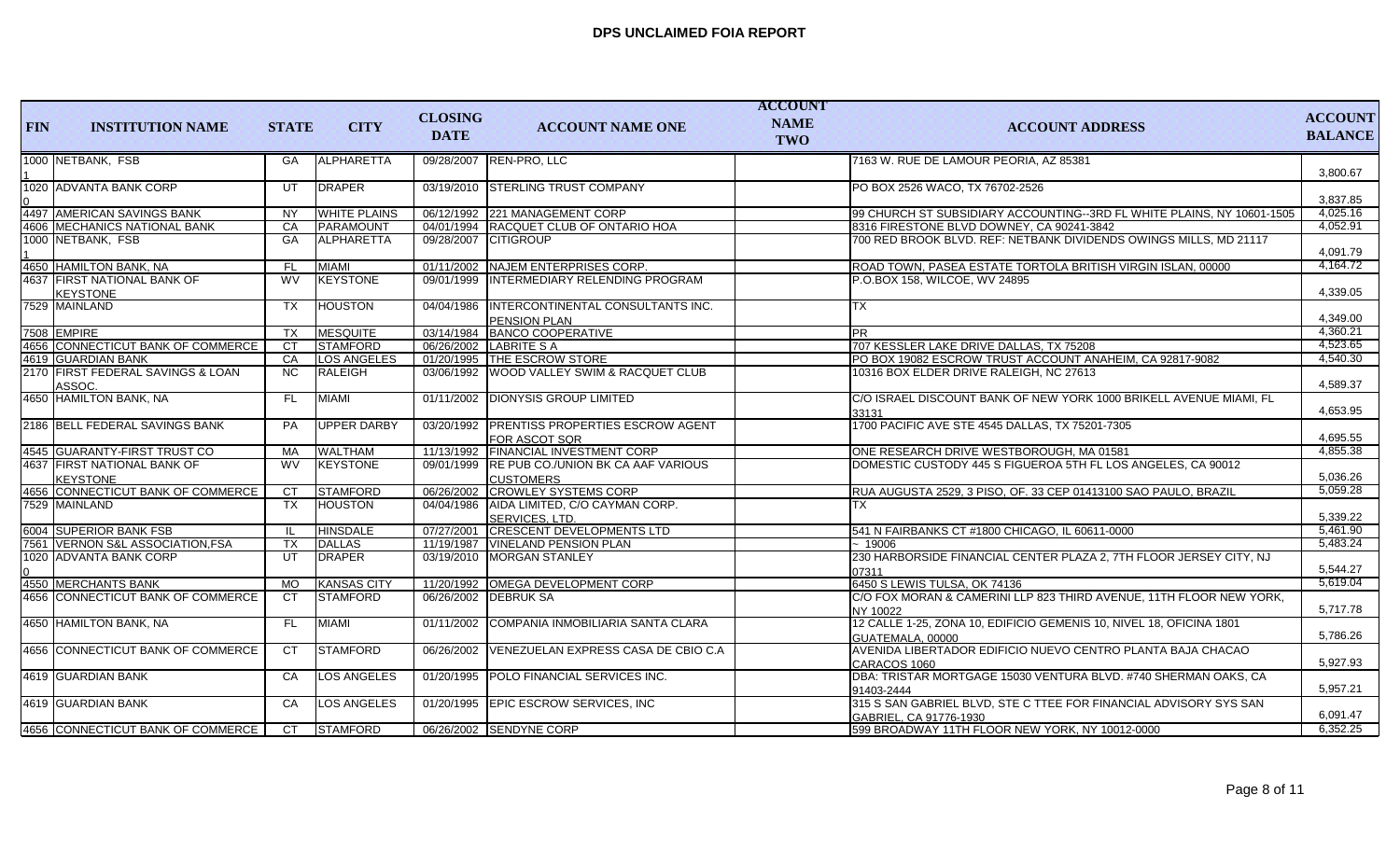|            |                                                                        |              |                                    |                |                                                                            | <b>ACCOUNT</b>     |                                                                                                               |                        |
|------------|------------------------------------------------------------------------|--------------|------------------------------------|----------------|----------------------------------------------------------------------------|--------------------|---------------------------------------------------------------------------------------------------------------|------------------------|
| <b>FIN</b> | <b>INSTITUTION NAME</b>                                                | <b>STATE</b> | <b>CITY</b>                        | <b>CLOSING</b> | <b>ACCOUNT NAME ONE</b>                                                    | <b>NAME</b>        | <b>ACCOUNT ADDRESS</b>                                                                                        | <b>ACCOUNT</b>         |
|            |                                                                        |              |                                    | <b>DATE</b>    |                                                                            | <b>TWO</b>         |                                                                                                               | <b>BALANCE</b>         |
|            | 6004 SUPERIOR BANK FSB                                                 | IL           | <b>HINSDALE</b>                    | 07/27/2001     | <b>RICHMAR ELECTRONIC CORP</b>                                             | <b>WOODLAND</b>    | 1307 BUTTERFIELD ROAD, SUITE 418 DOWNERS GROVE, IL 60515-0000                                                 |                        |
|            |                                                                        |              |                                    |                |                                                                            | <b>CORPORATE</b>   |                                                                                                               |                        |
|            |                                                                        |              |                                    |                |                                                                            | <b>CENTER</b>      |                                                                                                               | 6,481.10               |
|            | 4650 HAMILTON BANK, NA                                                 | <b>FL</b>    | <b>MIAMI</b>                       |                | 01/11/2002 SCRAP METAL CORPORATION                                         |                    | 2902 N. W. 32ND AVE. MIAMI. FL 33142                                                                          | 6,604.34               |
|            | 4650 HAMILTON BANK, NA                                                 | FL.          | <b>MIAMI</b>                       | 01/11/2002     | CORPORACION ELECTRONICA DE GUA., S.A.                                      |                    | C/O ISRAEL DISCOUNT BANK OF NEW YORK 1000 BRICKELL AVENUE MIAMI, FL                                           |                        |
|            |                                                                        |              |                                    |                |                                                                            |                    | 33131                                                                                                         | 6,893.84               |
|            | 5973 GUARDIAN BANK N.A.                                                | <b>NY</b>    | <b>HEMPSTEAD</b>                   |                | 06/21/1989   ALPERT & COHEN INC., PENSION TRUST                            |                    | 69 ORANGE DR JERICHO, NY 11753-1529                                                                           | 7,014.92               |
|            | 4545 GUARANTY-FIRST TRUST CO                                           | <b>MA</b>    | <b>WALTHAM</b>                     |                | 11/13/1992 JAMES M. LANGAN, POST CONFIRMATION                              |                    | NEW ROSEGARD PROPERTIES INC. 470 ATLANTICE AVENUE, 7TH FLOOR                                                  |                        |
|            |                                                                        |              |                                    |                | <b>TRUSTEE FOR</b>                                                         |                    | BOSTON, MA 02210                                                                                              | 7,132.30               |
|            | 4656 CONNECTICUT BANK OF COMMERCE                                      | <b>CT</b>    | STAMFORD                           |                | 06/26/2002 GIOVINAZZO SA                                                   |                    | SARMIENTO 463 C1041AAI BUENOS AIRES                                                                           | 7,301.32               |
|            | 4650 HAMILTON BANK, NA                                                 | <b>FL</b>    | MIAMI                              |                | 01/11/2002 HAMILTON BANCORP INC.                                           |                    | 1172 SOUTH DIXIE HIGHWAY, PMB 410 CORAL GABLES, FL 33146-2918                                                 | 7,393.70               |
|            | 4660 SOUTHERN PACIFIC BANK                                             | CA           | <b>TORRANCE</b>                    |                | 02/07/2003 CALIFORNIA TOW TRUCK ASSOCIATION                                |                    | PO BOX 597 THOUSAND PALMS, CA 92276-0597                                                                      | 7,402.53               |
|            | 4423 COMMUNITY NATIONAL BANK &                                         | <b>NY</b>    | <b>NEW YORK CITY</b>               |                | 11/08/1991   PARTEX REALTY CORPORATION                                     |                    | 4701 12TH AVE BROOKLYN, NY 11219-2543                                                                         | 7,558.41               |
|            | TRUST CO OF NY                                                         |              |                                    |                |                                                                            |                    |                                                                                                               | 7,617.62               |
|            | 6004 SUPERIOR BANK FSB                                                 | -IL          | <b>HINSDALE</b>                    |                | 07/27/2001 ESTATE OF HARRY M TUFFY                                         |                    | 15536 BRASSIE DR ORLAND PARK, IL 60462-0000                                                                   | 7,702.62               |
|            | 4656 CONNECTICUT BANK OF COMMERCE<br>4656 CONNECTICUT BANK OF COMMERCE | CT.<br>CT.   | <b>STAMFORD</b><br><b>STAMFORD</b> |                | 06/26/2002 MAVSON INVESTMENT S.A.<br>06/26/2002 LIRAWAY INTERNATIONAL CORP |                    | CAJA PEDRO BERRO 1122 - OFICINA #702 CEP 11300 MONTEVIDEO, URUGUAY                                            | 7,771.72               |
|            | 4656 CONNECTICUT BANK OF COMMERCE                                      | CT.          | <b>STAMFORD</b>                    |                | 06/26/2002 COMPANIA DE CAMBIOS, SA                                         |                    | ITUZAINGO 1393 PISO 3, ESC. 303 MONTEVIDEO 11000<br>C/O HUDSON UNITED BANK 90 BROAD STREET NEW YORK, NY 10004 | 7,801.04               |
|            | 4656 CONNECTICUT BANK OF COMMERCE                                      | CT           | STAMFORD                           |                | 06/26/2002   MAXINTA S A                                                   |                    | BOLATTI & GRIFFITH 32 OLD SLIP, FIFTH FLOOR NEW YORK, NY 10005                                                | 7,848.46               |
|            | 4650 HAMILTON BANK, NA                                                 | <b>FL</b>    | <b>MIAMI</b>                       |                | 01/11/2002   DIPR, MFG. INC.                                               |                    | CALLE CARAZO #42 (SOTANO) GUAYNABO, PR 00902-0669                                                             | 8,014.53               |
|            | 6004 SUPERIOR BANK FSB                                                 | - IL         | <b>HINSDALE</b>                    |                | 07/27/2001 PARKWOOD COMMUNITY CHURCH                                       |                    | 135A N ADDISON STE 118 ELMHURST, IL 60126-0000                                                                | 8,025.53               |
|            | 4382 CITYTRUST                                                         | <b>CT</b>    | BRIDGEPORT                         | 08/09/1991     | <b>SILCOA PRODUCTS INC</b>                                                 |                    | P O BOX 3807 BRIDGEPORT, CT                                                                                   | 8,384.17               |
|            | 1019 CENTENNIAL BANK                                                   | UT           | <b>OGDEN</b>                       | 03/05/2010     | CENTENNIAL BANKSHARES INC                                                  |                    | 4605 SOUTH HARRISON BLVD SUITE 10 OGDEN, UT 84403                                                             |                        |
|            |                                                                        |              |                                    |                |                                                                            |                    |                                                                                                               | 8,579.08               |
|            | 4657 AMTRADE INTERNATIONAL BANK OF                                     | <b>GA</b>    | <b>ATLANTA</b>                     | 09/30/2002     | SERVICIOS DE SOPORTE AL TURISMO, S.A                                       |                    | SJO 1289 - 1601 NW 97 AVE, # C-101 P.O. BOX 025216 MIAMI, FL 33102-5216                                       |                        |
|            | <b>GEORGIA</b>                                                         |              |                                    |                |                                                                            |                    |                                                                                                               | 8,597.78               |
|            | 4656 CONNECTICUT BANK OF COMMERCE                                      | СT           | <b>STAMFORD</b>                    |                | 06/26/2002 AZTECA FINANCIAL CORP                                           |                    | IC/O BRYAN CAVE. LLP 1290 AVE. OF THE AMERICAS NEW YORK. NY 10104                                             | 9,020.31               |
|            | 4576 AMERICAN COMMERCE NATIONAL                                        | CA           | <b>ANAHEIM</b>                     | 04/30/1993     | <b>OLD REPUBLIC TITLE COMPANY TRUST</b>                                    |                    | 350 CALIFORNIA ST, STE 1200 SAN FRANCISCO, CA 94104                                                           |                        |
|            | <b>BANK</b>                                                            |              |                                    |                | ACCOUNT                                                                    |                    |                                                                                                               | 9,075.25               |
|            | 4606   MECHANICS NATIONAL BANK                                         | CA           | PARAMOUNT                          | 04/01/1994     | MECHANICS NATIONAL FINANCIAL SRVCS                                         |                    | 16250 GUNDRY AVE PARAMOUNT, CA 90723-4833                                                                     | 9.905.94               |
|            | 7561 VERNON S&L ASSOCIATION, FSA                                       | TX           | DALLAS                             | 11/19/1987     | VINELAND SURGICAL ASSOCIATES                                               |                    | - 19006                                                                                                       |                        |
|            |                                                                        |              |                                    |                | PENSION PLAN                                                               |                    |                                                                                                               | 9,929.66               |
|            | 4650 HAMILTON BANK, NA                                                 | - FL         | <b>MIAMI</b>                       |                | 01/11/2002   INTERBANK ARUBA, N.V.ORANJESTAD                               |                    | 2 SOUTH BISCAYNE BLVD. STE. 3400 MIAMI, FL 33131-1897                                                         | 10,130.59              |
|            | 4637 FIRST NATIONAL BANK OF                                            | <b>WV</b>    | KEYSTONE                           |                | 09/01/1999 U.S ENVIRONMENTAL PROTECTION                                    |                    | SITE ID NO. 03Y4 P.O. BOX 360515 PITTSBURGH, PA 19152-6515                                                    |                        |
|            | <b>KEYSTONE</b>                                                        |              |                                    |                | AGENCY(EPA) REGION III                                                     |                    |                                                                                                               | 10,149.42              |
|            | 4619 GUARDIAN BANK                                                     | CA           | <b>LOS ANGELES</b>                 | 01/20/1995     | <b>SO CALIFORNIA PAINTERS &amp; ALLIED</b>                                 |                    | 3601 W ALAMEDA AVE STE 200 DISTRICT COUNCIL #36 BURBANK, CA 91505-5300                                        |                        |
|            |                                                                        |              |                                    |                | <b>TRADES</b>                                                              |                    |                                                                                                               | 10,259.54              |
|            | 4602 THE BANK OF SAN DIEGO                                             | CA           | <b>SAN DIEGO</b>                   |                | 10/29/1993 RED CARPET REAL ESTATE SERVICES, INC.                           |                    | 4180 RUFFIN ROAD D#210 SAN DIEGO, CA 92123-0000                                                               | 10,300.31              |
|            | 7508 EMPIRE                                                            | <b>TX</b>    | <b>IMESQUITE</b>                   |                | 03/14/1984 BRICKELLBANC SAVING ASSOCIATION                                 |                    | I2666 BRICKELL AVENUE MIAMI. FL                                                                               | 10,406.69              |
|            | 4650 HAMILTON BANK, NA                                                 | FL.          | <b>MIAMI</b>                       |                | 01/11/2002 DEMERARA BANK                                                   | <b>CITIBANK NA</b> | 111 WALL STREET, NEW YORK, NY 10043                                                                           | 10,991.10              |
|            | 6004 SUPERIOR BANK FSB                                                 | -IL          | <b>HINSDALE</b>                    |                | 07/27/2001 GREENWICH CAPITAL MARKETS, INC                                  |                    | 600 STEAMBOAT ROAD GREENWICH, CT 06830                                                                        | 11,312.60              |
|            | 4656 CONNECTICUT BANK OF COMMERCE                                      | CT           | <b>STAMFORD</b>                    |                | 06/26/2002 CAMBISUD S A                                                    |                    | PLAZA INDEPENDENCIA 831 SUITE 405 11100 MONTEVIDEO                                                            | 11,434.34              |
|            | 4244 CAPITAL NATIONAL BANK                                             | NY.          | <b>BRONX</b>                       |                | 07/06/1990 CONTINENTAL EXCESS AND SELECT                                   |                    | 421 WILSHIRE BLVD LOS ANGELES, CA 90010                                                                       | 11,938.27<br>12,962.54 |
|            | 4660 SOUTHERN PACIFIC BANK                                             | CA           | <b>TORRANCE</b>                    |                | 02/07/2003   KINO FLO INC                                                  |                    | 10848 CANTARA ST SUN VALLEY, CA 91352-4019                                                                    | 13,120.42              |
|            | 4613 BANK OF SAN PEDRO                                                 | CA           | <b>SAN PEDRO</b>                   |                | 07/15/1994 BSP DEVELOPMENT CORP.                                           |                    | P O BOX 7549 ATTN: FDIC NEWPORT BEACH, CA 92658-7549                                                          |                        |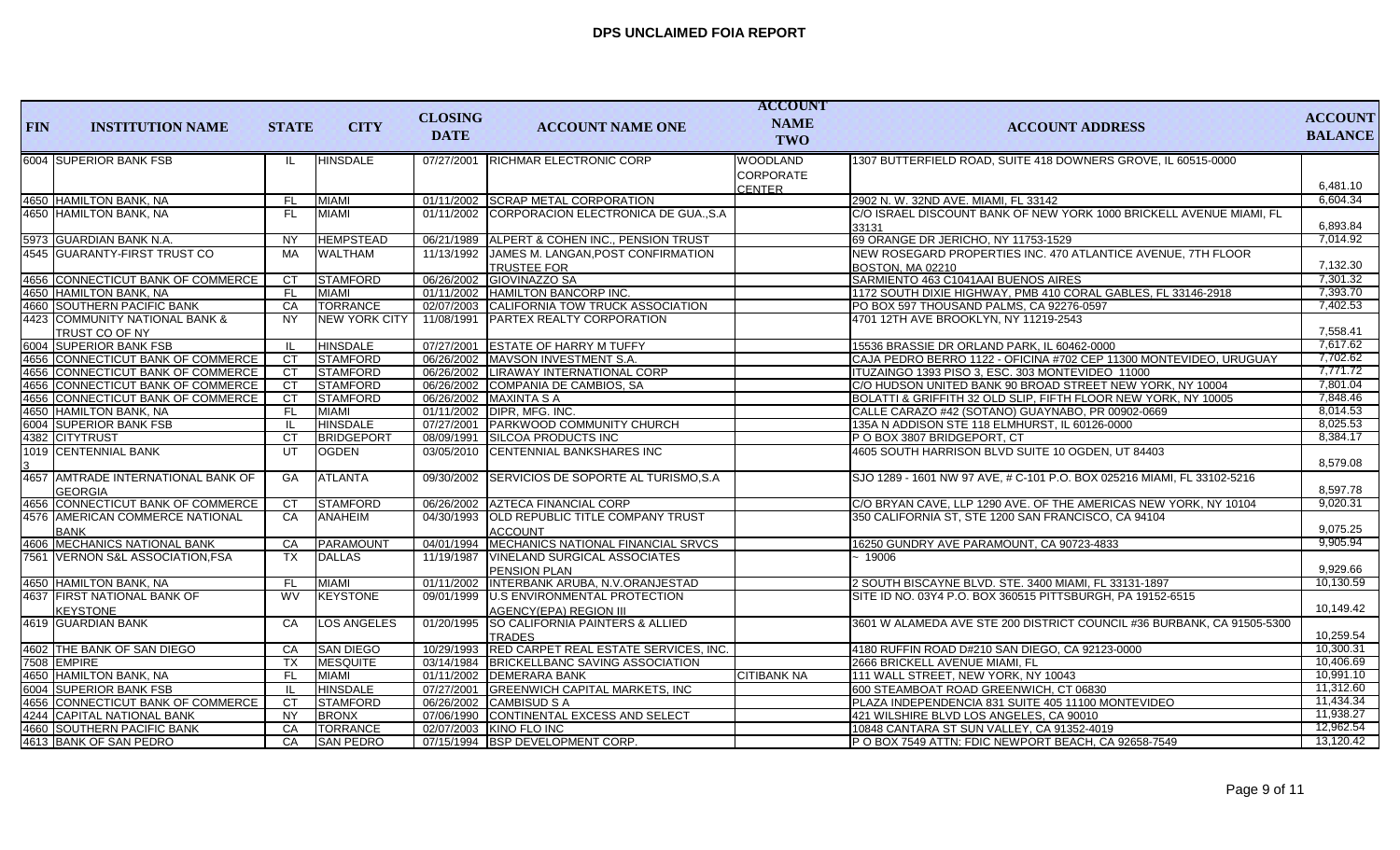| <b>FIN</b> | <b>INSTITUTION NAME</b>                          | <b>STATE</b> | <b>CITY</b>        | <b>CLOSING</b><br><b>DATE</b> | <b>ACCOUNT NAME ONE</b>                                    | <b>ACCOUNT</b><br><b>NAME</b><br><b>TWO</b> | <b>ACCOUNT ADDRESS</b>                                                                                       | <b>ACCOUNT</b><br><b>BALANCE</b> |
|------------|--------------------------------------------------|--------------|--------------------|-------------------------------|------------------------------------------------------------|---------------------------------------------|--------------------------------------------------------------------------------------------------------------|----------------------------------|
|            | 4650 HAMILTON BANK, NA                           | FL.          | <b>MIAMI</b>       | 01/11/2002                    | ALAYON & ASSOCIATES, P.A. ESCROW<br><b>ACCOUNT</b>         |                                             | 2450 S.W. 137TH AVENUE, SUITE 221 MIAMI, FL 33175                                                            | 13,257.52                        |
|            | 4660 SOUTHERN PACIFIC BANK                       | CA           | TORRANCE           |                               | 02/07/2003 LINCOLN TRUST COMPANY AAFO                      |                                             | 6312 S. FIDDLER'S GREEN CIRCLE, STE 400E GREENWOOD VILLAGE, CO 80111                                         | 13,429.11                        |
|            | 4650 HAMILTON BANK, NA                           | FL           | <b>MIAMI</b>       |                               | 01/11/2002 WARAK CORPORATION                               |                                             | 1500 SAN REMO AVE., SUITE 177 CORAL GABLES, FL 33146                                                         | 13,924.25                        |
|            | 4650 HAMILTON BANK, NA                           | <b>FL</b>    | <b>MIAMI</b>       |                               | 01/11/2002 MULTIBANCO, S.A.                                |                                             | C/O GUNSTER & YOAKLEY 2 SOUTH BISCAYNE BLVD, SUITE 3400 MIAMI, FL 33137-<br>1897                             | 13,939.49                        |
|            | 4576   AMERICAN COMMERCE NATIONAL<br><b>BANK</b> | CA           | ANAHEIM            | 04/30/1993                    | RON LAPIN, M.D., INC.MONEY PURCHASE<br><b>PENSION PLAN</b> |                                             | 1771 LA CUESTA DR SANTA ANA, CA 92705-2505                                                                   | 14,207.33                        |
|            | 4656 CONNECTICUT BANK OF COMMERCE                | <b>CT</b>    | <b>STAMFORD</b>    |                               | 06/26/2002 FELKER S.A.                                     |                                             | ROSS & HARDIES PARK AVENUE TOWER 65 EAST 55TH STREET NEW YORK, NY<br>10022                                   | 14,253.95                        |
|            | 4656 CONNECTICUT BANK OF COMMERCE                | CT           | <b>STAMFORD</b>    |                               | 06/26/2002 HTI VOICE SOLUTIONS, INC.                       |                                             | 67 FOREST STREET MARLBOROUGH, MA 01752-0000                                                                  | 15,661.47                        |
|            | 4660 SOUTHERN PACIFIC BANK                       | CA           | <b>TORRANCE</b>    | 02/07/2003                    | RAPID RESPONSE ROADSERVICE MOTOR<br><b>CLUB</b>            |                                             | 20 MANSELL COURT E SUITE 100 ROSWELL, GA 30076-0000                                                          | 15.705.38                        |
|            | 4656 CONNECTICUT BANK OF COMMERCE                | CT           | <b>STAMFORD</b>    |                               | 06/26/2002 VARLIX S A                                      |                                             | MISIONES 1428 MONTEVIDEO, 00000                                                                              | 15,972.70                        |
|            | 4656 CONNECTICUT BANK OF COMMERCE                | CT.          | <b>STAMFORD</b>    |                               | 06/26/2002 NORPORT LTDA                                    |                                             | PARK AVE. TOWERS 65 EAST 55TH STREET NEW YORK, NY 10022                                                      | 16.924.89                        |
|            | 4656 CONNECTICUT BANK OF COMMERCE                | CT.          | STAMFORD           | 06/26/2002 GALIL, INC         |                                                            |                                             | AVENIDA RIO BRANCO 122 / 14 FLOOR CENTRO RIO DE JANEIRO - RJ 20040-001                                       | 17,111.05                        |
|            | 4656 CONNECTICUT BANK OF COMMERCE                | CT.          | <b>STAMFORD</b>    |                               | 06/26/2002 HOROWIZ & REISER                                |                                             | 30 BROAD STREET, 15TH FLOOR NEW YORK, NY 10004                                                               | 17.463.72                        |
|            | 4550 MERCHANTS BANK                              | <b>MO</b>    | <b>KANSAS CITY</b> |                               | 11/20/1992   MAXON ELECTRONICS                             |                                             | 10828 NW AIR WORLD DRIVE KANSAS CITY, MO 64153                                                               | 18,642.93                        |
|            | 1000 NETBANK, FSB                                | <b>GA</b>    | ALPHARETTA         |                               | 09/28/2007 MORGAN STANLEY                                  |                                             | 601 HARBORSIDE FINANCIAL CENTER PLAZA 3, 6TH FLOOR JERSEY CITY, NJ                                           |                                  |
|            |                                                  |              |                    |                               |                                                            |                                             | 07311                                                                                                        | 19,524.03                        |
|            | 6004 SUPERIOR BANK FSB                           | H.           | <b>HINSDALE</b>    |                               | 07/27/2001 CHICAGO TITLE & TRUST COMPANY                   |                                             | 174 NORTH CLARK STREET CHICAGO, IL 60606                                                                     | 20.061.08                        |
|            | 1000 ANB FINANCIAL, N.A.                         | AR           | <b>BENTONVILLE</b> |                               | 05/09/2008 BANK OF NEW YORK MELLON CORP. (THE)             |                                             | 1 WALL STREET - 6TH FLOOR REORG. DEPT. NEW YORK, NY 10286                                                    | 20.459.53                        |
|            | 4656 CONNECTICUT BANK OF COMMERCE                | <b>CT</b>    | <b>STAMFORD</b>    |                               | 06/26/2002 HOROWITZ & REISER                               |                                             | 30 BROAD STREET, 15TH FLOOR NEW YORK, NY 10004-0000                                                          | 22,978.40                        |
|            | 7377 SENTRY FEDERAL SAVINGS BANK                 | MA           | <b>HYANNIS</b>     |                               | 07/26/1991 KNUTSON MORTGAGE CORPORATION                    |                                             | 3001 METRO DR STE 400 MINNEAPOLIS. MN 55425-1541                                                             | 23,272.39                        |
|            | 4656 CONNECTICUT BANK OF COMMERCE                | <b>CT</b>    | <b>STAMFORD</b>    |                               | 06/26/2002 MEGA SECURITIES LIMITED                         |                                             | C/O HUDSON UNITED BANK ATTN: INTERNATIONAL BANKING DEPART. 90 BROAD<br>STREET, 20TH FLOOR NEW YORK, NY 10004 | 23,983.17                        |
|            | 4650 HAMILTON BANK, NA                           | <b>FL</b>    | <b>MIAMI</b>       |                               | 01/11/2002 COMERCIALIZADORA REGIONAL                       |                                             | 4343 NW 76TH AVE - 2ND FL MIAMI, FL 33166                                                                    | 24,055.78                        |
|            | 4244 CAPITAL NATIONAL BANK                       | <b>NY</b>    | <b>BRONX</b>       |                               | 07/06/1990 FERKEI JEWELRY CORPORATION                      |                                             | 62 W 47TH ST STE 500 NEW YORK, NY 10036-3201                                                                 | 24,299.73                        |
|            | 4650 HAMILTON BANK, NA                           | FL.          | <b>MIAMI</b>       |                               | 01/11/2002 NEWLAND INTERNATIONAL ENTERPRISES               |                                             | QUANTUM PLAZA 2 PISO CALLE 53 ESTE MARBELLA, PANAMA CENTRAL<br><b>AMERICA, 00000</b>                         | 25,074.52                        |
|            | 4656 CONNECTICUT BANK OF COMMERCE                | <b>CT</b>    | STAMFORD           |                               | 06/26/2002 HORTEN FINANCIAL                                |                                             | AVENIDA DE LAS AMERICAS 8000 14000 CANELONES                                                                 | 26,771.96                        |
|            | 1243 HOMEFED BANK. F.A.                          | CA           | <b>SAN DIEGO</b>   |                               | 12/03/1993 SEAVIEW HILL HOA C/O H P S                      |                                             |                                                                                                              | 28,802.50                        |
|            | 6004 SUPERIOR BANK FSB                           | -IL          | <b>HINSDALE</b>    |                               | 07/27/2001 FLAHERTY FUTURES, L.P.                          |                                             | 130 S LAGRANGE LA GRANGE. IL 60525-0000                                                                      | 29,102.03                        |
|            | 7325 SOUTHWESTERN FEDERAL SAVINGS<br>ASSOC.      | <b>TX</b>    | <b>EL PASO</b>     | 06/14/1991                    | ANAIZA TRADING INCORPORATION                               |                                             | P.O. BOX 1648 EL PASO, TX 79949                                                                              | 29.109.90                        |
|            | 7325 SOUTHWESTERN FEDERAL SAVINGS<br>ASSOC.      | <b>TX</b>    | <b>EL PASO</b>     | 06/14/1991                    | <b>GONVA CORPORATION LTD.</b>                              |                                             | P.O. BOX 1648 EL PASO, TX 79949                                                                              | 29.109.90                        |
|            | 7325 SOUTHWESTERN FEDERAL SAVINGS<br>ASSOC.      | <b>TX</b>    | <b>EL PASO</b>     | 06/14/1991                    | <b>TESLIN HOLDING INTERNATIONAL</b>                        |                                             | P.O. BOX 1648 EL PASO, TX 79949                                                                              | 29,109.90                        |
|            | 7325 SOUTHWESTERN FEDERAL SAVINGS<br>ASSOC.      | <b>TX</b>    | <b>EL PASO</b>     | 06/14/1991                    | <b>TIRICH TRADING CORP</b>                                 |                                             | P.O. BOX 1648 EL PASO, TX 79949                                                                              | 29,109.90                        |
|            | 6004 SUPERIOR BANK FSB                           | -IL          | HINSDALE           |                               | 07/27/2001 SHRED CO NORTH CORP                             |                                             | 2816 CENTRE CIR DOWNERS GROVE, IL 60515-0000                                                                 | 29,780.76                        |
|            | 4656 CONNECTICUT BANK OF COMMERCE                | CT           | <b>STAMFORD</b>    |                               | 06/26/2002 TRONIX HOLDINGS LTD                             |                                             | P.O. BOX 3161 DO NOT MAIL URGUGUAY, 000000000                                                                | 30,722.85                        |
|            | 1000 ANB FINANCIAL, N.A.                         | AR           | <b>BENTONVILLE</b> |                               | 05/09/2008 JPMORGAN CHASE BANK                             |                                             | 14201 DALLAS PARKWAY 12TH FLOOR DALLAS, TX 75254                                                             | 31,013.59                        |